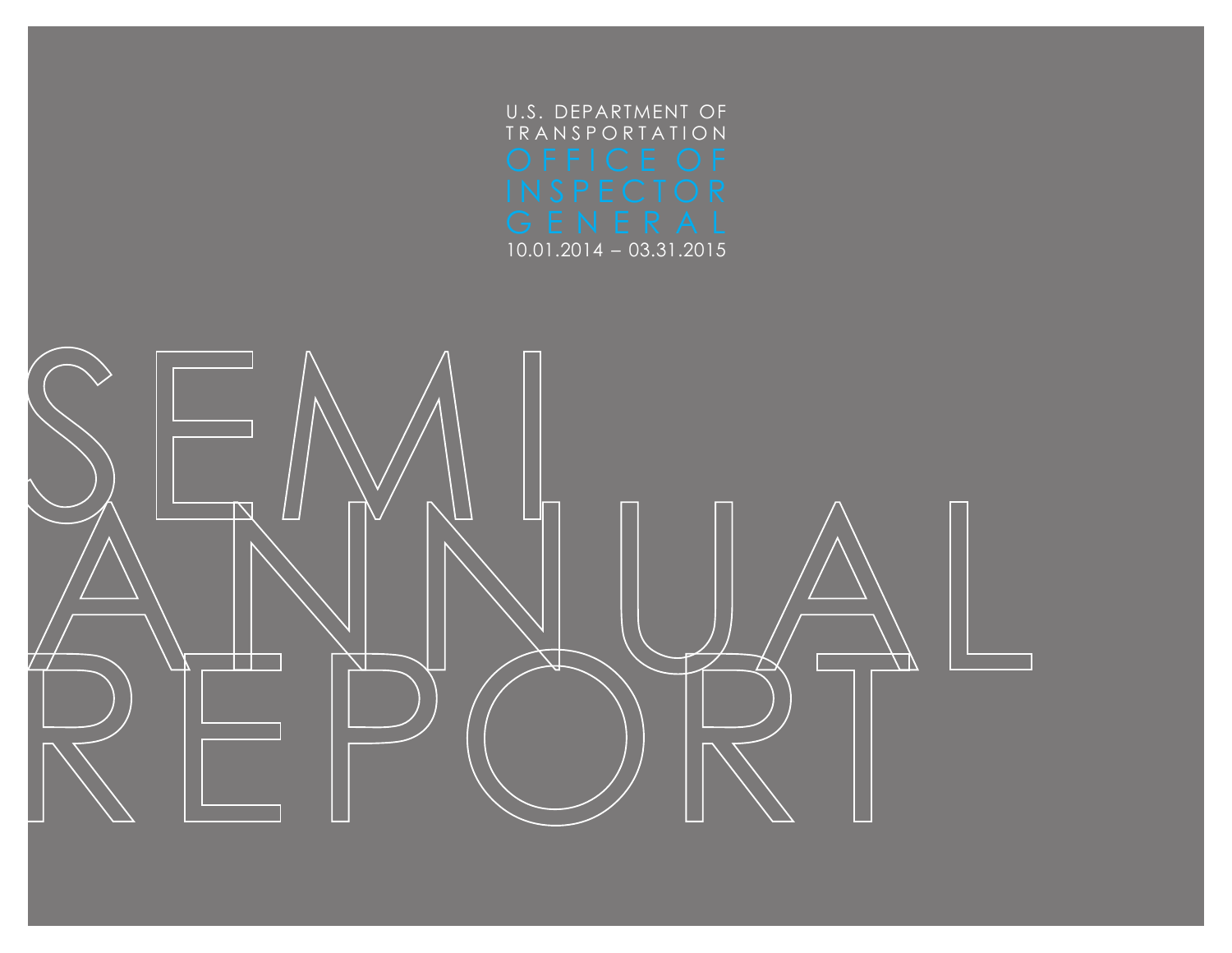# TABLE OF CONTENTS

| AUDITS AND INVESTIGATIONS5                                                                                                                                       |  |
|------------------------------------------------------------------------------------------------------------------------------------------------------------------|--|
|                                                                                                                                                                  |  |
|                                                                                                                                                                  |  |
| <b>IN FOCUS:</b> Closing OIG-Identified Oversight Gaps<br>and Implementing New Construction and Contracting<br>Practices Would Help Accelerate Delivery of Major |  |
|                                                                                                                                                                  |  |
| <b>IN FOCUS: OIG's Collaborative Efforts in</b><br>Combating CDL Fraud Helps Ensure Motor                                                                        |  |
|                                                                                                                                                                  |  |
|                                                                                                                                                                  |  |
|                                                                                                                                                                  |  |

| <b>IN FOCUS: OIG Audit Prompts Department Action</b><br>To Enhance the U.S. Merchant Marine Academy's |  |  |  |
|-------------------------------------------------------------------------------------------------------|--|--|--|
| Efforts To Address Sexual Assault and Harassment34                                                    |  |  |  |
| National Highway Traffic Safety Administration36                                                      |  |  |  |
|                                                                                                       |  |  |  |
| Office of the Secretary of Transportation38                                                           |  |  |  |
| Pipeline and Hazardous Materials Safety                                                               |  |  |  |
|                                                                                                       |  |  |  |
| Saint Lawrence Seaway Development Corporation42                                                       |  |  |  |
|                                                                                                       |  |  |  |
|                                                                                                       |  |  |  |

[OTHER](#page-44-0) [ACCOMPLISHMENTS](#page-44-0)................... 45

# [WORK PLANNED](#page-47-0) [AND IN PROGRESS](#page-47-0)....48

| Federal Motor Carrier Safety Administration58 |  |
|-----------------------------------------------|--|

| Pipeline and Hazardous Materials Safety         |
|-------------------------------------------------|
|                                                 |
| Saint Lawrence Seaway Development Corporation70 |
|                                                 |
| $\overline{1}$                                  |

# [STATISTICAL](#page-71-0) [PERFORMANCE DATA](#page-71-0).......72

| MISSION AND ORGANIZATION97 |  |
|----------------------------|--|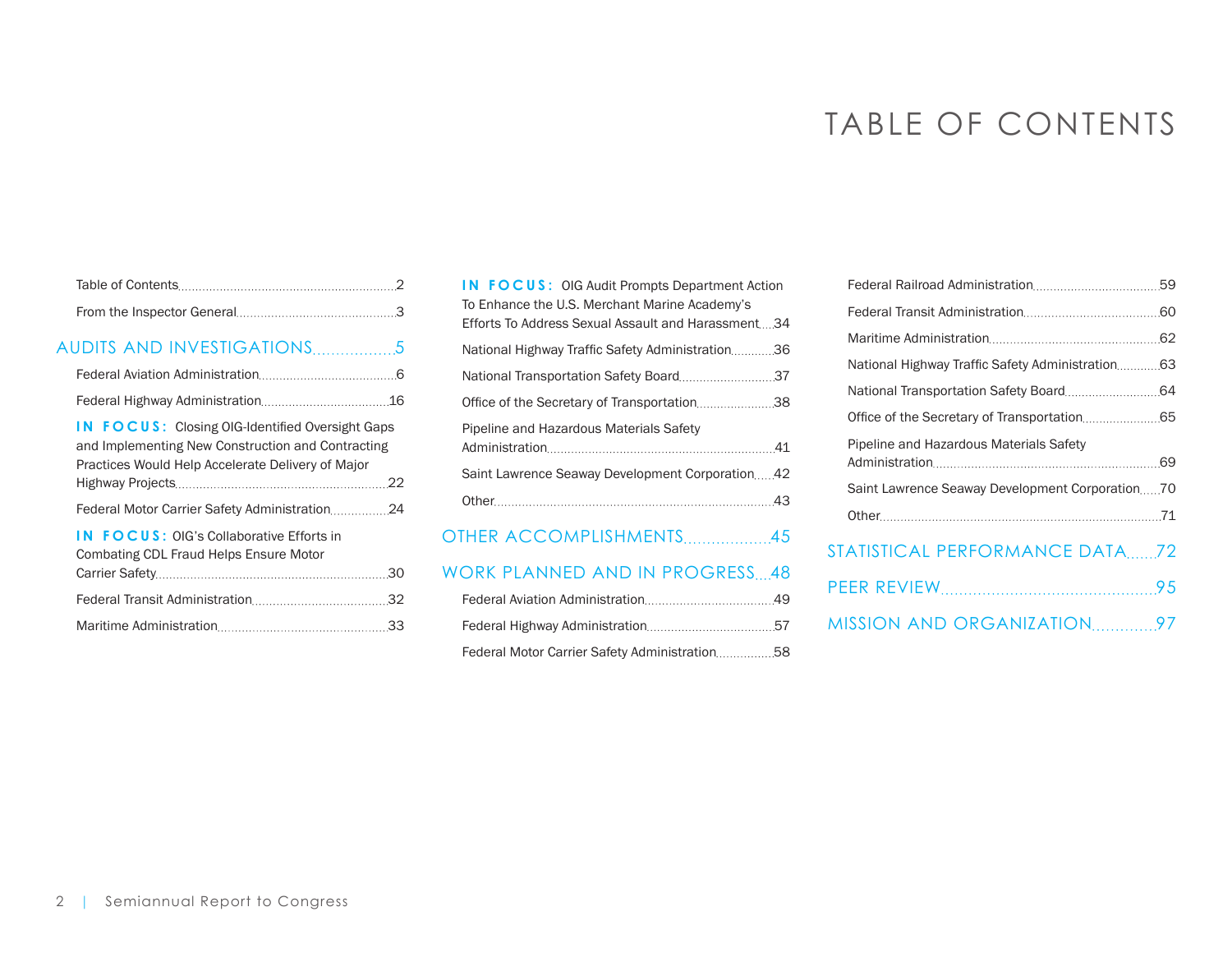# FROM THE INSPECTOR GENERAL

<span id="page-2-0"></span>am pleased to present the Department of<br>Transportation (DOT) Office of Inspector am pleased to present the Department of General's Semiannual Report to Congress for the first half of fiscal year 2015. Our audits and investigations provide independent and objective reviews and aim to detect and prevent fraud, waste, and abuse throughout the Department. This report demonstrates the breadth of our work—with reviews of DOT programs and operations as diverse as the Federal Aviation Administration's air traffic modernization programs and the Maritime Administration's support of the U.S. Merchant Marine Academy.

# Over the past 6 months, we have issued 37 audit reports with a total of 165 recommendations, including financial recommendations totaling almost \$359 million. Some important reviews conducted during this period include the following:

- In a recent congressional testimony, we discussed the Federal Aviation Administration's progress and challenges in safety integrating unmanned aircraft systems into U.S. airspace.
- During a review of the Federal Highway Administration's oversight of major projects, Division Offices and States shared innovative contracting methods and project management tools that could help accelerate delivery of high-cost and complex projects.
- Our audit work determined that the Department's untimely suspension and debarment decisions, as well as errors in the Governmentwide suspension and debarment database, put the Government at risk of doing business with parties found to be unethical or irresponsible.
- In response to our recent audit, the Federal Transit Administration agreed to our recommendations to better promote low or no emission technologies to help transit operators meet Federal clean air requirements.
- We made recommendations to help bolster the U.S. Merchant Marine Academy's efforts to prevent sexual assault and harassment and create a safe academic environment for Merchant Marine officers.
- We continued to identify significant vulnerabilities in DOT's information technology portfolio due to deficiencies in policies and procedures, system controls, and management of known security weaknesses.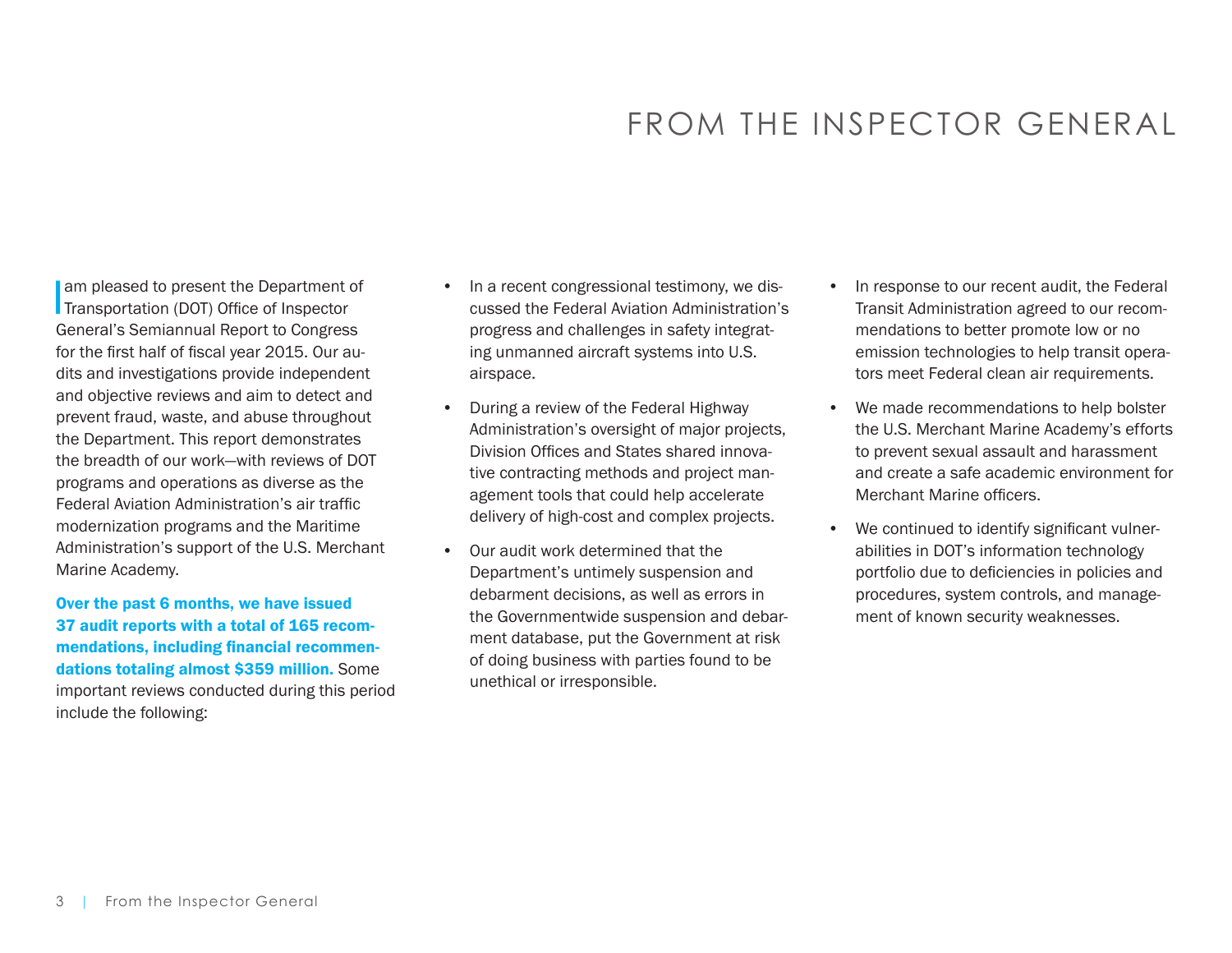# FROM THE INSPECTOR GENERAL

Our investigative work during the past 6 months has resulted in 42 indictments; 28 convictions; and a total of almost \$79 million in fines, restitutions, and recoveries. Highlights of investigations we conducted during

this period include the following:

- Our investigation resulted in a 5-year prison sentence for a business owner who charged customers for aircraft inspections performed by uncertified mechanics.
- Our recent investigative work reinforces our commitment to aggressively pursue reincarnated carriers—unsafe carriers who often use aliases or different business addresses to evade the Federal Motor Carrier Safety Administration's enforcement actions.
- Our investigation led to the sentencing of a former police commander who inflated the Illinois police department's driving under the influence (DUI) arrest numbers to pocket over \$30,000 in excess overtime payments.
- To protect taxpayer dollars, our investigators pursued those who defrauded the Government through disadvantaged business enterprise fraud and other corruption schemes—including a widespread \$1.2 million bribery scheme that affected 27 federally funded contracts in Pennsylvania.
- Our special agents uncovered a scheme by a foreign national to steal the identity of a U.S. pilot, leading to 27-month prison sentence.
- As a result of our investigation, two asphalt companies agreed to return \$7.2 million to the Government related to an FAA-funded airport improvement project in Puerto Rico.
- Multiple individuals pleaded guilty in a commercial driver's license test-taking conspiracy involving New York Department of Motor Vehicle test centers. Our investigators uncovered fraud schemes such as encoded pencils and a Bluetooth headset to relay test answers.

Our audit and investigative work continues to reflect our commitment to fully inform Congress, the Department, and the public of pressing transportation concerns and to aggressively pursue individuals intent on putting the public at risk. I commend and thank our hardworking staff for their outstanding efforts and dedication to our critical mission. I would also like to thank Secretary Foxx for his strong leadership. I look forward to continuing to work with the Secretary, his team, and the modal administrators to provide Americans with a safe transportation system that meets the national objectives of general welfare, economic growth and stability, and security.

Calvin L. Acevel III

Calvin L. Scovel III Inspector General

April 28, 2015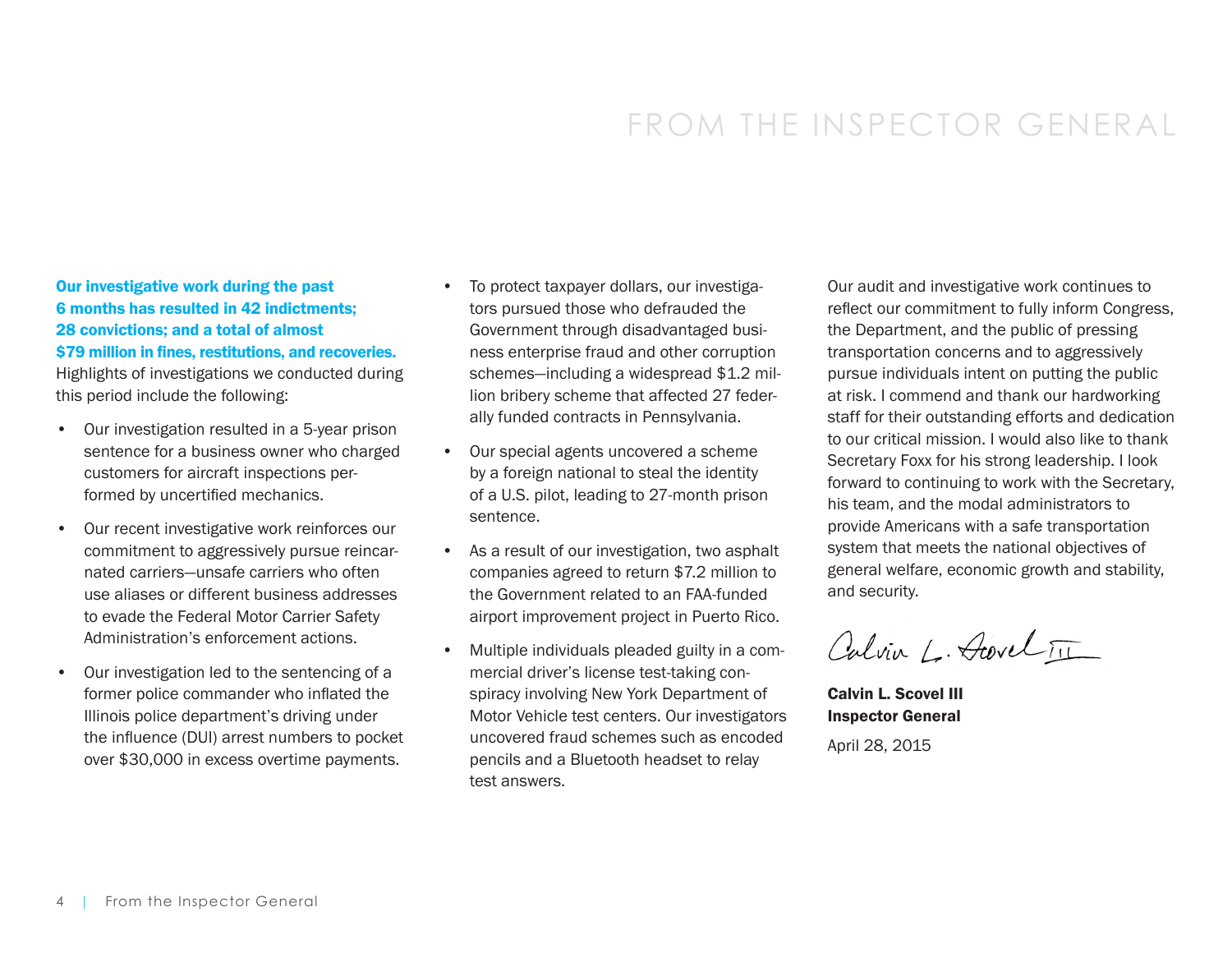# AUDITS AND<br>INVESTIGATIONS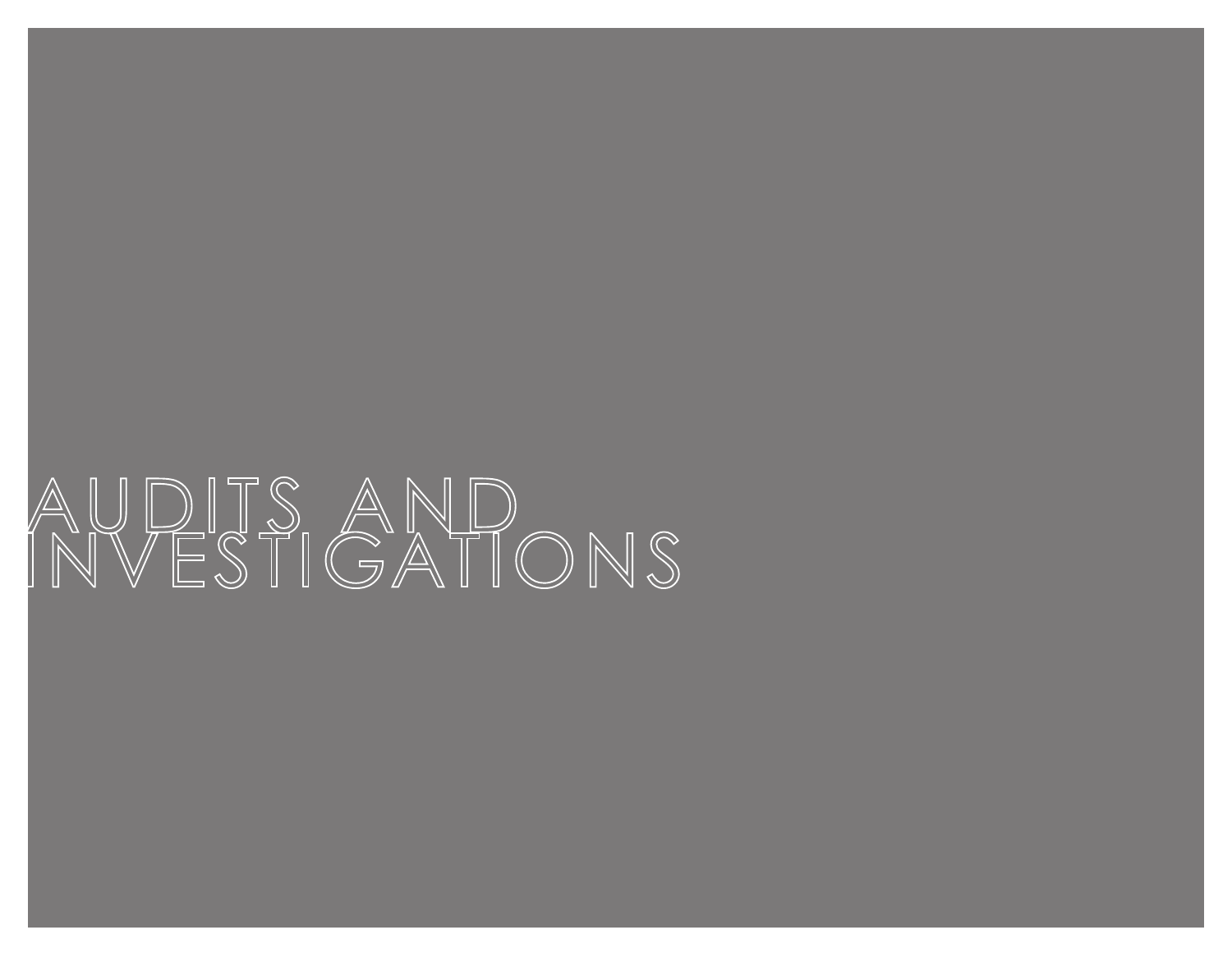# FEDERAL AVIATION ADMINISTRATION

# <span id="page-5-0"></span>AUDITS

November 14, 2014

# [Quality Control Review of the Federal](https://www.oig.dot.gov/library-item/32269)  [Aviation Administration's Audited Financial](https://www.oig.dot.gov/library-item/32269)  [Statements for Fiscal Years 2014 and 2013](https://www.oig.dot.gov/library-item/32269)

*Required by the Chief Financial Officers Act*

We conducted a quality control review of the Federal Aviation Administration's (FAA) financial statements for fiscal years 2014 and 2013. KPMG LLP, under contract to our office, issued a clean, unmodified audit opinion on FAA's financial statements. KPMG's report included one significant deficiency in internal control over financial reporting. There were no instances of reportable noncompliance with laws and regulations tested. Our review disclosed no instances in which KPMG did not comply, in all material respects, with auditing standards.

#### November 18, 2014

# [Status of FAA's Efforts To Operate and](https://www.oig.dot.gov/library-item/32251)  [Modernize the National Airspace System](https://www.oig.dot.gov/library-item/32251)

*Testimony Before the House Transportation and Infrastructure Committee*

The Inspector General testified on FAA's efforts to more effectively operate and modernize the National Airspace System (NAS). He noted that despite reforms aimed at improving internal operations and reducing costs, FAA's total budget, operations budget, and compensation costs have nearly doubled, while productivity at its network of air traffic facilities decreased substantially. FAA's reform efforts have not met their goals largely because the Agency has not effectively leveraged its personnel reform authorities or implemented businesslike practices. The Inspector General also testified that FAA's new acquisition management system and numerous organizational changes have not improved major system acquisitions outcomes. These acquisitions continue to experience cost increases and schedule delays—especially for modernization programs for the Next Generation Air Transportation System (NextGen)—largely due to longstanding and systemic contract management weaknesses. Finally, the Inspector General identified additional challenges that FAA faces in modernizing the Nation's air traffic control system. These include responding to NextGen priorities recommended by a joint Agency-industry committee, safely integrating

unmanned aircraft systems (UAS) into U.S. airspace, and ensuring that appropriate business continuity plans are in place to mitigate potential security risks to the air traffic control system.

#### November 20, 2014

# [Planning for High-Priority NextGen](https://www.oig.dot.gov/library-item/32252)  [Capabilities Under Way, but Much Work](https://www.oig.dot.gov/library-item/32252)  [Remains for Full Realization of Benefits](https://www.oig.dot.gov/library-item/32252)

*Requested by the Chairman and Ranking Members of the House Transportation and Infrastructure Subcommittee on Aviation*

In July 2013, FAA tasked the NextGen Advisory Committee (NAC) to review the Agency's current plans and activities affecting NextGen implementation and recommend investment priorities. In September 2013, the NAC delivered its report—providing FAA with industry's highest priorities for NextGen. The Chairman and Ranking Members of the House Transportation and Infrastructure Subcommittee on Aviation requested that we examine FAA's response to the report.

Since April 2014, four FAA and NAC integrated work groups have focused on developing a master implementation plan for a selection of NAC's priorities including: (1) advancing the use of performance-based navigation (PBN)—NAC's top priority, (2) unlocking closely spaced parallel runway operations, (3) enhancing airport surface operations through data sharing,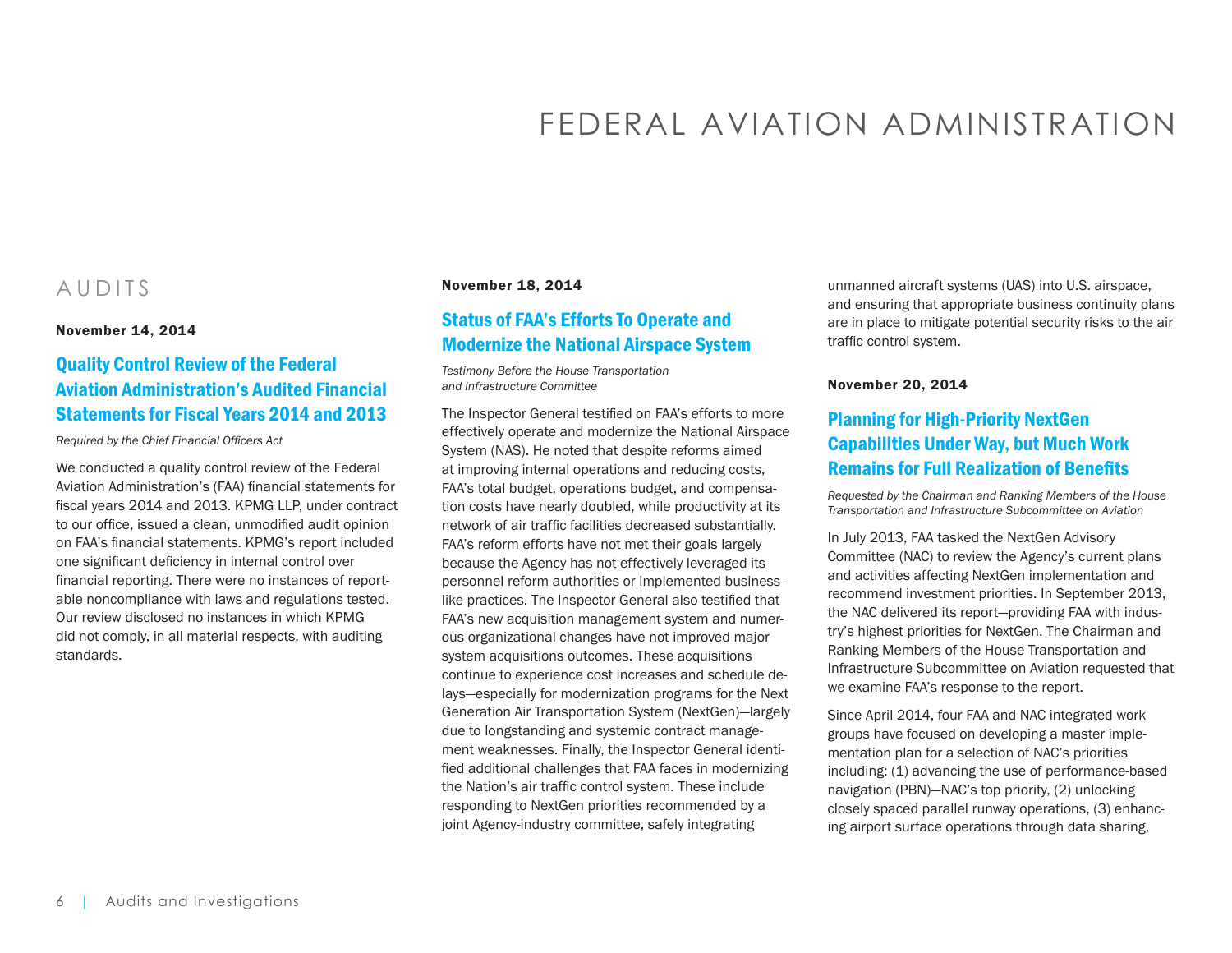and (4) developing data communications capabilities between the cockpit and air traffic control. In October 2014, FAA published the plan, which included commitments from FAA and industry for the next 3 years. The plan identifies locations for delivery, timelines, metrics, and cost estimates for each prioritized capability.

We made three recommendations aimed at ensuring all parties are held accountable for their commitments made as part of FAA's implementation plan.

#### December 10, 2014

# [FAA's Progress and Challenges in](https://www.oig.dot.gov/library-item/32268)  [Integrating Unmanned Aircraft Systems](https://www.oig.dot.gov/library-item/32268)  [Into the National Airspace System](https://www.oig.dot.gov/library-item/32268)

*Testimony Before the House Transportation and Infrastructure Subcommittee on Aviation*

The Assistant Inspector General for Aviation Audits testified on FAA's efforts to integrate UAS into U.S. airspace. To help meet the rapidly growing demand for UAS, the FAA Modernization and Reform Act of 2012 directed FAA to take multiple steps to advance UAS integration, with the goal of safely integrating UAS into the NAS by 2015. The Assistant Inspector General noted that FAA has completed more than half of the UAS milestones in the act, such as selecting six test sites. However, he added that FAA is behind on the act's remaining

requirements and will not meet the act's goal of achieving safe UAS integration by September 2015. He also stated that FAA faces considerable technological, regulatory, and management challenges in expanding UAS operations. These include preventing loss of connectivity with aircraft and reaching consensus on design and certification standards. The Assistant Inspector General closed with several key actions needed to advance UAS integration, including gathering and analyzing critical operational safety data; determining the research needed from test sites; developing standardized training, automated tools, and procedures for air traffic controllers; and creating an integrated budget document.

#### December 10, 2014

# [FAA Is Making Progress in](https://www.oig.dot.gov/library-item/32387)  [Addressing ADS-B's Security Issues,](https://www.oig.dot.gov/library-item/32387)  [but Weaknesses Still Exist](https://www.oig.dot.gov/library-item/32387)

*Required by the FAA Modernization and Reform Act of 2012*

FAA's Automatic Dependent Surveillance-Broadcast (ADS-B) system is the satellite-based navigation and surveillance system that supplements radar for monitoring and controlling aircraft. This integral component of Next NextGen is intended to allow controllers to track aircraft with greater accuracy and integrity than the current radar-based system. The FAA Modernization Reform Act of 2012 required us to conduct an

assessment of how security issues are addressed in ADS-B's overall design and implementation. Accordingly, we evaluated how FAA is addressing security issues in ADS-B's design and implementation. Specifically, we assessed FAA's progress in addressing the security weaknesses we identified in our September 2011 audit and determined what other weaknesses, if any, have developed. The U.S. Department of Transportation (DOT) determined that our report contains sensitive security information; accordingly, we are not publicly disclosing our results.

#### January 29, 2015

# [Review of the Federal Aviation](https://www.oig.dot.gov/library-item/32347)  [Administration's Fiscal Year](https://www.oig.dot.gov/library-item/32347)  [2014 Drug Control Funds and](https://www.oig.dot.gov/library-item/32347)  [Performance Summary Reporting](https://www.oig.dot.gov/library-item/32347)

*Required by Office of National Drug Control Policy Circular, Accounting of Drug Control Funding and Performance Summary*

During our review of FAA's fiscal year 2014 Drug Control Obligation Summary and Performance Summary reports, no information came to our attention that would reverse FAA's assertions that its reports complied, in all material respects, with the requirements in the Office of National Drug Control Policy Circular, Accounting of Drug Control Funding and Performance Summary.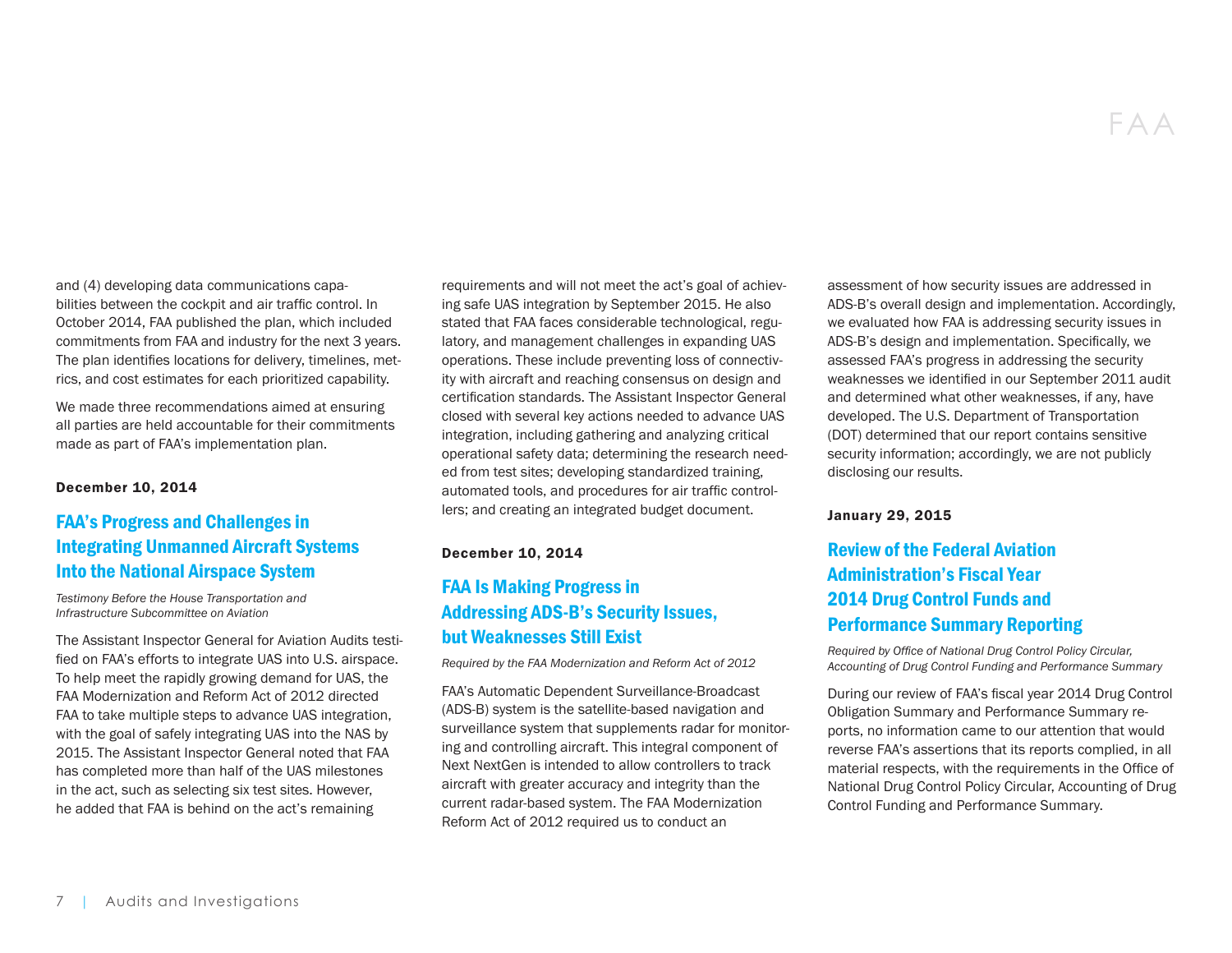#### February 11, 2015

# [Quality Control Review on the Single](https://www.oig.dot.gov/library-item/32362)  [Audit of Broward County, FL](https://www.oig.dot.gov/library-item/32362)

*Required by OMB Circular A-133, Audits of States, Local Governments, and Non-Profit Organizations*

We conducted a quality control review on the single audit that Moore Stephens Lovelace P.A. (MSL) performed for Broward County, FL, for its fiscal year ended September 30, 2013. During this period, Broward County spent approximately \$194 million from DOT grant programs. MSL determined DOT's major programs were the Highway Planning and Construction Program, the Airport Improvement Program, and the Federal Transit Cluster. MSL's work was acceptable with deficiencies and therefore generally met the requirements of the Single Audit Act, OMB Circular A-133, and DOT's major programs. We found nothing to indicate that MSL's opinion on each of DOT's major programs was inappropriate or unreliable.

#### March 13, 2015

# [Program and Data Limitations Impede the](https://www.oig.dot.gov/library-item/32411)  [Effectiveness of FAA's Hazardous Materials](https://www.oig.dot.gov/library-item/32411)  [Voluntary Disclosure Reporting Program](https://www.oig.dot.gov/library-item/32411)

#### *Self-Initiated*

Transporting hazardous materials (hazmat) by air can present serious safety risks, including the risk of combustible materials igniting or exploding on an aircraft. To promote safety and incentivize carriers to comply with hazardous materials regulations, FAA established the Hazardous Materials Voluntary Disclosure Reporting Program (HM VDRP) in 2006, which allows air carriers to voluntarily disclose hazmat safety violations without penalty. However, FAA does not have an adequate framework to carry out the HM VDRP effectively. Specifically, FAA lacks sufficient internal controls—including oversight, training, and guidance—to ensure that air carriers have implemented effective fixes that will prevent hazmat violations from recurring. In addition, FAA does not use HM VDRP data to identify safety risks. While the overall number of HM VDRP cases is small, FAA is missing opportunities to combine HM VDRP data with data from other sources, such as compliance inspections, to identify trends that could impact safety. We made nine recommendations to improve FAA's HM VDRP framework, oversight, and use of data for identifying safety trends. FAA concurred with eight recommendations and partially concurred with one.

#### March 24, 2015

# [Foreign Countries' Processes for](https://www.oig.dot.gov/library-item/32436)  [Operating Air Transportation Systems](https://www.oig.dot.gov/library-item/32436)

*Testimony Before the House Transportation and Infrastructure Subcommittee on Aviation*

At the Subcommittee's hearing on FAA reforms, the Assistant Inspector General for Aviation Audits highlighted our work on other nations' air traffic management structures, which we conducted at the Subcommittee's request. The Assistant Inspector General testified that the four countries we examined—Canada, the United Kingdom, Germany, and France—have separated their air traffic services from their safety oversight and regulatory functions. While safety and regulatory functions remain government-controlled, each nation has commercialized its air traffic control function into an air navigation service provider (ANSP). The ANSPs are financially self-supporting and finance their operations primarily through user fees, but have borrowing authority for modernization and infrastructure projects. The Assistant Inspector General also noted that the ANSPs do not embark on large modernization efforts or conduct extensive aviation research and development. Rather, they implement new technologies incrementally using a variety of methods, such as purchasing commercial-off-the-shelf technologies. Finally, the Assistant Inspector General highlighted factors that the Subcommittee may wish to take into account if it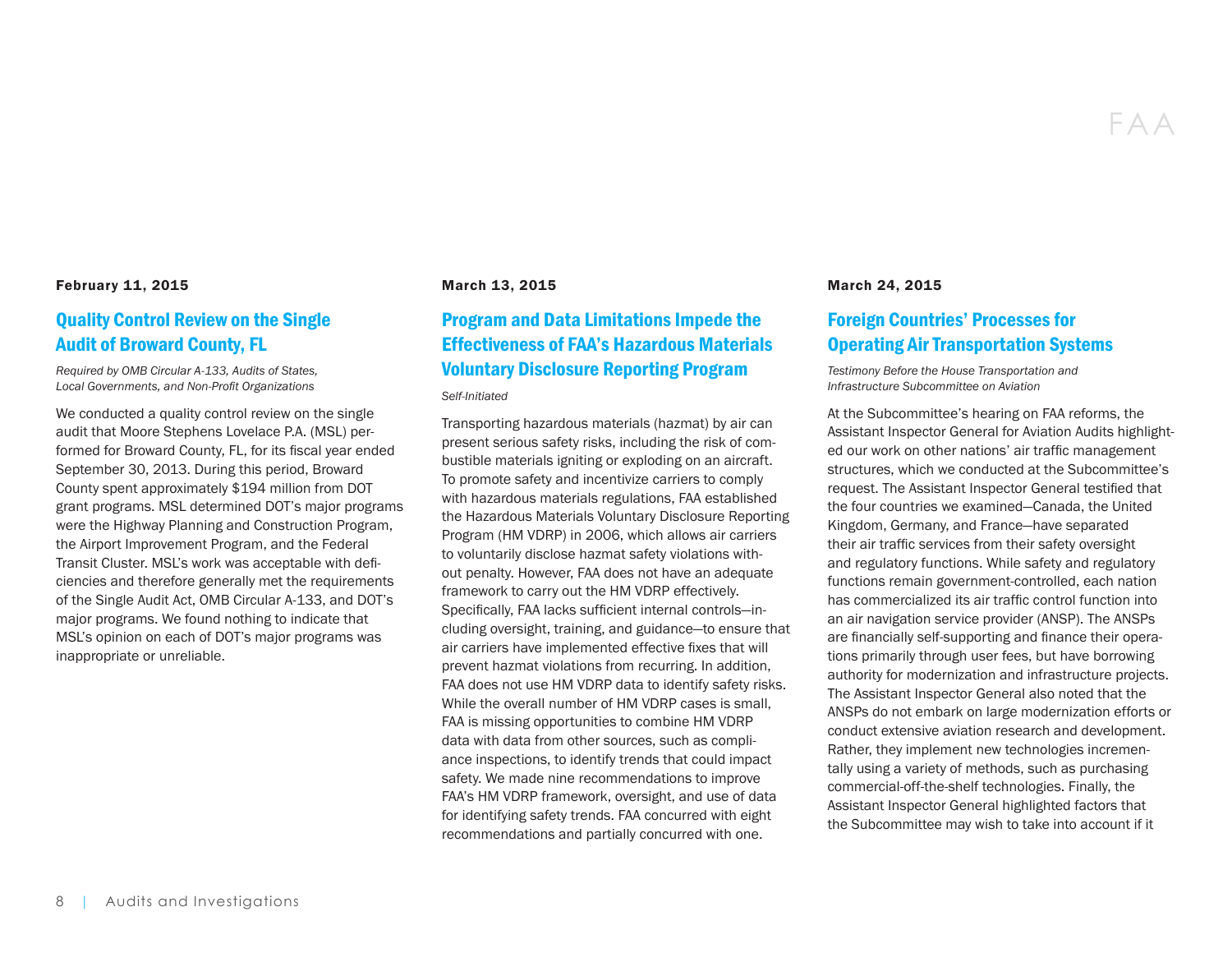FAA

makes changes to FAA's organizational and financing structures, including lessons learned from examining other nations' experiences establishing independent air traffic organizations.

#### March 31, 2015

# [Quality Control Review of the Management](https://www.oig.dot.gov/library-item/32444)  [Letter for the Audit of the Federal](https://www.oig.dot.gov/library-item/32444)  [Aviation Administration's Fiscal Year](https://www.oig.dot.gov/library-item/32444)  [2014 and 2013 Financial Statements](https://www.oig.dot.gov/library-item/32444)

*Required by Chief Financial Officers Act*

We conducted a quality control review of the management letter related to FAA's financial statements for fiscal years 2014 and 2013. KPMG, under contract to our office, issued management letter comments identifying internal control matters that were not required to be reported in the independent audit report on FAA's financial statements for the period.

# INVESTIGATIONS

#### October 3, 2014

# [FAA Employee Charged With Using](https://www.oig.dot.gov/library-item/32189)  [Government Property for Personal Use](https://www.oig.dot.gov/library-item/32189)

Justin D. Weese, an FAA airway transportation system specialist at the Rochester System Support Center, was charged in U.S. District Court, Rochester, NY, with criminal conversion for his alleged theft of FAA property.

The criminal complaint alleged that Weese stole a sixwheeled all-terrain vehicle, a lawn mower, and a trailer that belonged to the Rochester System Support Center, which is responsible for maintaining environmental systems in support of air traffic control facilities and towers in upstate New York. In June 2014, Weese falsely represented to FAA management that the all-terrain vehicle and other FAA property were taken to a scrap yard for destruction. DOT Office of Inspector General (OIG) agents later discovered the property at Weese's residence.

*Note: Indictments, informations, and criminal complaints are only accusations by the Government. All defendants are presumed innocent unless and until proven guilty.* 

October 20, 2014

# [Former FAA Employee Sentenced](https://www.oig.dot.gov/library-item/32213)  [and Ordered To Pay \\$13,335 to](https://www.oig.dot.gov/library-item/32213)  [FAA for Theft of Scrap Metal](https://www.oig.dot.gov/library-item/32213)

James Jackson, a former FAA employee, pleaded guilty to grand larceny and was sentenced in Oklahoma County Court in Oklahoma City to a 5-year deferred sentence and ordered to pay \$13,335 restitution.

The investigation revealed that Jackson sold over \$13,000 of scrap and working stock metal he stole from a storage area at FAA's Mike Monroney Aeronautical Center in Oklahoma City.

We conducted this investigation with assistance from FAA.

#### November 4, 2014

# [Owner of Pennsylvania Aircraft Repair](https://www.oig.dot.gov/library-item/32239)  [Business Sentenced to 5 Years in Prison](https://www.oig.dot.gov/library-item/32239)

Jay Stout, of Harrisburg, PA, was sentenced in U.S. District Court, Philadelphia, PA, to 60 months incarceration and 36 months supervised release—as well as ordered to pay \$503,340 in restitution to plane owners and a \$2,000 fine—for conspiracy and fraud involving illicit aircraft repairs and fraudulent aircraft inspections.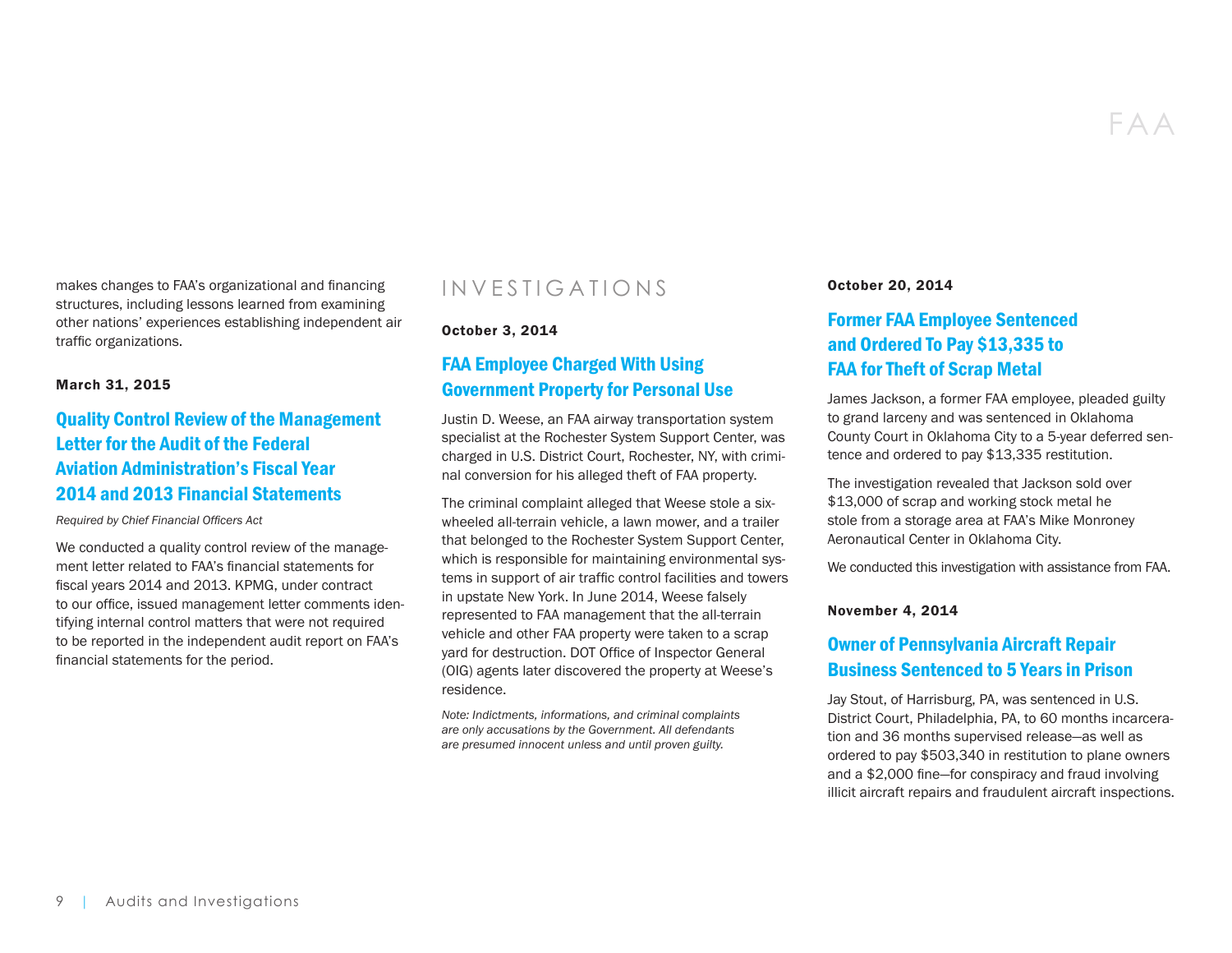Our 6-year investigation revealed that Stout—president of Flying Tigers Inc., an aircraft maintenance company charged customers for aircraft inspections performed by uncertified mechanics who did not have FAA inspection authority. Between October 2003 and January 2010, Flying Tigers conducted more than 100 questionable aircraft inspections and repairs on over 40 aircraft. Stout, along with former FAA mechanic and inspector Howard Gunter, routinely altered airframe and engine logbooks and made false entries to conceal their actions and obstruct the Federal investigation.

After a 9-day trial in April 2014, a Federal jury found Stout guilty of conspiracy, fraud involving aircraft parts, mail fraud, and obstruction of justice. The jury also convicted the company on all charges. Gunter died of natural causes prior to trial. However, Joel Stout, Jay Stout's son and an employee at Flying Tigers, was also charged in connection with the scheme and subsequently pleaded guilty. Flying Tigers was sentenced to 12 months probation and ordered to cease operation.

#### November 14, 2014

## [Former WECO Owner Sentenced for](https://www.oig.dot.gov/library-item/32257)  [Fraudulent Aircraft Part Repairs](https://www.oig.dot.gov/library-item/32257)

A Sacramento, CA, U.S. District Court judge ordered William H. Weygandt, former owner and president of Weco Aerospace Systems Inc. (WECO), to pay \$600,000 in restitution to Gulfstream Aerospace Corporation for losses relating to his conspiracy to commit fraud involving aircraft parts repair. In July 2014, Weygandt was sentenced to 30 months in prison and 36 months supervised release for these criminal actions.

In January 2007, Weygandt sold WECO—an FAA-certified aircraft repair business with 75 employees and facilities in Lincoln and Burbank, CA—to Gulfstream Aerospace Corporation for approximately \$17 million and remained president of the company until February 2008.

FAA had certified WECO to repair certain aircraft parts, including starter generators and converters, used on various types of aircraft, such as small helicopters used by tour companies and law enforcement agencies. However, WECO employees at both its Lincoln and Burbank facilities regularly failed to comply with FAA regulations when repairing and overhauling the aircraft parts. WECO employees also falsely certified the parts had passed tests and had been repaired in accordance with FAA standards.

We conducted this investigation with the Federal Bureau of Investigation (FBI) and the U.S. Department of Homeland Security (DHS) OIG.

#### November 24, 2014

# [Former Carson Helicopter Services Vice](https://www.oig.dot.gov/library-item/32263)  [President Pleads Guilty to Conspiracy](https://www.oig.dot.gov/library-item/32263)  [and Making False Statements](https://www.oig.dot.gov/library-item/32263)

Steven Metheny, former vice president of Carson Helicopter Services (Carson) pleaded guilty in U.S. District Court, Medford, OR, to making a false statement and conspiracy to defraud the U.S. Forest Service (USFS) related to helicopter services for firefighting operations.

In December 2008, the National Transportation Safety Board (NTSB) briefed us regarding its ongoing safety investigation of the Carson helicopter crash. In August 2008, the helicopter crashed in Northern California while performing contracted firefighting services for the USFS. Nine people died, and four others were seriously injured in the crash.

In 2008, Metheny admitted that he submitted bid proposals with falsified weight and balance records to misrepresent that Carson helicopters met the USFS firefighting contract minimum payload specifications. Carson subsequently won over \$20 million in USFS contracts. Metheny also allowed the falsified information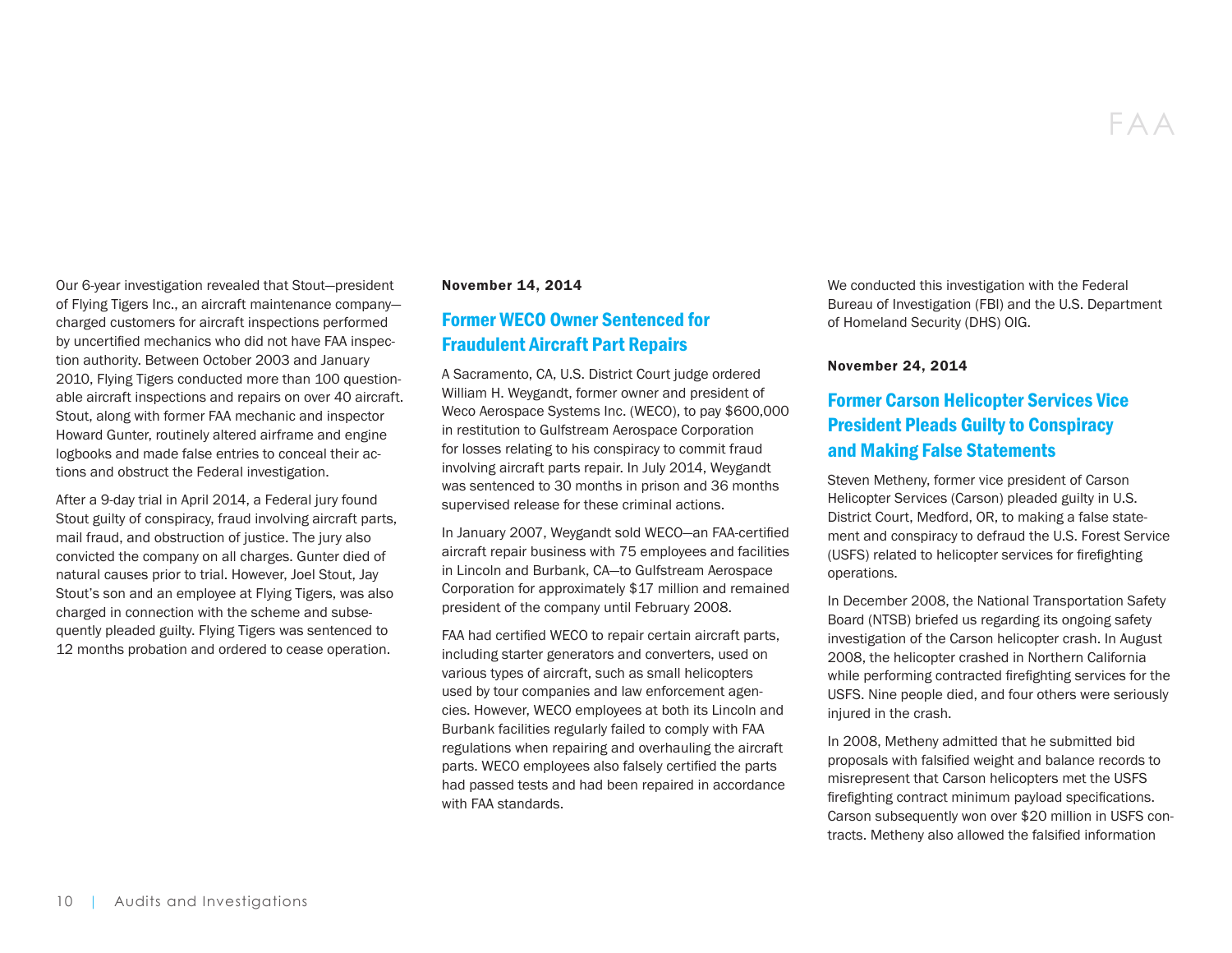to be included in Carson aircraft flight manuals. Unsuspecting pilots used this information to calculate the maximum payload capacity of their helicopters during firefighting operations, which thereby endangered their safety and their passengers' safety during flight.

In February 2013, Metheny and Levi Phillips, former Carson director of maintenance, were indicted on multiple charges. Phillips pleaded guilty, admitting that he and Metheny submitted bid proposals to USFS with falsified weight and balance records.

We are conducting this investigation with the U.S. Department of Agriculture OIG, FBI, and Internal Revenue Service (IRS) Criminal Investigation (CI).

#### December 4, 2014

## [New York FAA Air Traffic Controllers](https://www.oig.dot.gov/library-item/32280)  [Indicted for Theft of Public Funds](https://www.oig.dot.gov/library-item/32280)

Asif Ali and Jeffrey Evagues, FAA air traffic controllers assigned to the tower at John F. Kennedy International Airport, were indicted by a Federal grand jury in U.S. District Court, Brooklyn, NY. Ali and Evagues were charged with wire fraud, conspiracy to commit wire fraud, and theft of Government funds.

Between September 2008 and 2014, Ali and Evagues allegedly gained unauthorized access to FAA's computerized time and attendance system, known as "Cru-X";

fraudulently manipulated data in the system; and altered labor distribution reports to falsely reflect that they had worked certain hours. Consequently, Ali and Evagues received payments for overtime and nightshift work they did not perform. Moreover, they altered labor distribution reports to make it appear as though they had worked on vacations and sick days. The estimated payroll overpayments to Ali and Evagues are \$83,000 and \$87,000, respectively. They were arrested in November 2014 and subsequently placed on administrative leave by FAA.

We are conducting this investigation with assistance from FAA.

*Note: Indictments, informations, and criminal complaints are only accusations by the Government. All defendants are presumed innocent unless and until proven guilty.* 

#### December 11, 2014

# [Former California News Helicopter Pilot](https://www.oig.dot.gov/library-item/32305)  [Ordered To Pay \\$42,000 in Restitution](https://www.oig.dot.gov/library-item/32305)

The U.S. District Court, Sacramento, CA, ordered John Michael Dial, of Skaneateles, NY, to pay \$14,000 in restitution to each of his three former employers for losses relating to his scheme of using false identifies to pilot aircraft. On October 2, 2014, Dial was sentenced in U.S. District Court, Sacramento, CA, to 24 months in prison and 12 months supervised release.

The investigation revealed that from December 16, 2009, to August 4, 2010, Dial operated television news helicopters in the San Francisco, CA, area under a false identity. On March 15, 2012, Dial was hired under his real name to work as a television news helicopter pilot in Sacramento, CA, after submitting a fraudulent FAA temporary airman certificate and an FAA medical second class certificate. Dial also used the identity of a former co-worker to gain employment as a helicopter pilot for an air ambulance service in New York and created a fraudulent U.S. passport under that person's identity.

We are conducting this investigation with the U.S. Secret Service and the FBI, with assistance from the police departments in Cascade and McCall, ID.

#### December 12, 2014

# [Former FAA Employee Charged With](https://www.oig.dot.gov/library-item/32320)  [Computer Fraud and Defrauding an Innkeeper](https://www.oig.dot.gov/library-item/32320)

Former FAA employee Jared Klaeysen was charged in Oklahoma County Court in Oklahoma City, OK, with using a computer to fraudulently obtain money and defrauding an innkeeper. While Klaeysen was attending training at the FAA Mike Monroney Aeronautical Center in Oklahoma City, he filed a travel voucher with a receipt indicating he had paid \$1,887 for lodging, which was reimbursed by FAA. However, Klaeysen allegedly failed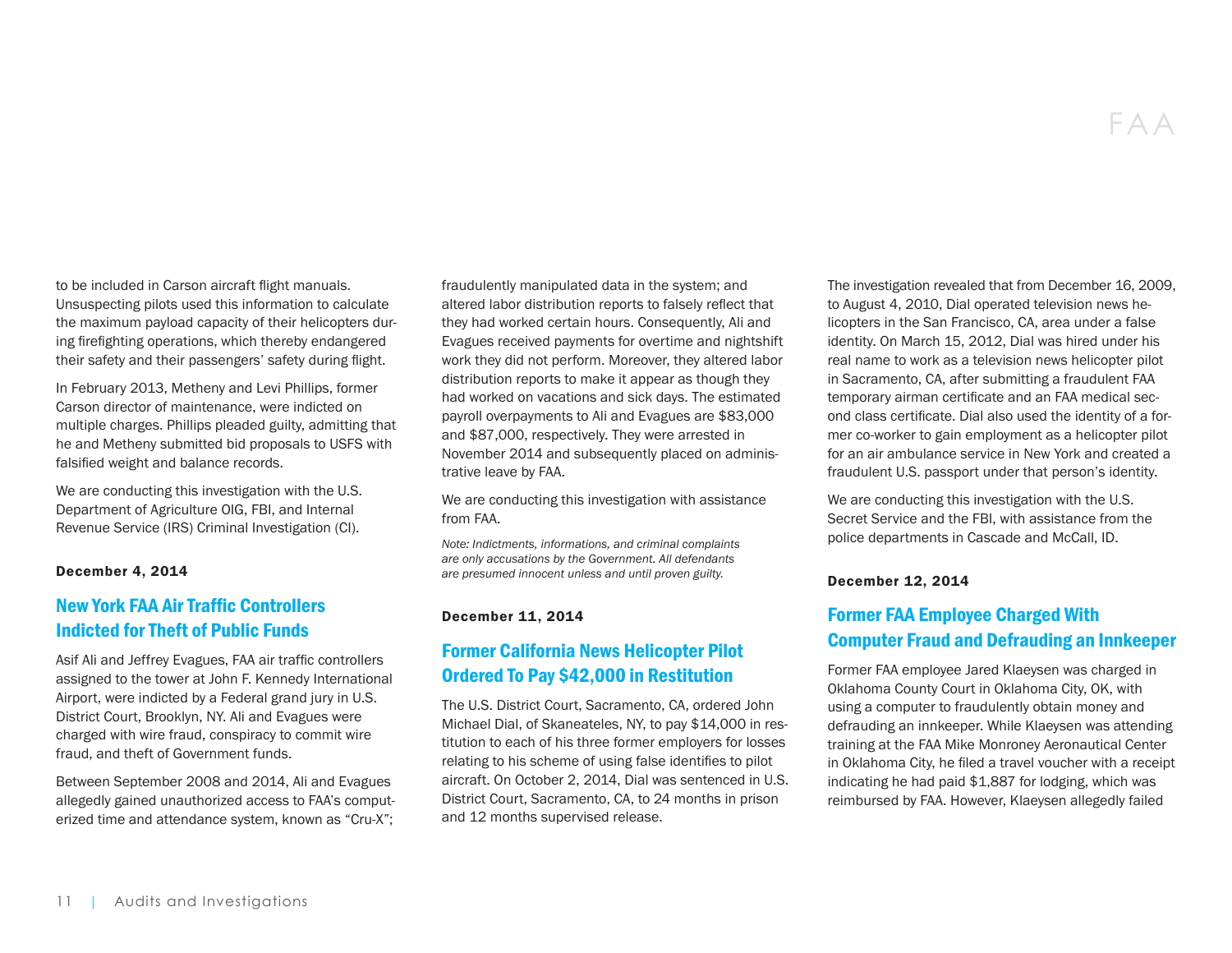FAA

to pay for the lodging costs he had incurred. Klaeysen resigned during the investigation.

*Note: Indictments, informations, and criminal complaints are only accusations by the Government. All defendants are presumed innocent unless and until proven guilty.* 

#### December 12, 2014

# [Rhode Island Man Pleads Guilty to](https://www.oig.dot.gov/library-item/32307)  [Wire Fraud Conspiracy Involving](https://www.oig.dot.gov/library-item/32307)  [Counterfeit Aircraft Parts](https://www.oig.dot.gov/library-item/32307)

Jeffrey Warga of North Kingston, RI, pleaded guilty in U.S. District Court, Hartford, CT, to wire fraud related to his role in the sale of counterfeit aircraft parts.

Warga knowingly sold counterfeit Intel microprocessors to Triumph Engine Control Systems LLC, a Connecticutbased aerospace manufacturer, which installed the microprocessers on digital engine control units in Bell helicopters. The Intel Corporation confirmed that it did not manufacture these microprocessors bearing the markings "Intel." On December 10, 2014, Special Agents from DOT OIG and U.S. Department of Defense (DOD) Criminal Investigative Service arrested Warga.

We are conducting this investigation with Defense Criminal Investigative Service.

#### December 18, 2014

# [Former Disadvantaged Business](https://www.oig.dot.gov/library-item/32317)  [Enterprise Owner Indicted for Fraud](https://www.oig.dot.gov/library-item/32317)

Elizabeth Perino, former owner of Chicago-based Perdel Contracting Company (Perdel) was indicted in U.S. District Court, Chicago, IL, and charged in a disadvantaged business enterprise (DBE) fraud scheme. Perdel specialized in concrete and carpentry work and was certified as a DBE.

In 2011, Perino, along with a co-conspirator, allegedly agreed to have Perdel act as a pass-through DBE for a prime contractor's multimillion-dollar project at Chicago O'Hare International Airport. As part of the scheme, the prime contractor provided all employees and equipment to Perdel to create the appearance that the DBE provided the labor and equipment needed to complete the contracted work. Perino also falsified various Perdel documents to disguise the fact that the company, and thus the prime contractor, did not meet DBE requirements.

We are conducting this investigation with the FBI and the U.S. Department of Labor (DOL) OIG.

*Note: Indictments, informations, and criminal complaints are only accusations by the Government. All defendants are presumed innocent unless and until proven guilty.* 

#### December 18, 2014

# [Michigan Subcontractor Settles](https://www.oig.dot.gov/library-item/32321)  [DBE Civil Fraud Lawsuit](https://www.oig.dot.gov/library-item/32321)

A Michigan-based subcontractor RMD Holdings Ltd. (RMB), doing business as Nationwide Construction, agreed to pay \$416,000 to settle DBE civil fraud allegations.

RMD allegedly caused the prime contractor on the FAAfunded LaGuardia Airport Central Terminal Project to falsely represent to the Port Authority of New York and New Jersey that a DBE had supplied structural steel for the project. However, RMD knew that the steel was provided by several non-DBE suppliers that had falsely represented that they paid MS Construction, a DBE, approximately \$1 million for the steel when, in fact, they had paid a fee for fraudulent use of MS Construction's DBE status.

Richard Schultz, a project manager for Nationwide Construction, and Madeline Pepe, owner of MS Construction, were previously sentenced in U.S. District Court, New York City for their role in the DBE fraud scheme.

We conducted this investigation with DOL OIG, the Port Authority of New York and New Jersey, and the New York City Department of Investigation.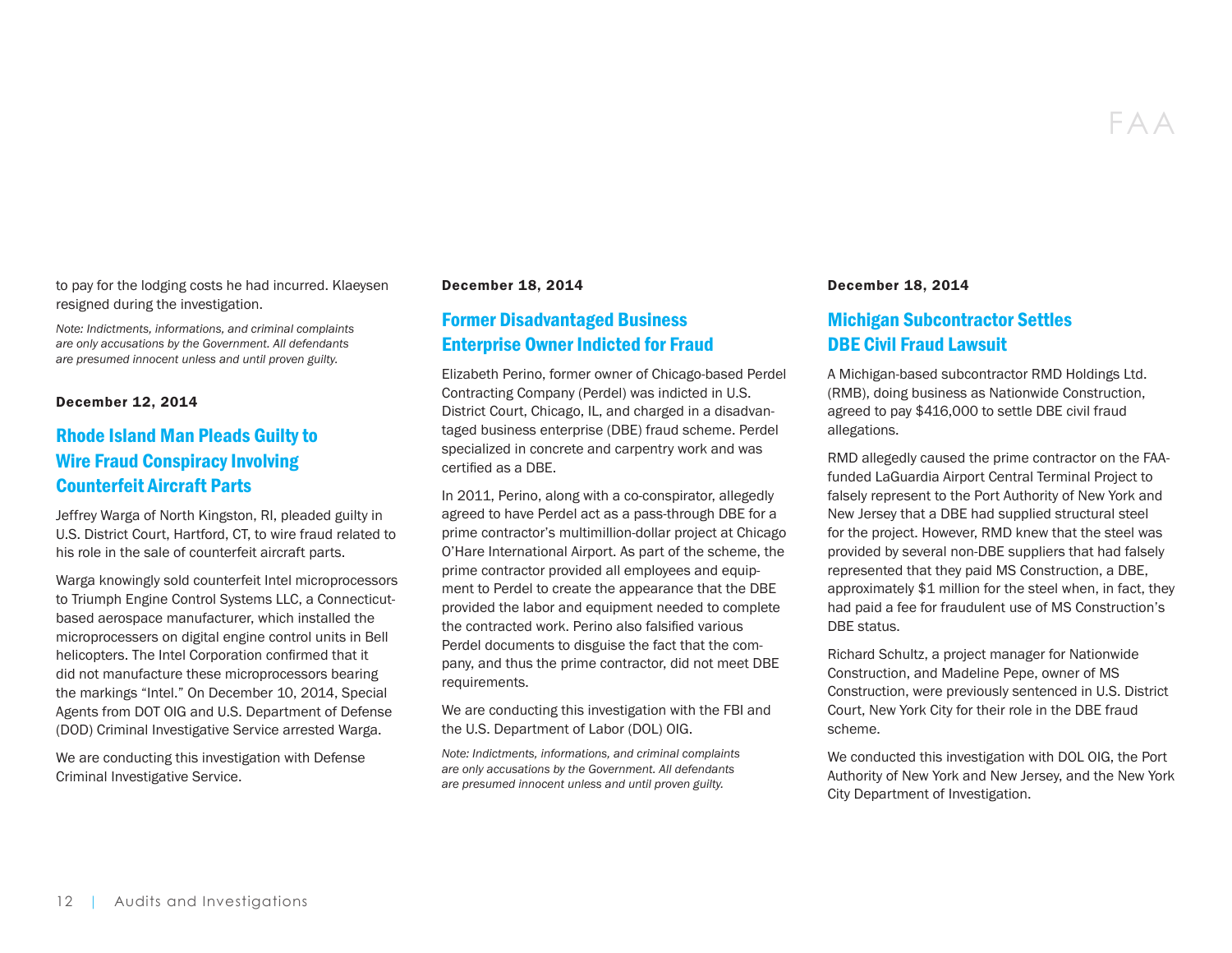#### December 18, 2014

# [Syracuse Suburban Airport Co-Owner Pleads](https://www.oig.dot.gov/library-item/32318)  [Guilty to Conspiracy To Commit Bank Fraud](https://www.oig.dot.gov/library-item/32318)

Kenneth Coon, the co-owner of Syracuse Suburban Airport (SSA) based in Hastings, NY, pleaded guilty in U.S. District Court, Syracuse, NY, to conspiracy to commit bank fraud. Coon and others conspired to defraud a commercial bank of approximately \$222,729 in connection with FAA airport property development grants.

SSA purchased 93 acres in Hastings, NY, that FAA designated as a reliever airport for the Syracuse International Airport in Syracuse, NY. Between 2004 and 2009, SSA received five FAA grants totaling \$2.97 million to be used for planning and developing the reliever airport. SSA established a line of credit at First Niagara Bank that was to be used solely for airport expenditures, reimbursable by FAA grants. Coon and co-conspirators devised a scheme to submit fraudulent invoices to First Niagara Bank for the release of funds to purportedly pay for airport equipment. In reality, they diverted approximately \$125,000 to an unrelated real estate project in Texas and approximately \$97,604 to an unrelated bean factory, owned by Coon, in upstate New York.

On November 3, 2014, FAA debarred SSA and its coowner David Pizio for 3 years. The debarments were

based on the criminal conviction of Pizio, who previously pleaded guilty in connection with the scheme.

We are conducting this investigation with the FBI.

*Note: Exclusion actions (such as suspensions and debarments) are frequently imposed for a specific period of time, and the System for Award Management (Sam.gov) should be consulted to determine whether a company is currently excluded.* 

#### January 22, 2015

## [Central Florida Aircraft Mechanic](https://www.oig.dot.gov/library-item/32345)  [Sentenced for Fraudulent Aircraft Repairs](https://www.oig.dot.gov/library-item/32345)

Clive Ure of Leesburg, FL, was sentenced in U.S. District Court, Ocala, FL, to 12 months incarceration and 2 years supervised release for falsifying airworthiness documentation on a propeller. Ure was also ordered to pay almost \$68,000 in restitution to a private pilot and a flight school for failure to properly overhaul aircraft engines. Additionally, Ure was required to divest himself of any interest in his business and forbidden to engage in any other business related to the maintenance, repair, or sale of aircraft or aircraft parts.

Ure, a certified FAA airframe and powerplant mechanic and owner of Aircraft Maintenance & Repair, sold an unairworthy Cessna 337 propeller via eBay to a customer in Oregon. Before selling the propeller, an FAA-certified

repair station informed Ure that the propeller was no longer safe for flight. However, Ure used information from another repair station to falsify a logbook entry, and he approved the propeller for return to service. FAA revoked Ure's mechanic and pilot certificates for life.

We conducted this investigation with assistance from FAA.

#### January 28, 2015

## [Colorado Physician Pleads Guilty to Use of a](https://www.oig.dot.gov/library-item/32352)  [Fraudulent FAA Pilot's Medical Certificate](https://www.oig.dot.gov/library-item/32352)

Dr. David Lawrence Rhodes, also known as Larry Rhodes, pleaded guilty in U.S. District Court, New Orleans, LA, to conduct related to a fraudulent FAA airman medical certificate. Rhodes also pleaded guilty to entering secure airport areas under false pretenses when he piloted an aircraft without a valid FAA license.

On April 19, 2014, Rhodes, the Pilot in Command of a Mooney M20B (a propeller-driven general aviation plane), presented the fraudulent FAA airman medical certificate to a U.S. Customs and Border Protection agent during a pilot compliance check at Lakefront Airport in New Orleans. Rhodes' most recent authenticated FAA medical certificate had expired on October 31, 2007, but Rhodes' falsified certificate had a fraudulent issue date of June 14, 2013.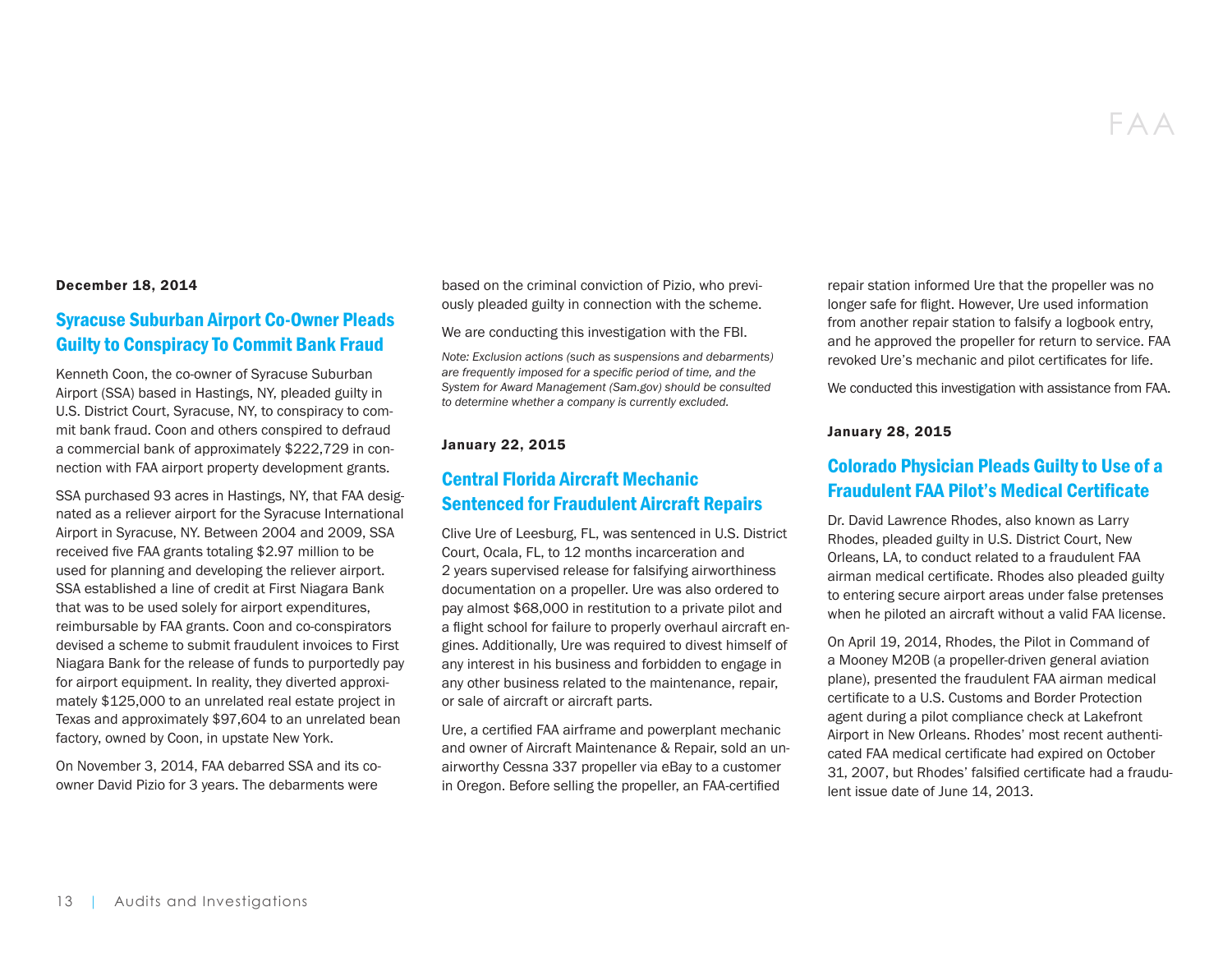#### February 13, 2015

## [Former FAA Special Agent Sentenced](https://www.oig.dot.gov/library-item/32367)  [for Lying About Hazmat Inspections](https://www.oig.dot.gov/library-item/32367)

The U.S. District Court, Chicago, IL, sentenced Rita Hedlund, former Special Agent at FAA's Office of Security and Hazardous Materials, for providing false and misleading information to FAA about the conduct of hazmat inspections. Hedlund was sentenced to 12 months probation and 120 hours of community service and was ordered to pay \$3,400 in restitution.

The investigation revealed that from approximately January 2009 through October 2011, Hedlund falsely represented to FAA that she conducted inspections of certain hazmat shippers, air carriers, and freight forwarders by entering this information into FAA's hazmat database. Hedlund's database entries included falsified information on inspection dates, names of companies inspected, and meetings with companies inspected.

We conducted this investigation with assistance from FAA.

#### March 9, 2015

# [Foreign National Sentenced to 27 Months in](https://www.oig.dot.gov/library-item/32406)  [Prison for Stealing the Identity of a U.S. Pilot](https://www.oig.dot.gov/library-item/32406)

Nader Ali Sabouri Haghighi, also known as Nader Schruder, was sentenced in U. S. District Court, Houston, TX, to 27 months in prison for stealing personally identifiable information from a pilot. Haghighi used the information to fraudulently obtain an FAA Airline Transport Pilot certificate and flight instructor certificate. He previously pleaded guilty to identity theft in November 2014.

In April 2013, Sabouri Haghighi was indicted in connection with accessing the records of a pilot in FAA's Airman Services Records System without authorization. The Airman Services Records System is an online database that FAA uses to monitor and regulate persons authorized to fly aircraft. Sabouri Haghighi was also charged related to his usage of the pilot's U.S. passport to open a mail forwarding account, the pilot's personally identifiable information to open a bank account, and an illegally obtained airline transport certificate in the name of the pilot.

This case is being jointly prosecuted by the U.S. Attorney's Office in the Southern District of Texas and

the Computer Crime and Intellectual Property Section of the U.S. Department of Justice.

#### March 10, 2015

# [Jury Convicts Commercial Pilot for](https://www.oig.dot.gov/library-item/32431)  [Making False Statements to the](https://www.oig.dot.gov/library-item/32431)  [Federal Aviation Administration](https://www.oig.dot.gov/library-item/32431)

Steven Michael Demaria of Ft. Lauderdale, FL, was convicted by a Federal jury after a 2-day trial in U.S. District Court, Miami, FL, for making false statements on an FAA medical certificate application.

In May 2004, Demaria tested positive for marijuana, a prohibited drug, in connection with prospective employment as a pilot for a Ft. Lauderdale air taxi service. In July 2004, as a result of the positive drug test, FAA issued an Emergency Order of Revocation and revoked Demaria's first class airman medical certificate. Each year from 2012 to 2014, Demaria submitted three airman medical certificate applications, falsely answering that he had never failed a drug test. Demaria was employed as a Pilot in Command for a regularly scheduled air carrier at the time of his arrest in November 2014.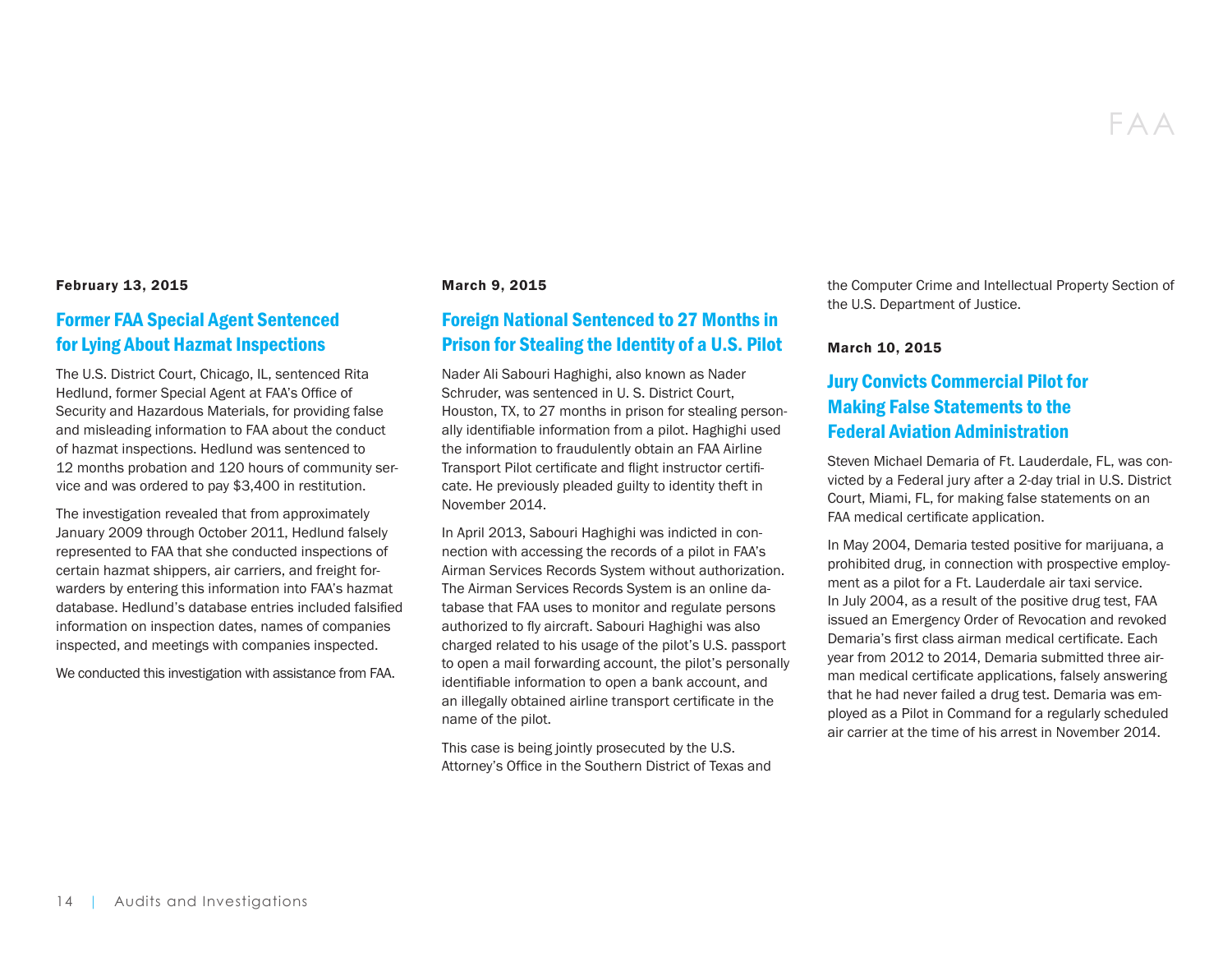#### March 18, 2015

# [Asphalt Companies Agree to \\$7.2 Million](https://www.oig.dot.gov/library-item/32438)  [Civil Settlement Related to an FAA-](https://www.oig.dot.gov/library-item/32438)[Funded Airport Project in Puerto Rico](https://www.oig.dot.gov/library-item/32438)

BTB Corporation (BTB); Juan Vazquez, President of BTB; R&F Asphalt Unlimited Inc. (R&F Asphalt); and Juan Raul Robles, Secretary/Operations Manager of R&F Asphalt, entered into a civil settlement with the United States in U.S. District Court, San Juan, PR, agreeing to pay \$7,211,258 related to a fraud scheme involving an airport construction project in Puerto Rico.

This investigation was based on a civil qui tam complaint filed by Betteroads Asphalt LLC. BTB and R&F Asphalt allegedly conspired to knowingly and willfully defraud FAA and made false representations in connection with a taxiway rehabilitation project at the Rafael Hernandez International Airport in Aguadilla, PR. BTB and R&F Asphalt allegedly submitted falsified certificates of compliance to cover up the fact that they substituted a different asphalt binder than required on the airport taxiway. The project, managed by the Puerto Rico Ports Authority, was paid for with FAA grant funds under the Airport Improvement Program. Under the terms of the settlement, BTB and R&F Asphalt agreed to return to the Government \$3,605,629 each. BTB and R&F Asphalt each paid an initial payment of \$500,000. BTB agreed to pay the remaining balance in equal annual payments of \$776,407.25 over the next 4 years, and R&F Asphalt agreed to pay the remaining balance in equal annual payments of \$155,281.45 every 3 months, over a period of 5 years until the outstanding balance is paid in full.

#### March 26, 2015

# [North Carolina Pilot Sentenced for Operating](https://www.oig.dot.gov/library-item/32449)  [Aircraft Without Proper Licensing and](https://www.oig.dot.gov/library-item/32449)  [Providing False Statements to FAA](https://www.oig.dot.gov/library-item/32449)

Paul Douglas Tharp was sentenced in U.S. District Court, Charlotte, NC, to 60 days incarceration and

3 years probation, and ordered to pay a \$5,000 fine for serving as an airman without an airman's certificate and providing false statements to an FAA investigator. Tharp was also ordered to sell his airplane and not enter an airport, unless to fly commercially as a passenger, for 3 years.

Around 2011, Warriors and Warbirds, a group based in Monroe, NC, hired Tharp as a mechanic to repair and refurbish a multi-engine C-46 airplane. To get the job, Tharp falsely represented himself as a pilot with a multi-engine rating and a mechanic who held an FAA mechanic certificate with an airframe and/or powerplant (A&P) rating. Additionally, Tharp acted as the second in command pilot on a March 4, 2011, flight in the multi-engine C-46F airplane from Midland, TX, to Monroe, NC, even though he only had a single-engine pilot certificate.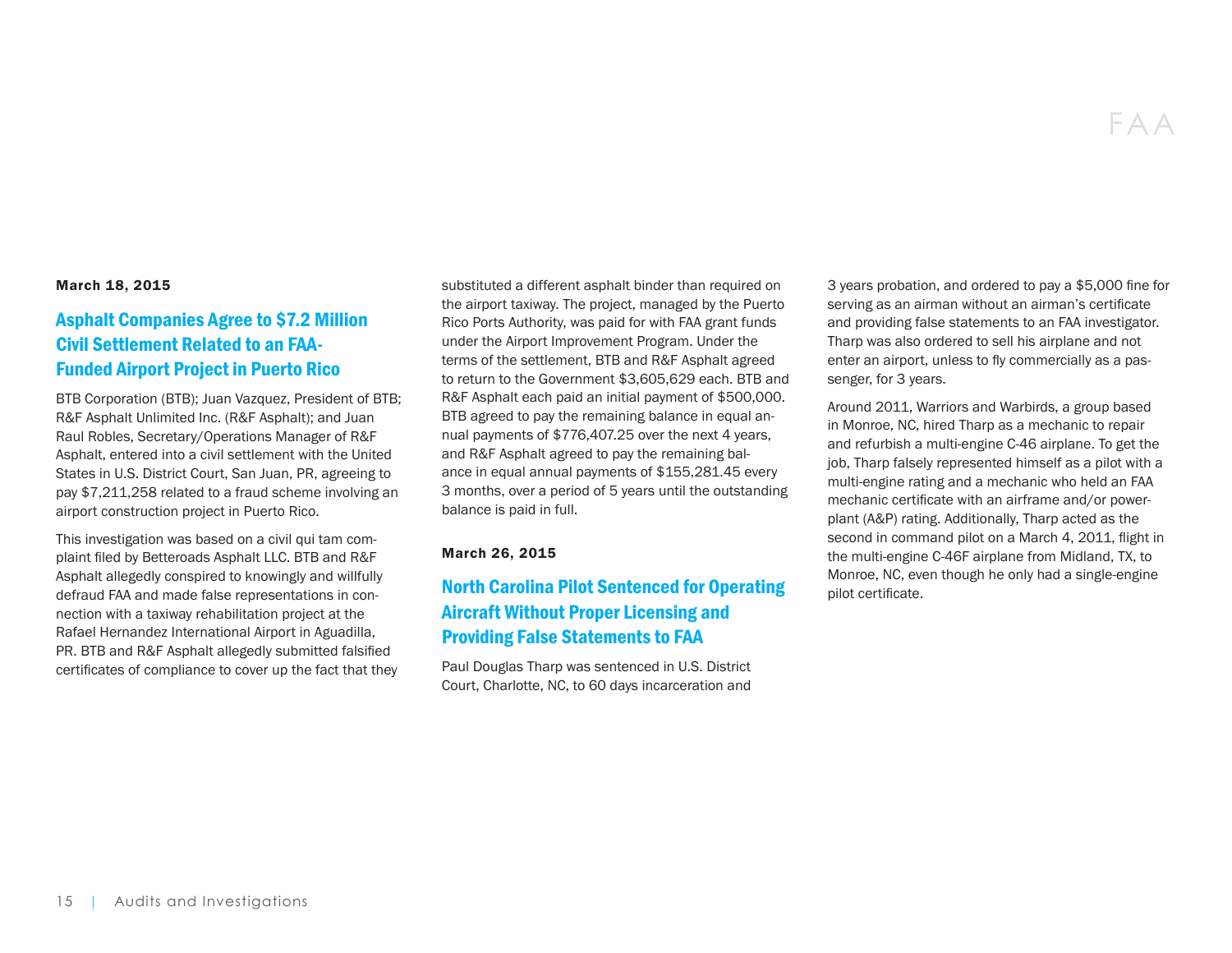# FEDERAL HIGHWAY ADMINISTRATION

# <span id="page-15-0"></span>AUDITS

#### October 9, 2014

# [FHWA's Federal Lands Highway Program](https://www.oig.dot.gov/library-item/32186)  [Lacks Adequate Processes for Thoroughly](https://www.oig.dot.gov/library-item/32186)  [Evaluating Contract Bid Prices](https://www.oig.dot.gov/library-item/32186)

#### *Self-Initiated*

Between October 2012 and September 2013, the Federal Highway Administration's (FHWA) Office of Federal Lands Highways (FLH) awarded \$305 million in contracts, which represents 53 percent of FHWA's fixed-price contracts. FLH relies on sealed bid contracting to award contracts for road projects. The Federal Acquisition Regulation requires contracting officers to determine whether offered prices are fair and reasonable before awarding contracts. Price reasonableness determinations provide information for evaluating bid proposals and promoting competition for Federal contracts.

Our review determined that FHWA lacks adequate procedures and practices to ensure contracting personnel thoroughly evaluate bid prices for FLH contracts. FHWA received multiple bids for the 13 FLH contracts we reviewed, but the winning bids differed from agencycalculated project cost estimates—by as much as 20 percent above the estimate to as low as 39 percent below. In the absence of policies and procedures from

FHWA, FLH's three Divisions each use their own informal practices for determining when and how to conduct bid evaluations.

We made two recommendations aimed at ensuring FLH contracting personnel thoroughly evaluate bid prices. FHWA concurred with one recommendation, partially concurred with the other, and provided appropriate planned actions and timeframes for both recommendations.

#### December 18, 2014

# [Quality Control Review on the Single](https://www.oig.dot.gov/library-item/32300)  [Audit of the Puerto Rico Highways](https://www.oig.dot.gov/library-item/32300)  [and Transportation Authority](https://www.oig.dot.gov/library-item/32300)

*Required by the Office of Management and Budget's Circular A-133, Audits of States, Local Governments, and Non-Profit Organizations*

We conducted a quality control review on the single audit that Ernst & Young LLP performed for the Puerto Rico Highways and Transportation Authority for its fiscal year ended June 30, 2013. During this period, the Authority expended approximately \$162 million from DOT grant programs. We limited the scope of our quality control review to two major DOT programs—the Highway Planning and Construction Program and the Federal Transit Cluster—because funds from these programs totaled approximately 96 percent of the Authority's DOT

grant expenditures. Ernst & Young's work was acceptable and therefore met the requirements of the Single Audit Act, the Office of Management and Budget's (OMB) Circular A-133, and DOT's major programs. We found nothing to indicate that Ernst & Young's opinion on the two major DOT programs was inappropriate or unreliable.

#### January 27, 2015

# [FHWA Met Basic Requirements but Can](https://www.oig.dot.gov/library-item/32336)  [Strengthen Guidance and Controls for](https://www.oig.dot.gov/library-item/32336)  [Financial and Project Management Plans](https://www.oig.dot.gov/library-item/32336)

#### *Self-Initiated*

FHWA provides financial assistance and oversight to States' high-cost and complex major projects with an estimated cost of \$500 million or more. In 2013, FHWA reported that States had 103 active major projects, totaling approximately \$143.7 billion. Federal law requires States to prepare project management plans and annual financial plans for each of their major projects. These plans are intended to provide timely information needed to effectively manage major projects' scope, cost, and schedule and ensure that projects meet applicable Federal requirements.

For the five major projects we reviewed, FHWA Division Offices ensured States submitted initial financial plans, annual updates to financial plans, and project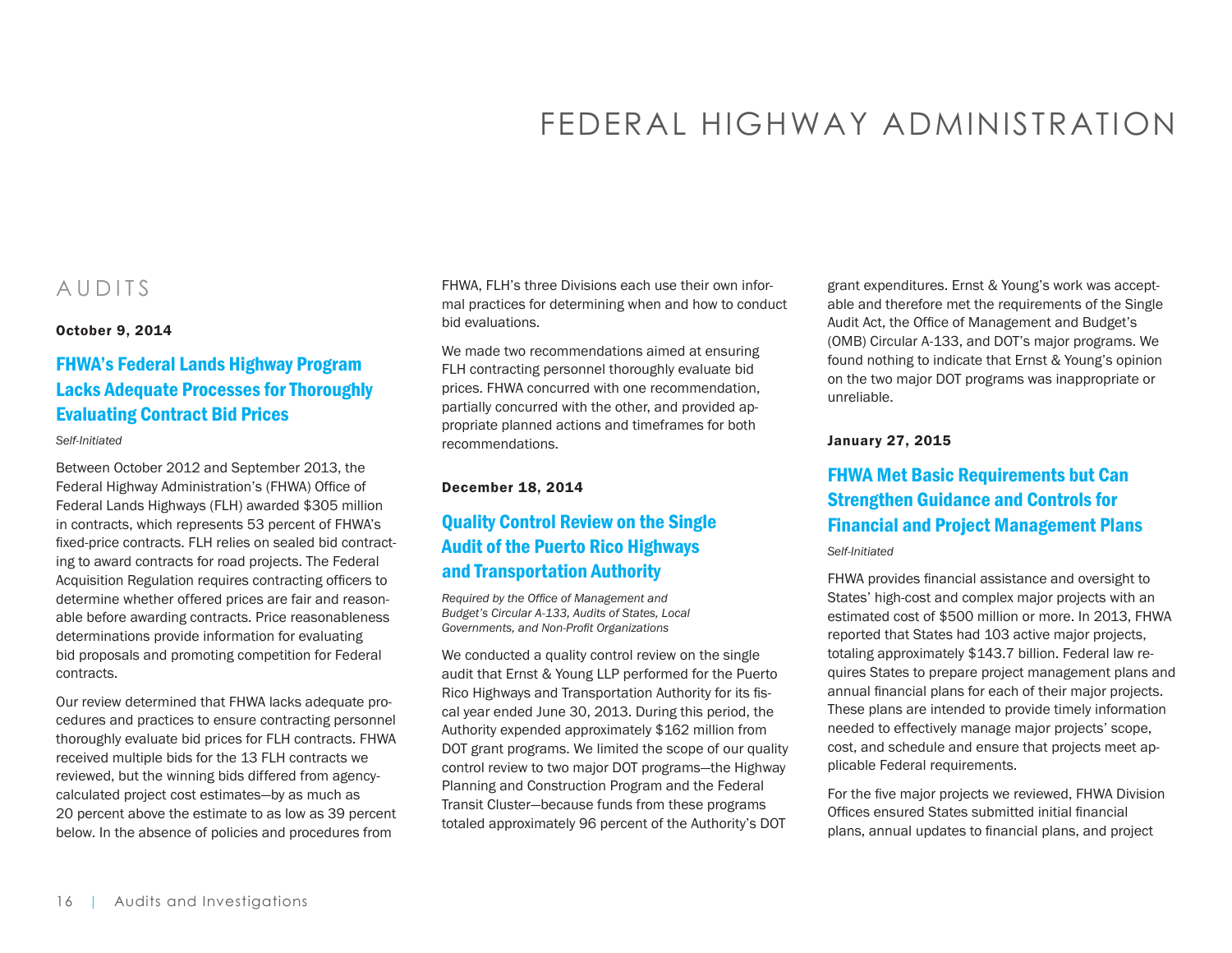management plans. The Division Offices also ensured that these plans contained basic cost, schedule, and funding elements. However, Division Offices did not consistently follow Agency guidance when evaluating the plans for these projects. FHWA also lacked specificity in key areas of its financial plan and project management plan guidance. Division Offices and States associated with the five projects we reviewed identified contracting methods, project management tools, and provisions in the Moving Ahead for Progress in the 21st Century Act (MAP-21) that could help accelerate delivery, improve project management, and enhance oversight of major projects. FHWA concurred with all five of our recommendations to improve its oversight of major project financial plans and project management plans.

#### February 18, 2015

# [FHWA Effectively Oversees Bridge Safety,](https://www.oig.dot.gov/library-item/32366)  [but Opportunities Exist To Enhance](https://www.oig.dot.gov/library-item/32366)  [Guidance and Address National Risks](https://www.oig.dot.gov/library-item/32366)

*Requested by the Ranking Member of the House Transportation and Infrastructure Committee*

There are over 600,000 bridges on public roads that carry, on average, more than 4.6 billion vehicles per day. FHWA established the National Bridge Inspection Standards to require inspections of public highway bridges, and FHWA oversees States' efforts to ensure

bridges within their jurisdictions are safe. We determined that FHWA, through its Division Offices, effectively implemented a data-driven, risk based approach to oversee States' bridge inspection programs. However, we identified gaps in FHWA guidance—such as how FHWA Division Offices document their reviews of State bridge inspection programs—that could limit long-term success. Although FHWA established the National Bridge Inspection Program Oversight Team in 2010 to perform an annual risk assessment of the bridge safety inspection program, we found that the team has not completed a formal assessment. FHWA is working to finalize its risk assessment process, but it currently lacks key elements such as how FHWA will implement and track corrective actions. FHWA concurred with our five recommendations, which focused on improving FHWA's communication, program guidance, and efforts to effectively identify and address high-priority bridge safety risks.

#### March 2, 2015

# [Most FHWA ARRA Projects Will Be Closed](https://www.oig.dot.gov/library-item/32373)  [Out Before Funds Expire, but Weaknesses](https://www.oig.dot.gov/library-item/32373)  [in the Project Close-Out Process Persist](https://www.oig.dot.gov/library-item/32373)

#### *Self-Initiated*

FHWA is responsible for ensuring that States close out projects in a timely manner, a critical step towards the final accounting of States' use of Federal funds. As part of our the American Recovery and Reinvestment Act of 2009 (ARRA) oversight mandate, we reviewed FHWA's oversight of ARRA project closeouts and found that the vast majority of ARRA-funded Federal-aid highway and bridge projects have been closed out, but a small percentage of the remaining projects will not be closed out before ARRA grant funds expire on September 30, 2015. While ARRA does not stipulate a deadline for project closeout, closeouts occurring before the expenditure deadline give States time to use any remaining ARRA funds on legitimate costs for other ARRA projects. Further, while FHWA has efforts underway to improve the Federal-aid project close-out process and address its Program Management Improvement Team review findings, internal control weaknesses impede timely closeouts of ARRA and other Federal-aid highway projects. For example, FHWA lacks nationwide policy, performance measures, or standard timeframes for project closeout. FHWA concurred with our seven recommendations, which were focused on expediting remaining ARRA project closeouts, reducing the backlog of pending Federal-aid highway project closeouts, and addressing internal control weaknesses.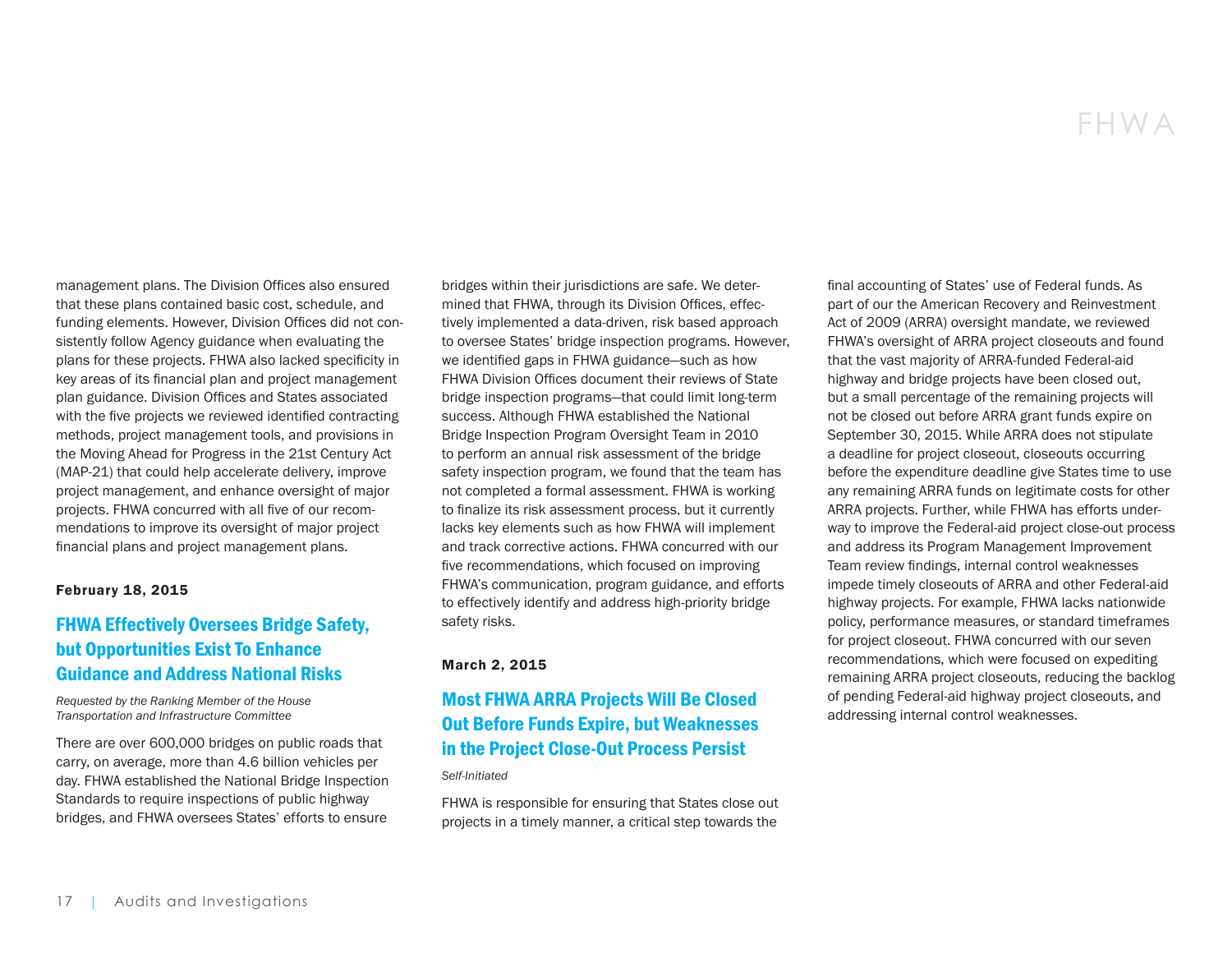# FHWA

# INVESTIGATIONS

#### December 12, 2014

## [Pennsylvania DBE Suspended From](https://www.oig.dot.gov/library-item/32319)  [Federally Funded Contracts](https://www.oig.dot.gov/library-item/32319)

FHWA suspended Watson Maloy, President of WMCC Incorporated (WMCC), and suspended WMCC, pending debarment, because of their involvement in a DBE fraud scheme. In November 2014, Maloy pleaded guilty in U.S. District Court, Pittsburgh, PA.

In 2012 and 2013, Maloy and co-conspirators employed by Century Steel Erectors Co. LP (CSE) agreed to use WMCC as a DBE front company to profit from federally funded DBE contracts. WMCC failed to perform a commercially useful function, while CSE negotiated and managed the DBE subcontracts and completed all DBE work—including negotiating crane rentals, ordering supplies and materials, and recruiting union employees.

To conceal the scheme, CSE officials used WMCC's letterhead and email accounts when communicating with general contractors and Pennsylvania Department of Transportation (PENNDOT) officials. CSE personnel possessed WMCC business cards, shirts, and hard hats, as well as magnetic WMCC placards to conceal CSE logos on construction vehicles. Maloy received a fee for his participation in the scheme, amounting to approximately \$1.8 million in illicit proceeds.

We are conducting this investigation with the FBI and the Pennsylvania Turnpike Commission OIG.

*Note: Exclusion actions (such as suspensions and debarments) are frequently imposed for a specific period of time, and the System for Award Management (Sam.gov) should be consulted to determine whether a company is currently excluded.* 

#### December 18, 2014

# [RMD Holdings and Co-Owner Agree To Pay](https://www.oig.dot.gov/library-item/32325)  [the Government \\$1,362,000 for DBE Fraud](https://www.oig.dot.gov/library-item/32325)

RMD Holdings Ltd., doing business as Nationwide Fence, entered into a civil settlement agreement with the U.S. Attorney's Office, Louisville, KY, and agreed to pay \$1,334,000 collectively to the Government for alleged DBE fraud.

On December 30, 2014, Robert DeMil, co-owner of Nationwide Fence, entered into a separate settlement, agreeing to pay \$28,086 for the alleged use of a DBE pass-through on federally funded highway projects.

It was alleged that from October 20, 2006, through July 16, 2010, Nationwide Fence and DeMil violated DBE rules and regulations by misrepresenting how it utilized Sallie's Wholesale Construction Inc., a DBE on multiple federally funded contracts in Georgia, Illinois, Indiana, and Kentucky.

#### December 17, 2014, and January 14, 2015

# [Ten Charged and Engineering](https://www.oig.dot.gov/library-item/32350)  [Firm Agrees To Pay \\$1.3 Million in](https://www.oig.dot.gov/library-item/32350)  [Connection With Corruption Scheme](https://www.oig.dot.gov/library-item/32350)

State criminal complaints were filed in Bridgeport, PA, charging 10 individuals for their alleged roles in a widespread \$1.2 million corruption and bribery scheme that affected 27 federally funded contracts in Pennsylvania. Construction Methods and Coordination Inc., doing business as CMC Engineering (CMC), also entered into an administrative agreement to reimburse PENNDOT and FHWA in excess of \$1.3 million for the fraudulent activity of CMC's consultant inspectors in relation to this scheme.

According to the complaints filed, Alex Morrone, former permit manager at PENNDOT, and William Rosetti, former Philadelphia County permit manager, allegedly instructed close friends and relatives to falsify their resumes, while PENNDOT officials helped these unqualified individuals become hired as consultant inspectors for contract inspection firms. Morrone and Rosetti then allegedly instructed the inspectors to inflate overtime and mileage reimbursements to generate illicit cash flow in exchange for kickbacks paid to Morrone, Rosetti, and PENNDOT officials. The corrupt inspectors were allegedly paid more than \$500,000 through false payroll and invoice submissions.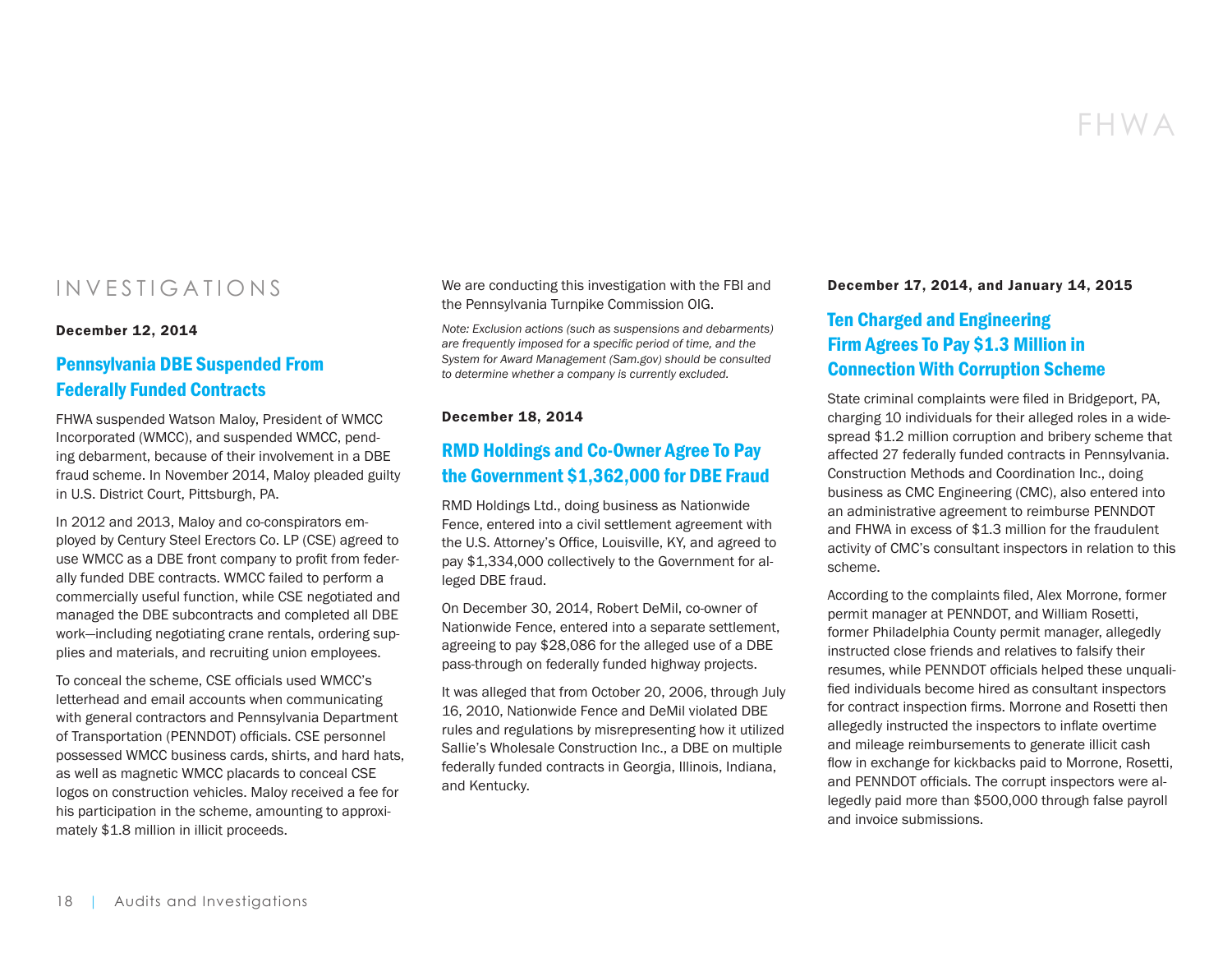# FHWA

In addition to Morrone and Rosetti, PENNDOT officials Frank DiMichele and Generoso Palmieri and consultant inspectors Joseph DiSimone, John Cavanaugh, John Laspada, Brandon Grosso, David Betzner, and Christopher Lauch were all charged in relation to this scheme. The State grand jury contends that the scheme jeopardized safety because the inspectors were hired to protect the public and yet were often absent from job sites.

Two inspection firms, CMC and CZOP Corporation, were allegedly paid more than \$700,000 for their inspectors' unearned overtime in relation this scheme. At least one CMC inspector allegedly engaged in fraudulent activities while working on the Girard Point Bridge construction project in Philadelphia, PA. PENNDOT is currently calculating its reimbursement to FHWA for losses incurred from this corruption scheme, which affected a total of 27 federally funded maintenance and construction contracts in Pennsylvania.

As a result of our joint investigation with the Pennsylvania Office of Attorney General, FHWA and PENNDOT have organized a proactive inspection team to review design and construction contracts that may have been affected by this fraud.

*Note: Indictments, informations, and criminal complaints are only accusations by the Government. All defendants are presumed innocent unless and until proven guilty.* 

#### February 2, 2015

# [California Man Who Fraudulently Obtained](https://www.oig.dot.gov/library-item/32364)  [and Sold Computers Destined for Schools and](https://www.oig.dot.gov/library-item/32364) [Non-Profits Sentenced to 10 Years in Prison](https://www.oig.dot.gov/library-item/32364)

Steven A. Bolden of Palmdale, CA, was sentenced in U.S. District Court, Seattle, WA, to 120 months incarceration and ordered to pay over \$7.2 million in restitution in relation to a scheme to fraudulently obtain Government computer equipment. Bolden pleaded guilty in January 2014 to wire fraud, aggravated identity theft, and filing a false income tax return in connection with this scheme.

We initiated this investigation based on information received from FHWA's Western Federal Lands Highway Division in Vancouver, WA. In 2011, FHWA posted a pallet of computers on the Web site of Computers for Learning, a General Services Administration program that transfers excess Government computers and equipment to qualified schools and educational nonprofits. Bolden requested the computers on behalf of a phony non-profit, and FHWA shipped the computers as requested. However, FHWA became suspicious when it received a shipping bill when the shipping company was unable to contact the non-profit or Bolden to collect payment. Between 2007 and 2013, Bolden defrauded

Government agencies by posing as 14 non-profits to obtain 19,442 items, with a fair market value of about \$7.2 million, and selling them for personal profit.

We conducted this investigation jointly with the General Services Administration OIG, IRS CI, U.S. Department of Justice OIG, U.S. Department of Energy OIG, and FBI.

#### February 18, 2015

## [Tennessee Right-of-Way Contractor Convicted](https://www.oig.dot.gov/library-item/32430)  [for Theft From a Federally Funded Program](https://www.oig.dot.gov/library-item/32430)

Ricardo Colon pleaded guilty in U.S. District Court, Nashville, TN, to charges related to the theft from a federally funded program.

Colon was contracted by the Tennessee Department of Transportation to purchase tracts of real property for right-of-way projects involving Federal funds. He appraised the tracts of land, negotiated a sales price, and received funding from the Tennessee Department of Transportation to acquire the tracts. However, he never completed the transactions and instead deposited approximately \$330,000 into his personal bank accounts.

We are conducting this investigation jointly with the FBI and IRS CI.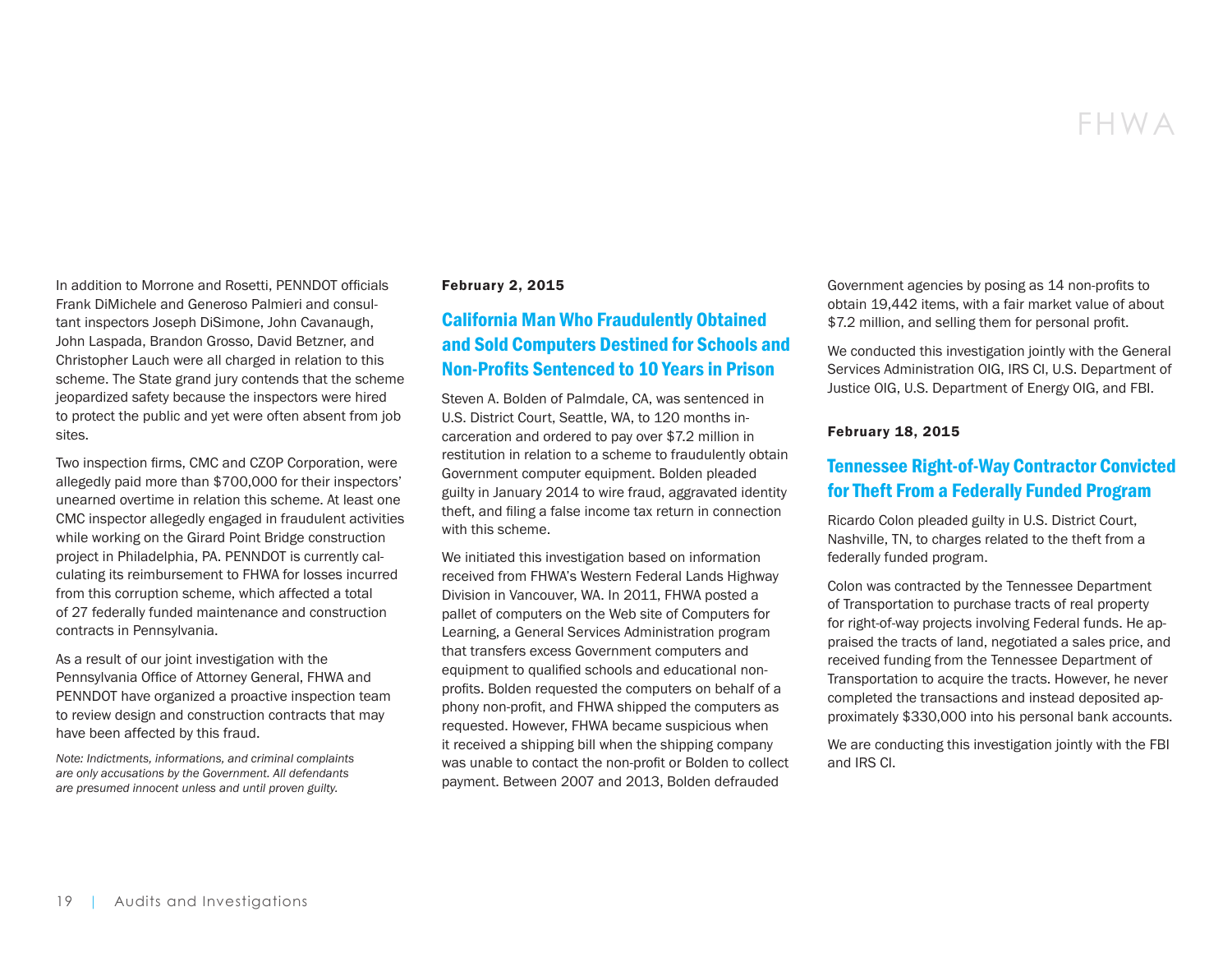# FHWA

#### February 19, 2015

## [FHWA Debars Former Disadvantaged](https://www.oig.dot.gov/library-item/32371)  [Business Enterprise for DBE Fraud](https://www.oig.dot.gov/library-item/32371)

FHWA debarred Cindy Taylor Stewart and Cindy Taylor Trucking and Construction Inc. (CTTC). From 2004 through 2010, CTTC submitted documentation to the Utah Department of Transportation falsely certifying that Stewart's personal net worth did not exceed \$750,000, which was the limit at the time to participate in the DBE program. During this period, CTTC also submitted documentation to the Utah Department of Transportation's Prequalification Board declaring an estimated net worth in excess of \$13 million. Additional documentation, including county property records, showed that Stewart's interest in property alone exceeded \$1.7 million—well over the DBE program's \$750,000 personal net worth limit.

Stewart held the primary responsibility for submitting all DBE documentation for CTTC. Based on its fraudulent status as a DBE, CTTC was awarded 13 federally funded highway construction and airport improvement projects, totaling over \$9 million.

*Note: Exclusion actions (such as suspensions and debarments) are frequently imposed for a specific period of time, and the System for Award Management (Sam.gov) should be consulted to determine whether a company is currently excluded.*

#### February 26, 2015

# [Former Connecticut Bridge Inspector](https://www.oig.dot.gov/library-item/32382)  [Pleads Guilty to Falsifying Educational](https://www.oig.dot.gov/library-item/32382)  [Background To Obtain Employment](https://www.oig.dot.gov/library-item/32382)

Barry Kenneth Purnell, Jr., pleaded guilty to State charges in Connecticut Superior Court, Hartford, CT, related to a scheme to obtain employment as a consultant bridge inspector under false pretenses. In March 2014, Purnell was charged and surrendered for arrest at the offices of the Connecticut Chief State's Attorney in Rocky Hill, CT.

We initiated this investigation based on a referral from The Connecticut Department of Transportation, reporting that Purnell had falsified his college education and engineering certifications on his resume submitted to engineering firms. With these fabricated credentials, Purnell was hired as an inspector and bridge inspector on many ARRA-funded Federal projects and Statefunded construction projects for multiple engineering firms. In a December 2013 interview, Purnell acknowledged to Federal agents that he had falsified his application materials and fabricated a diploma.

In April 2014, FHWA suspended and proposed the debarment of Purnell in response to the charges filed against him.

We investigated this case jointly with Amtrak OIG.

*Note: Exclusion actions (such as suspensions and debarments) are frequently imposed for a specific period of time, and the System for Award Management (Sam.gov) should be consulted to determine whether a company is currently excluded.*

#### March 11, 2015

# [FHWA Suspends a Project Manager at](https://www.oig.dot.gov/library-item/32428)  [Southern Illinois University and a Related](https://www.oig.dot.gov/library-item/32428)  [Company for Lying to Federal Agents](https://www.oig.dot.gov/library-item/32428)

FHWA suspended Kwa Mister, a project manager for the Highway Construction Preparatory Training Program at Southern Illinois University in Edwardsville, IL (SIUE). FHWA also suspended Phoenix Support Services, a company owned by Mister's mother. FHWA suspended these parties based on a January 2015 indictment filed against Mister in U.S. District Court, East St. Louis, IL, for lying to Federal agents.

According to the indictment, Mister allegedly awarded \$85,000 in sole-source consulting contracts to his mother's company L.A.S. (doing business as Phoenix Support Services). The Illinois Department of Transportation was billed for and reimbursed SIUE for the cost of these contracts, as part of an intergovernmental agreement with the college. Mister allegedly lied to SIUE officials about these contracts by concealing the family relationship and the potential conflict of interest from SIUE. Mister is charged with lying to an OIG agent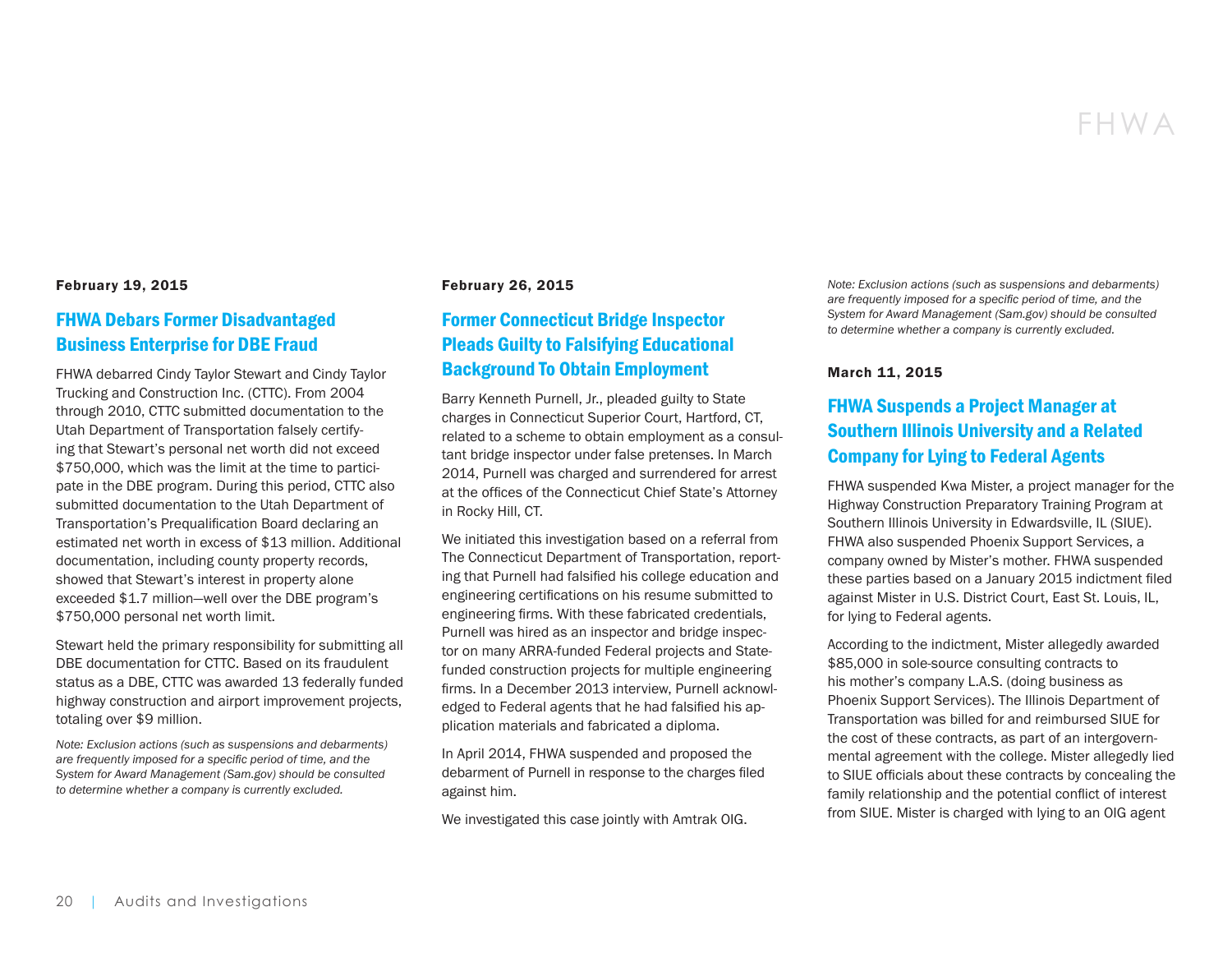about whether he had provided false information to SIUE.

*Note: Exclusion actions (such as suspensions and debarments) are frequently imposed for a specific period of time, and the System for Award Management (Sam.gov) should be consulted to determine whether a company is currently excluded.*

#### March 20, 2015

# [Former FHWA Assistant Division](https://www.oig.dot.gov/library-item/32426)  [Administrator in New Jersey Pleads Guilty](https://www.oig.dot.gov/library-item/32426)  [to Research Grant Fraud Scheme](https://www.oig.dot.gov/library-item/32426)

Lawrence Cullari, Jr., a former Assistant Division Administrator for FHWA's New Jersey Division Office, pleaded guilty to mail fraud in U.S. District Court, Trenton, NJ. While in his official capacity, Cullari steered federally and State-funded contracts to Dencore Consulting LLC, a company owned by Cullari and his ex-wife.

Cullari, who was ineligible to receive FHWA-funded contracts because of his position, used his former father-inlaw's engineering company as a "straw" subcontractor to obtain over \$150,000 in FHWA-funded transportation-related subcontracts between approximately May 2006 and June 2013. These subcontracts were awarded by Rutgers University's Center for Advanced Infrastructure and Transportation and the New Jersey Institute of Technology (NJIT).

Although the work was awarded to his former father-inlaw's company, Cullari and his company Dencore was actually responsible for preparing the bids and work proposals and arranging for work to be completed. After the former father-in-law's company received contract payments, it cut checks to Dencore, which then issued checks to Cullari. Dencore issued one \$20,000 check to Cullari after he falsified an invoice for work performed by a non-existent company.

As part of his guilty plea, Cullari consented to a forfeiture money judgment to be determined at sentencing. Cullari resigned from Federal service in July 2014.

#### March 25, 2015

# [FHWA Suspends South Carolina](https://www.oig.dot.gov/library-item/32448)  [Company and Company President](https://www.oig.dot.gov/library-item/32448)

FHWA suspended Premier Constructors Inc. (Premier), West Columbia, SC, and its president Freeman Bell from conducting business with the United States. The suspension was based on a determination that Premier and Bell committed DBE fraud when Bell provided false certifications, on Premier's behalf, for subcontracted traffic signal work on a federally funded roadway project in South Carolina. Bell falsely represented that Premier conducted a commercially useful function on the project.

*Note: Exclusion actions (such as suspensions and debarments) are frequently imposed for a specific period of time, and the System for Award Management (Sam.gov) should be consulted to determine whether a company is currently excluded.*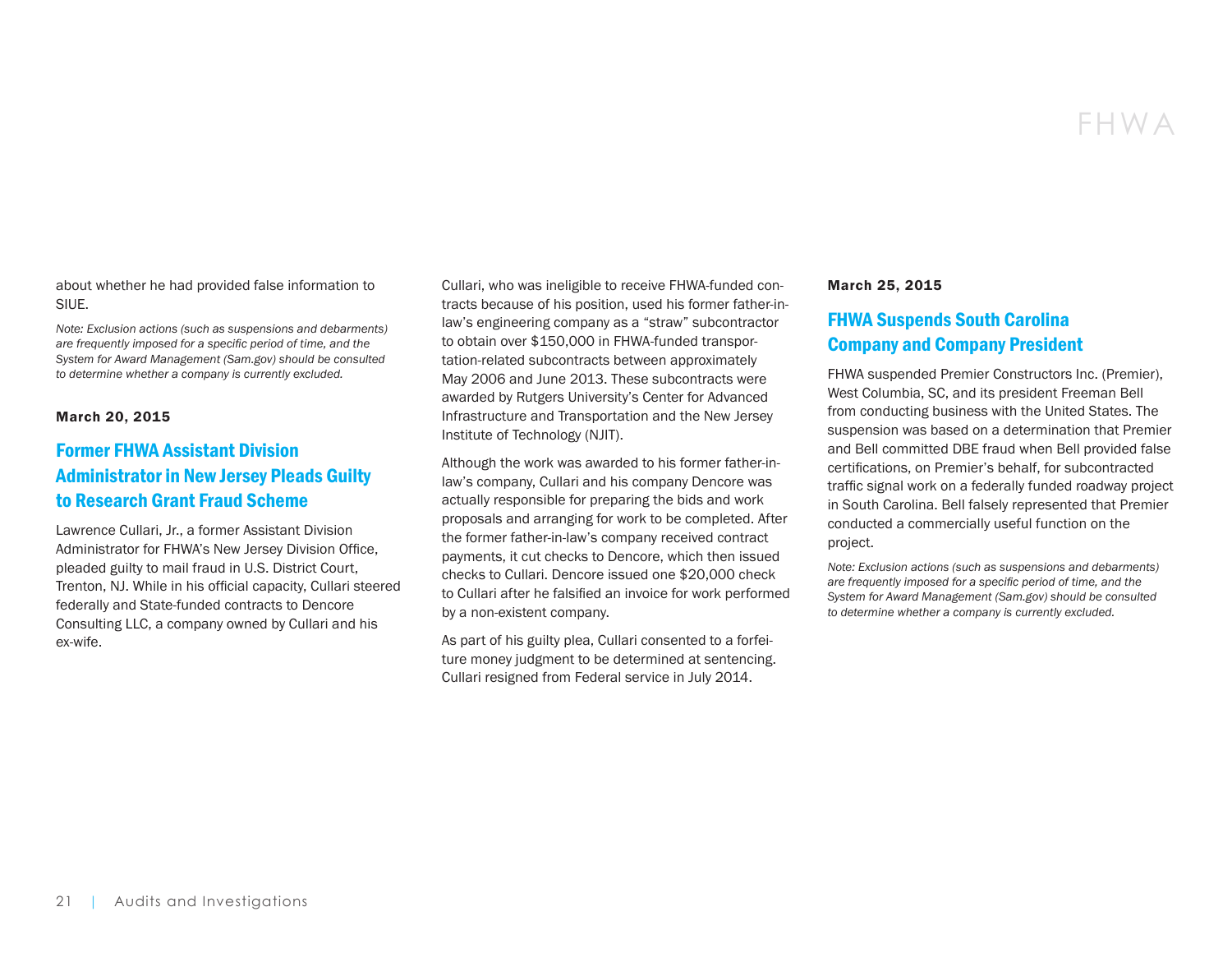<span id="page-21-0"></span>**IN FOCUS:** Closing OIG-Identified Oversight Gaps and Implementing New Construction and Contracting Practices Would Help Accelerate Delivery of Major Highway Projects

The Moving Ahead for Progress in the 21st Century Act contained a series of reforms to accelerate the delivery of high-cost and complex major highway projects, defined by Federal law as those with an estimated cost of \$500 million or more. FHWA provides financial assistance and oversight States' major projects, and in 2013, FHWA reported that States had 103 active major projects, totaling approximately \$143.7 billion.

In response to cost overruns and oversight issues found with the Boston Central Artery/ Tunnel Project, Congress mandated that all recipients of federally funded major projects submit an annual financial plan and a project management plan. These plans are intended to provide timely information to effectively manage major projects' scope, costs, and schedules.

Based on our review of five major projects recently completed or under construction, we determined that FHWA Division Offices ensured States met basic requirements to submit initial financial plans, annual updates to financial

plans, and project management plans. For all but one project, FHWA complied with Federal requirements to accept initial financial plans and project management plans before approving Federal funds for projects.

However, FHWA Division Offices did not always follow Agency guidance to evaluate the projects' cost estimates, integrated schedules, and tollbased financing. For example, the initial financial plan for the major project in Washington included \$400 million in toll-based financing, even though the State's legislature had not yet authorized it. As a result of reduced projections in tolling revenue, the State increased its estimate of the amount of Federal funds needed to finance the project.

Key areas of FHWA's financial plan and project management plan guidance also lacked specificity—such as when major project guidance should be applied to different types of projects, especially those using funding mechanisms or contracting methods that deviate from those typically used on highway projects. The lack of

specificity in FHWA's guidance led to confusion about what should be included in the plans and resulted in unfulfilled project management plan commitments.

As part of our review, we asked FHWA officials and States associated with the five projects to identify methods and best practices that could help accelerate project delivery, improve project management, and enhance oversight of major projects. In response, Division Offices and States pointed to a range of methods that can help accelerate delivery of major projects:

• Advanced right-of-way acquisition. MAP-21 broadens the ability of States to acquire or preserve right-of-way before completion of an environmental review process required under the National Environmental Policy Act of 1969. Officials from FHWA's California Division indicated that advanced right-ofway acquisition could allow States to save time before construction begins.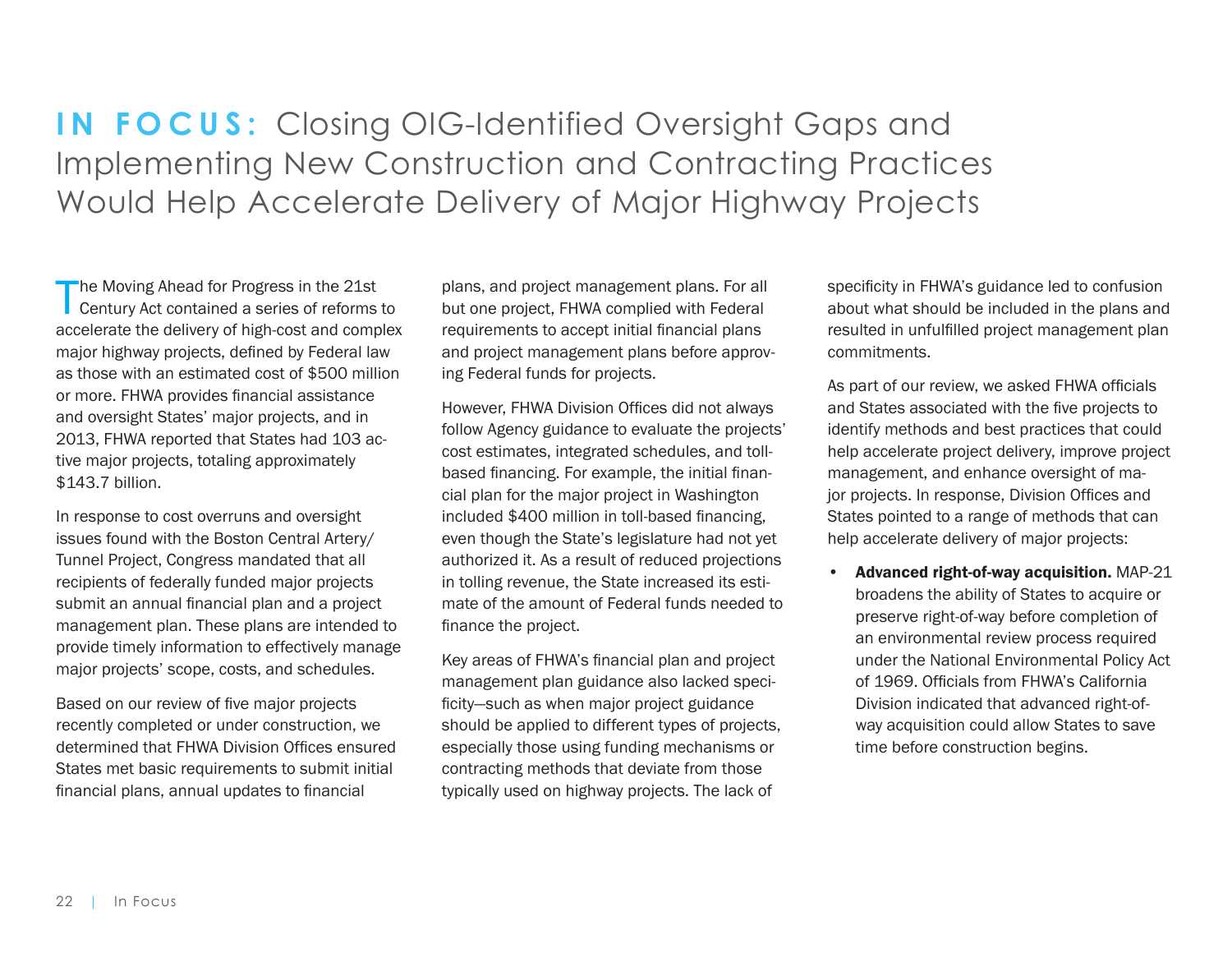# IN FOCUS

- Construction manager/general contractor (CM/GC) contracting. MAP-21 authorizes CM/GC contracting, which allows a project owner to engage a construction manager early in the planning and design process to incorporate the contractor's perspective in planning and design decisions, introduce innovations, improve the design quality, and resolve potential third-party issues. Officials from FHWA's Washington Division noted that they are considering using CM/GC for a major project in the State.
- Programmatic agreements. MAP-21 encourages the use of programmatic agreements between States and FHWA to standardize the environmental consultation, review, and compliance process for federally funded projects. FHWA's Web site notes that expanding the use of programmatic agreements can help streamline reviews and reduce project implementation time. Multiple States we visited have been using programmatic agreements since before MAP-21 was enacted and pointed to their benefits.
- **Innovative contracting methods. All five** major projects used design-build contracting in which a joint contracting team controls both the design and construction phases of the project. Design-build contracting can reduce contract disputes since both the designer and contractor are on the same team; it can also reduce project completion time because the contracting team can decide to begin construction before all design work is completed. The Texas Department of Transportation entered into a public-private partnership, which combined public and private funding to plan, develop, design, and construct its major project.
- Alternative technical concepts. Maryland and Washington allowed alternative technical concepts for their design-build construction procurements, which gave contractors an opportunity to propose equal or better designs, or alternative construction methods.
- Independent reviews. Two projects reviewed—in Maryland and Washington—established independent oversight controls. For example, Washington State's legislature hired an independent consultant to identify and report on major project issues that could impact the State's ability to deliver the project on time and within budget. The Maryland Department of Transportation hired an external auditor to monitor the project's financial activities, including construction and consultant billings.
- Interagency Leadership Team. Officials from FHWA's North Carolina Division established an Interagency Leadership Team to put in place programmatic improvements that have indirectly streamlined the environmental approval process. The team's process improvements helped Federal and State stakeholders reach early consensus on the projects.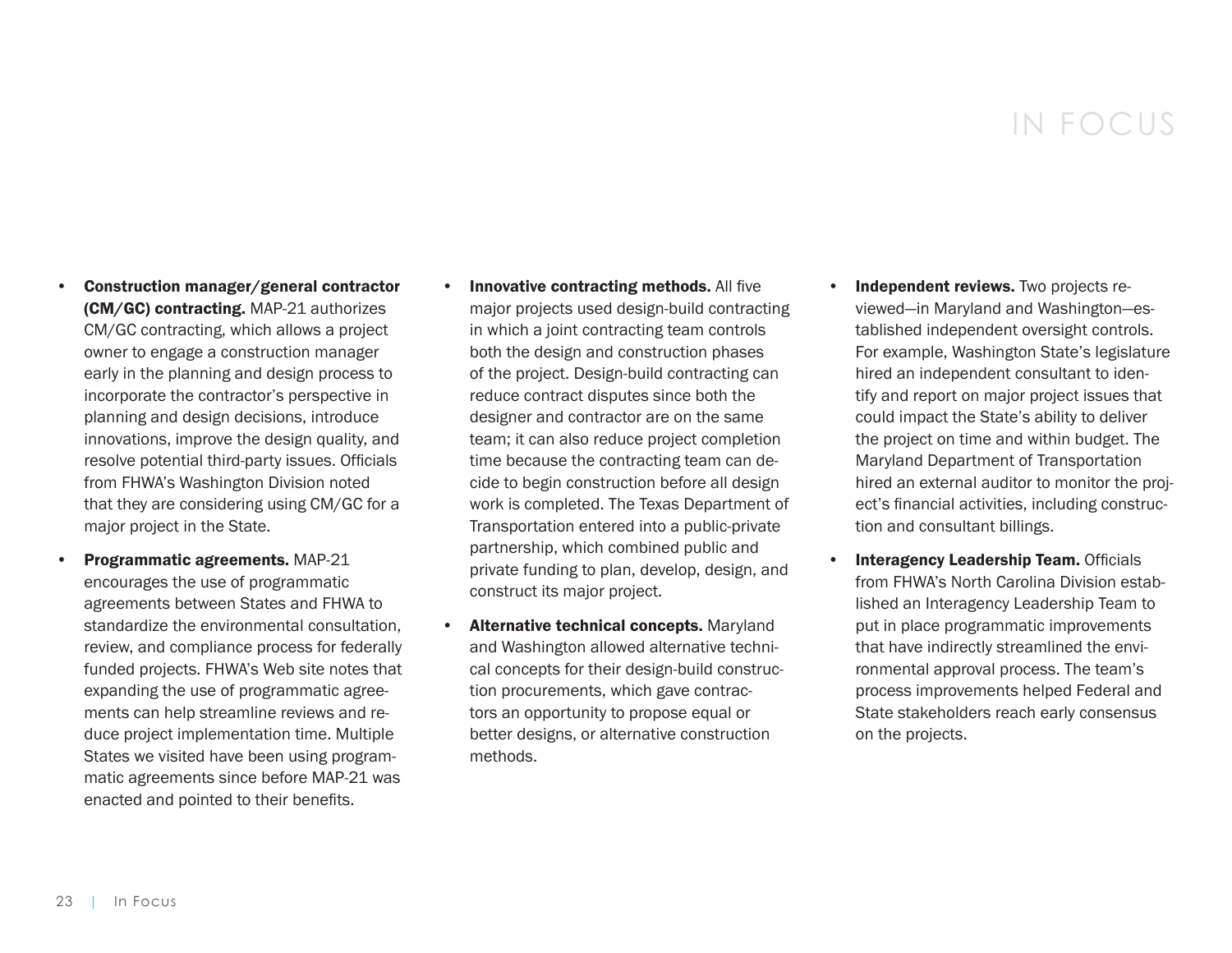# FEDERAL MOTOR CARRIER SAFETY ADMINISTRATION

# <span id="page-23-0"></span>AUDITS

#### December 10, 2014

# [FMCSA Adequately Monitored Its NAFTA](https://www.oig.dot.gov/library-item/32271)  [Cross-Border Trucking Pilot Program](https://www.oig.dot.gov/library-item/32271)  [but Lacked a Representative Sample To](https://www.oig.dot.gov/library-item/32271)  [Project Overall Safety Performance](https://www.oig.dot.gov/library-item/32271)

*Required by the U.S. Troop Readiness, Veterans' Care, Katrina Recovery, and Iraq Accountability Appropriations Act*

Under the 1992 North American Free Trade Agreement, the United States and Mexico agreed to long-haul crossborder transportation of cargo and passengers between the two countries. However, the Federal Motor Carrier Safety Administration (FMCSA) was mandated to comply with certain requirements and conduct a pilot program for granting long-haul authority to Mexico-domiciled motor carriers to evaluate the potential impact on safety.

Our review determined that FMCSA established sufficient monitoring and enforcement activities for the pilot program to comply with requirements in Section 350(a) of the Department of Transportation and Related Agencies Appropriation Act. FMCSA also took reasonable actions to implement the nine recommendations in our initial and interim pilot program audits for improving pilot program monitoring and enforcement. In addition, FMCSA established a sufficient mechanism to determine whether the pilot program had adverse effects on motor carrier safety.

We confirmed FMCSA's conclusion that pilot program carriers performed no worse than U.S. and Canadian motor carriers. However, the sample of 15 pilot program carriers was insufficient to project safety performance to the universe of carriers that may qualify for long-haul operating authority in the future.

Because the pilot program has ended, we did not make recommendations to improve pilot program oversight.

#### March 4, 2015

## [FMCSA Oversight and Reauthorization Issues](https://www.oig.dot.gov/library-item/32374)

*Testimony Before the Senate Commerce, Science, and Transportation Subcommittee on Surface Transportation and Merchant Marine Infrastructure, Safety, and Security*

The Deputy Principal Assistant Inspector General for Auditing and Evaluation testified on FMCSA's oversight

programs and on issues impacting the Subcommittee's work on the Agency's reauthorization. The Deputy Principal Assistant Inspector General noted that FMCSA has taken action to improve data quality and system development for its Compliance, Safety, Accountability (CSA) program, which is intended to improve large truck and bus safety, but FMCSA's nationwide implementation of timely and effective enforcement interventions remains a challenge. He also discussed how reincarnated carriers—unsafe carriers who often use aliases or different business addresses to evade out-of-service orders and other enforcement actions—continue to be a major concern. Finally, the Deputy Principal Assistant Inspector General affirmed DOT OIG's commitment to continue to partner with FMCSA to combat commercial driver's license and drug and alcohol testing fraud, and he provided updates on audit work under way to respond to congressional mandates to improve motor safety.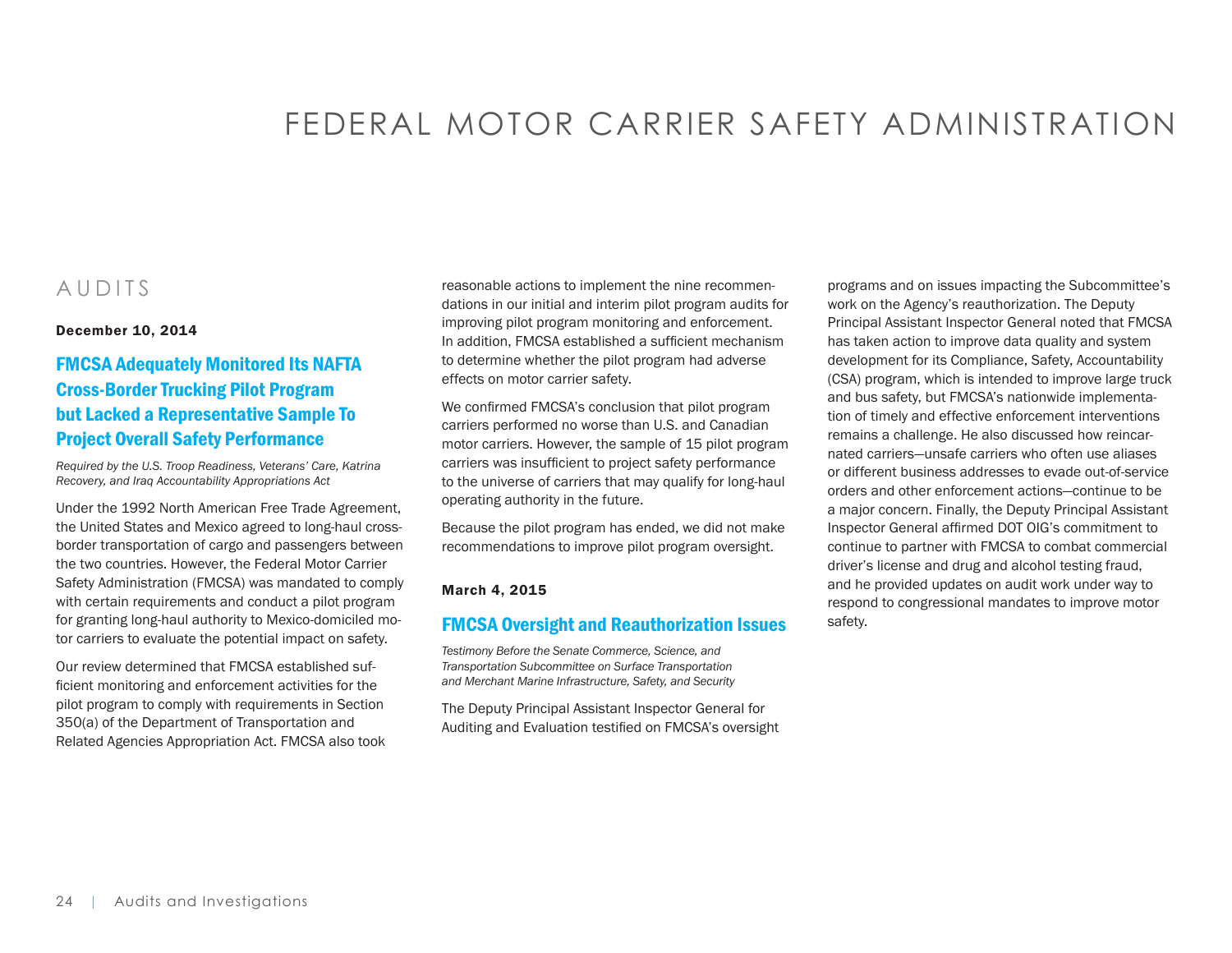# INVESTIGATIONS

#### October 24, 2014

# [Bus Company Owner Sentenced for](https://www.oig.dot.gov/library-item/32244)  [Operating Without FMCSA Authority](https://www.oig.dot.gov/library-item/32244)

Angel De La Torre, former owner of Angel Tours, a commercial motor carrier based in Houston, TX, was sentenced in U.S. District Court, Houston, TX, to 36 months of probation and 500 hours of community service and ordered to pay a \$500 fine. De La Torre previously pleaded guilty to operating a commercial motor vehicle following an unsatisfactory rating.

Our investigation disclosed that De La Torre and Angel Tours operated a commercial motor vehicle after being placed out of service due to an unsatisfactory safety rating after an FMCSA inspection uncovered numerous record-keeping and safety violations. On June 23, 2008, FMCSA ordered Angel Tours to cease all interstate transportation. In August 2008, a fatal crash of an Angel Tours passenger bus occurred near Sherman, TX, just weeks after FMCSA issued its out-of-service order.

We conducted this investigation with the FBI with assistance from FMCSA

#### November 5, 2014

## [Louisiana Household Goods Moving](https://www.oig.dot.gov/library-item/32246)  [Company Owner Pleads Guilty](https://www.oig.dot.gov/library-item/32246)

Dunwoodie McDuffie, owner and operator of Mr. Move, pleaded guilty in U.S. District Court, New Orleans, LA, to conducting interstate household goods moves from February to April 2013, using a revoked USDOT Number and without registering for DOT household goods operating authority.

McDuffie operated Mr. Move in the New Orleans area and performed both interstate and intrastate household goods moves. Mr. Move was placed out of service by FMCSA on December 3, 2008, for failing to comply with safety review requirements. As a result, Mr. Move did not have operating authority to conduct interstate household goods moves.

The investigation revealed that Mr. Move conducted 17 interstate household goods moves between January 2013 and August 2013 in violation of FMCSA's out-ofservice order.

We conducted this investigation with assistance from FMCSA and the Louisiana State Police.

#### December 11, 2014

## [New York Auto Transport Broker Indicted](https://www.oig.dot.gov/library-item/32304)  [on Charges of Mail and Wire Fraud](https://www.oig.dot.gov/library-item/32304)

Gregory Sclafani was indicted on wire and mail fraud charges by a Federal grand jury in U.S. District Court, Central Islip, NY, for defrauding consumers who scheduled auto shipments with Sclafani's company, AUSA Logistics. DOT OIG Special Agents, U.S. Postal Inspectors, and the New York State Police arrested Sclafani on November 13, 2014.

From 2007 to 2014, Sclafani, the owner of various auto transport broker entities, allegedly engaged in a scheme to defraud consumers by advertising longdistance auto shipping transport through the Internet. After consumers booked the auto shipments and deposited their money, their cars were often not shipped, and Sclafani absconded with their money. In January 2012, FMCSA revoked Sclafani's authority to operate AUSA Logistics; however, Sclafani continued to operate as though he were properly registered. Additionally, Sclafani allegedly committed bank fraud by withdrawing money from customers' bank accounts without their authorization or knowledge. The investigation identified at least 100 victims with losses of approximately \$600,000.

We are conducting this investigation with the U.S. Postal Inspection Service and the New York State Police.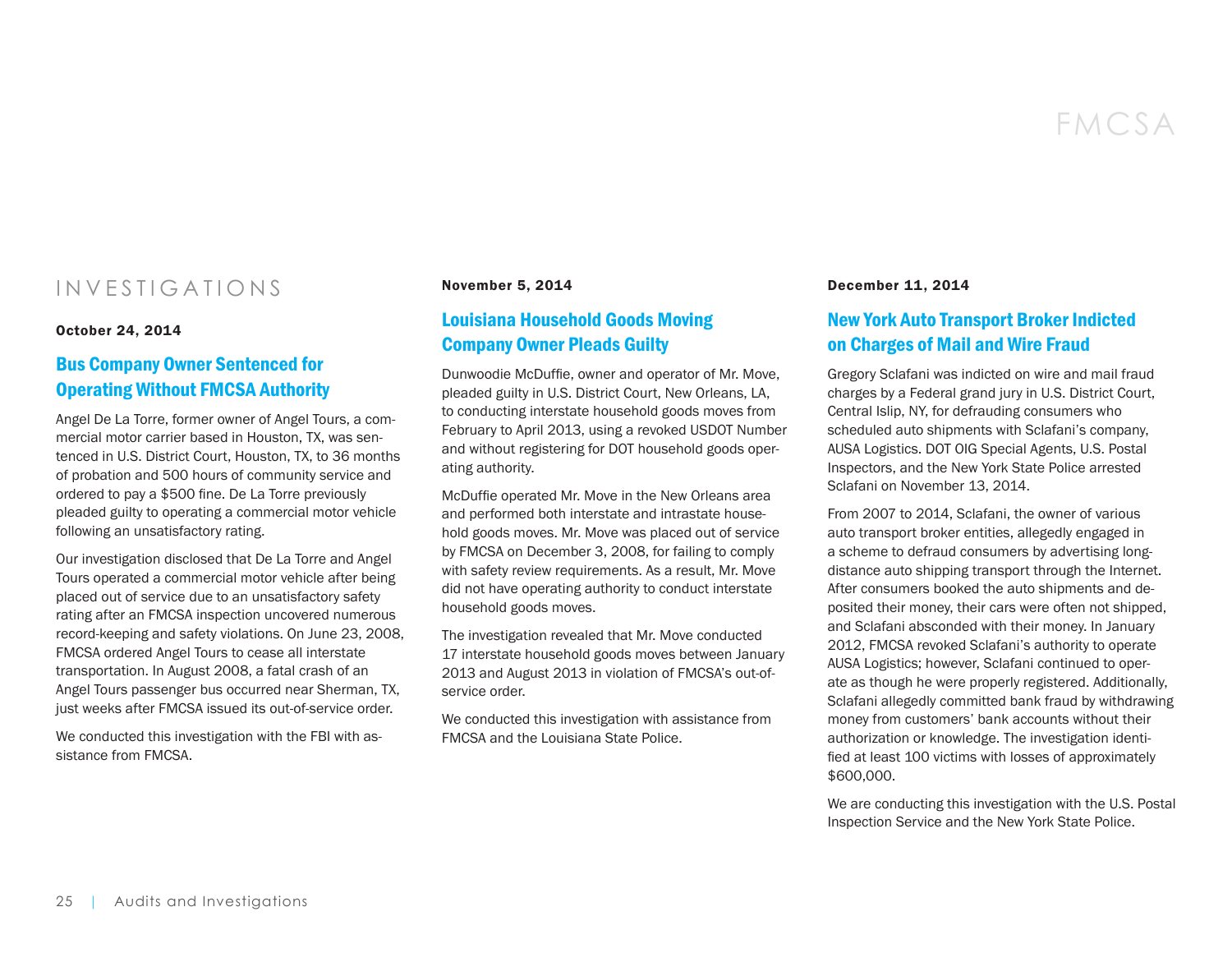*Note: Indictments, informations, and criminal complaints are only accusations by the Government. All defendants are presumed innocent unless and until proven guilty.* 

#### January 8, 2015

# [Owners of a Brooklyn CDL Driving](https://www.oig.dot.gov/library-item/32326)  [School Plead Guilty in Fraudulent](https://www.oig.dot.gov/library-item/32326)  [CDL Test-Taking Scheme](https://www.oig.dot.gov/library-item/32326)

Spouses Ying Wai Phillip Ng and Pui Kuen Ng, owners/operators of a commercial driving school, N&Y Professional Service Line in Brooklyn, NY, pleaded guilty in U.S. District Court, Brooklyn, NY, to identification document fraud.

From approximately 2001 to 2012, the Ngs' driving school provided customers with the answers to written New York State commercial driver's license (CDL) examinations. Many of the driving school's customers did not speak or write in English. The school also routinely provided customers with covert camera equipment before the CDL exam, which enabled the defendants to provide test answers to customers. Customers were instructed to point the camera, concealed in their jacket sleeves, at a test question, so it could be seen and answered remotely. We estimate that as many as 500 CDL applicants passed the exam as a result of this scheme.

As part of their guilty pleas, the Ngs agreed to pay a forfeiture money judgment in the amount of \$125,000 in

cash, forfeit \$50,645 in seized bank funds, and forfeit a 2004 Toyota Sienna used to commit the crime.

We are conducting this investigation with the DHS El Dorado Task Force.

#### January 16, 2015

# [Pennsylvanian FMCSA Regulated Drug](https://www.oig.dot.gov/library-item/32341)  [Tester Debarred for Fraud Scheme](https://www.oig.dot.gov/library-item/32341)

FMCSA debarred Elizabeth Pope for 3 years retroactive to August 6, 2014. In addition, FMCSA issued a Notice of Proposed Exclusion, recommending that Pope be excluded from conducting business with DOT for 5 years.

In December 2014, Pope was sentenced to 8 months of house arrest and ordered to pay \$109,000 in restitution for falsifying commercial vehicle driver drug and alcohol testing. Pope operated Eastgate Laboratory Testing Inc., which conducted pre-employment, random, and post-accident drug testing for Pittsburgh, PA, area trucking companies. Between 2008 and 2012, Pope forged the digital signature of a former Eastgate doctor on all required FMCSA paperwork to give the impression that all tests received required medical oversight and review.

We conducted this investigation with assistance from FMCSA.

*Note: Exclusion actions (such as suspensions and debarments) are frequently imposed for a specific period of time, and the System for Award Management (Sam.gov) should be consulted to determine whether a company is currently excluded.* 

#### January 21, 2015

# [Georgia Man Convicted of Conspiracy To](https://www.oig.dot.gov/library-item/32342)  [Violate an FMCSA Imminent Hazard Order](https://www.oig.dot.gov/library-item/32342)

Lacey Lewis pleaded guilty in U.S. District Court, Macon, GA, to conspiracy to violate an imminent hazard outof-service order issued by FMCSA. On May 14, 2013, Lacey Lewis and others were criminally charged in conjunction with this scheme.

In October 2008, Devasko Lewis, doing business as Lewis Trucking Company, was placed under an order to cease all operations. FMCSA issued the imminent hazard out-of-service order after a compliance review had discovered serious violations in Lewis Trucking Company's operations. FMCSA conducted this compliance review in response to a fatal crash in Alabama involving Lewis Trucking Company that killed seven people. Devasko and Lacey Lewis attempted to circumvent this out-of-service order by continuing to operate two other companies, Eagle Transport and Eagle Trans.

We conducted this investigation with assistance from FMCSA and the Georgia Department of Public Safety.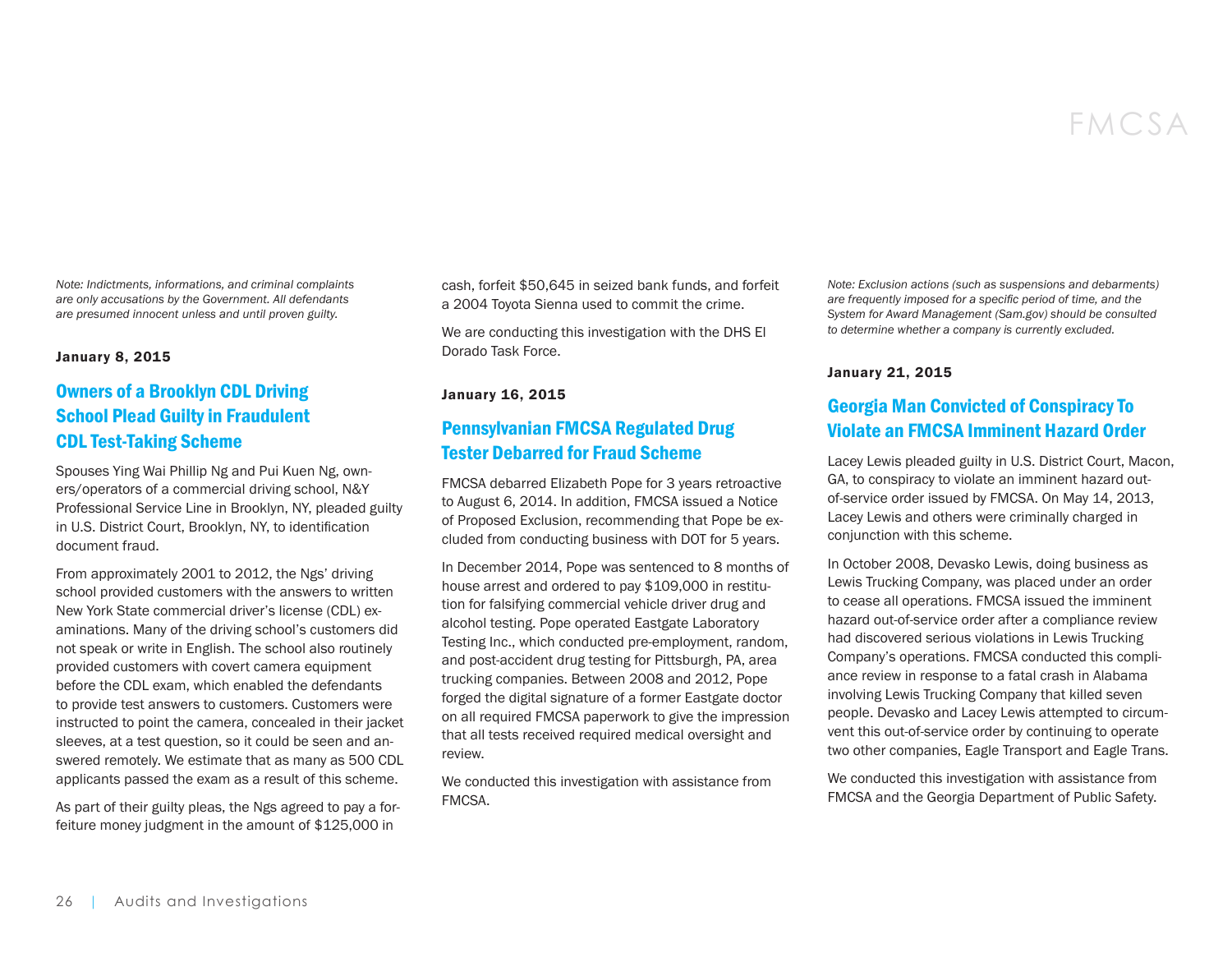#### January 21, 2015

# [Owner of Tennessee Trucking](https://www.oig.dot.gov/library-item/32344)  [Company Sentenced](https://www.oig.dot.gov/library-item/32344)

Dorian Ayache, owner and operator of Three Angels Farms, Lebanon, TN, an interstate commercial motor carrier of livestock, was sentenced in U.S. District Court, Nashville, TN, to 3 months incarceration and 12 months supervised release, ordered to pay a \$5,000 fine, and forbidden to engage in commercial trucking. Ayache along with Theresa Vincent, owner and operator of Terri's Farms, Murfreesboro, TN—pleaded guilty in August 2014 to violating a Federal motor carrier safety regulation.

In June 2012, FMCSA issued an imminent hazard out-of-service order to Three Angels Farms requiring all commercial motor vehicle operations to cease due to unacceptable safety practices—including inadequate vehicle maintenance and failure to ensure drivers were qualified. Ayache was also cited for accidents occurring in 2012 that resulted in fatal injuries to horses.

In August 2012, FMCSA issued a second imminent hazard out-of-service order against Vincent and her business Terri's Farm, ordering all commercial motor vehicle operations to cease. FMCSA discovered that Terri's Farm was merely a continuation of Three Angels Farm. Ayache and Vincent admitted to criminally violating

a Federal motor carrier safety regulation by failing to maintain required duty status records.

January 26, 2015

# [South Carolina Man Pleads Guilty to False](https://www.oig.dot.gov/library-item/32346)  [Statements on a FMCSA Application](https://www.oig.dot.gov/library-item/32346)

Arnold Williams pleaded guilty in U.S. District Court, Raleigh, NC, to false statements on a commercial driver employment application.

In January 2013, the North Charleston, SC, Police Department charged Williams with reckless homicide and possessing an open alcohol beverage container, following the crash of the tractor trailer he was operating that resulted in one fatality and three injuries. Williams was terminated from his position as a driver in February 2013.

In April 2013, Williams was subsequently hired as a truck driver for a North Carolina based trucking company. Per FMCSA regulations, drivers are required to list all previous accidents on driver employment applications, but Williams lied on his application when he listed no previous accidents.

#### January 21, 2015, January 26, 2015, and February 2, 2015

### [Four Plead Guilty in CDL Test-Taking Scheme](https://www.oig.dot.gov/library-item/32351)

Firdavs Mamadaliev pleaded guilty to identification documents fraud, and Inocente Gonzalez, LaToya Bourne, and Akmal Narzikulov pleaded guilty in U.S. District Court, Brooklyn, NY, to conspiracy to commit honest services mail fraud. In total, 11 individuals were indicted in October 2013—including Mamadaliev, Gonzalez, Bourne and Narzikulov—in connection with a widespread CDL test-taking scheme in New York.

CDL applicants paid New York State Department of Motor Vehicle (DMV) facilitators between \$1,800 and \$2,500 for CDL exam answers and assistance with DMV processes. Fraud schemes, which occurred at five New York DMVs, included the use of pencils containing miniaturized encoded test answers, a Bluetooth headset to relay CDL test answers, and an external test-taker to take exams on behalf of the applicants. Gonzalez and Bourne were employed as security guards at New York State DMV locations, Mamadaliev was a "lookout," and Narzikulov helped facilitate the scheme. The investigation's surveillance operations, including remote observation posts and pole cameras, uncovered the CDL fraud scheme.

We are conducting this investigation with Homeland Security Investigations, New York City Police Department, New York State DMV Investigations, New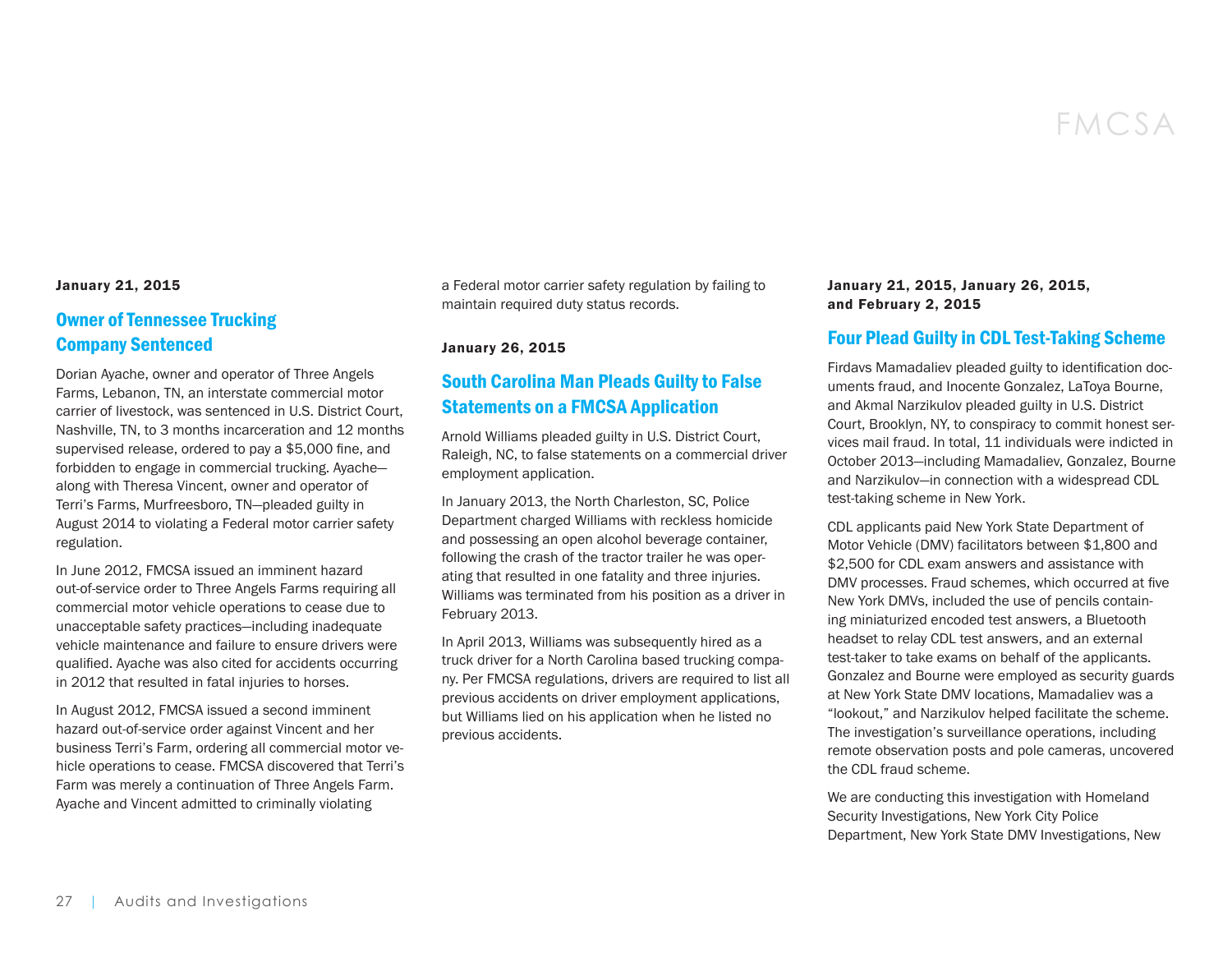York State Attorney General's Office, and New York State Inspector General's Office.

#### February 9, 2015

# [Pennsylvania Man Sentenced in](https://www.oig.dot.gov/library-item/32365)  [Household Goods Extortion Scheme](https://www.oig.dot.gov/library-item/32365)

Mohammad Sabbar, also known as Ali Sabbar, of Schnecksville, PA, was sentenced in U.S. District Court, Philadelphia, PA, to 60 months probation and ordered to pay \$1,500 restitution to DOT OIG for the cost of undercover operations, which revealed Sabbar's role in a conspiracy to commit extortion in a household goods moving scheme.

Sabbar admitted that between November and December 2012, he and co-conspirator Mohammad Hamdan conspired to extort money from a consumer who hired them to move household goods from San Francisco, CA, to Philadelphia, PA. The investigation, including an undercover operation, revealed that Sabbar and Hamdan demanded \$9,000 from the consumer, which far exceeded the \$1,467 remaining on the consumer's contractual obligation. Sabbar and Hamdan withheld delivery of the household goods for over 3 months until the consumer paid the additional fee.

We conducted this investigation with assistance from FMCSA.

#### March 11, 2015

# [Exide Agrees to Shutdown Recycling](https://www.oig.dot.gov/library-item/32407)  [Plant, Pay \\$50 Million in Cleanup Costs,](https://www.oig.dot.gov/library-item/32407)  [and Admits to Felony Violations Involving](https://www.oig.dot.gov/library-item/32407)  [Illegal Storage, Disposal, Shipment, and](https://www.oig.dot.gov/library-item/32407)  [Transportation of Hazardous Wastes](https://www.oig.dot.gov/library-item/32407)

The U.S. Attorney's Office, Central District of CA, entered into a non-prosecution agreement with Exide Technologies, an American manufacturer of lead-acid batteries including automotive and industrial batteries. The agreement requires Exide to admit to illegal storage, disposal, shipment, and transportation of hazardous wastes such as lead, cadmium, arsenic, and volatile organic compounds. It also requires the company to pay \$3 million to the Residential Off-Site Correction Action Trust Fund; immediately stop battery recycling; permanently shut down its battery recycling facility in Vernon, CA; and pay \$50 million to clean up the site and surrounding neighborhoods. Exide's direct costs to comply with the agreement's terms and conditions are estimated to be between \$108 and \$133 million.

Exide's battery recycling facility receives approximately 40,000 batteries per day, which are crushed and separated for recycling. Exide admitted that it knowingly and willfully transported hazardous waste, contaminated with lead and corrosive acid, from the Vernon facility

to Bakersfield, CA. These shipments, which occurred numerous times over the past 2 decades, violated the Hazardous Materials Transportation Act and the Resource Conservation and Recovery Act. Exide also admitted that it transported corrosive hazardous waste to a facility not permitted by the State of California to receive corrosive hazardous wastes.

We conducted this investigation jointly with EPA Criminal Investigative Division and the California Department of Toxic Substance Control.

#### March 11, 2015

# [Nebraska Truck Driver Charged With Making](https://www.oig.dot.gov/library-item/32429)  [Threats to FMCSA Safety Inspector](https://www.oig.dot.gov/library-item/32429)

Ronald Mockelman, a commercial truck driver, was charged in U.S. District Court, Lincoln, NE, with making threats to a Federal employee. On January 10, 2015, Mockelman allegedly made several telephone calls to FMCSA Nebraska Division Offices, threatening bodily injury in retaliation for a fine. FMCSA had issued the fine to Mockelman for failing to adhere to motor carrier safety regulations. Mockelman also allegedly made several threatening telephone calls to the FMCSA Midwestern Service Center in Illinois on the same day.

*Note: Indictments, informations, and criminal complaints are only accusations by the Government. All defendants are presumed innocent unless and until proven guilty.*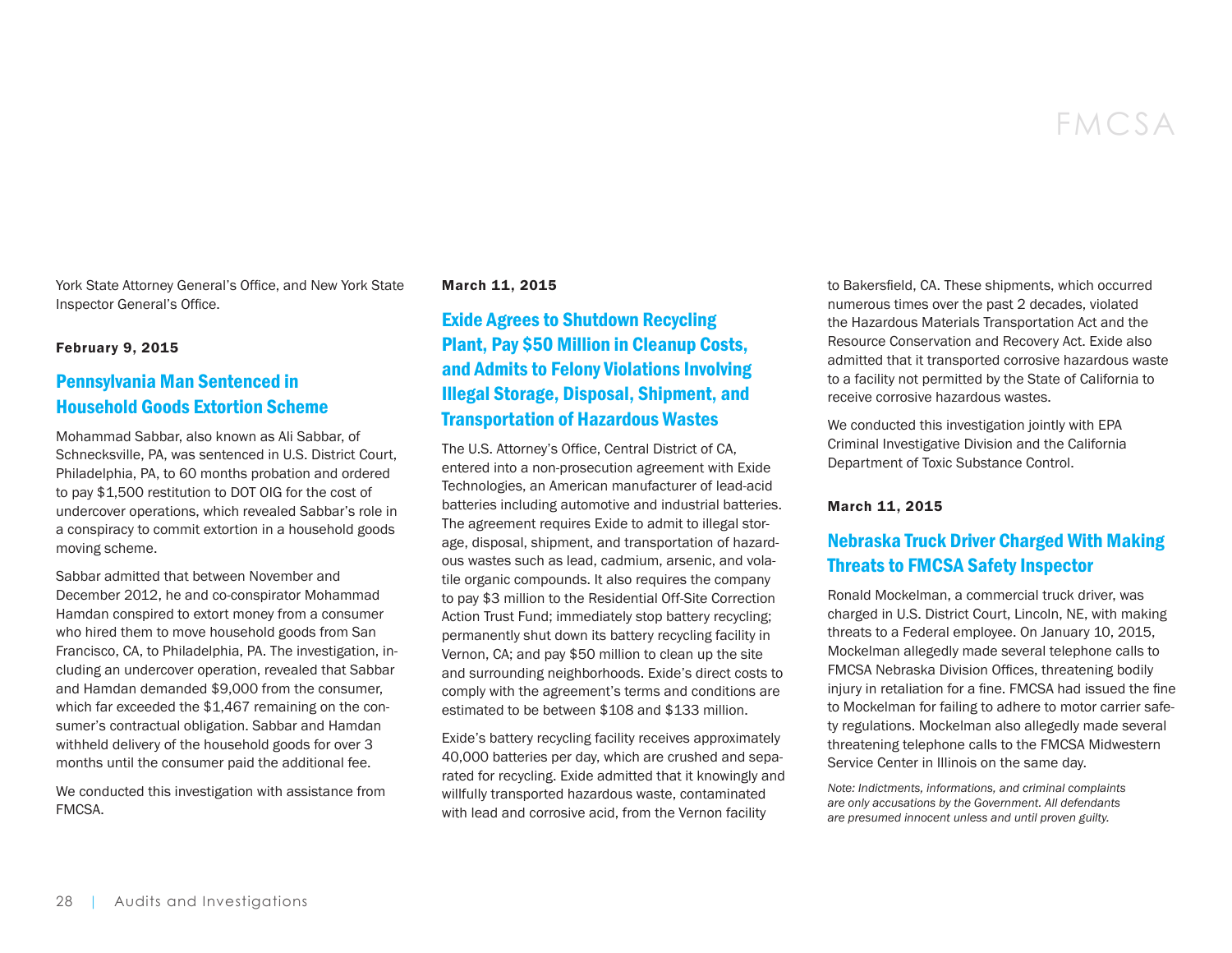#### March 13, 2015

## [Two Men Charged in a Household](https://www.oig.dot.gov/library-item/32425)  [Goods Theft Scheme](https://www.oig.dot.gov/library-item/32425)

In U.S. District Court, Atlanta, GA, Tasheen R. Pickett and Shedrick Giles were charged with conspiracy, interstate transportation of stolen property, and forfeiture related to a scheme to rob customers of their household goods. Pickett was also charged with possession of stolen property. On March 11, 2015, DOT OIG agents arrested Pickett at his probation officer's office in Atlanta. On March 13, 2015, Shedrick Giles surrendered to DOT OIG agents in Central Islip, NY.

We initiated this investigation based on a referral from FMCSA. Tasheen Pickett owns and operates J and P Moving Inc. (J&P), a moving company based in Sumter, SC. J&P allegedly did not have authority from FMCSA to transport household goods but would acquire moving jobs through moving brokers. J&P allegedly loaded owners' household goods into a moving truck but never delivered them.

*Note: Indictments, informations, and criminal complaints are only accusations by the Government. All defendants are presumed innocent unless and until proven guilty.*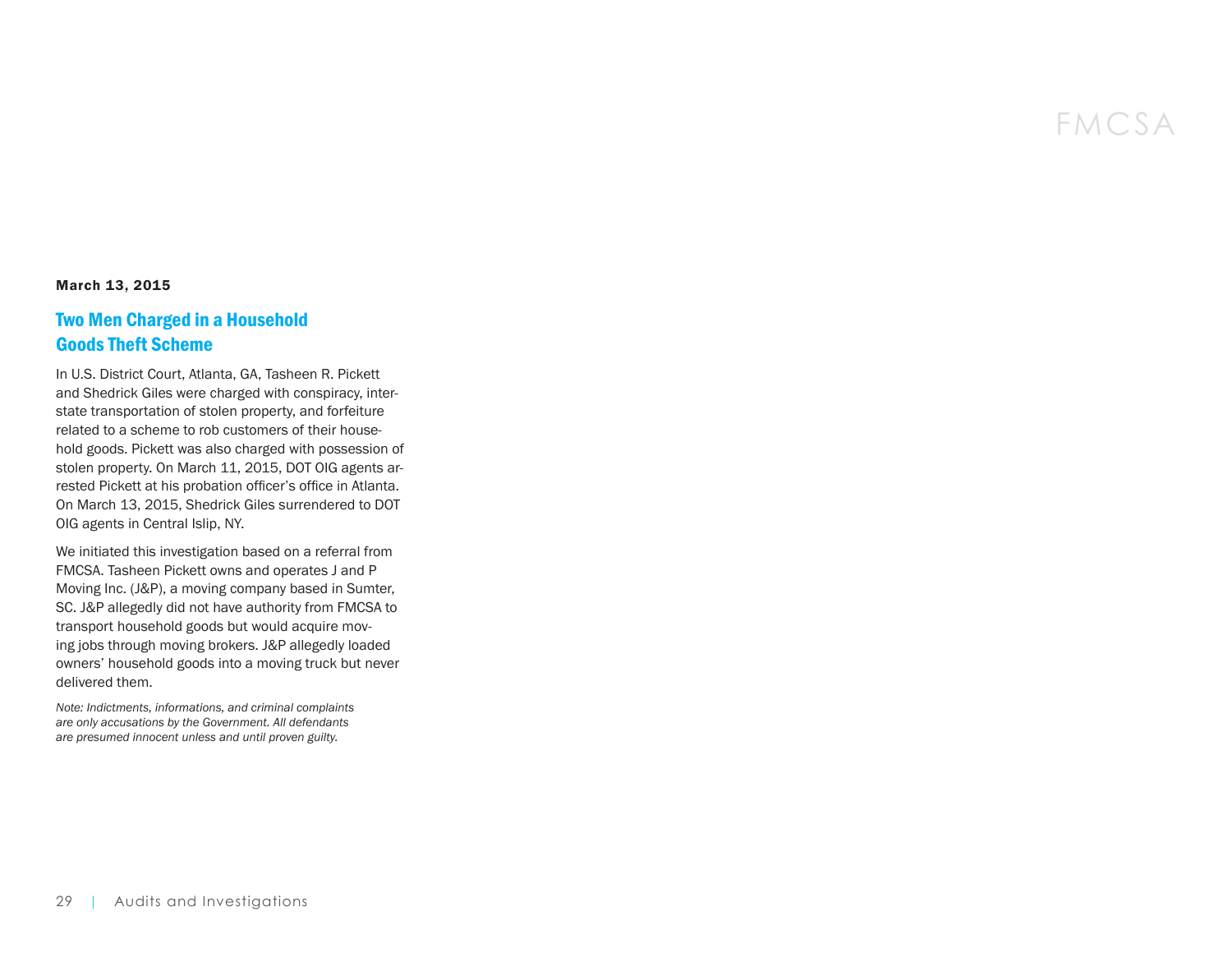# <span id="page-29-0"></span>**IN FOCUS:** OIG's Collaborative Efforts in Combating CDL Fraud Helps Ensure Motor Carrier Safety

pproximately 3.9 million commercial interstate and intrastate drivers in the United States hold a commercial driver's license. However, some of these drivers obtained their CDLs illegally.

Motor carriers who operate under fake CDLs create significant safety risks on our Nation's highways. According to the FMCSA, accidents involving drivers with illegal CDLs have resulted in multiple fatalities. One commercial driver who fraudulently obtained his CDL from an Illinois State inspection station was involved in an accident that killed six children. States have incurred additional expenses due to the discovery of fraudulent CDLs. Across the country, State officials have been forced to retest thousands of CDL holders to be certain they are qualified to hold CDLs.

OIG partners with FMCSA and our prosecutorial colleagues to shut down companies and individuals that have exploited problems in

the testing and licensing of commercial drivers. Since 2011, our office has opened 10 CDL fraud investigations in 6 States. The cases have primarily focused on fraud associated with CDL driving schools and third-party testers and fraud associated with the corruption of DMV employees. In Pennsylvania, we uncovered a multi-year scheme involving a driving school that assisted non-English speaking Russian immigrants obtain CDLs by supplying them with false residency documents and interpreters who would provide assistance on the written tests. The complete service provided by the driving school, which guaranteed the applicant a license, cost between \$300 and \$1,200. At the conclusion of the investigation, over 500 applicants were identified as having received their CDLs fraudulently.

As technology has advanced, the illicit CDL test-taking schemes have become more sophisticated. In a recent case in New York, the

# Federal Commercial Driver's License Standards

*To ensure safety on interstate highways, the Motor Carrier Safety Act of 1984 created national standards that states must follow when issuing CDLs. Among these standards, the driver holding the CDL must be domiciled in the State from which he receives his license, speak sufficient English to understand traffic signs, respond to official inquiries, and make report entries.* 

*Additionally, States are responsible for developing a knowledge and skills test that confirms that drivers understand and can follow Federal motor carrier safety laws. To pass the knowledge tests, applicants must correctly answer at least 80 percent of the questions.*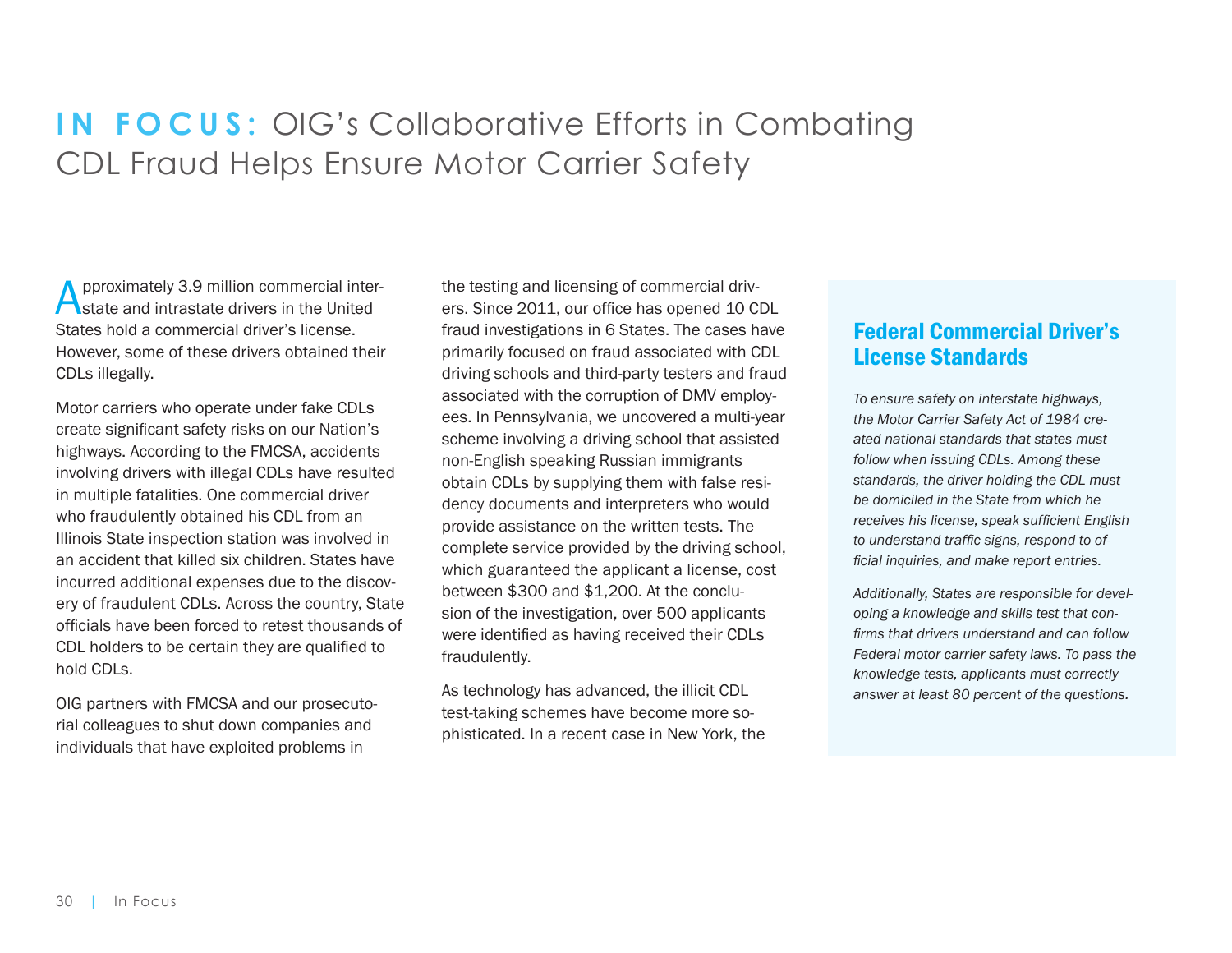# IN FOCUS

owner-operators of a driving school pleaded guilty to orchestrating a scheme to provide written exam answers to an estimated 500 New York State CDL applicants. Similar to the Pennsylvania case, the New York driving school catered to non-English speaking customers. Prior to taking the CDL written exams, the driving school owners provided applicants with convert camera equipment and instructed them to point the camera, concealed in their jacket sleeves, at a test question so it could be seen and answered—remotely.

In a separate case, multiple individuals pleaded guilty, including DMV employees, in an illegal

CDL test-taking conspiracy involving five DMV test centers in the New York City area. The investigation revealed that CDL applicants paid facilitators between \$1,800 and \$2,500 in return for CDL test answers and assistance through DMV processes. Fraud schemes included the use of pencils containing miniaturized encoded test answers, a Bluetooth headset to relay CDL test answers, and an external test-taker positioned nearby to complete the exams.

In addition to significant jail time and fines imposed against individuals involved in fraudulent CDL testing schemes, our investigations have resulted in specific State actions, including the

suspension, disqualification, and cancellation or revocation of CDLs.

Our audit work has shown that the CDL program requires more oversight to promote improved highway safety. Since 2000, we have issued multiple reports pointing to various program weaknesses, including delays in posting convictions to DMV driver history records, which impede DMVs' ability to suspend or revoke problem drivers' commercial-driving privileges in a timely manner.

By working with FMCSA and our law enforcement partners, we continue to pursue our number one priority: safety.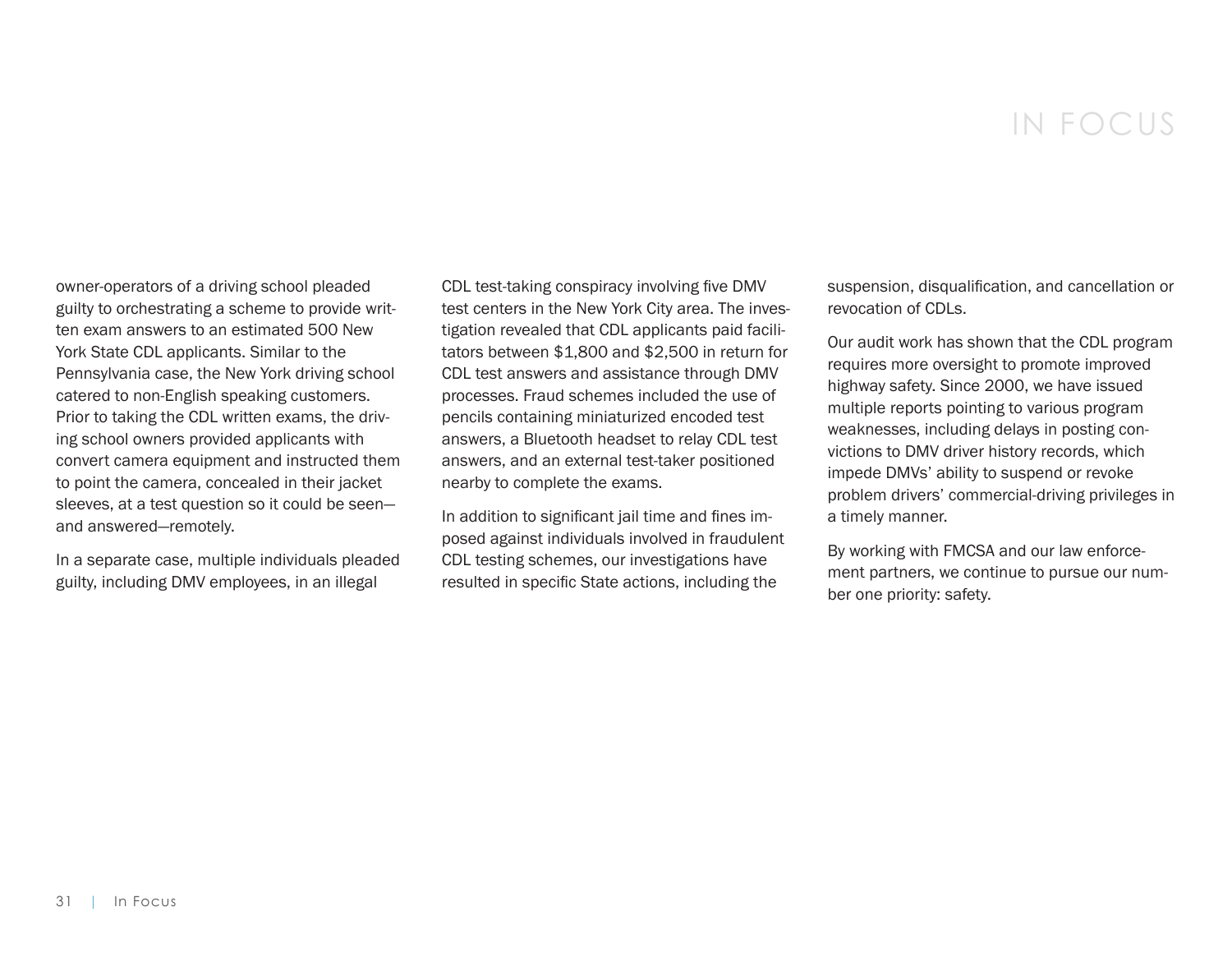# FEDERAL TRANSIT ADMINISTRATION

# <span id="page-31-0"></span>AUDITS

December 4, 2014

# [Quality Control Review on the Single](https://www.oig.dot.gov/library-item/32389)  [Audit of the Bi-State Development](https://www.oig.dot.gov/library-item/32389)  [Agency of the Missouri-Illinois](https://www.oig.dot.gov/library-item/32389)  [Metropolitan District, St. Louis, MO](https://www.oig.dot.gov/library-item/32389)

*Required by OMB Circular A-133, Audits of States, Local Governments, and Non-Profit Organizations*

We conducted a quality control review of the single audit that RubinBrown LLP performed for the Bi-State Development Agency of the Missouri-Illinois Metropolitan District, St. Louis, MO, for its fiscal year ended June 30, 2013. During this period, the Bi-State Development Agency of the Missouri-Illinois Metropolitan District expended approximately \$44 million from DOT grant programs. RubinBrown determined that the DOT major program was the Federal Transit Cluster. RubinBrown's work was acceptable and therefore met the requirements of the Single Audit Act, OMB's Circular A-133, and DOT's major program. We found nothing to indicate that RubinBrown's opinion on DOT's major program was inappropriate or unreliable.

#### January 13, 2015

## [FTA's Transit Research Program](https://www.oig.dot.gov/library-item/32323)  [Plan Is Outdated](https://www.oig.dot.gov/library-item/32323)

*Requested by the Senate Appropriations Subcommittee on Transportation, Housing and Urban Development, and Related Agencies* 

According to transit operators, identifying, testing, and deploying low and no emission transit technologies are essential to their ability to meet Federal, State, and local clean air and efficiency requirements. As requested by the Senate Appropriations Committee, we determined whether FTA's actions to promote low or no emission technology are seen by transit operators, the industry, and research stakeholders as meeting their needs.

Overall, FTA is not identifying new transit technologies or disseminating information that could increase grantees' ability to meet emission and efficiency standards. FTA's Office of Research has not updated its multi-year transit research plan intended to provide a vision for making investments in specific technologies to reach defined transit emissions and efficiency goals. Overall, stakeholders expressed that FTA's current emphasis on deploying low or no emission technology does not meet their needs. FTA concurred with our recommendations

to reassess its transit technology priorities and update its transit research program plan.

# INVESTIGATIONS

#### November 5, 2014

# [Colorado Regional Transportation District](https://www.oig.dot.gov/library-item/32254)  [Official Charged With Accepting Bribes](https://www.oig.dot.gov/library-item/32254)

Kenneth P. Hardin, a senior manager at the Regional Transportation District in Colorado (RTD), was indicted in U.S. District Court, Denver, CO, and charged with accepting bribes.

RTD is a grantee of FTA, and its civil rights division is responsible for compliance with DOT's DBE program. As senior manager of RTD's civil rights division, Hardin allegedly influenced the award of federally funded DBE contracts in return for bribes.

We are conducting this investigation with the FBI and IRS CI.

*Note: Indictments, informations, and criminal complaints are only accusations by the Government. All defendants are presumed innocent unless and until proven guilty.*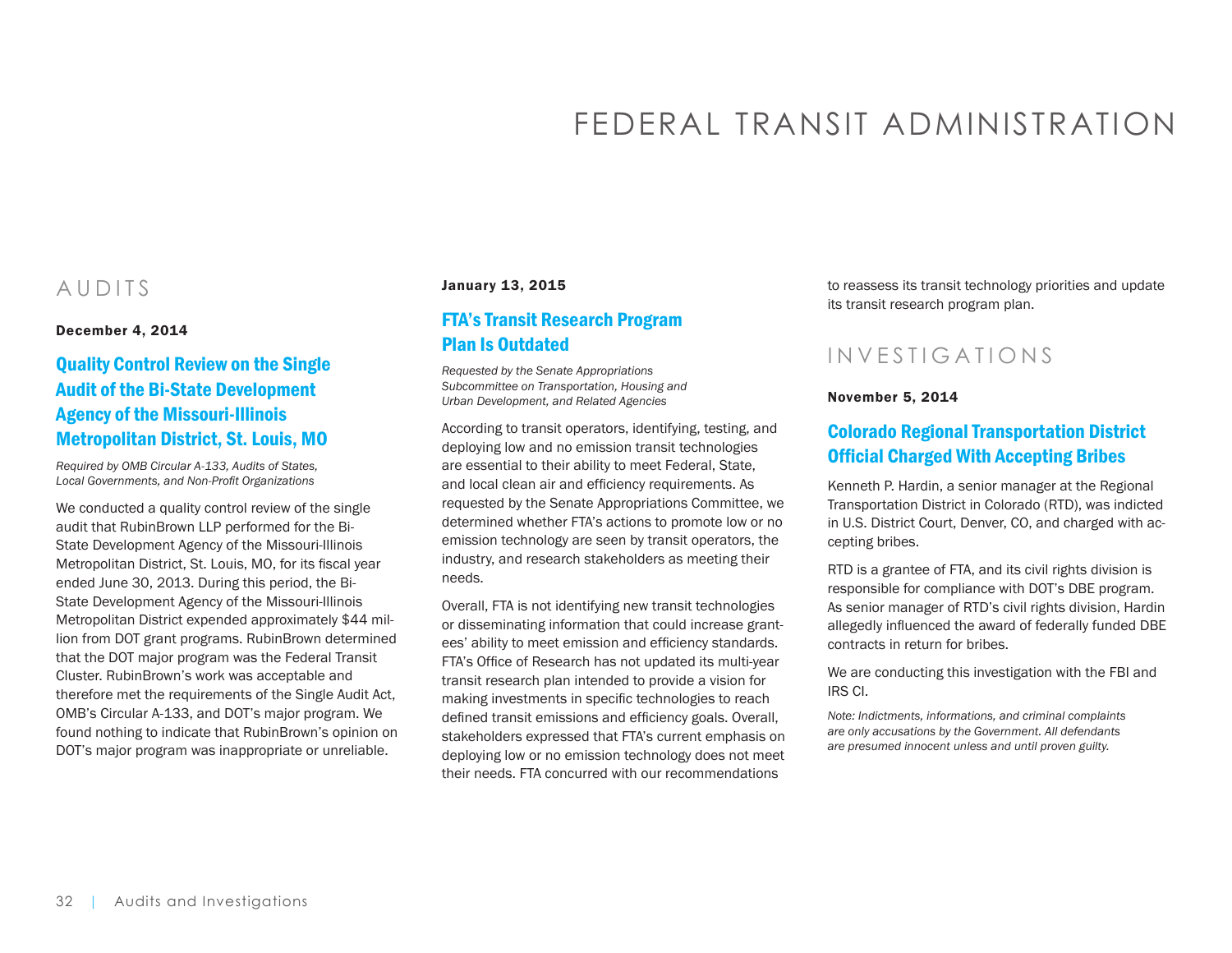# MARITIME ADMINISTRATION

# <span id="page-32-0"></span>AUDITS

#### October 23, 2014

# [Better Program Management and Oversight](https://www.oig.dot.gov/library-item/32214)  [Are Required for USMMA's Efforts To](https://www.oig.dot.gov/library-item/32214)  [Address Sexual Assault and Harassment](https://www.oig.dot.gov/library-item/32214)

*Requested by Ranking Member Elijah Cummings of the House Oversight and Government Reform Committee; Congresswoman Jackie Speier; and Chairman Patty Murray and Ranking Member Susan Collins of the Senate Appropriations Subcommittee on Transportation, Housing and Urban Development, and Related Agencies*

The Duncan Hunter Act National Defense Authorization Act for Fiscal Year 2009 required the Secretary of Transportation and the U.S. Merchant Marine Academy (USMMA) to address sexual assault and harassment at the Academy. In response to a congressional request, we evaluated the Academy's efforts to prevent sexual assault and harassment and the roles of DOT and the Maritime Administration's (MARAD) senior leadership in implementing the Academy's action plans.

USMMA has made progress in implementing nine goals to reduce sexual assault and harassment. However, none of the goals has been fully achieved. For example, more than a third of the actions to establish

an effective Sexual Assault, Prevention, and Response (SAPR) program remain incomplete. In addition, USMMA has not fully identified tasks, responsibilities, and timeframes for its updated action plan. Since the Duncan Hunter Act took effect in October 2008, USMMA has also been delayed in issuing its reports to Congress for the first 4 academic program years. Finally, DOT's Office of the Secretary (OST) has not assigned responsibility for overseeing the SAPR program or for ensuring compliance with legislative requirements, and MARAD has not established clear lines of reporting and training requirements for the Academy's sexual assault and harassment prevention programs. MARAD concurred with our nine recommendations aimed at helping the Academy achieve action plan goals, improve annual reporting timeliness, and enhance SAPR program oversight.

# INVESTIGATIONS

October 29, 2014

# [U.S. Merchant Marine Academy Employee](https://www.oig.dot.gov/library-item/32241)  [Charged With Bribery and Conspiracy](https://www.oig.dot.gov/library-item/32241)

John McCormick, planner/estimator and Contracting Officer's Technical Representative for USMMA's

Department of Public Works was arrested by DOT OIG and IRS CI Special Agents and charged in U.S. District Court, Central Islip, NY, for bribery and bid-rigging schemes.

Since 2010, McCormick allegedly conspired with numerous contractors to ensure they won dozens of USMMA contracts by obtaining phony inflated bids (called complementary bids) from contractors that, in many cases, did not exist and submitting those bids along with the conspiring contractors' actual bids. This scheme guaranteed that the conspiring contractors always had the lowest bids and would be awarded the contracts. In exchange, the conspiring contractors allegedly paid McCormick bribes amounting to approximately five to ten percent of their profits on the USMMA contracts.

We are conducting this investigation with the IRS CI.

*Note: Indictments, informations, and criminal complaints are only accusations by the Government. All defendants are presumed innocent unless and until proven guilty.*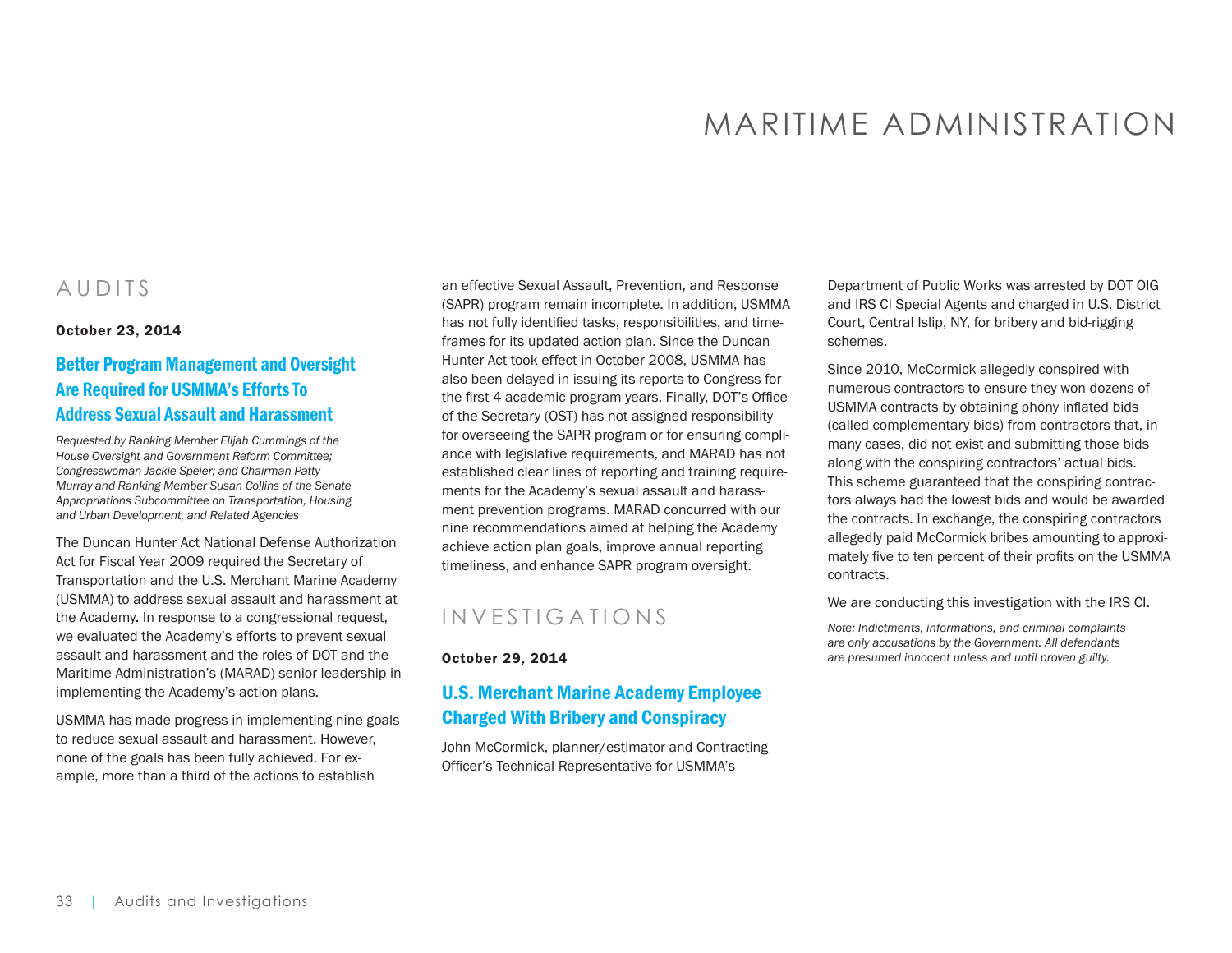# <span id="page-33-0"></span>**IN FOCUS:** OIG Audit Prompts Department Action To Enhance the U.S. Merchant Marine Academy's Efforts To Address Sexual Assault and Harassment

Sexual assault and sexual harassment cause<br>Sexual psychological and physical harm and must be met with zero tolerance. Nearly 6 years ago, Congress passed the Duncan Hunter Act, which required the Secretary of Transportation and the U.S. Merchant Marine Academy to address sexual assault and harassment at the Academy. While USMMA and the Department of Transportation have taken actions to meet congressional mandates, the effectiveness of those actions and Academy prevention efforts have been called into question. Specifically, USMMA reported in March 2014 that an estimated 25 midshipmen were sexually assaulted and 136 midshipmen were sexually harassed in the 2011–2012 academic program year. Yet, none of these incidents were officially reported. The Secretary called these results "deeply disturbing" and reiterated the Department's commitment to providing midshipmen with an academic environment free of sexual assault and harassment.

DOT's Maritime Administration operates USMMA, which is responsible for training midshipmen to become professional merchant

marine officers. USMMA midshipmen must comply with prescribed disciplinary and honor systems, and the Academy must maintain a culture that does not tolerate sexual assault and harassment. The Duncan Hunter Act required USMMA to prescribe policy on sexual harassment and sexual violence applicable to midshipmen and other Academy personnel; conduct an annual assessment of the effectiveness of the Academy's sexual harassment and sexual violence policies, training, and procedures; and submit to the Secretary of Transportation an annual report on the status of these efforts.

As required by the act, USMMA published an action plan to reduce sexual assault and harassment and has taken actions toward implementing the nine goals in the plan. For example, USMMA hired a Sexual Assault Response Coordinator (SARC) in April 2012 to implement the Academy's Sexual Assault Prevention and Response (SAPR) program from the ground up. The SARC leads, trains, and supports selected midshipmen as sexual assault victim advocates, who assist victims with reporting an incident, accompanying them to the hospital,

and providing other confidential support. In academic period 2013-2014, nearly all USMMA staff and faculty attended a sexual assault and harassment awareness training class.

Additionally, USMMA leadership updated its policies to provide victims confidential access to support services—such as medical help and counseling—without triggering an official investigation. USMMA also implemented a 24-hour, 7-days a week sexual assault emergency hotline and installed six emergency call boxes across campus, which connect to an on-site command center staffed by armed security personnel and outfitted with high-definition video surveillance capabilities.

Despite USMMA's progress in addressing the goals in its original plan, none have been fully achieved. In all, USMMA has not completed more than a third of the 32 action items it developed to address these goals because the Academy has not taken steps to maintain effective SAPR program management. Notably, the SARC position became vacant in April 2014, but the Academy has yet to hire a new permanent SARC. While an Academy staff member was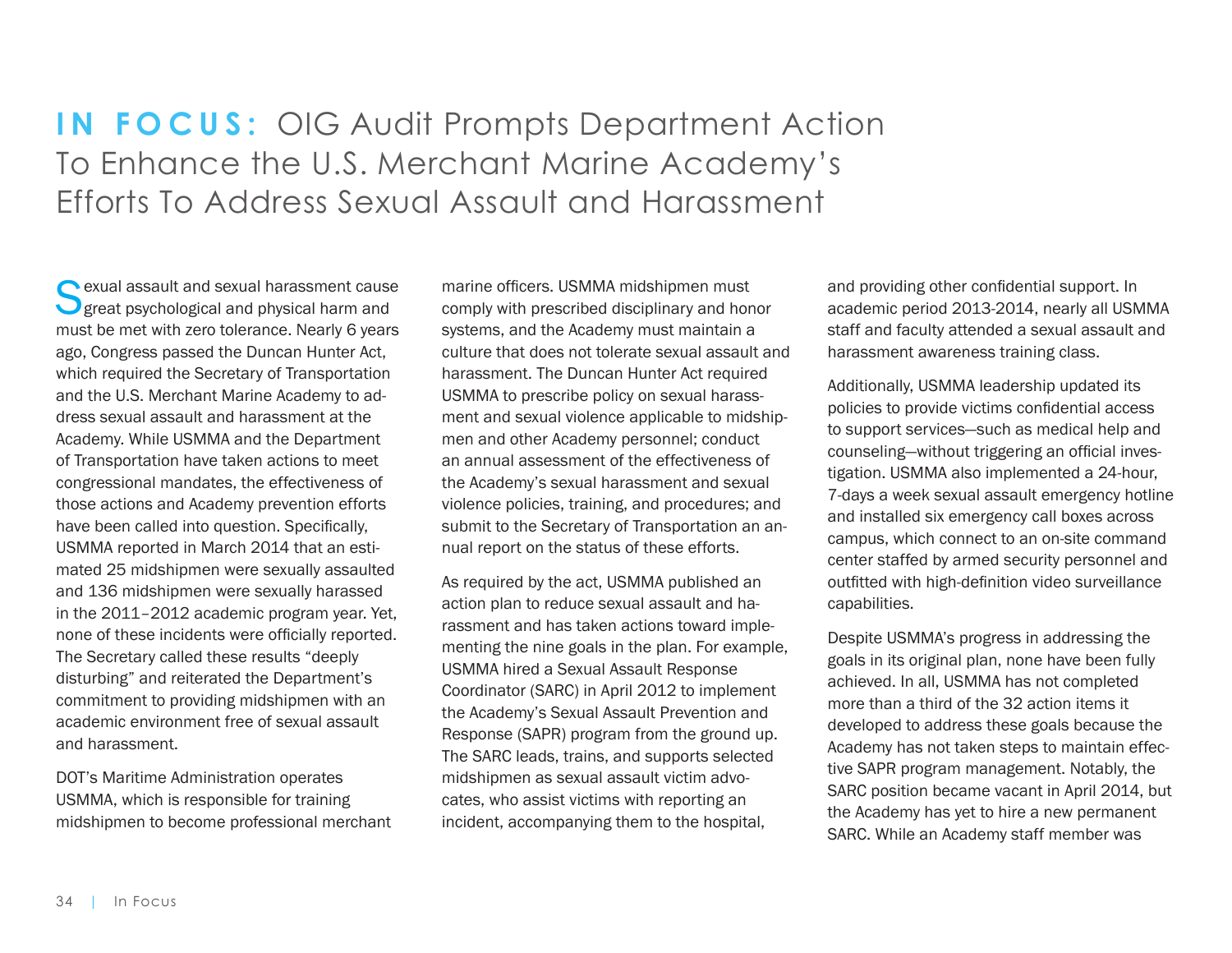# IN FOCUS

assigned to act as an interim SARC, USMMA lacks a permanent subject matter expert to maintain and advance program goals. The longer the SARC position remains open, the greater the risk the program will lose its impact.

Key standard operating procedures (SOP) related to the SAPR program remain in draft form—including SOPs for investigating sexual harassment and sexual assault. Other key SOPs have not even been drafted, including procedures for collecting evidence related to sexual assault. Without comprehensive SOPs for the SAPR program, the new permanent SARC will be challenged to determine what procedures are in place, identify gaps in the procedures, and develop strategies to close those gaps.

Delays and survey weaknesses limit the usefulness of USMMA reports to Congress. While USMMA has submitted annual reports on sexual assault and harassment for academic years 2008–2009 through 2011–2012, the reports have consistently been issued, on average, nearly 2 years after the academic year ended.

The biennial surveys have also been problematic, and no comprehensive baseline has been established to measure perceptions of the campus climate. Delays and other reporting weaknesses ultimately result in Congress receiving irrelevant and potentially misleading information, including data on survey results and action plans.

Ultimately, USMMA cannot determine the program's impact or effectiveness, despite assurances to Congress that a plan for measuring program effectiveness was in place. Confusion surrounding the development and use of metrics has been particularly problematic. The MARAD Administrator confirmed that while the metrics were approved, they were never actually implemented. Instead, USMMA leadership relies on biennial survey results to gauge the progress of the SAPR program, but a biennial survey has not been completed since 2012.

Many of the weaknesses we identified are linked to a lack of clear oversight authority for the SAPR program. While general oversight

responsibilities have been established by law, the Department has not assigned responsibility for oversight of specific sexual assault and harassment prevention and response programs or for complying with legislative requirements. According to an OST official, OST assigned MARAD and USMMA responsibility for overseeing USMMA's efforts to prevent, respond to, and resolve sexual assault and harassment. However, MARAD officials were unaware that OST had assigned MARAD this oversight responsibility.

DOT and USMMA have adopted many of our recommendations, including defining and designating oversight responsibilities for the SAPR program and developing a plan with milestones to meet annual reporting requirements. Successful implementation of our recommendations will reinforce the commitment of DOT, MARAD, and USMMA to creating an environment that upholds the Academy's honor code, ensures safety, and respects the dignity of every midshipman, faculty member, and staff member at the Academy.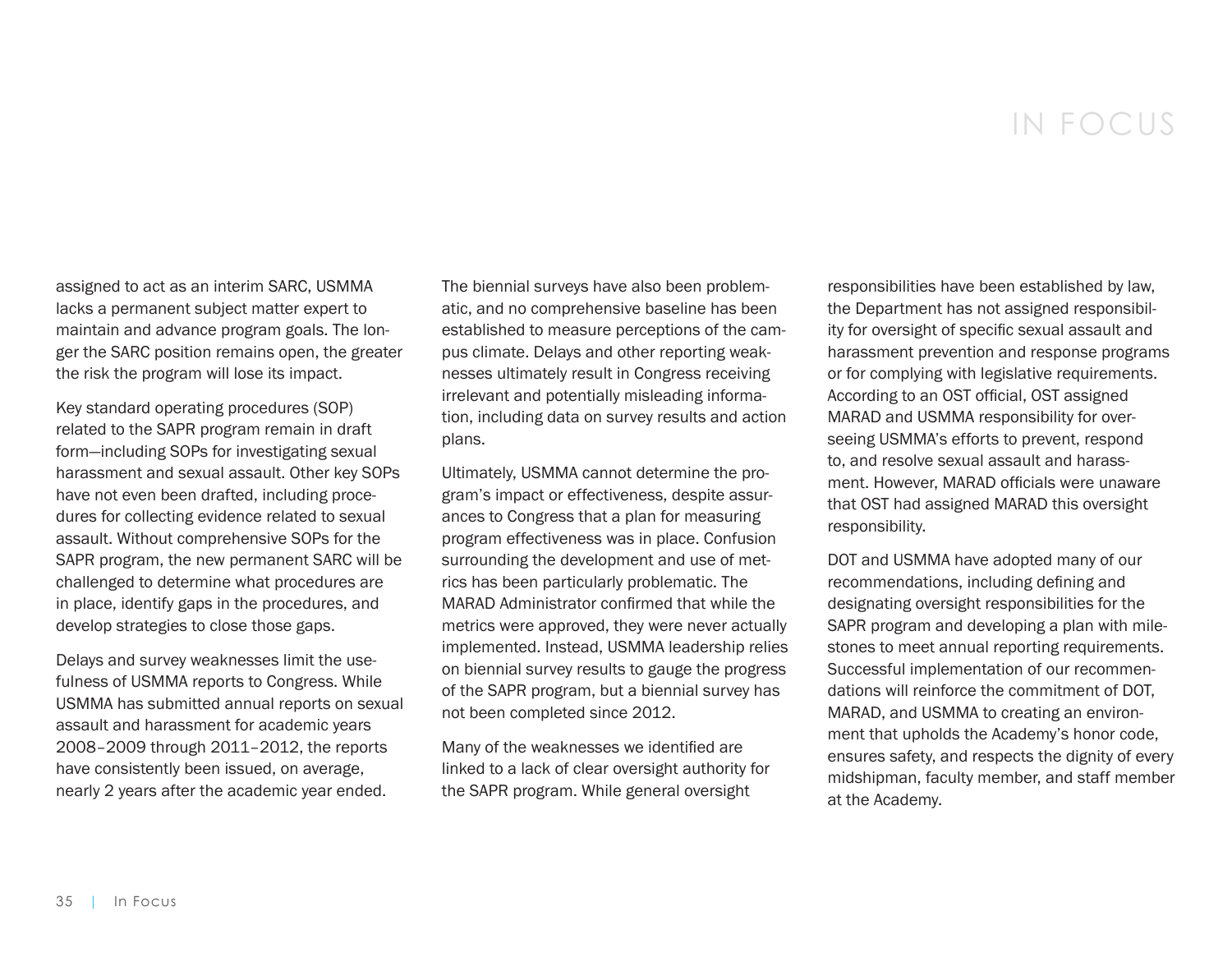# <span id="page-35-0"></span>NATIONAL HIGHWAY TRAFFIC SAFETY ADMINISTRATION

# AUDITS

January 29, 2015

# [Review of the National Highway](https://www.oig.dot.gov/library-item/32392)  [Traffic Safety Administration's Fiscal](https://www.oig.dot.gov/library-item/32392)  [Year 2014 Drug Control Funds and](https://www.oig.dot.gov/library-item/32392)  [Performance Summary Reporting](https://www.oig.dot.gov/library-item/32392)

*Required by the Office of National Drug Control Policy Circular, Accounting of Drug Control Funding and Performance Summary*

During our review of the National Highway Traffic Safety Administration's (NHTSA) fiscal year 2014 Drug Control Obligation Summary and Performance Summary reports, we noted one exception. NHTSA's Drug Control Obligation Summary Report indicates that it obligated \$2.238 million for fiscal year 2014. However, NHTSA did not obligate \$338,000 of this amount. According to NHTSA management, the \$338,000 will be added to its fiscal year 2015 spending plan. Other than this exception, no information came to our attention that would reverse management's assertions that the reports complied, in all material respects, with the requirements of the Office of National Drug Control Policy Circular, Accounting of Drug Control Funding and Performance Summary.

# INVESTIGATIONS

#### October 2, 2014

# [Former Illinois Police Commander](https://www.oig.dot.gov/library-item/32190)  [Sentenced in Embezzlement Scheme](https://www.oig.dot.gov/library-item/32190)

Timothy J. Veit, former police commander for the Des Plaines, IL, Police Department, was sentenced in U.S. District Court, Chicago, IL, to 6 months in prison, 12 months probation, and 200 hours of community service, and ordered to pay \$34,448 in restitution. Veit pleaded guilty to defrauding an impaired driving enforcement program funded by NHTSA.

Veit was responsible for certifying the Des Plaines Police Department's compliance with requirements for federally funded impaired driving enforcement programs. From 2009 through 2012, Veit made false statements in reports that concealed the police department's failure to meet these requirements. Specifically, Veit inflated driving under the influence (DUI) arrests reporting to NHTSA that the police department made 152 DUI arrests between 2009 and 2012, when in fact it had made only 30 arrests during that time. The inflated DUI arrest numbers resulted in the department receiving approximately \$183,984 in Federal reimbursement for overtime compensation, which was used to pay numerous police officers. Veit personally received about \$31,915 in overtime payments.

#### March 12, 2015

# [Manager of Eagle Auto Sales Sentenced](https://www.oig.dot.gov/library-item/32427)  [for Trafficking in Counterfeit Air Bags](https://www.oig.dot.gov/library-item/32427)

Hussein Jomaa of Detroit, MI, was sentenced in U.S. District Court in Detroit to 36 months probation and 200 hours of community service and ordered to pay a \$3,000 fine for trafficking in counterfeit air bags. Jomaa and associate Samar Ayoub pleaded guilty in 2014.

Jomaa and Ayoub—associate and manager of Eagle Auto Sales, respectively—trafficked automobile parts they knew bore counterfeit and trademark infringing marks. Ayoub illegally imported counterfeit air bags, purporting that they were genuine air bags of American Honda Motor Company Inc. (Honda). Ayoub also sold counterfeit Honda-branded air bags and air bag parts through Web sites such as Craigslist and eBay, to customers in Puerto Rico and over 20 States. In addition, Jomaa knowingly purchased counterfeit Honda-branded air bags, air bag covers, "H" logo emblems, and center wheel caps from various sources, including Ayoub. Jomaa would then install the counterfeit parts in Honda vehicles for resale. Jomaa also illegally exported over 85 salvaged and/or used Honda vehicles with counterfeit Honda automobile parts. The losses related to their criminal conduct are estimated to be \$60,000 for Ayoub and \$40,000 for Jomaa.

We are conducting this investigation with Homeland Security Investigations.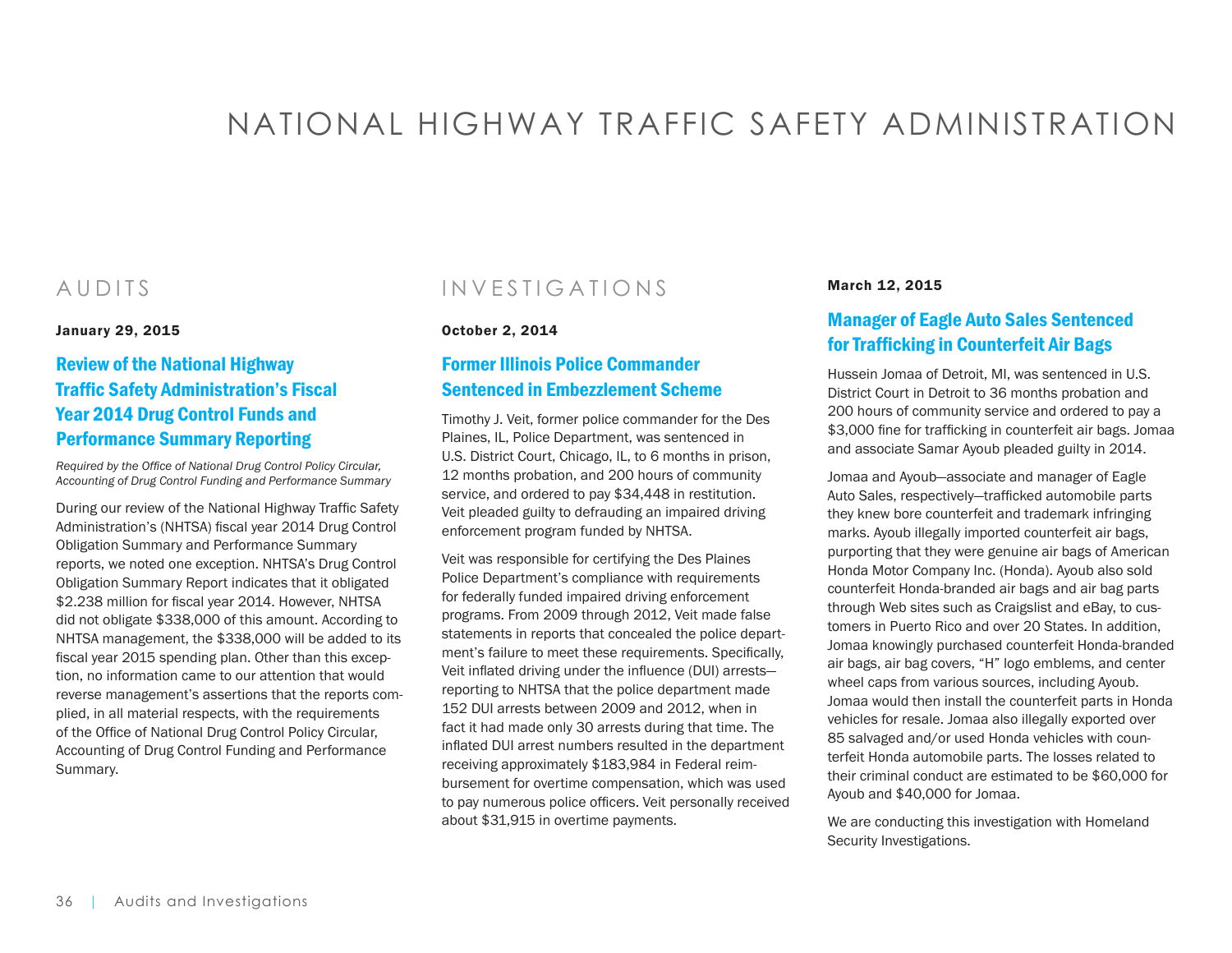# NATIONAL TRANSPORTATION SAFETY BOARD

## AUDITS

November 10, 2014

## [Quality Control Review of the National](https://www.oig.dot.gov/library-item/32397)  [Transportation Safety Board's](https://www.oig.dot.gov/library-item/32397)  [Audited Financial Statements for](https://www.oig.dot.gov/library-item/32397)  [Fiscal Years 2014 and 2013](https://www.oig.dot.gov/library-item/32397)

*Required by the Accountability of Tax Dollars Act of 2002*

We conducted a quality control review of NTSB's financial statements for fiscal years 2014 and 2013. Leon Snead & Company, under contract to our office, issued a clean, unmodified audit opinion on NTSB's financial statements. Leon Snead & Company's report included one significant deficiency in internal control over financial reporting. There were no instances of reportable noncompliance with laws and regulations tested. Our review disclosed no instances in which Leon Snead & Company did not comply, in all material respects, with auditing standards.

#### February 26, 2015

## [Quality Control Review of the Management](https://www.oig.dot.gov/library-item/32370)  [Letter for the Audit of the National](https://www.oig.dot.gov/library-item/32370)  [Transportation Safety Board's Fiscal Years](https://www.oig.dot.gov/library-item/32370)  [2014 and 2013 Financial Statements](https://www.oig.dot.gov/library-item/32370)

*Required by the Accountability of Tax Dollars Act of 2002*

We conducted a quality control review of the management letter related to NTSB's financial statements for fiscal years 2014 and 2013. Leon Snead & Company P.C., under contract to our office, issued management letter comments identifying an internal control matter that was not required to be reported in the independent audit report on NTSB's financial statements for the period.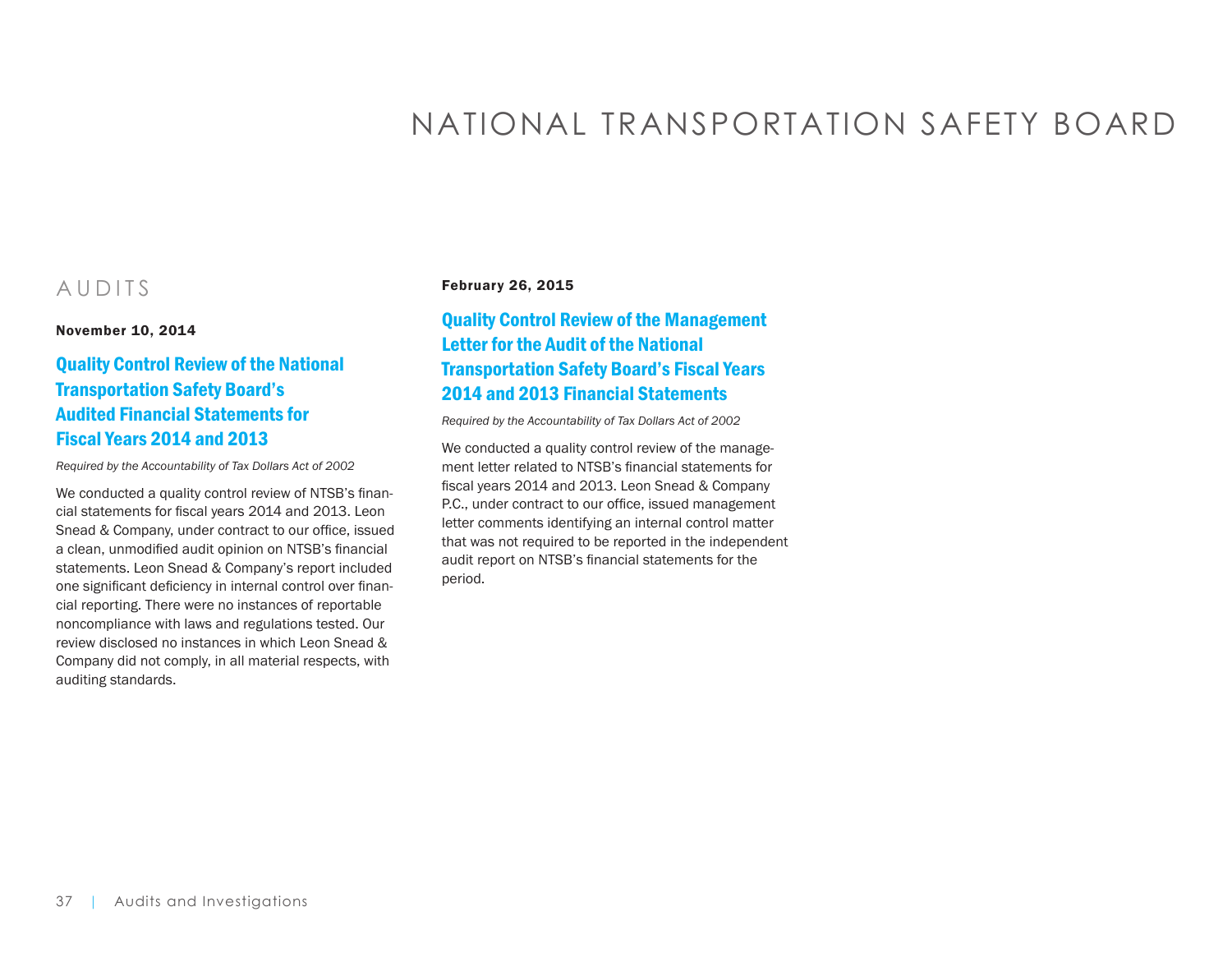# OFFICE OF THE SECRETARY OF TRANSPORTATION

## AUDITS

#### October 9, 2014

## [Oversight Weaknesses Limit DOT's](https://www.oig.dot.gov/library-item/32185)  [Ability To Ensure Passenger Protections](https://www.oig.dot.gov/library-item/32185)  [During Long, On-Board Flight Delays](https://www.oig.dot.gov/library-item/32185)

*Required by the FAA Modernization and Reform Act of 2009*

In 2009 and 2011, DOT issued regulations requiring airlines to establish contingency plans with assurances that provide for passenger comfort during long, onboard flight delays (LOBFD)—that is, delays exceeding 3 hours when passengers are on the aircraft. The FAA Modernization and Reform Act of 2012 also requires that airports establish contingency plans for long, on-board flight delays. Accordingly, we assessed DOT's oversight of airports' and airlines' compliance with contingency plans and other LOBFD requirements.

While DOT has effectively reviewed and approved contingency plans submitted by U.S. airports and airlines, it does not ensure that plans posted on U.S. and foreign air carrier Web sites contain all required assurances and are easily accessible, as required. As a result, consumers may be unaware of their rights in the event of a LOBFD. In addition, weaknesses in DOT's investigation process and tarmac delay regulations limit its efforts to ensure that violations are identified and addressed and that LOBFD requirements are implemented. For

example, DOT did not always collect supporting documentation during its investigations, and it does not require carriers to record their compliance with timesensitive requirements.

We made seven recommendations to help DOT meet its goal to improve passengers' air travel experience. DOT concurred with two recommendations, partially concurred with four, and did not concur with one.

#### October 15, 2014

#### [DOT's Suspension and Debarment Program](https://www.oig.dot.gov/library-item/32201)  [Continues To Have Insufficient Controls](https://www.oig.dot.gov/library-item/32201)

*Self-Initiated*

As a steward of billions in taxpayer dollars, DOT must adhere to Federal suspension and debarment (S&D) regulations to prevent federally funded contract and grant awards to irresponsible parties. Federal regulations require the Department to make timely S&D decisions and to accurately and timely report its decisions to the governmentwide S&D System for Award Management (SAM).

While the Department has taken some actions to address issues identified in our January 2010 audit of its S&D program, Operating Administrations' S&D decisions for at least 87 of the 218 S&D parties (40 percent) we reviewed were untimely. Significant data errors in DOT's S&D system also undermine the system's

effectiveness as a management tool. The Department also continues to provide untimely and inaccurate reporting of its S&D actions to SAM. We identified seven parties that were listed as suspended or debarred in DOT's S&D system but were not included in SAM. Failure to report excluded parties puts the Federal Government at risk of doing business with parties found to be unethical or irresponsible.

DOT's Office of the Senior Procurement Executive either concurred or partially concurred with the seven recommendations we made to strengthen DOT's S&D program.

#### November 5, 2014

#### [Quality Control Review of Controls Over](https://www.oig.dot.gov/library-item/28944)  [DOT's Enterprise Services Center](https://www.oig.dot.gov/library-item/28944)

*Required by OMB Bulletin 14-02, Audit Requirements for Federal Financial Statements*

We conducted a quality control review of an attestation engagement performed by KPMG on the Enterprise Services Center's description of its system and the suitability of the controls' design and operating effectiveness. KPMG's attestation engagement was conducted in accordance with the American Institute of Certified Public Accountants' Statement on Standards for Attestation Engagements. OMB requires Federal service providers to either provide its user organizations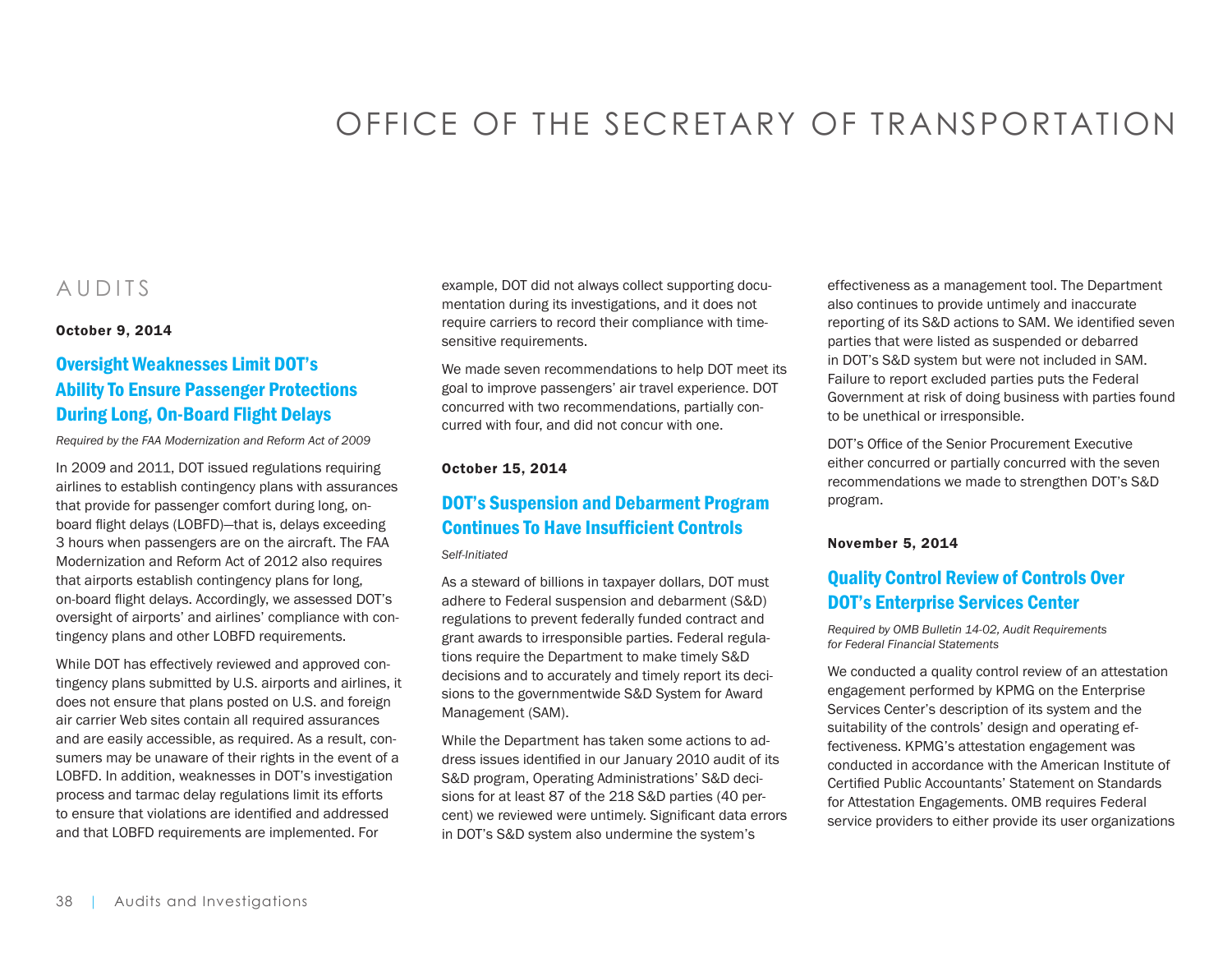with independent attestation reports on the design and effectiveness of its internal controls or allow user auditors to perform tests of its controls. KPMG's attestation engagement covered Delphi Financial Management System's operations (used by multiple Federal agencies) and the Consolidated Automation System for Time and Labor Entry (used by DOT). KPMG found that from

October 1, 2013, to June 30, 2014, the Center's description of its controls fairly presents its implemented system; the Center's controls were suitably designed; users applied the controls; and the Center tested the controls necessary to provide reasonable assurance that the controls achieved their objectives and operated effectively. Our quality control review disclosed no instances in which KPMG did not comply, in all material respects, with generally accepted Government auditing standards.

#### November 14, 2014

### [DOT Has Made Progress, but](https://www.oig.dot.gov/library-item/28785)  [Significant Weaknesses in Its](https://www.oig.dot.gov/library-item/28785)  [Information Security Remain](https://www.oig.dot.gov/library-item/28785)

*Required by the Federal Information Security Management Act of 2002*

We conducted the annual audit of DOT's information security program and practices, as required by the Federal Information Security Management Act of 2002 (FISMA). Consistent with FISMA and OMB requirements, we determined the effectiveness of DOT's information security program and practices. DOT made additional improvements to its information security program, but its systems are still vulnerable to serious threats due to deficiencies in policies and procedures, enterprise-level controls, system controls, and management of known security weaknesses. We made recommendations to address these issues.

#### November 17, 2014

## [Quality Control Review of the Department](https://www.oig.dot.gov/library-item/32270)  [of Transportation's Audited Financial](https://www.oig.dot.gov/library-item/32270)  [Statements for Fiscal Years 2014 and 2013](https://www.oig.dot.gov/library-item/32270)

*Required by the Chief Financial Officers Act*

We conducted a quality control review of DOT's consolidated financial statements for fiscal years 2014 and 2013. KPMG, under contract to OIG, issued a clean, unmodified audit opinion on these financial statements. KPMG found one material weakness and two significant deficiencies in internal control over financial reporting. KPMG also found instances of reportable noncompliance with the laws and regulations tested. Our quality control review disclosed no instances in which KPMG did not comply, in all material respects, with auditing standards.

#### November 17, 2014

#### [DOT's Top Management Challenges](https://www.oig.dot.gov/library-item/32250)  [for Fiscal Year 2015](https://www.oig.dot.gov/library-item/32250)

OST

*Required by the Reports Consolidation Act of 2000 and OMB Circular A-136*

Our annual report on the top management challenges facing the Department in fiscal year 2015 highlighted seven challenges: (1) modernizing the National Airspace System and addressing organizational challenges; (2) enhancing safety and oversight of a diverse and dynamic U.S. aviation industry; (3) increasing efforts to promote highway, vehicle, pipeline, and hazmat safety; (4) improving oversight, project delivery, and system performance of surface transportation programs; (5) leveraging existing funding mechanisms to finance surface transportation projects in a challenging fiscal environment; (6) managing acquisitions and grants to maximize performance and save Federal funds; and (7) securing information technology resources.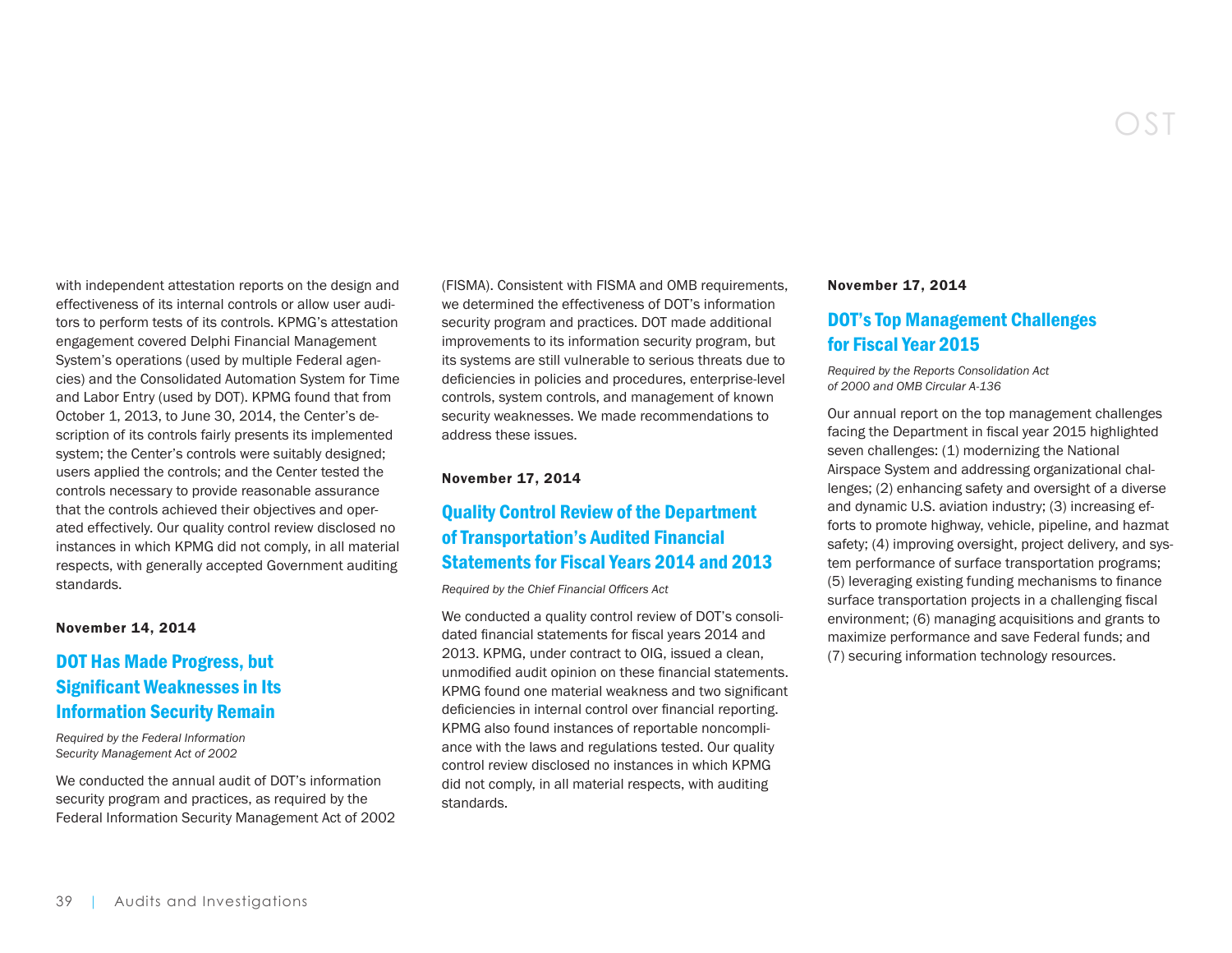#### January 28, 2015

#### [DOT's Progress Implementing Charge](https://www.oig.dot.gov/library-item/32440)  [Card Audit Recommendations](https://www.oig.dot.gov/library-item/32440)

*Required by the Government Charge Card Abuse Prevention Act of 2012 and OMB Memorandum M 13 21, Implementation of the Government Charge Card Abuse Prevention Act of 2012*

The Government Charge Card Abuse Prevention Act of 2012 requires our office to report to OMB on DOT's implementation of open recommendations related to charge cards. OMB Memorandum M-13-21 requires that we submit the report within 120 days of the end of the fiscal year. We issued a letter to OMB that summarized DOT's progress in implementing five open recommendations related to travel and purchase cards. DOT anticipates completing corrective actions for these recommendations by August 31, 2015.

#### March 31, 2015

## [Quality Control Review of the Management](https://www.oig.dot.gov/library-item/32443)  [Letter for the Audit of the Department](https://www.oig.dot.gov/library-item/32443)  [of Transportation's Fiscal Year 2014](https://www.oig.dot.gov/library-item/32443)  [and 2013 Financial Statements](https://www.oig.dot.gov/library-item/32443)

*Required by Chief Financial Officers Act* 

We conducted a quality control review of the management letter related to DOT's financial statements for fiscal years 2014 and 2013. KPMG, under contract to our office, issued management letter comments identifying internal control matters that were not required to be reported in the independent audit report on DOT's financial statements for the period.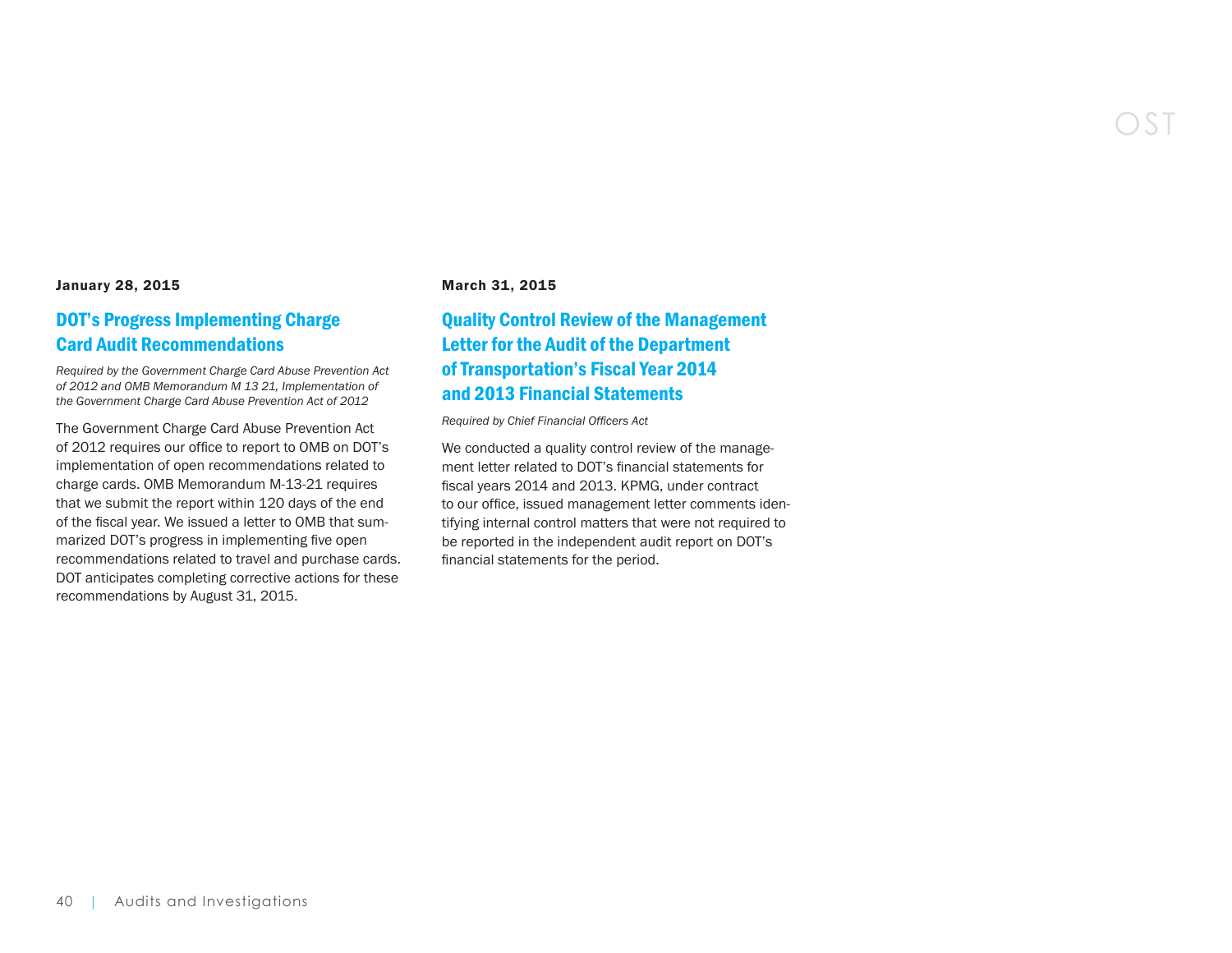# PIPELINE AND HAZARDOUS MATERIALS SAFETY ADMINISTRATION

## INVESTIGATIONS

October 15, 2014

## [Montana Man Indicted for Illegal](https://www.oig.dot.gov/library-item/32253)  [Transportation of Hazardous](https://www.oig.dot.gov/library-item/32253)  [Materials from a Bakken Oil Field](https://www.oig.dot.gov/library-item/32253)

Kelly Steen, of Baker, MT, was indicted in U.S. District Court, Billings, MT, for the illegal transportation of hazardous materials.

On December 29, 2012, Steen, a driver for a Bakerbased company called Woody's Trucking, loaded a hazardous material known as drip gas at a station for a pipeline that transports products from the North Dakota Bakken oil fields. The product was misrepresented as slop oil and water, a non-hazardous substance, on the bill of lading that accompanied the shipment. Steen hauled the drip gas from Watford City, ND, to Custom Carbon Processing Inc. (CCP), a slop-oil processing and recycling company near Wibaux, MT. While Steen was pumping the contents of his truck into CCP's facility, a fire ignited and injured three employees. The tanks burned for 8 days until the local fire department determined that the tanks held drip gas and not slop oil and water, as indicated on the bill of lading.

We are conducting this investigation with the U.S. Environmental Protection Agency (EPA) Criminal Investigation Division.

*Note: Indictments, informations, and criminal complaints are only accusations by the Government. All defendants are presumed innocent unless and until proven guilty.* 

October 30, 2014

#### [Pennsylvania Man Sentenced for Illegally](https://www.oig.dot.gov/library-item/32238)  [Transporting Hazardous Materials](https://www.oig.dot.gov/library-item/32238)

Raymond George, owner of George Welding & Supply (GWS) in Montoursville, PA, was sentenced in U.S. District Court, Williamsport, PA, to 12 months probation for charges related to the illegal transportation of hazardous materials. George pleaded guilty to hazmat charges in July 2014.

From January 2001 through January 2012, George fraudulently certified that GWS properly tested cylinders containing hazardous gases, even though GWS did not have the registration and certification required by the Pipeline and Hazardous Materials Safety Administration (PHMSA). To misrepresent that the cylinders had been tested, George applied illicit requalifier identification numbers that PHMSA had issued to multiple registered and certified companies. He then leased the falsely stamped cylinders, which were either transported by GWS or other companies. The suspect cylinders contained hazardous gases including argon, acetylene, carbon dioxide, helium, nitrogen, and oxygen.

This investigation was conducted with assistance from PHMSA.

#### January 7, 2015

#### [Former Shell Pipeline Company](https://www.oig.dot.gov/library-item/32322)  [Official Convicted](https://www.oig.dot.gov/library-item/32322)

Randy Jones, former corrosion coordinator for Shell Pipeline Company L.P. (Shell), pleaded guilty in U.S. District Court, Milwaukee, WI, to violating the Pipeline Safety Act and making a false statement to PHMSA.

We initiated this investigation following a referral from PHMSA who reported that 9,000 gallons of jet fuel from the Shell pipeline at the General Mitchell International Airport (GMIA) in Milwaukee, WI, had spilled. The response and cleanup cost for the spill was approximately \$19.3 million.

The Pipeline Safety Act requires that buried or submerged metal pipelines be protected from corrosion. The pipelines are to be protected using a rectifier, which applies a current near the pipeline to ward away corrosion. Jones—as corrosion coordinator responsible for Shell pipelines servicing GMIA—was required to conduct bi-monthly readings of the rectifier's voltage and an annual survey of the pipeline to ensure adequate corrosion protection. In 2011, Jones failed to take the voltage readings and to conduct a survey, and entered false voltage readings and survey data into a system that generates reports for PHMSA.

We are conducting this investigation with the U.S. Coast Guard Investigative Service, EPA Criminal Investigation Division, and the FBI, with assistance from PHMSA.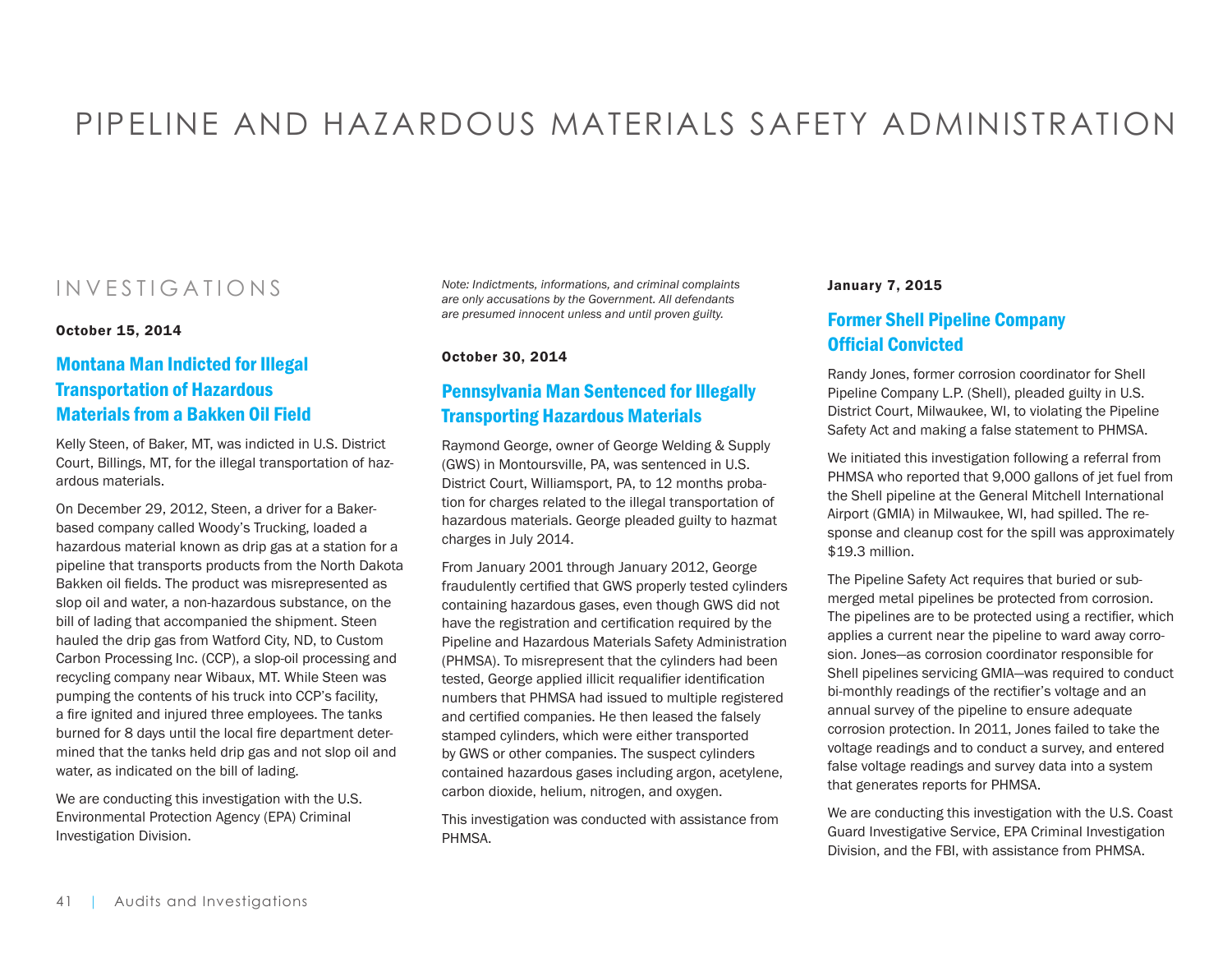# SAINT LAWRENCE SEAWAY DEVELOPMENT CORPORATION

## AUDITS

November 4, 2014

## [Quality Control Review of the Lawrence](https://www.oig.dot.gov/library-item/32235)  [Seaway Development Corporation's](https://www.oig.dot.gov/library-item/32235)  [Audited Financial Statements for](https://www.oig.dot.gov/library-item/32235)  [Fiscal Years 2014 and 2013](https://www.oig.dot.gov/library-item/32235)

*Required by the Government Corporation Control Act*

We performed a quality control review on Chiampou Travis Besaw & Kershner LLP's audit of the Saint Lawrence Seaway Development Corporation's (SLSDC) financial statements for fiscal years 2014 and 2013. Chiampou Travis Besaw & Kershner issued a clean, unmodified audit opinion on these financial statements. Chiampou Travis Besaw & Kershner's report did not include any reportable deficiencies in internal control over financial reporting. Our quality control review disclosed no instances in which Chiampou Travis Besaw & Kershner did not comply, in all material respects, with auditing standards.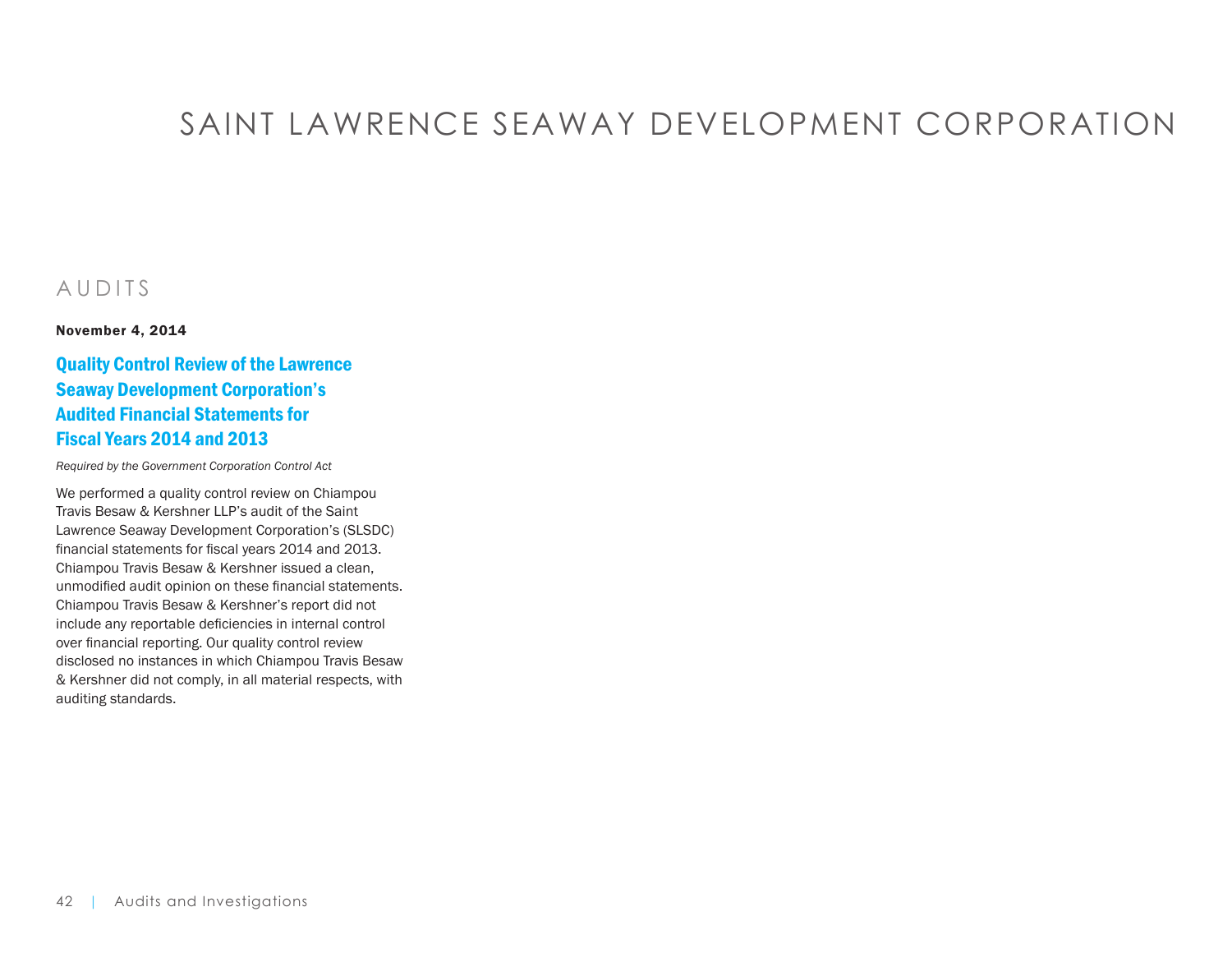# OTHER

## AUDITS

#### March 11, 2015

## [Letter to Chairman Chaffetz and](https://www.oig.dot.gov/library-item/32398)  [Ranking Member Cummings on OIG's](https://www.oig.dot.gov/library-item/32398)  [Open Audit Recommendations](https://www.oig.dot.gov/library-item/32398)

*Requested by the Chairman and Ranking Member of the House Oversight and Government Reform Committee*

We issued a letter to Chairman Jason Chaffetz and Ranking Member Elijah Cummings of the House Oversight and Government Reform Committee regarding the status of our open audit recommendations. Specifically, the Chairman and Ranking Member requested: (1) the number of open recommendations, their cumulative estimated cost savings, and additional details on open recommendations that could result in cost savings; (2) our three most important or urgent open recommendations, their status, and estimated cost savings; (3) a summary of all closed investigations, evaluations, and audits that were not disclosed to the public since January 1, 2014; and (4) a description of any information access issues.

As of March 1, 2015, we identified 626 open recommendations, which were included in 211 audit reports issued between July 18, 2007, and February 25, 2015. Of these, 41 recommendations (from 33 reports) carry an estimated monetary benefit or cost savings totaling

over \$1.1 billion. We identified our three most important open recommendations based on their impact on safety, economy, or efficiency; documented vulnerabilities; and the ability of the Department to effect change in these programs or areas. We selected one recommendation from each of these reports: FAA Faces Significant Barriers To Safely Integrate Unmanned Aircraft Systems Into the National Airspace System; Quality Control Review of Audited Consolidated Financial Statements for Fiscal Years 2014 and 2013, DOT; and Process Improvements Are Needed for Identifying and Addressing Vehicle Safety Defects. We identified one instance in which OIG access to information was delayed, but it did not impact the scope of our audit.

#### March 20, 2015

## [MWAA's Office of Audit Does Not](https://www.oig.dot.gov/library-item/32424)  [Have an Adequate Quality Assurance](https://www.oig.dot.gov/library-item/32424)  [and Improvement Program](https://www.oig.dot.gov/library-item/32424)

#### *Self-Initiated*

The Metropolitan Washington Airports Authority (MWAA) manages the Ronald Reagan Washington National Airport and Washington Dulles International Airport through a lease with DOT. MWAA is also responsible for the multibillion-dollar Dulles Corridor Metrorail Project. Our prior audits of MWAA identified weaknesses in its internal controls that were causing questionable

procurement practices, mismanagement, a lack of overall accountability, and unallowable and unsupported expenses. We determined that MWAA's Office of Audit has not established or carried out an audit quality assurance and improvement program in full compliance with standards and may not be achieving the most value from its audits. Specifically, the Office lacked a quality review process, has insufficient audit policies and procedures, does not adequately support its reports, and inadequately documented its audit plans and risk assessments. Enhanced oversight, policies and procedures, documentation, and audit planning will be critical to establishing an effective system of internal controls. MWAA concurred with the seven recommendations we made to ensure its audit quality assurance and improvement program complies with standards.

#### March 27, 2015

## [Letter to Chairman Ron Johnson and](https://www.oig.dot.gov/library-item/32439)  [Chairman Charles E. Grassley on the Status](https://www.oig.dot.gov/library-item/32439)  [of OIG Open Audit Recommendations](https://www.oig.dot.gov/library-item/32439)

*Requested by the Chairman of the Senate Committee on Homeland Security and Governmental Affairs and the Chairman of the Senate Committee on Judiciary*

We sent our response to Senator Ron Johnson and Senator Charles E. Grassley regarding their February 27, 2015, request that we provide the status of OIG open audit recommendations. Specifically, they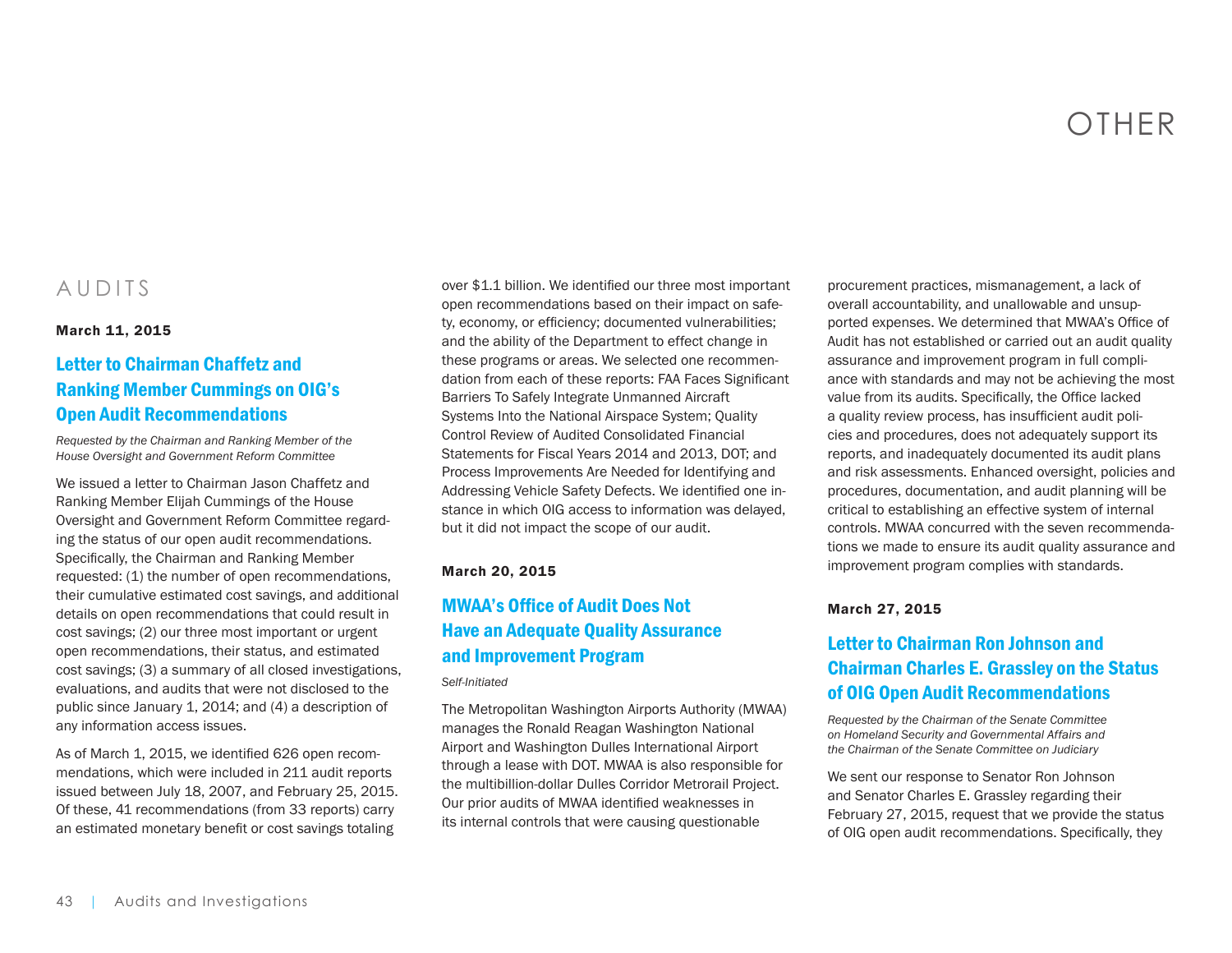# OTHER

requested the following: (1) the current number of open recommendations, their dates, and cumulative estimated cost savings; (2) a description of all audits and investigations provided to the Agency for comment that did not receive a response within 60 days; (3) a report on each investigation involving GS-15 level employees (or equivalent) and above where misconduct was found but no prosecution resulted; (4) a description of any instances of whistleblower retaliation and any consequences imposed by the Agency; (5) a description of any attempts to interfere with our independence, including restricting our communications with Congress and budgetary constraints designed to limit

our capabilities; (6) a description of any instances where the Department restricted or significantly delayed our access to information; and (7) a description of all closed audits and investigations that were not disclosed to the public.

As of March 1, 2015, we identified 626 open recommendations, which were included in 211 audit reports issued between July 18, 2007, and February 25, 2015. Of these, 41 recommendations (from 33 reports) carry an estimated monetary benefit or cost savings totaling over \$1.1 billion. We reported that all agency responses were received within 60 calendar days. We closed three

investigations during the reporting period that involved instances of misconduct by a GS-15 level or above employee, but no prosecution resulted. We did not close any investigations during the reporting period in which a DOT employee had been retaliated against for protected whistleblowing. We did not encounter any instances during the reporting period where DOT attempted to interfere with OIG independence. We identified one instance in which OIG access to information was delayed, but it did not impact the scope of our audit. We had no previously undisclosed audits and evaluations to report.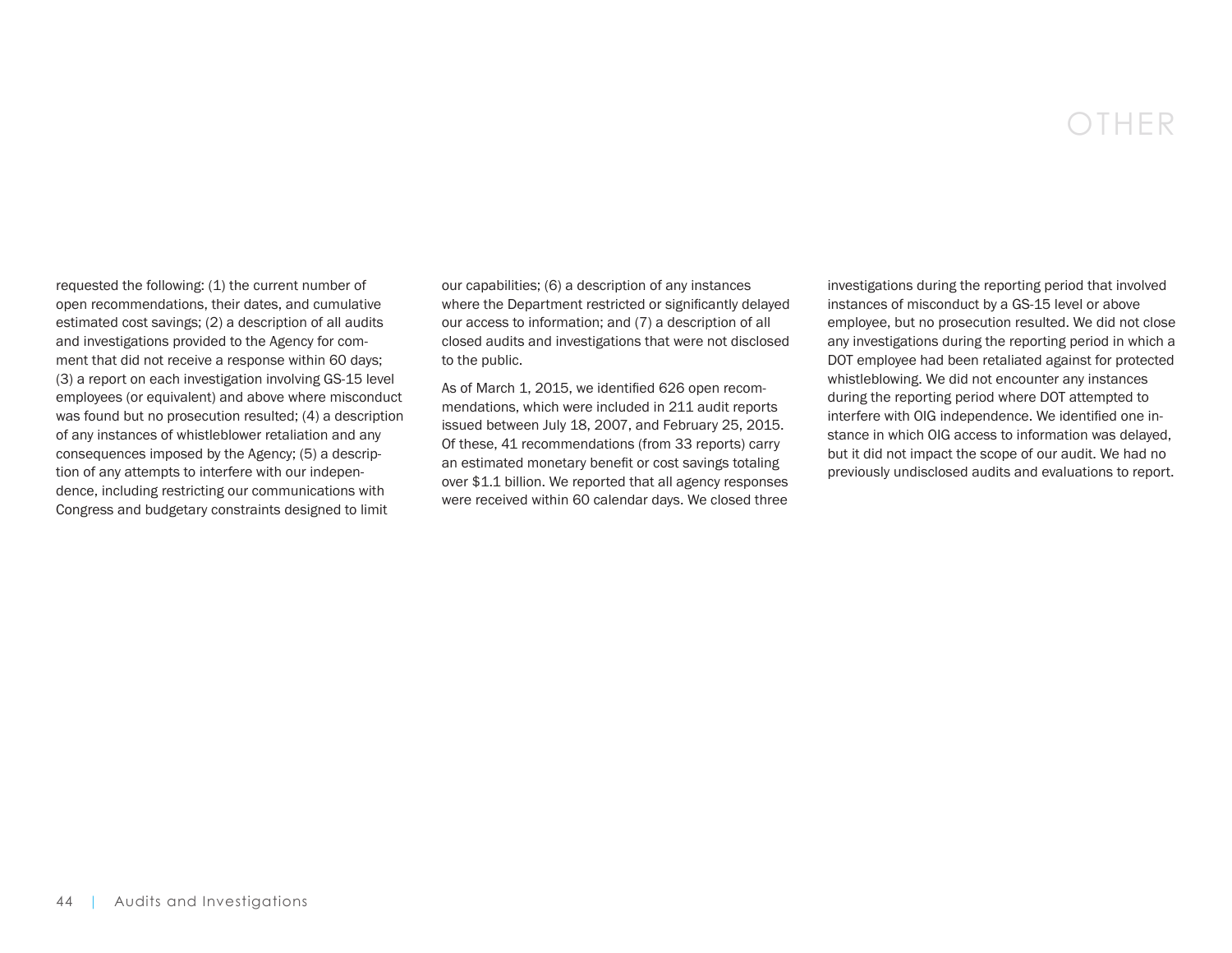# COMPLISHMENTS

*OIG's other accomplishments and contributions are those that extend beyond the legal reporting requirements of the Inspector General Act. These accomplishments are part of our statutory responsibilities to review existing and proposed legislation and regulations; respond to congressional and departmental requests for information; and review policies for ways to promote effectiveness and efficiency and detect and prevent fraud, waste, and abuse.*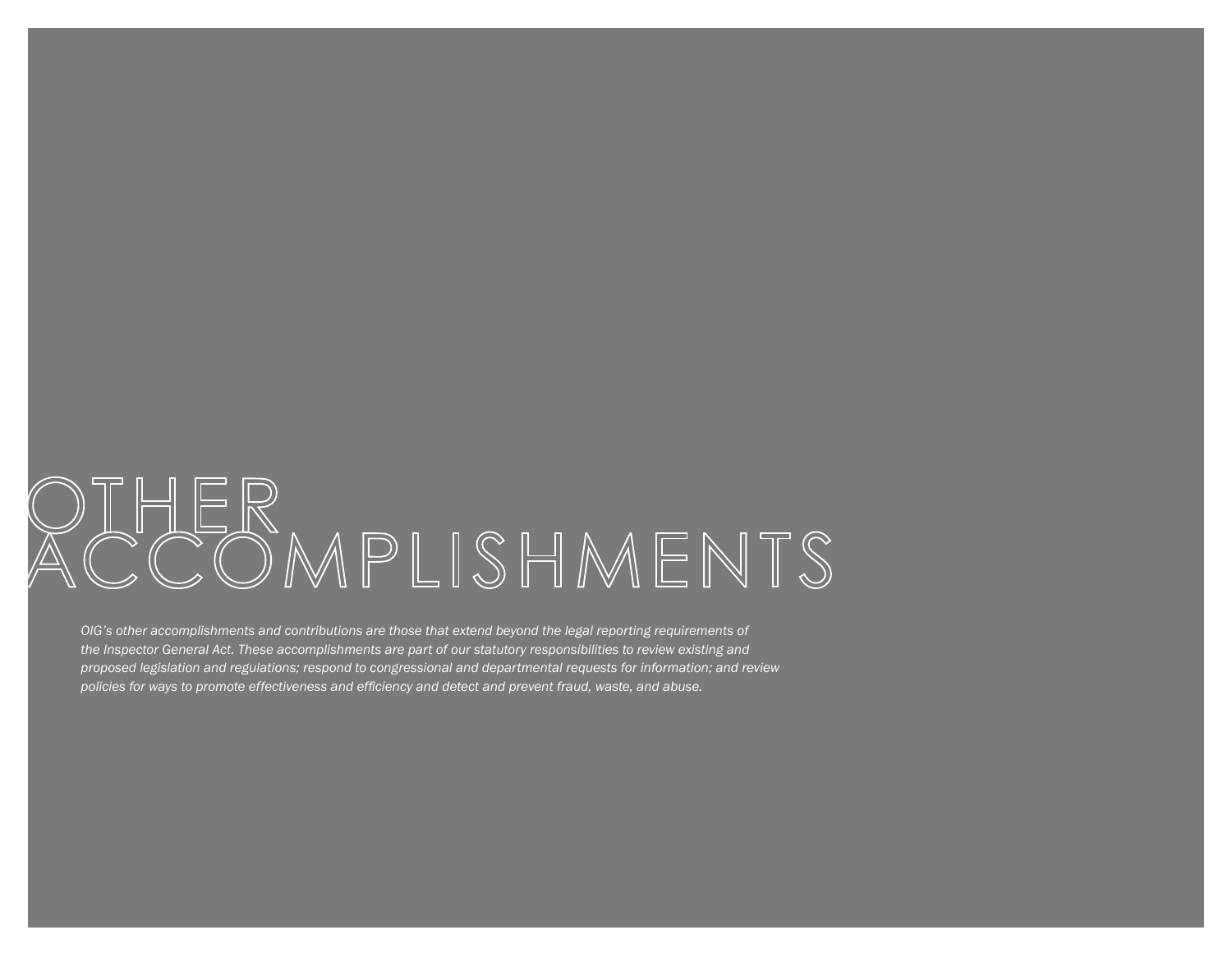# OTHER ACCOMPLISHMENTS

#### October 20, 2014

#### Fraud Awareness Briefing at New Jersey Transit's Hurricane Sandy Oversight Conference

A Special Agent-in-Charge from our New York Investigations Office gave a fraud awareness briefing at New Jersey Transit in Newark, NJ. FTA requested this speech as part of its Hurricane Sandy oversight process. About 50 audit and contracting personnel from New Jersey Transit attended along with detectives from the New Jersey Transit Police.

#### October 26, 2014

## Presentation on Suspension and Debarment Audits

A Program Director from our Office of Acquisition and Procurement Audits provided a presentation to EPA audit managers and staff on our office's two DOT S&D audits. The presentation focused on risk assessments and steps that should be considered when auditing an S&D program.

#### November 19, 2014

#### Presentation at the UAS Commercialization Industry Conference

The Assistant Inspector General for our Office of Aviation Audits spoke at the UAS Commercialization Industry Conference in Washington, DC, on how FAA is addressing the challenges of integrating UAS in the National Airspace System. The Assistant Inspector General also discussed FAA's progress in meeting key provisions for advancing the technology in the FAA Modernization and Reform Act of 2012. Leaders of U.S. and foreign aerospace firms attended the conference, as well as various Government agencies such as the National Aeronautics and Space Administration.

#### January 28, 2015

#### Presentation on DOT OIG's Acquisition Training Initiative

A Program Director from our Office of Acquisition and Procurement Audits provided a presentation to the Contracting Committee of the Federal Acquisition Executive Council on designing a methodology for contract management training and obtaining Federal acquisition certification. The methodology is a framework for other OIGs to consider when evaluating staff competencies. Audit managers from 10 OIGs attended.

#### February 18, 2015

#### Presentation on Acquisition Careers and the Multigenerational Workforce

A Program Director from our Office of Acquisition and Procurement Audits participated in a panel discussion at the National Contract Management Association's Washington, DC Chapter on successful acquisition careers and the multigenerational workforce.

#### February 25, 2015

#### Roundtable Policy Discussion on Modernizing and Operating the Nation's Airspace System

The Assistant Inspector General for our Office of Aviation Audits participated in a roundtable policy discussion before the House Transportation and Infrastructure Subcommittee on Aviation on issues regarding modernizing and operating the Nation's airspace system.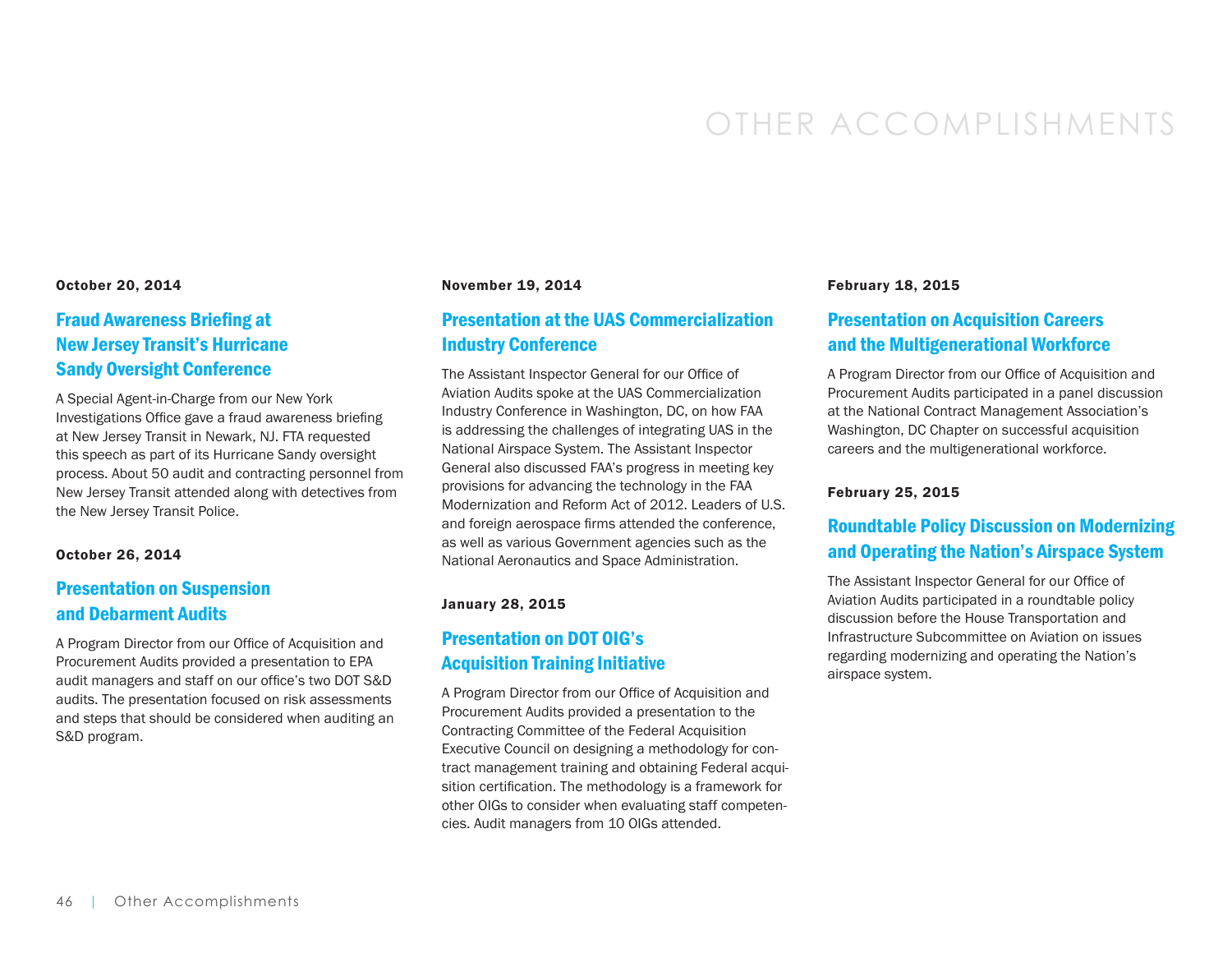# OTHER ACCOMPLISHMENTS

#### February 25, 2015

#### DOT 2014 Cyber Security Scorecards

The Assistant Inspector General for our Office of Financial and Information Technology audits issued the DOT Cyber Security Scorecard for each DOT Operating Administration. The scorecard is based on OMB's Federal Information Security Management scoring methodology and the results of our annual FISMA audit. We scored the Operating Administrations as "green" (90-100), "yellow" (65-89), or "red" (less than 65). Overall, 3 Operating Administrations were scored green, 10 were scored yellow, and 0 were scored red, representing an overall improvement in DOT's cyber security program from the prior year.

#### January 21, 2015, and March 10, 2015

#### Participation in a Working Group on the Digital Accountability and Transparency Act of 2014

A Program Director from our Office of Acquisition and Procurement Audits participated in a working group of the Council of the Inspectors General on Integrity and Efficiency's Federal Audit Executive Council on the Digital Accountability and Transparency Act of 2014.

#### March 18 and 24, 2015

#### Presentations on Challenges Integrating Unmanned Aircraft Systems

The Assistant Inspector General for our Office of Aviation Audits spoke at a the Symposium on Civil and Commercial Operations in Arlington, VA, and a Program Director from our Office of Aviation Audits spoke at the 8th International IPM Symposium in Salt Lake City, UT. At these conferences, they discussed how FAA is addressing the challenges of integrating UAS in the National Airspace System. They also talked about the proposed rule for small UAS and FAA's response to the DOT OIG's June 2014 recommendations. Representatives from government, industry, and various trade associations attended the conferences.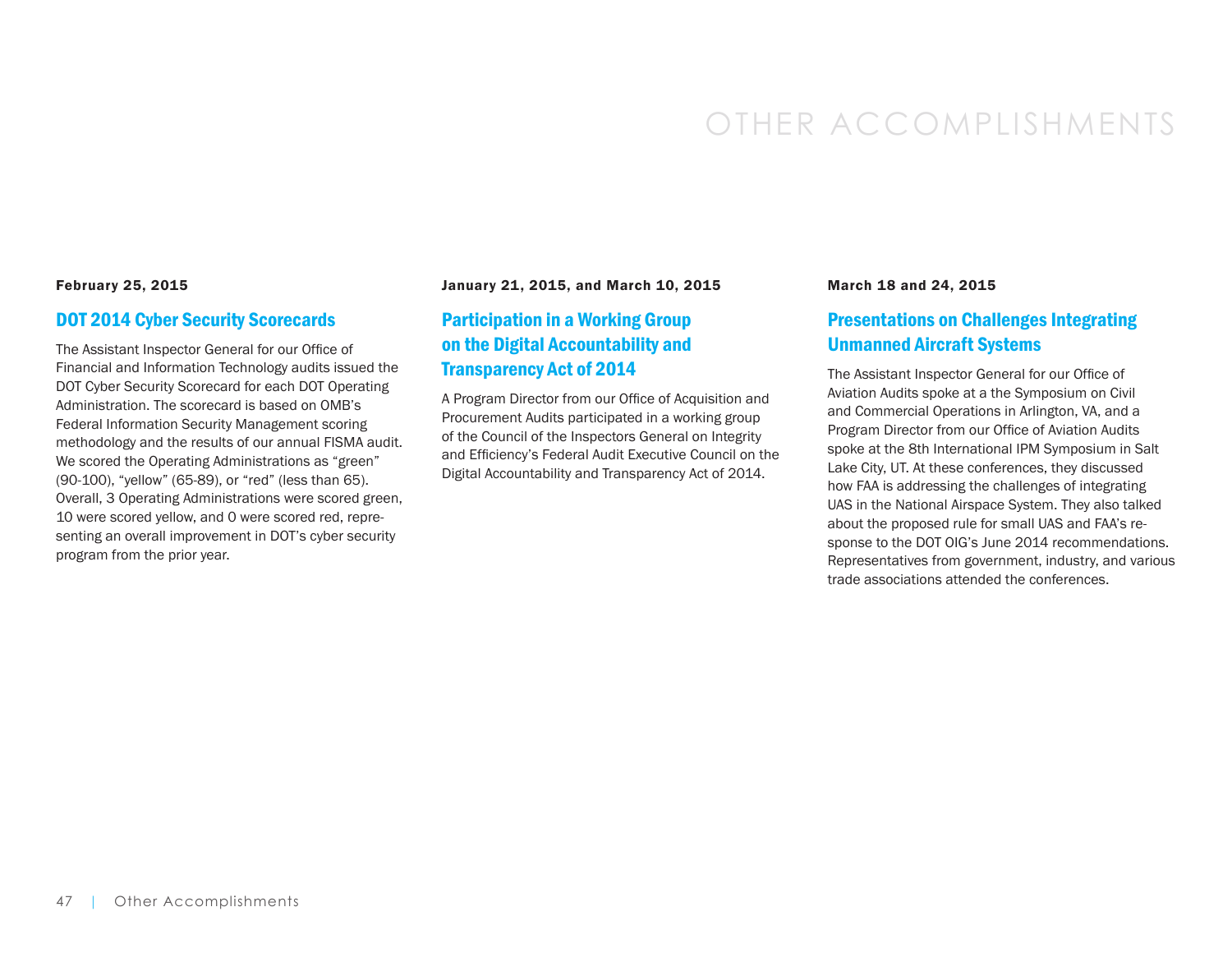# ANNEL<br>ROGRI ESS

*This section describes OIG's work planned or in progress for March 31, 2015, through September 30, 2015. The work focuses on the Department's Strategic Plan and responds to requests by Administration officials and Congress. We take into account the need to support DOT's most critical programs and to ensure that the Department's resources are protected from fraud, waste, and abuse.*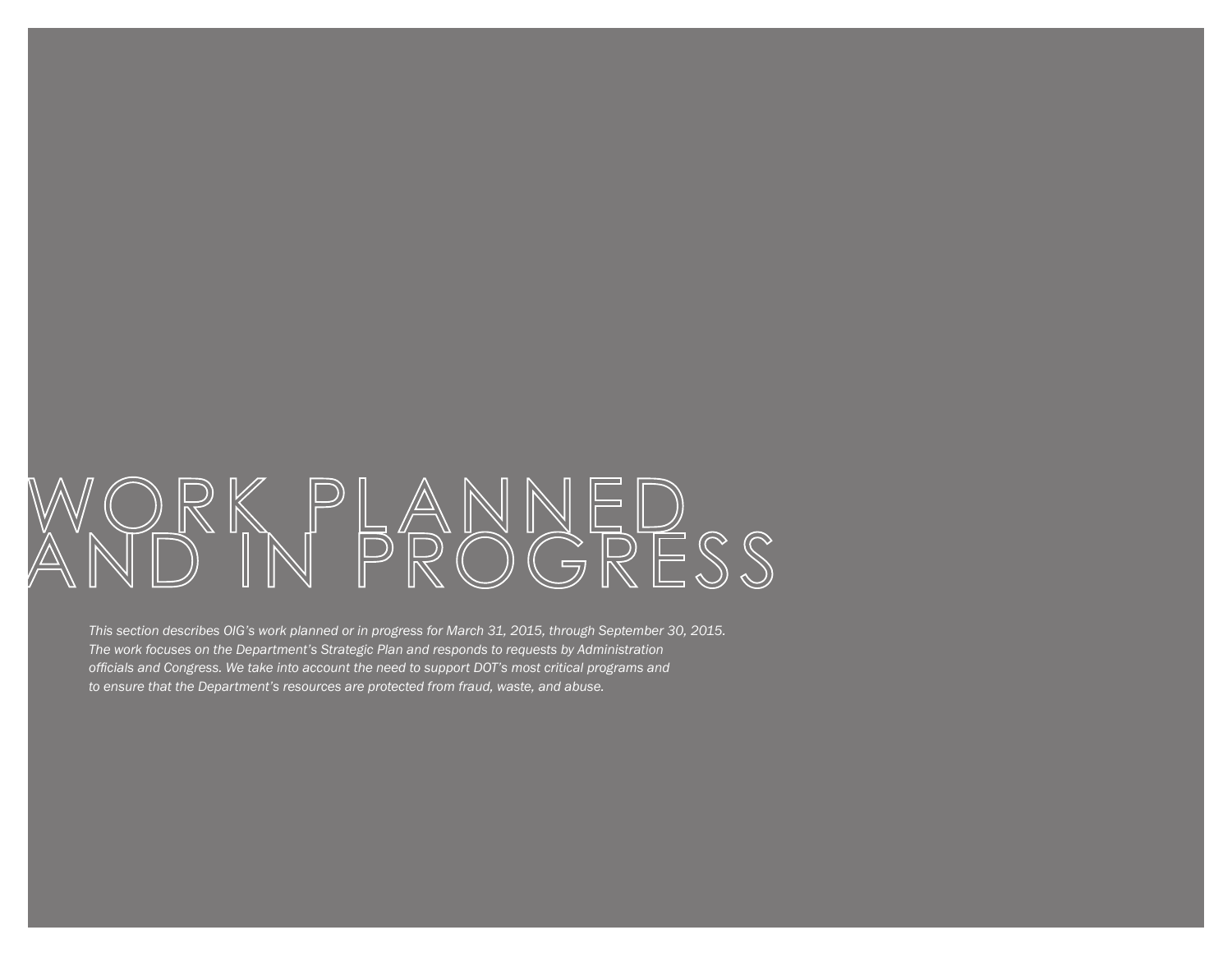# FEDERAL AVIATION ADMINISTRATION

## IN PROGRESS

#### FAA's Oversight of European Union Repair Stations

*Requested by Representative Peter DeFazio and Representative John Garamendi*

On May 1, 2013, FAA completed its transfer of direct oversight of repair stations in the European Union (EU) to the national aviation authorities of those countries. These authorities will be responsible for monitoring nearly 400 FAA-certified repair stations located in 18 countries in the EU. We are evaluating the effectiveness of FAA's process to transfer oversight of EU repair stations to national aviation authorities and assessing the Agency's monitoring of FAA-certified repair stations operating under the U.S.-EU Aviation Safety Agreement to ensure they meet Agency standards.

#### FAA's Organizational Structure

*Requested by the Chairmen of the House Transportation and Infrastructure Subcommittee on Aviation*

The Chairmen of the House Transportation and Infrastructure Subcommittee on Aviation requested that we assess FAA's organizational structure, including whether the Agency's reforms have improved its operations and implementation of new technology while reducing operating costs. The Chairman also expressed

interest in how FAA's organizational and financial structure compares with other nations' structures. Accordingly, we are determining whether FAA reforms implemented since 1995 have resulted in improved air traffic operations, reduced costs, and expedited delivery of new technologies. We are also comparing the processes used by different countries to deliver air traffic services and implement new technologies.

#### FAA's Progress in Reducing Helicopter Emergency Medical Services Accidents

*Requested by the House Committee on Transportation and Infrastructure* 

Helicopter emergency medical services (HEMS) operators provide an important service to the public by transporting seriously ill patients and life-saving donor organs and blood to emergency care facilities. The industry safely transports over 400,000 patients in the United States each year. HEMS operations are frequently conducted in high-risk situations with challenging flight environments including night flight, poor weather, reduced visibility, and flight into unfamiliar landing sites. Since the mid-1990s, the number of helicopters providing these services has grown nearly 300 percent, and the HEMS accident rate has almost doubled over that time. At the request of the House Committee on Transportation and Infrastructure, we are evaluating FAA's progress in meeting requirements established for emergency helicopter operations in the FAA Modernization and Reform Act of 2012 and the status of FAA's voluntary efforts to reduce the HEMS accident rate.

## FAA's Oversight of Aircraft Rescue and Fire Fighting Program

#### *Self-Initiated*

In July 2013, Asiana Flight 214 crashed on final approach at San Francisco International Airport, resulting in three fatalities and drawing widespread attention to the importance of effective emergency response at the Nation's airports. FAA requires commercial airport operators to develop plans and procedures to respond to aircraft incidents and accidents, fires, and hazardous materials incidents. FAA also requires all rescue and firefighting personnel to be fully trained prior to their first duties and to receive training every 12 months. However, questions have been raised about the effectiveness of FAA's oversight of these requirements. For example, NTSB's July 2013 report on the Asiana crash highlighted safety issues related to aircraft rescue and firefighting (ARFF) training, staffing, and FAA oversight of emergency response plans. Given the criticality of ARFF operations to airport safety, we are assessing FAA's policies and guidance for implementing ARFF requirements, and its oversight and enforcement of airports' adherence to ARFF requirements.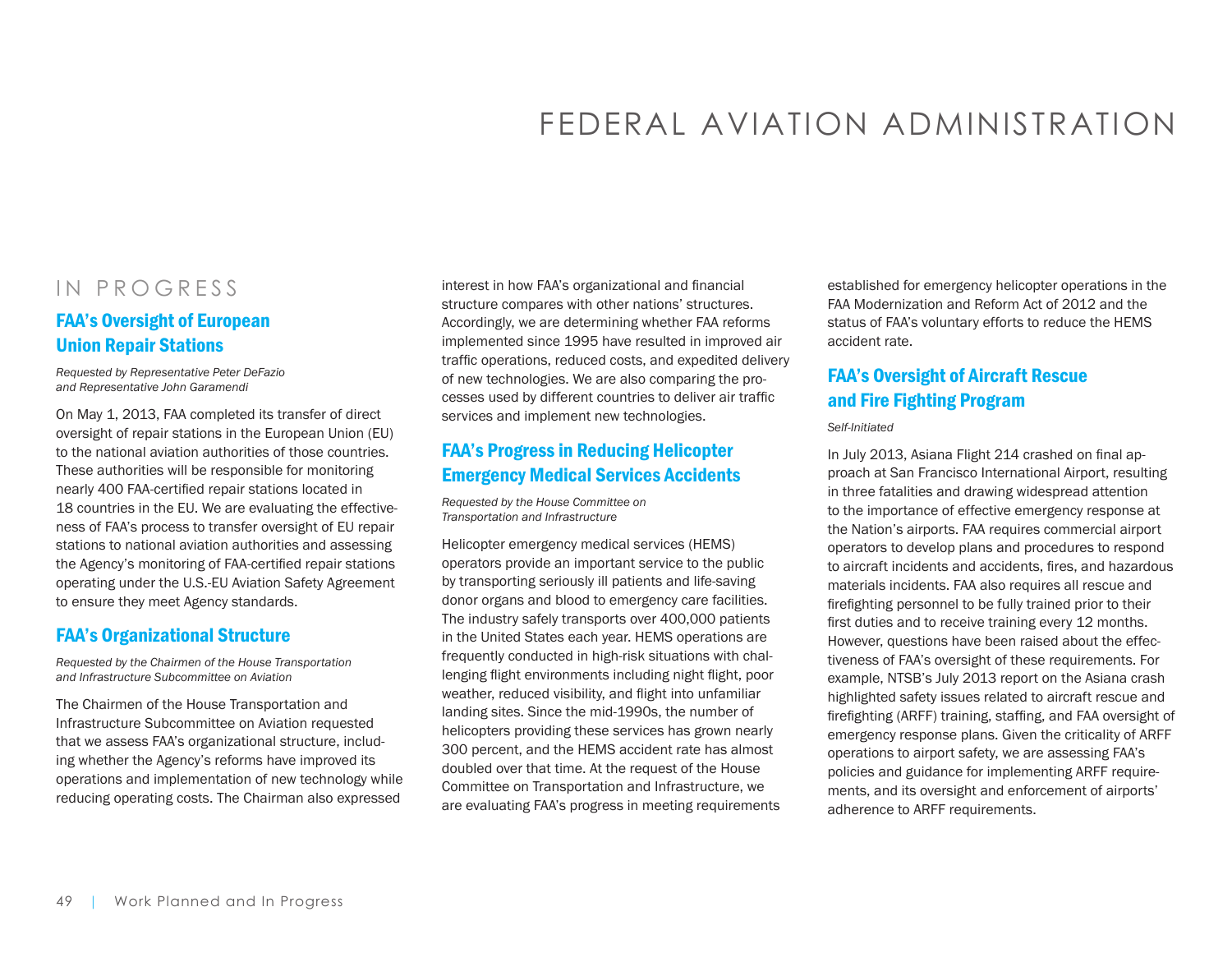#### Organization Delegation Authorization

*Requested by Representative Peter DeFazio*

The civil aviation industry is important to the Nation's economy and encompasses more than 200,000 aircraft, 1,600 approved manufacturers, and 5,400 aircraft operators. Recognizing that it is not possible for FAA employees to oversee every facet of such a large industry, Federal law allows FAA to delegate certain functions—such as approving new aircraft designs and certifying aircraft components—to private individuals or organizations. In 2005, FAA created the Organizational Designation Authorization (ODA) program to consolidate the various types of organizational delegations under one program and standardize oversight. At the request of Representative Peter DeFazio, we are assessing FAA's process for determining staffing levels needed to conduct ODA oversight and the Agency's oversight of delegated organizations' program controls.

#### Performance-Based Navigation Automation Tools

*Requested by the Chairmen and Ranking Members of the House Transportation and Infrastructure Subcommittee on Aviation*

Implementing PBN flight procedures is a cornerstone of FAA's plans to develop NextGen. These new procedures allow for more direct flight paths and can provide benefits such as fuel savings and increased capacity. Many of the Nation's airlines have equipped their aircraft and trained their pilots to use these new procedures, but progress in using them has been slow. A barrier in maximizing PBN's benefits has been the lack of air traffic controller automated decision support tools to help identify, merge, and sequence aircraft with differing equipment and capabilities. At the request of the Chairmen and Ranking Members of the House Committee on Transportation and Infrastructure and its Subcommittee on Aviation, we are assessing FAA's progress in developing and deploying new air traffic controller automation tools for managing PBN procedures and the degree to which these tools meet air traffic controllers' needs to improve PBN use.

## FAA Oversight of Cockpit Automation and Pilot Performance

*Requested by the Current and Former Ranking Members of the House Transportation and Infrastructure Subcommittee on Aviation*

Commercial airline pilots rely on sophisticated automation in the cockpit to fly aircraft. According to a recent FAA study, the growing adherence to computer-assisted flying and the confusion that can result when pilots fail to keep up with technological advances can be major factors in airline crashes. This drive in innovation and cockpit automation limits opportunities for pilots to maintain their manual flying skills. We are determining whether FAA has established regulations governing the use of flight deck automation and identifying FAA's

process for ensuring that air carrier pilots are trained to use and monitor these systems while also maintaining proficiency in manual flight operations.

#### FAA's Implementation of a Pilot Records Database

*Requested by the Chairman and Ranking Member of the House Transportation and Infrastructure Subcommittee on Aviation*

The Chairman and Ranking Member of the House Transportation and Infrastructure Subcommittee on Aviation requested that we examine FAA's and industry's progress in implementing a new pilot records database, as mandated by the 2010 Airline Safety and FAA Extension Act. Accordingly, we are evaluating FAA's progress in developing and implementing the pilot records database. We are also determining what pilot records are available for air carriers to obtain and review for new applicants.

### Controller Staffing at Critical Air Traffic Control Facilities

*Required by the Consolidated Appropriations Act of 2014*

FAA currently employs more than 14,000 air traffic controllers and is planning to hire over 6,200 more in the next 5 years to keep pace with expected attrition. In our 2012 report on air traffic controller staffing and training at FAA's most critical facilities, we noted that because FAA's most critical facilities have higher rates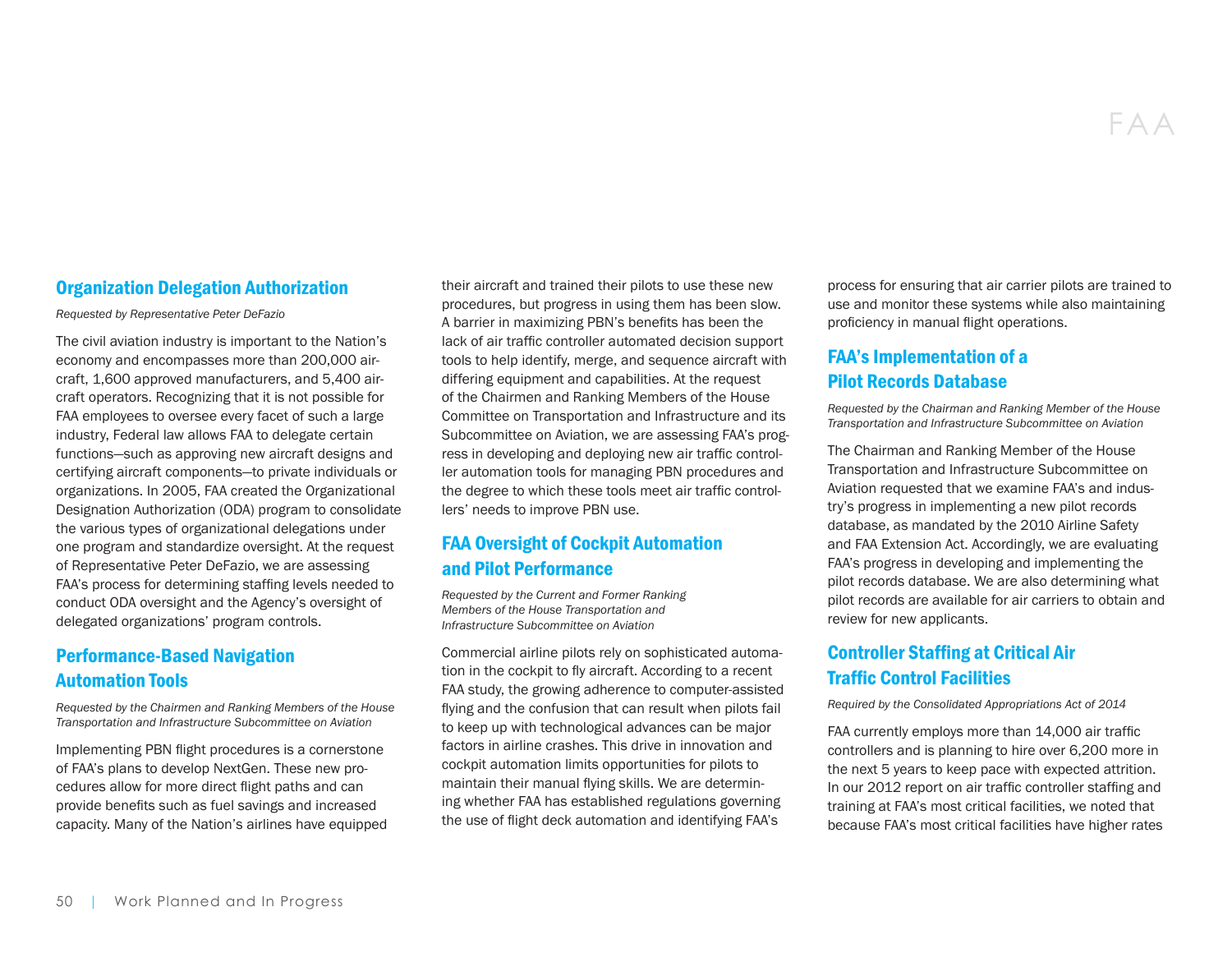of retirement eligibility, the number of experienced controllers to manage and train new controllers is decreasing. The Consolidated Appropriations Act of 2014 directs our office to conduct a follow-up review of our 2012 audit. We are determining whether FAA's most critical facilities are staffed in accordance with FAA's plans and how training needs and retirements impact controller resources.

#### NextGen Long-Term Planning

*Requested by the Chairman and Ranking Member of the House Science, Space, and Technology Subcommittee on Space* 

Over 10 years ago, Congress mandated that FAA establish the Joint Planning and Development Office (JPDO) to develop a plan for implementing NextGen by 2025 and to coordinate the research efforts of other Federal agencies such as DOD and the National Aeronautics and Space Administration. Early last year, FAA reallocated JPDO's functions and responsibilities to the Agency's NextGen Office. In light of these changes and at the request of the Chairman and Ranking Member of the House Committee on Science, Space, and Technology, Subcommittee on Space, we are determining how FAA has reallocated JPDO's responsibilities for identifying high-priority research and development, and whether FAA has developed an effective structure to coordinate high-priority research and development with other Federal agencies.

#### Update on NextGen Transformational Programs

*Requested by the Chairman and Ranking Member of the Senate Committee on Commerce, Science, and Transportation* 

FAA is investing in six transformational programs that are expected to provide the foundational technologies and infrastructure needed for NextGen. FAA has invested nearly \$3 billion in these programs and is expected to receive \$523 million for fiscal year 2015. In our April 2012 report, we noted that FAA's progress in implementing the programs has been impacted by a lack of finalized requirements, complex interdependencies with other FAA modernization programs, and integration issues with controller automation systems. Given the importance of these transformational programs to NextGen, the Chairman and Ranking Member of the Senate Committee on Commerce, Science, and Transportation requested that we update our April 2012 report. Accordingly, we are identifying any formal changes FAA has made to its programs' scope, including costs and schedules, and any adjustments to FAA's anticipated benefits with respect to reducing Agency costs and improving air traffic flow.

## FAA's Contingency Plans at Chicago Air Traffic Facilities

*Requested by Six Members of Congress*

On September 26, 2014, an FAA contract employee deliberately set fire to critical equipment at FAA's Chicago Air Route Traffic Control Center in Aurora, IL. Six Members of Congress requested that our office review the emergency and security protocols at the Chicago air traffic control facilities. We were asked to ensure that adequate protocols, emergency plans, and security measures are in place to prevent or mitigate the impact of such emergencies in the future. Accordingly, we are assessing whether FAA has developed and implemented a business continuity plan for the Chicago air traffic control facilities that provides for adequate levels of redundancy and resiliency, and evaluating whether the security measures in place at Chicago facilities are maintained and sufficient to mitigate risks to the air traffic control system.

#### FAA's Oversight of the Automatic Dependent Surveillance-Broadcast Contract (ADS-B)

*Required by the FAA Modernization and Reform Act of 2012*

ADS-B is a new satellite-based air traffic surveillance system and a key component of FAA's transition to NextGen. In 2007, FAA awarded a contract to ITT Corporation for \$1.8 billion through 2025 to develop and deploy ADS-B's ground infrastructure and start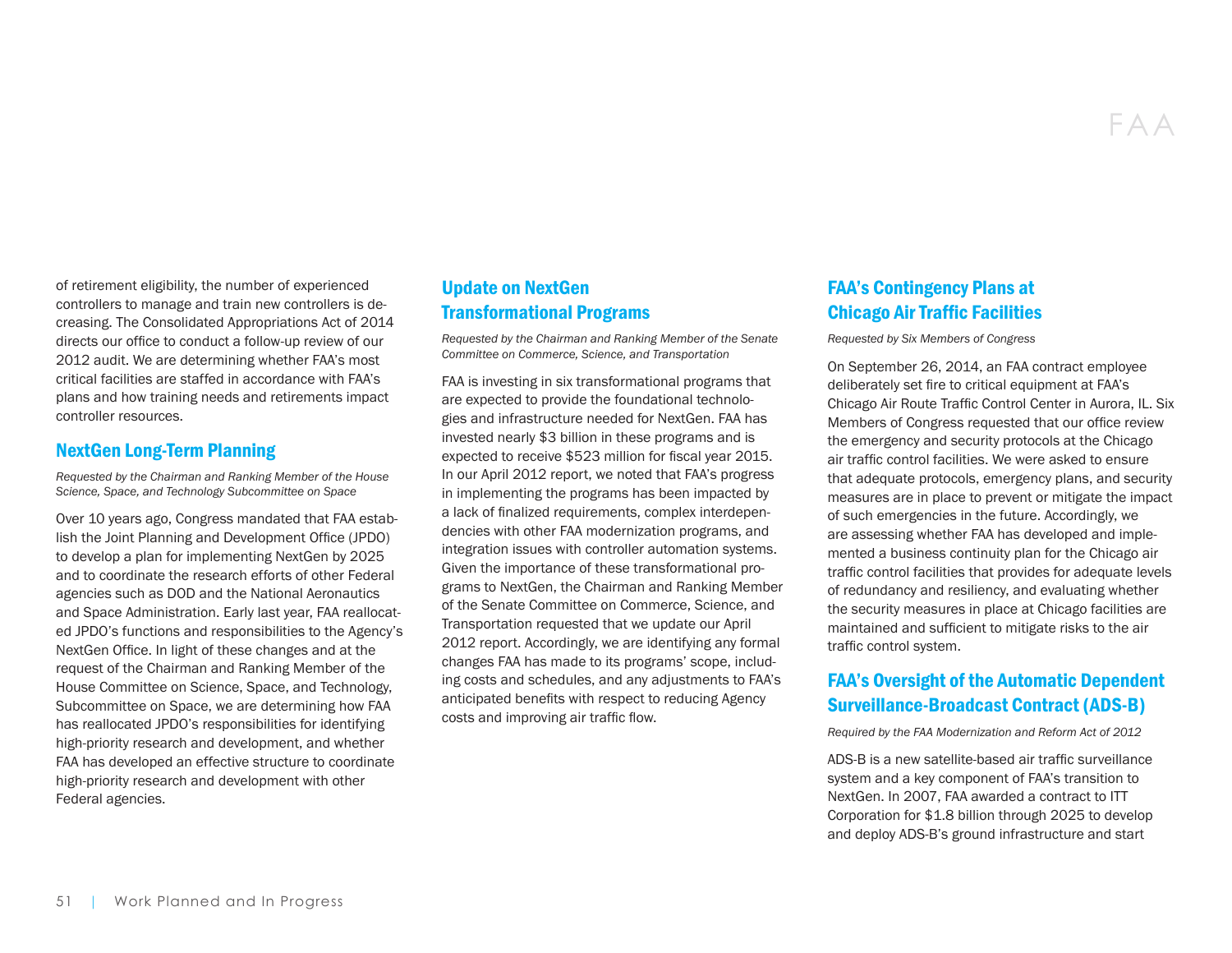broadcasting services. The FAA Modernization and Reform Act of 2012 directs us to review FAA's oversight of ADS-B-related contracts. Accordingly, we are determining whether the ADS-B contract provides FAA' the ability to monitor whether the contractor is providing required ADS-B products and services, and evaluating FAA's procedures for determining payments to the contractor.

#### FAA's Accountable Personal Property

#### *Self-Initiated*

In July 2013, we reported that FAA purchase card holders under DOT's purchase card program and property delegates at the Mike Monroney Aeronautical Center in Oklahoma City, OK, did not always follow policy for recording accountable personal property, such as computers and digital cameras. We are assessing FAA's internal controls for managing non-capitalized accountable property and determining the extent of compliance with controls.

#### FAA's Security Controls for Terminal Radar Approach Control Facilities

#### *Self-Initiated*

FAA's Terminal Radar Approach Control (TRACON) facilities handle air traffic 30 to 50 nautical miles from an

airport. We are assessing the TRACON systems' information security controls and determining whether FAA is identifying and properly mitigating security risks.

#### Quality Control Review of the Federal Aviation Administration's Fiscal Years 2015 and 2014 Financial Statements

*Required by Chief Financial Officers Act* 

We are performing a quality control review of the audits performed by independent public accounting firms to determine whether the audits were performed in accordance with applicable auditing standards.

## Air Traffic Control Tower Productivity Assessment

*Requested by the Chairmen of the House Transportation and Infrastructure Subcommittee on Aviation*

FAA employs about 14,000 air traffic controllers at 315 facilities. Since 2000, the number of air traffic controllers has increased slightly while the number of air traffic operations has declined by 23 percent. The Chairmen of the House Transportation and Infrastructure Subcommittee on Aviation expressed concerns regarding controller productivity during periods of reduced air traffic. They requested that our office

assess FAA's plans to enhance controller productivity, the factors that need to be addressed to achieve the expected benefits, and the estimated savings that could be achieved with improved controller productivity. As a step towards determining the factors affecting air traffic control tower productivity, we are assessing the relative efficiency of air traffic control towers.

#### New Participation in FAA's Airport DBE Program

*Required by the FAA Modernization and Reform Act of 2012*

This is the second of three annual reviews of new participation in FAA's airport DBE program, as directed by Congress in the FAA Modernization and Reform Act of 2012. The act specifies that we identify best practices for encouraging new airport DBE participation, including businesses owned by veterans, at the Nation's largest airports. Our first review covered new participation during fiscal year 2012. For this second audit, we are identifying new DBE numbers for fiscal year 2013 and exploring the various factors that lead some airports to award more contracts and leases to new participants of FAA's DBE program than others. In particular, we are looking at new DBE participation in the airport car rental sector and the extent to which disadvantaged firms are receiving prompt payment in accordance with DOT regulations.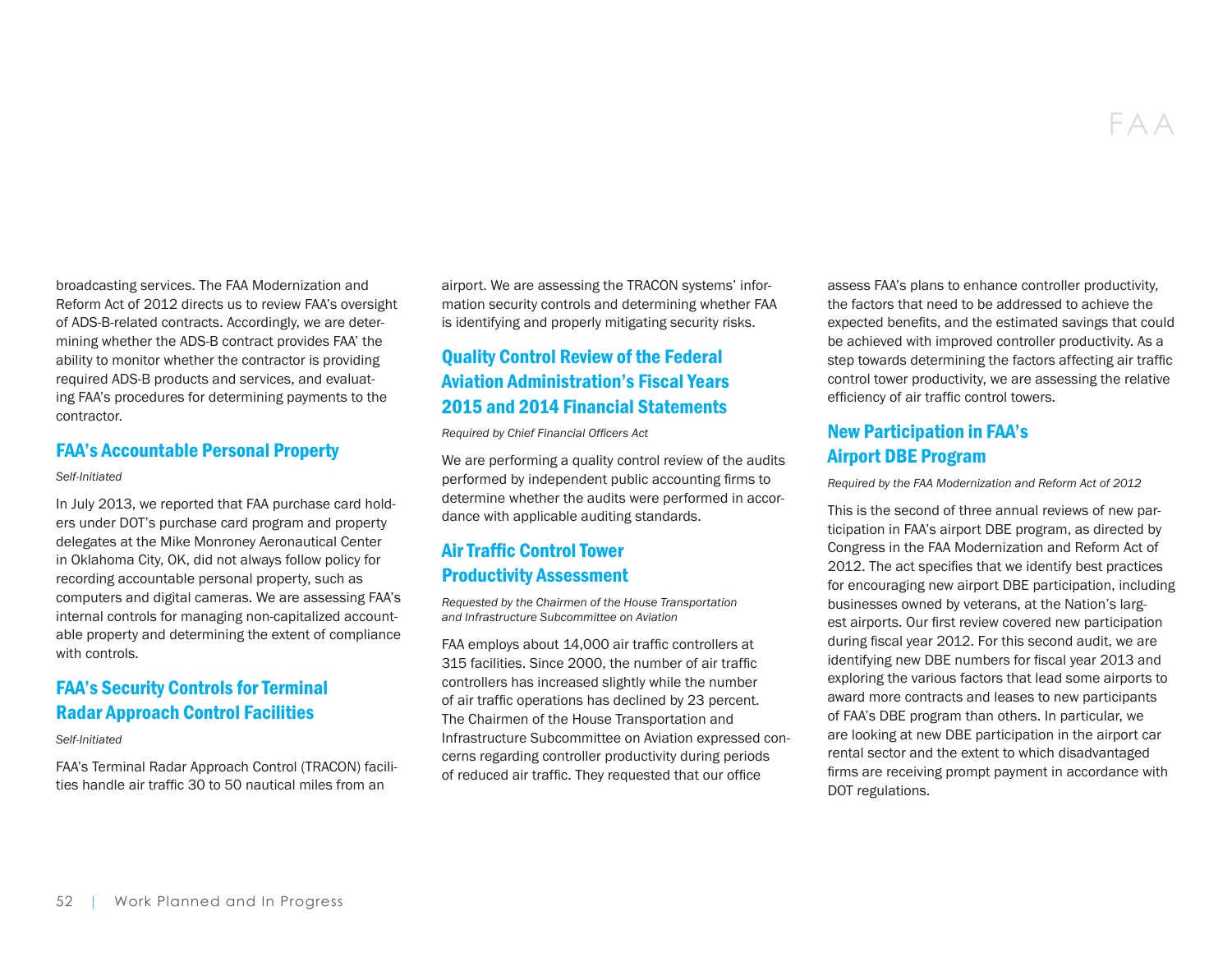#### Follow Up on FAA's Air Traffic Controller Optimum Training Solution Contract

*Required by the Consolidated and Further Continuing Appropriations Act of 2015*

FAA plans to hire over 6,200 air traffic controllers through fiscal year 2021 to replace the large number of air traffic controllers now eligible to retire. In 2008, FAA awarded the \$859 million Air Traffic Controller Optimum Training Solution (ATCOTS) contract to provide up to 10 years of support for the Agency's controller training program. In 2010, we reported that FAA had weak acquisition practices and ineffective oversight for the ATCOTS contract that led to \$46 million in cost overruns in the first 2 years and unmet training goals. We conducted a second audit in 2013 and reported that ineffective contract management led to 4 years of cost overruns totaling \$89 million and \$31 million in award and incentive fees paid to the contractor despite not achieving all of the contract's key training goals. The Consolidated and Further Continuing Appropriations Act of 2015 directs our office to submit an update to our 2013 audit of the ATCOTS program. Accordingly, we are assessing FAA's actions to address the recommendations in our 2013 report.

## FAA's Award and Use of Sole-Source Contracts

*Self-Initiated*

In 2009, the President issued a memorandum directing OMB and all Federal agencies to reduce the use of noncompetitive contracts, including sole-source contracts. Spending on these types of contracts creates risk for the Government in the form of wasted taxpayer resources, poor contractor results, and inadequate accountability. DOT's annual Report to Congress on Sole-Source Contracts noted that for fiscal years 2008 through 2013, FAA accounted for approximately 65 percent of DOT's sole-source awards, and the number of FAA's sole-source awards increased by 147 percent. We are assessing FAA's actions to implement OMB's 2009 directive to reduce the use of sole-source contracts, determining whether FAA's pre-award practices for sole-source contracts comply with its Acquisition Management System requirements, and evaluating FAA's efforts to maximize competition for follow-on awards to sole-source contracts.

## PLANNED FAA Data Communications

#### *Self-Initiated*

Data Communications (DataComm), a key NextGen transformational program, is expected to provide digital communications with data link capability for routine pilot-controller communications, including air traffic clearances, advisories, and flight crew requests and reports. FAA currently plans to spend over \$700 million on the initial segment of DataComm through 2019 and the program has been identified as a top NextGen priority by a joint government/industry task force. We plan to determine whether FAA's acquisition strategy for DataComm adequately addresses the cost, schedule, and performance risks associated with FAA's NextGen plans and goals, and whether there are difficulties or uncertainties in integrating new DataComm services with existing or planned automation platforms, such as the En Route Automation Modernization.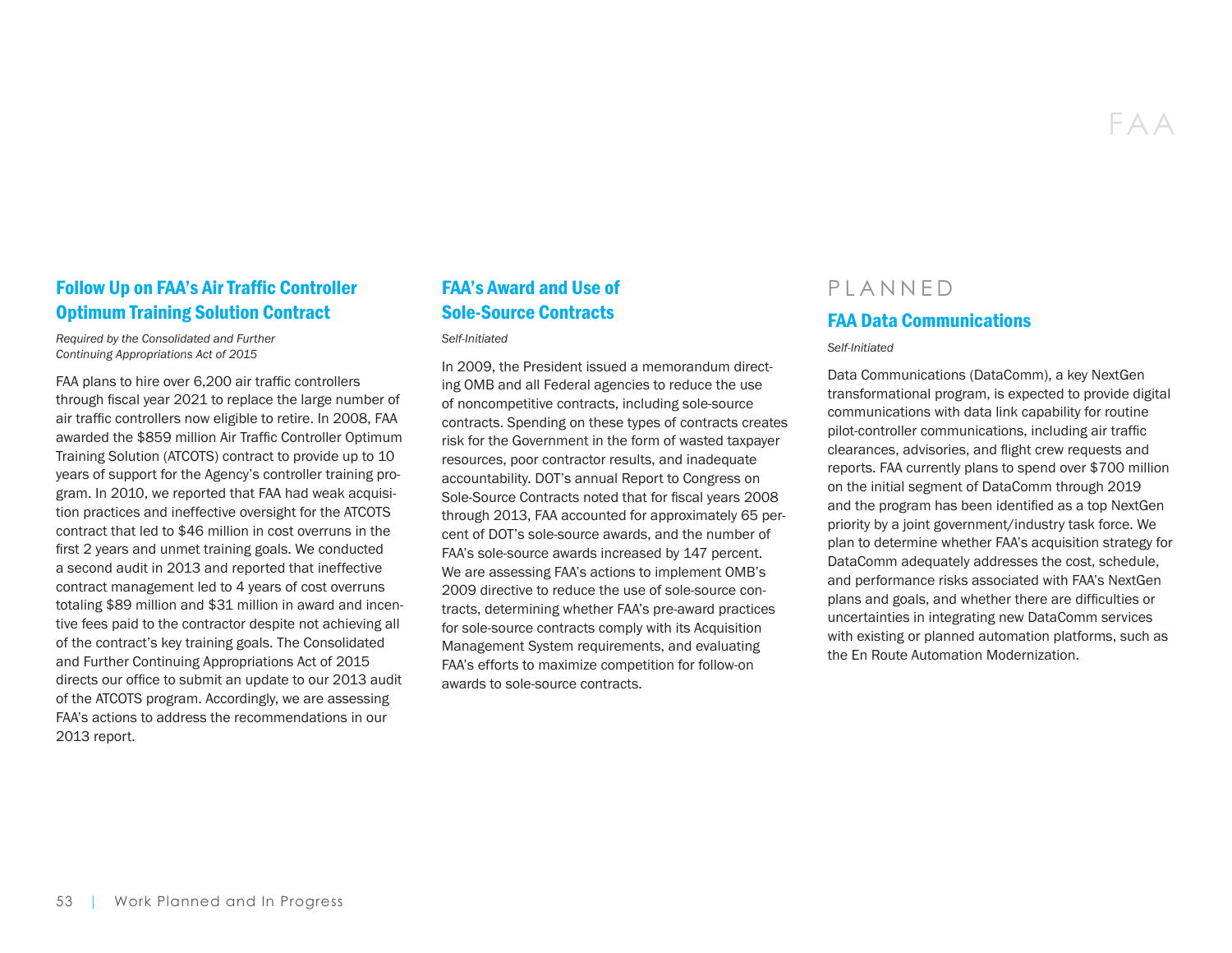#### FAA Inspector Training and Qualifications

*Self-Initiated*

FAA's 4,000 safety inspectors must maintain a broad knowledge of aviation operations; safety principles; and Federal laws, regulations, and policies governing flight. FAA inspectors for large commercial airlines (referred to as Part 121 certificates) must have pilot experience in the aircraft they oversee, and most oversee only one operator flying similar types of aircraft. Conversely, FAA inspectors that oversee general aviation operators are often required to oversee multiple operators with different types of aircraft, yet they are only required to maintain competence in one type of aircraft. As a result, general aviation operations inspectors could be assigned to provide oversight of diverse operators for which they may not have adequate technical knowledge and expertise. During a recent audit of Helicopter Emergency Medical Services, we found that some FAA inspectors did not have the technical training or flight credentials they needed to do their jobs effectively, and inspectors were waiting an extended period for training needed to complete their assigned inspections. We plan to review FAA's hiring and training processes for general aviation operations inspectors to determine (1) whether FAA's hiring requirements and initial technical training provide sufficient knowledge and skills for general aviation operations inspectors and (2) whether FAA is providing adequate recurrent training for general aviation operations inspectors to stay abreast of technological advancements in the industry they oversee.

## General Management Review of the Flight Standards Service

*Self-Initiated*

As FAA moves toward the implementation of Safety Management Systems, and its new Safety Assurance System of oversight, important and unresolved questions exist about FAA's inspector workforce and its role. Multiple airline mergers, increases in domestic code sharing, and expansion of carrier operations outside their original areas of operation have dramatically changed the aviation landscape for FAA inspectors. Further, a series of events and breakdowns in the overall regulatory framework and oversight illustrate the need for a general management review of FAA's Flight Standards Service to assess its current approach to oversight and enforcement. We plan to evaluate the capability of FAA's Flight Standards Service to respond to employee whistleblower complaints and determine whether the FAA has a sound oversight and enforcement philosophy.

#### Implementing NextGen Investment Priorities

*Requested by the Chairman and Ranking Member of the House Transportation and Infrastructure Subcommittee on Aviation*

FAA's NextGen is a multibillion-dollar transportation infrastructure project to modernize the Nation's aging air traffic system. The success of FAA's efforts to implement NextGen depends on the Agency's ability to set priorities, deliver benefits, and maintain stakeholder support. FAA recently responded to a September 2013 report from NAC—a joint Government-industry committee—on industry's highest priorities for NextGen. In October 2014, FAA published a plan that includes commitments from FAA and industry for the next 3 years. The plan identifies locations for delivery, timelines, metrics, and cost estimates for the four prioritized capabilities. In November 2014, we issued an interim report that identified steps FAA was taking to address NAC's recommended investment priorities. The Chairman and Ranking Member of the House Transportation and Infrastructure Subcommittee on Aviation requested that we continue to monitor FAA's progress on its commitments in the implementation plan and to assess how FAA is mitigating risks for any missed milestones or as commitments change.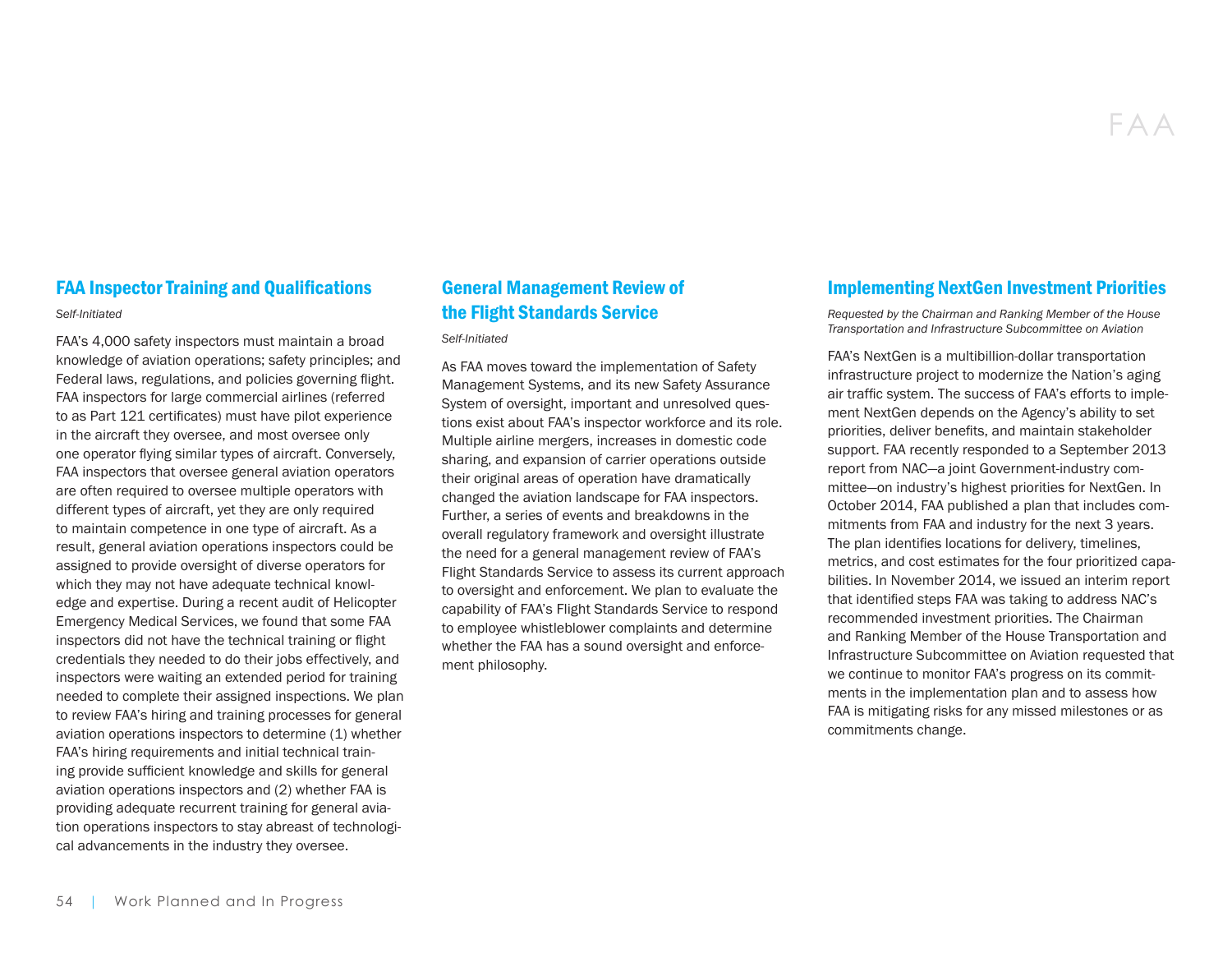#### Passenger Facility Charges Program

#### *Self-Initiated*

The Passenger Facility Charge (PFC) program allows commercial airports controlled by public agencies to collect up to \$4.50 in fees for every boarded passenger. Airports use these fees to fund FAA-approved projects that enhance safety, security, and capacity; reduce noise; and increase air carrier competition. As of February 1, 2015, FAA has approved for collection approximately \$90 billion in PFCs. We plan to evaluate FAA's oversight of the PFC program and assess whether funds are being used for eligible and approved purposes.

#### FAA Controls for Overflight Fees

#### *Self-Initiated*

Under the Federal Aviation Reauthorization Act of 1996, FAA was authorized to charge fees—known as overflight fees—to civil aircraft that fly in U.S. controlled airspace but that do not depart from or land in the United States. While conducting an audit of DOT's controls over collection of delinquent debt, we determined that FAA has a large number of delinquent overflight fees. We plan to assess the effectiveness of FAA's overflight fee program to determine whether the fees are accurately computed, exemptions are appropriately applied, and fees are collected or referred to the U.S. Treasury for collection in accordance with Federal laws and regulations.

#### Review of FAA's Controller Hiring Policies

*Requested by the Ranking Member of the Senate Commerce, Science, and Transportation Committee*

For more than 2 years, FAA has been evaluating the end-to-end process for hiring, training, and placing air traffic controllers. In February 2014, FAA made several changes to the controller hiring process. For example, FAA introduced the use of a biographical assessment that FAA indicates can evaluate the applicant for characteristics that have been shown to predict success as an air traffic controller. FAA's stated goals are to recruit better qualified candidates and reduce the costs associated with testing and training controllers. The Ranking Member of the Senate Commerce, Science, and Transportation Committee requested that we conduct a review of FAA's new controller hiring policies. Accordingly, we plan to determine the impact of FAA's new hiring practices on the hiring pool of qualified candidates and the initial training program for newly hired controllers.

## Review of FAA's Flight Service Station Contract

#### *Self-Initiated*

Flight service stations provide information and services to general aviation such as weather briefings, flight planning assistance, and information on runway closures or flight restrictions. In February 2005, FAA awarded a 5-year, fixed-price incentive contract with 5 additional option years to Lockheed Martin to operate the Agency's 58 flight service stations. FAA anticipated that this contract would provide approximately \$2 billion in savings and avoidances over the next 10 years. In 2007, we reported that FAA implemented effective controls for the initial transition of flight service stations to contract operations. However, we identified barriers that could impact full realization of FAA's anticipated savings and opportunities for FAA better ensure that users' needs are met. We plan to conduct a follow-up review to determine whether FAA achieved the anticipated cost savings and avoidances and assess FAA's oversight of the program.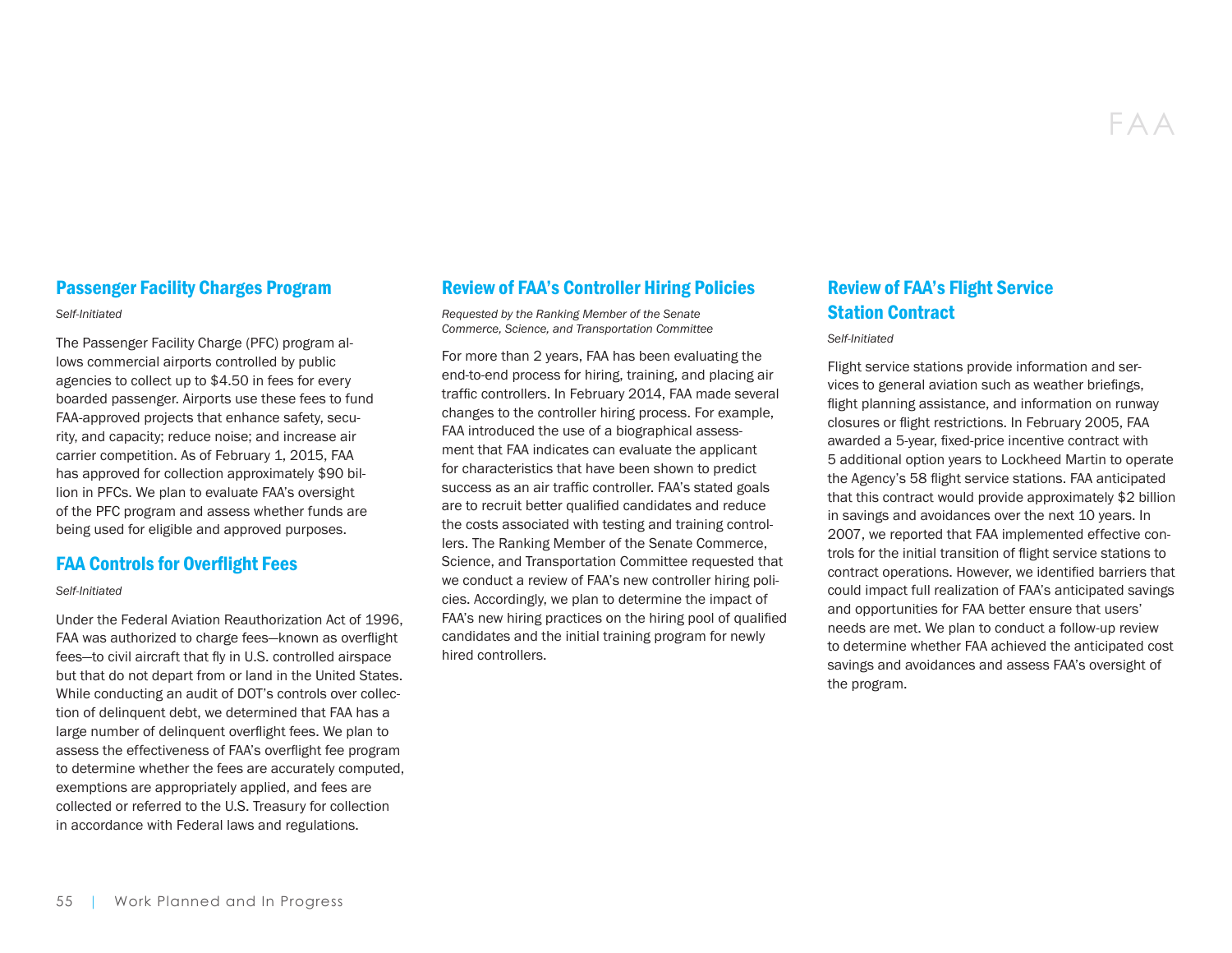#### FAA Integration of Unmanned Aircraft Systems

*Self-Initiated*

Safely integrating UAS into the National Airspace System presents significant challenges for FAA. In June 2014, we reported that FAA was not effectively collecting and analyzing UAS safety data or managing its oversight of UAS operations. In addition, Congress has raised concerns regarding FAA's slow pace in approving exemptions allowed under Section 333 of the FAA Modernization and Reform Act of 2012. We plan to assess FAA's efforts to (1) address technical and operational risks with safely integrating UAS, (2) collect data from current operators and the six key test sites, and (3) review and approve exemptions through Section 333 of the act.

## New Participation in FAA's Airport Disadvantaged Business Enterprise Program

*Required by FAA Modernization and Reform Act of 2012*

This is the third of three annual reviews of new participation in FAA's airport DBE program, as directed by Congress in the 2012 FAA Modernization and Reform Act. The act requires our office to identify best practices for encouraging new airport DBE participation, including businesses owned by veterans, at the Nation's largest airports. Our first two reviews covered new participation during fiscal years 2012 and 2013. For this final audit, we will identify new DBE numbers for fiscal year 2014 and assess additional factors that allowed some airports to award more contracts and leases to new entrants to FAA's DBE program than others.

#### FAA's Suspected Unapproved Parts Program

*Requested by the Ranking Members of the House Transportation and Infrastructure Subcommittee on Aviation*

At the request of the Ranking Members of the House Transportation and Infrastructure Committee and its Aviation Subcommittee, we will conduct an audit of FAA's Suspected Unapproved Parts (SUP) program. In 1995, FAA established the SUPs Program Office to identify, investigate, and remove suspected unapproved parts from the aviation supply chain, but then disbanded the office in 2007 to process SUPs reports through its Aviation Safety Hotline system. However, problems with unapproved aircraft parts persist. For example, FAA has issued 59 notifications about SUPs to the aviation industry since 2007. Furthermore, DOT OIG has closed 118 SUPs cases over the last 5 years, resulting in 63 indictments and over 50 convictions. Consistent with the congressional request, we will (1) examine FAA's efforts to monitor and investigate suspected unapproved parts and (2) assess how FAA ensures identified unapproved parts have been eliminated from the aviation supply chain.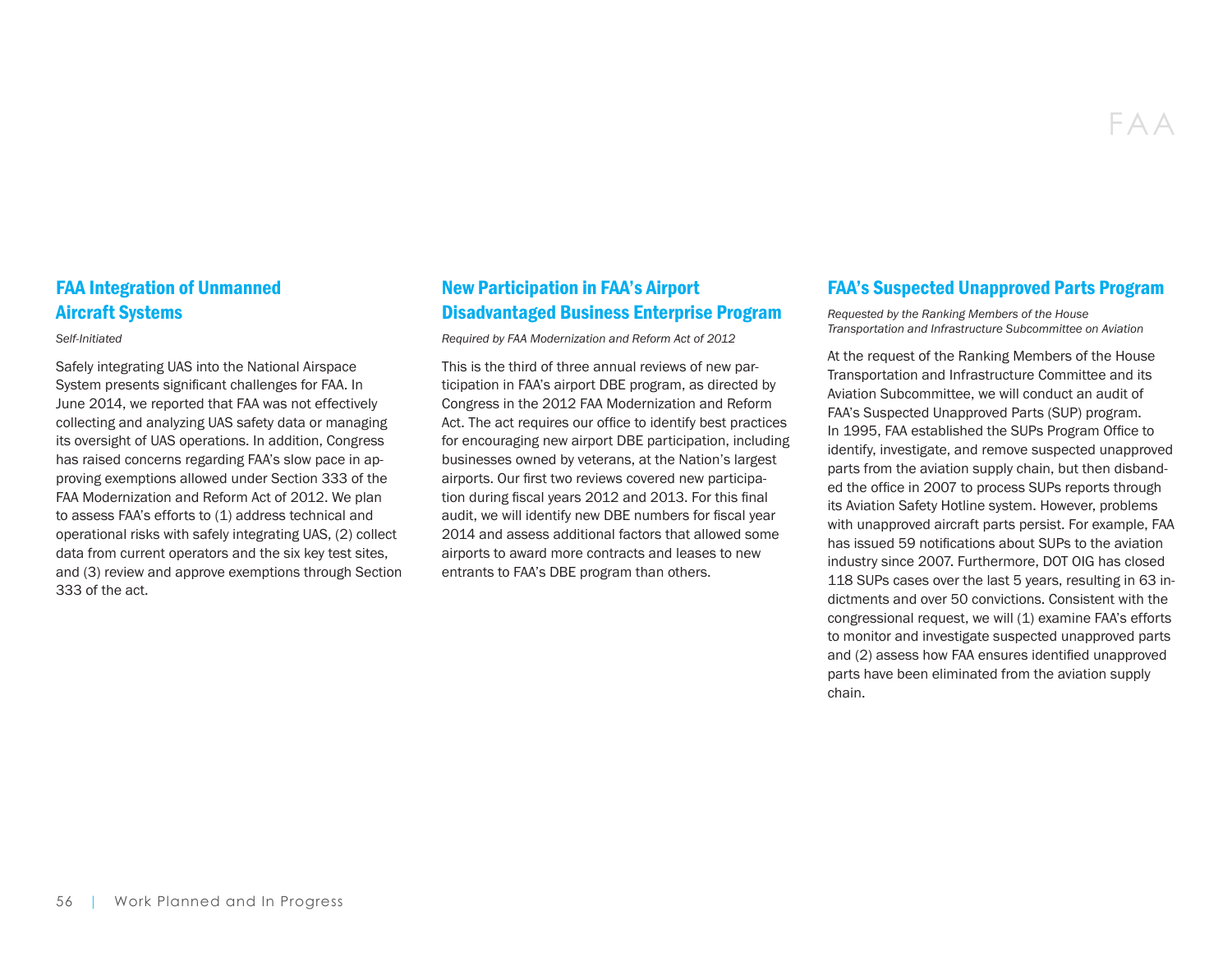# FEDERAL HIGHWAY ADMINISTRATION

## IN PROGRESS

#### FHWA's Financial Integrity Review and Evaluation Program

#### *Self-Initiated*

FHWA oversees States' use of Federal-aid funds for thousands of highway and bridge projects. The Agency relies on a risk-based approach to ensure States use Federal funds in accordance with Federal regulations and to identify and address vulnerabilities such as inactive obligations. An important component of this approach is the financial integrity review and evaluation (FIRE) program, which involves annual assessments of State financial oversight and management of Federal highway funds. FHWA implemented FIRE in fiscal year 2005 in response to internal control weaknesses we identified during audits of FHWA's inactive obligations. We are evaluating whether FHWA's FIRE reviews comply with Agency policies and procedures, and are used effectively to address vulnerabilities.

#### FHWA's Oversight of Preliminary Engineering on Highway Projects

#### *Self-Initiated*

In 2013, FHWA authorized approximately \$1.7 billion for preliminary engineering on State highway and bridge projects. Preliminary engineering includes the costs of preparing project plans, specifications, and cost

estimates, and conducting related studies. Highway projects using Federal funds for preliminary engineering are generally expected to proceed to the right-of-way or construction phases. For projects that do not proceed within 10 years after funds were first made available, Federal law requires States to reimburse the Highway Trust Fund for Federal funds spent on preliminary engineering. However, FHWA may allow States to extend the preliminary engineering phase. We are assessing whether FHWA has effective processes to account for Federal funds used for preliminary engineering on highway projects and ensure States reimburse the Highway Trust Fund for Federal funds spent on preliminary engineering when required by Federal law.

#### FHWA's Oversight of Federal-Aid Highway Project Agreements

#### *Self-Initiated*

Each year, FHWA oversees States' management of over \$40 billion in Federal financial assistance for the construction, maintenance, and operations of the Nation's 3.9 million-mile highway network. Federal law requires FHWA to enter into a project agreement with State Departments of Transportation for each Federalaid highway project. Project agreements are key internal control mechanisms to ensure that funds are obligated and spent in accordance with Federal requirements. The project agreement can also be modified to reflect additional costs that occur over the lifetime of the

project. We are assessing FHWA's controls for reviewing and authorizing project agreements and modifications to project agreements.

#### FHWA's Oversight of State Transportation Improvement Programs

#### *Self-Initiated*

Congress requires States to submit State Transportation Improvement Programs (STIP) to FHWA to ensure States appropriately budget and plan for the use of Federal funds on transportation projects. States develop STIPs in coordination with metropolitan planning organizations and non-metropolitan local officials. STIPs include projects planned for implementation over a 4-year period. FHWA is required to review and approve STIPs to determine project eligibility for Federal funds, assess State compliance with Federal requirements, and evaluate whether program funding is reasonably available. We are assessing FHWA's policies, procedures, and guidance for ensuring that STIPs receive comprehensive, consistent reviews and meet Federal requirements.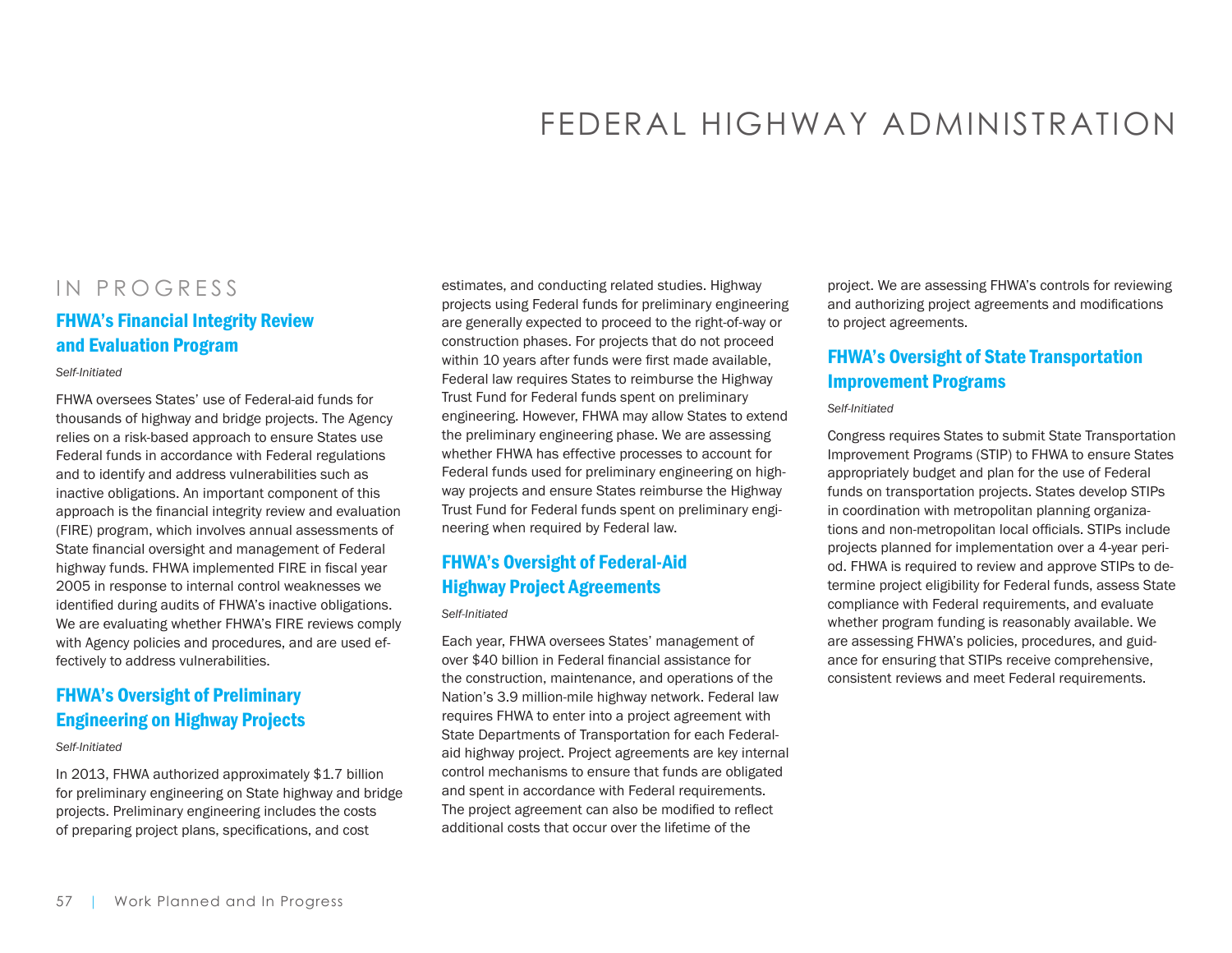# FEDERAL MOTOR CARRIER SAFETY ADMINISTRATION

## IN PROGRESS

#### FMCSA's Commercial Motor Vehicle Drivers Hours-of-Service Restart Study

*Required by the Consolidated and Further Continuing Appropriations Act of 2015*

To help prevent crashes caused by driver fatigue, FMCSA issued hours-of-service regulations to establish daily and weekly driving limits and required periods of rest for commercial vehicle drivers. Effective 2013, FMCSA's new hours-of-service regulations required drivers to comply with a revised 34-hour restart rule to reset the weekly driving limit. The revised rule required a driver to be off-duty for 34 consecutive hours, which must include two 1 a.m. – 5 a.m. periods. After the rule went into effect, concerns were raised about the rule's unintended consequences, such as increased daytime traffic congestion. In the Consolidated and Further Continuing Appropriations Act of 2015, Congress suspended FMCSA's enforcement of the 34 hour restart rule so that the Agency can conduct a study of the operational, safety, health, and fatigue impacts of the rule. Within 60 days of receipt of the final report, we must report to the Secretary and the House and Senate Appropriations Committees on whether the study complies with the act. Accordingly, we are determining whether FMCSA's design and implementation of the restart study complies with the requirements of the act.

## PLANNED

#### FMCSA's Investigative Practices

*Required by the Consolidated and Further Continuing Appropriations Act of 2015 and Requested by Senator Richard Durbin*

NTSB's investigations of commercial motor carrier crashes have identified pre-existing risk factors that should have prompted interventions by FMCSA and State agencies. The Consolidated and Further Continuing Appropriations Act of 2015 directed and Senator Richard Durbin requested that our office conduct an audit of FMCSA's practices to ensure motor carriers are being investigated in a timely manner and whether FMCSA's investigations are adequate to detect violations. Accordingly, we plan to determine whether FMCSA and State agencies have effective processes and quality controls in place to ensure that their investigations result in complete and accurate assessments of motor carriers' safety operations.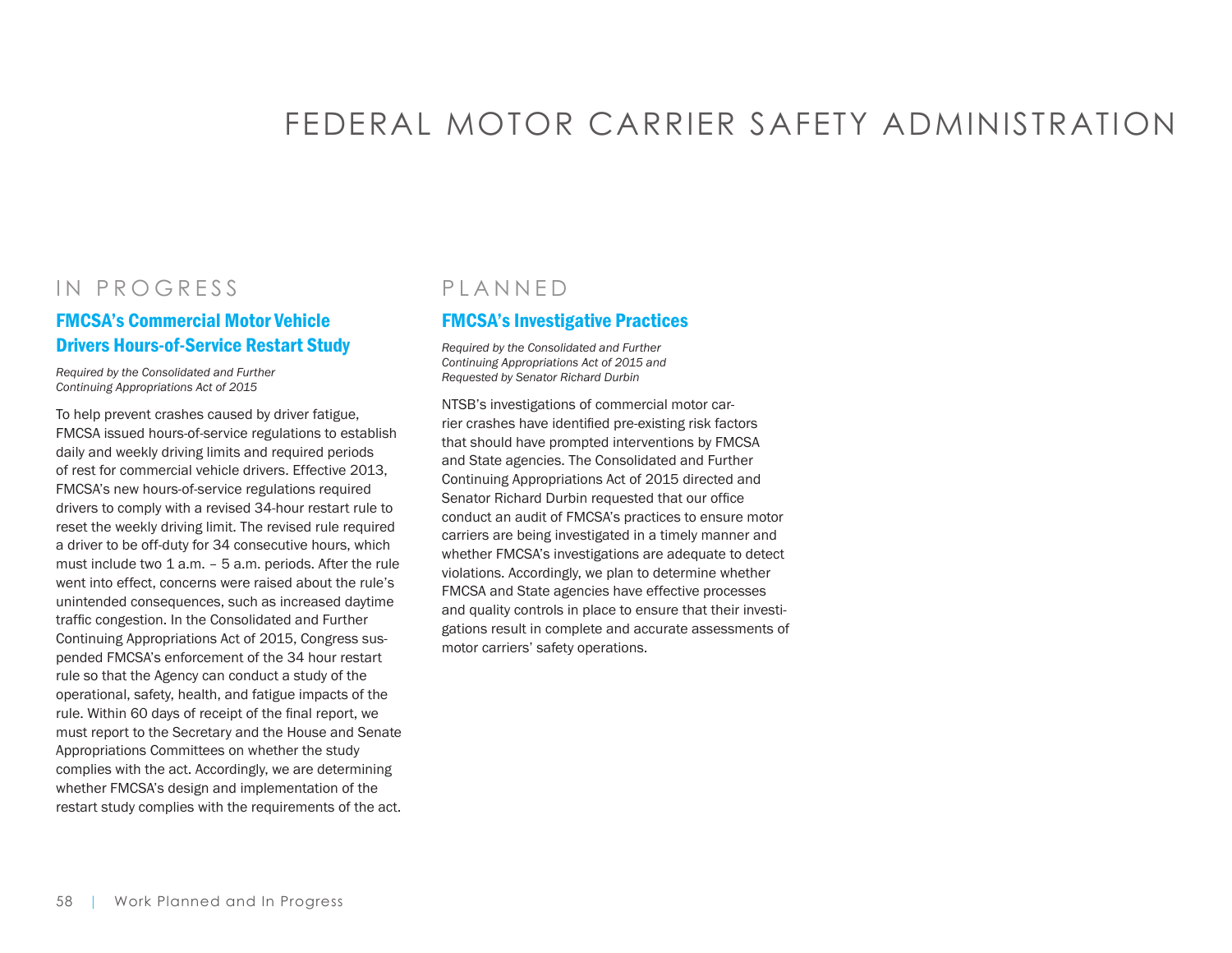# FEDERAL RAILROAD ADMINISTRATION

## IN PROGRESS

#### FRA's High Speed Intercity Passenger Rail Grant Amendment and Oversight Processes

*Requested by the Chairman of the House Transportation and Infrastructure Subcommittee on Railroads, Pipelines, and Hazardous Materials* 

The Passenger Rail Investment and Improvement Act of 2008 (PRIIA) created several grant initiatives, most notably the High Speed Intercity Passenger Rail (HSIPR) program administered by the Federal Railroad Administration (FRA). Congress appropriated \$10.6 billion to the HSIPR program to support the development of high-speed and intercity passenger rail networks. We previously reported that FRA lacked an effective grants administration framework, which may be putting Federal funds at risk. In January 2012, the California State Auditor found that the California High Speed Rail Authority (Authority) may not be able to raise agreed-upon matching funds for the project. In December 2012, FRA amended its grant agreement with the Authority to disburse Federal HSIPR funds before the Authority is required to provide the requisite State matching funds. In response to a request from the Chairman of the House Transportation and Infrastructure Subcommittee on Railroads, Pipelines, and Hazardous Materials, we are evaluating FRA's policies, procedures, and processes for amending HSIPR grant agreements and for monitoring grantees' compliance with HSIPR grant requirements.

#### FRA's Oversight of the Transportation of Hazardous Materials by Rail

#### *Self-Initiated*

In July 2013, the fatal Bakken oil train derailment in Lac Mégantic, Quebec, highlighted the importance of oversight of rail transportation of hazmat. Recent increases in rail transportation of these materials—particularly crude oil shipments, which increased from 9,500 carloads in 2008 to 407,761 carloads in 2013—and other accidents in Alabama, North Dakota, and Virginia, underscore the importance of addressing safety risks. Given the public safety risk posed by increased transportation of hazmat by rail, we are assessing FRA's enforcement of hazardous materials regulations using inspections and other tools.

#### FRA's Oversight of Railroad Bridge Safety

#### *Self-Initiated*

According to FRA accident data as reported by the railroads, 24 train accidents caused by misalignment or failure of railroad bridges resulted in 392 injuries over the last 10 years. Recently, railroad traffic has increased significantly, including the rail transportation of hazardous materials such as crude oil. In accordance with the Rail Safety Improvement Act of 2008, FRA issued a rule that requires railroad track owners to implement bridge management programs to ensure safety. Bridge management programs include performing annual inspections of railroad bridges and protecting bridges from overweight and oversize loads. Given the potential destructive effects of bridge failures, we initiated an audit of FRA's oversight of railroad bridge safety. Our objective is to assess FRA's oversight for ensuring that track owners' bridge management programs comply with FRA's rule on bridge safety standards.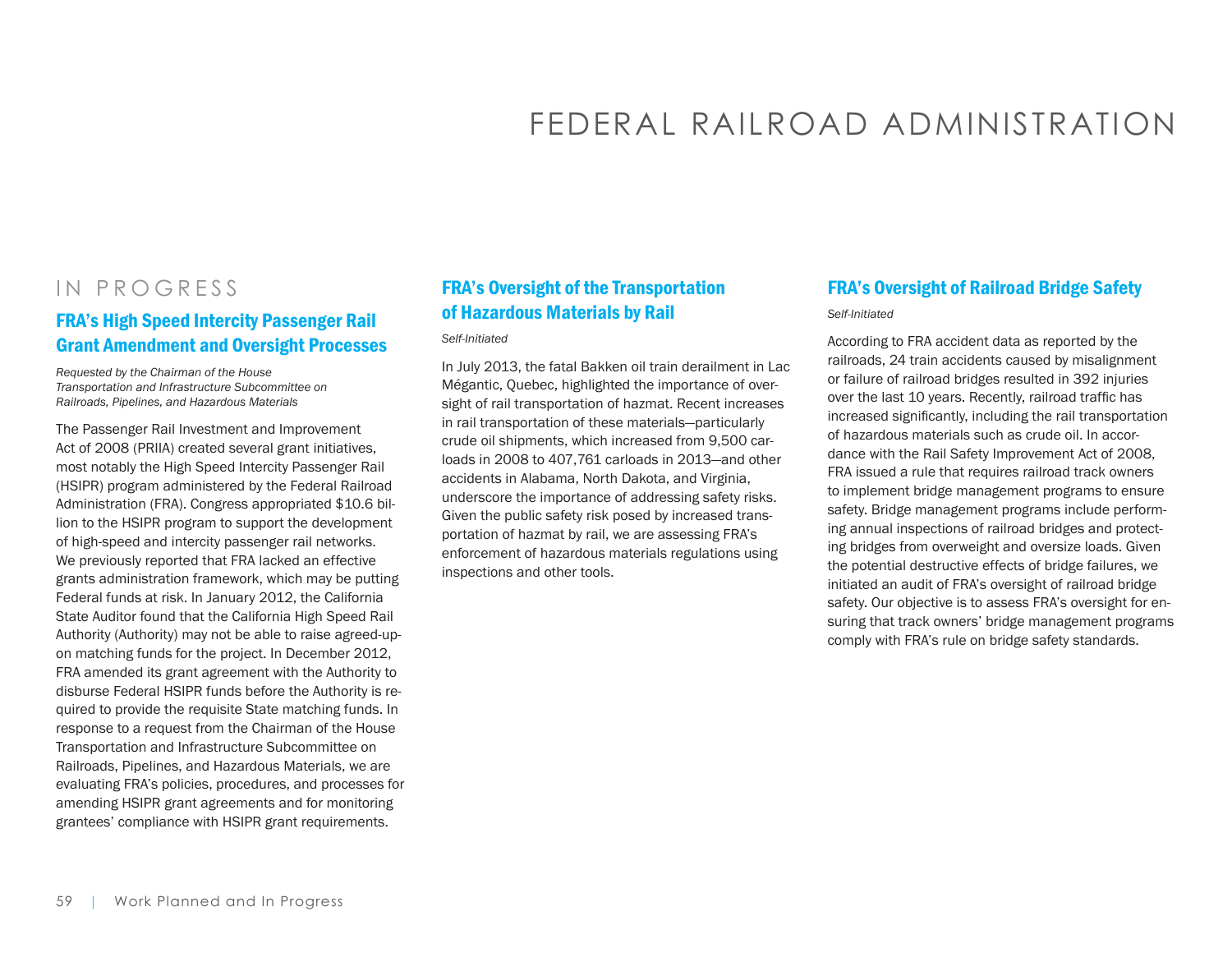# FEDERAL TRANSIT ADMINISTRATION

## IN PROGRESS

#### FTA's Oversight of Hurricane Sandy Emergency Relief Funds – Phase 2

*Self-Initiated*

In October 2012, Hurricane Sandy caused widespread damage in the mid-Atlantic and the northeastern United States, particularly to the area's transportation infrastructure. The Disaster Relief Appropriations Act of 2013 (DRAA) designated more than \$13 billion for infrastructure investments across several modes of transportation and funds for our office to oversee DOT's administration of the relief funds. To comply with DRAA, we initiated three-phase audit strategy. We completed phase 1 in December 2013. In our phase 2 audit, we are determining whether FTA has fully implemented the processes it established to award and oversee Hurricane Sandy relief funds, determining whether effective controls are in place to prevent duplicate payments from the Federal Emergency Management Agency and insurance companies, and identifying any issues that may have an impact on the timely obligation and expenditure of Hurricane Sandy funds.

## FTA's Oversight of Corrective Actions for At-Risk Grantees

*Self-Initiated*

FTA administers grants to more than 1,200 State and local grantees and provided more than \$10.6 billion of Federal assistance in 2014 to help plan, build, and operate the Nation's transit systems. In the past 4 years, FTA's financial management reviews of transit agencies' internal controls have identified 36 at-risk grantees with significant deficiencies such as unallowable costs, inadequate competition for major procurements, and inability to reconcile actual costs with allowable budget categories. The deficiencies required FTA to place additional oversight controls on Federal disbursements to these transit agencies, including restricting agencies' draw downs of Federal funds and requiring them to take corrective actions before restrictions are lifted. We are assessing whether FTA has effective oversight procedures to ensure that at-risk transit agencies take corrective actions to address internal control weaknesses identified in financial management reviews.

## FTA's Oversight of Hurricane Sandy Funds for Response, Recovery, and Rebuilding

*Self-Initiated*

DRAA designated more than \$10 billion to fund FTA's new Public Transportation Emergency Relief Program and provided funds to our office to support oversight of FTA's Hurricane Sandy relief funding efforts. In December 2013, we reported that FTA had yet to complete all Hurricane Sandy risk assessments and oversight guidance for its emergency relief program. We are determining whether FTA provides effective oversight of grantees' contracting practices using DRAA funds.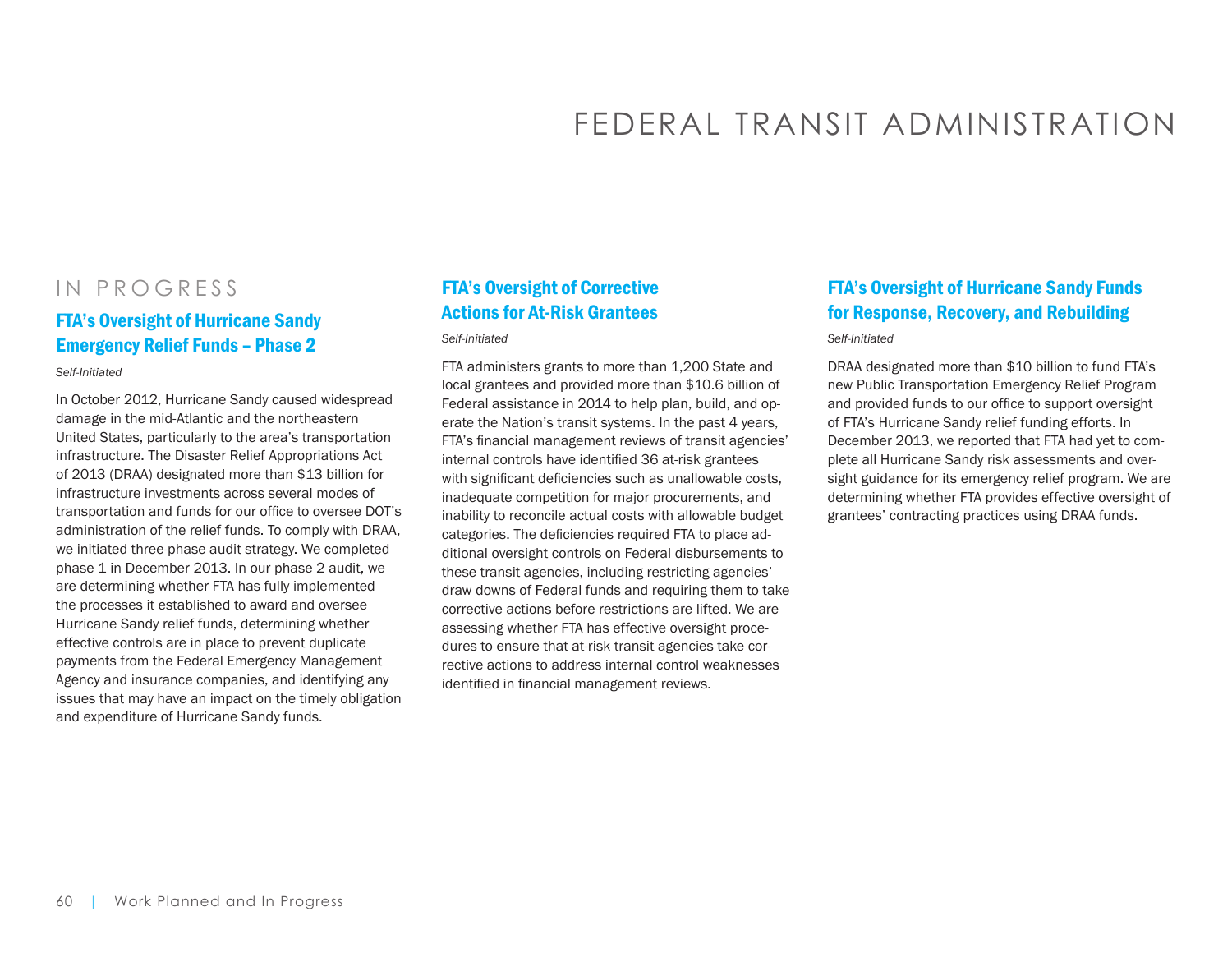## FTA

## PLANNED

#### Controls Over FTA's Network Security

*Self-Initiated*

While conducting security controls testing last year as part of our annual financial statement audit, we identified control deficiencies in FTA's information technology environment—specifically in FTA's grants systems. We found that FTA's procedures and controls were not sufficient to ensure compliance with the Department's cyber security policies. We plan to assess the effectiveness of FTA's controls for its information systems' security controls and whether FTA is identifying security risks and properly mitigating them.

## FTA's Oversight of Grant Recipient Procurement Practices for Hurricane Sandy-Related Major Capital Projects

*Self-Initiated*

DRAA designated more than \$10 billion for FTA's Emergency Relief Program for recovery and relief efforts in areas affected by Hurricane Sandy. About \$9 billion of designated relief funds have been allocated. DRAA also provided funds to our office to support oversight of FTA's relief effort. Accordingly, we plan to review one or more selected major capital projects receiving Sandy relief funds to assess whether FTA's project oversight is sufficient to ensure its grant recipients comply with Federal procurement requirements.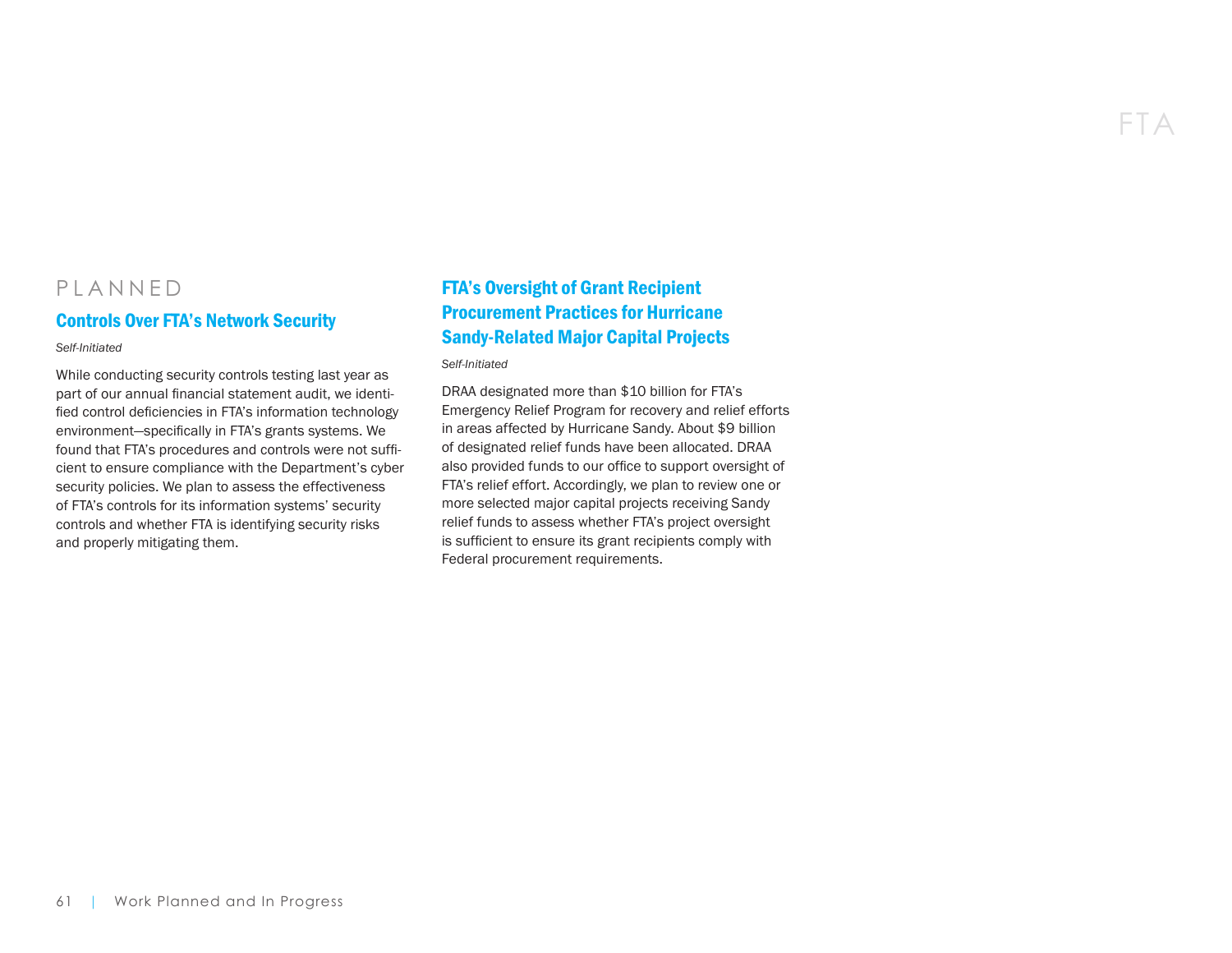## MARITIME ADMINISTRATION

## IN PROGRESS

#### MARAD Management Controls Review

*Self-Initiated*

MARAD's mission is to improve the marine transportation system to meet the Nation's economic, environmental, and security needs. The Agency's programs focus on maintaining shipbuilding and repair services, ports, water and land transportation services, and reserve shipping capacity. In recent years, MARAD has restructured its organization and taken on oversight for a significant influx of Federal funds, pointing to the need for a comprehensive review of the Agency's controls over its operations. Accordingly, we are assessing MARAD's management controls for planning, performance measurement, and risk management; organizational structure and workforce development; and program implementation, monitoring, and oversight of mission requirements.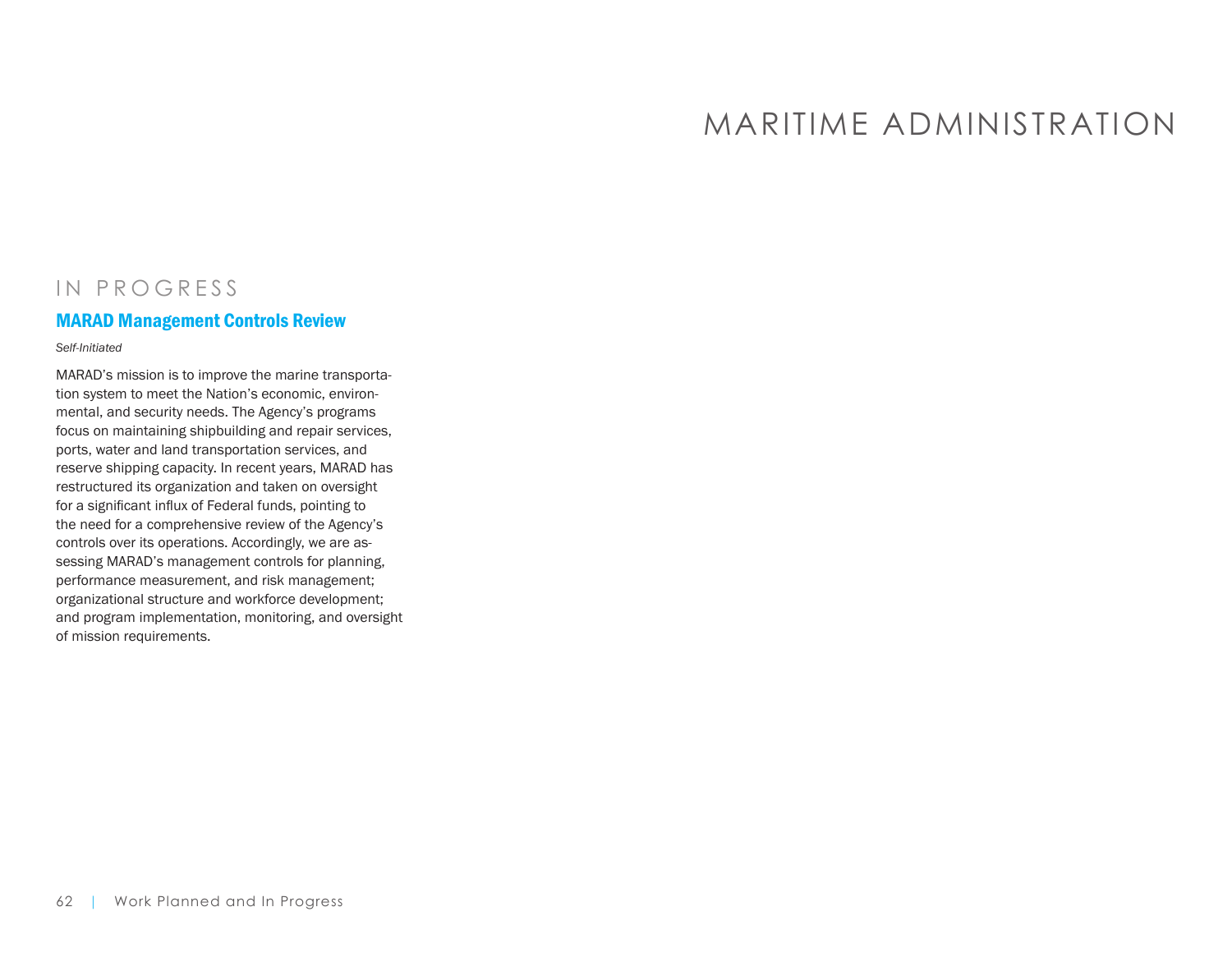# NATIONAL HIGHWAY TRAFFIC SAFETY ADMINISTRATION

## IN PROGRESS

#### NHTSA's Efforts To Identify Vehicle Safety Defects

*Requested by the Secretary of Transportation*

Since February 2014, the General Motors Corporation (GM) has recalled 2.6 million vehicles. The recalls were necessitated by a defective ignition switch that can unintentionally move from the "run" or "on" position to the "accessory" or "off" position, shutting down the engine and disabling power steering, power brakes, and air bags. The Secretary of Transportation requested that we assess NHTSA's procedures for collecting, analyzing, and managing vehicle safety data and determine whether information on ignition switch issues and nondeploying air bags was available but not used by NHTSA in its analysis of the GM defect analysis. Accordingly, we are assessing NHTSA's procedures for collecting, analyzing, and managing information to identify vehicle safety defects, determining whether information on ignition switch issues and non-deploying air bags was available to NHTSA but not used in the GM defect analysis, and assessing NHTSA's actions to implement our 2011 recommendations to strengthen its processes for identifying and addressing vehicle safety defects.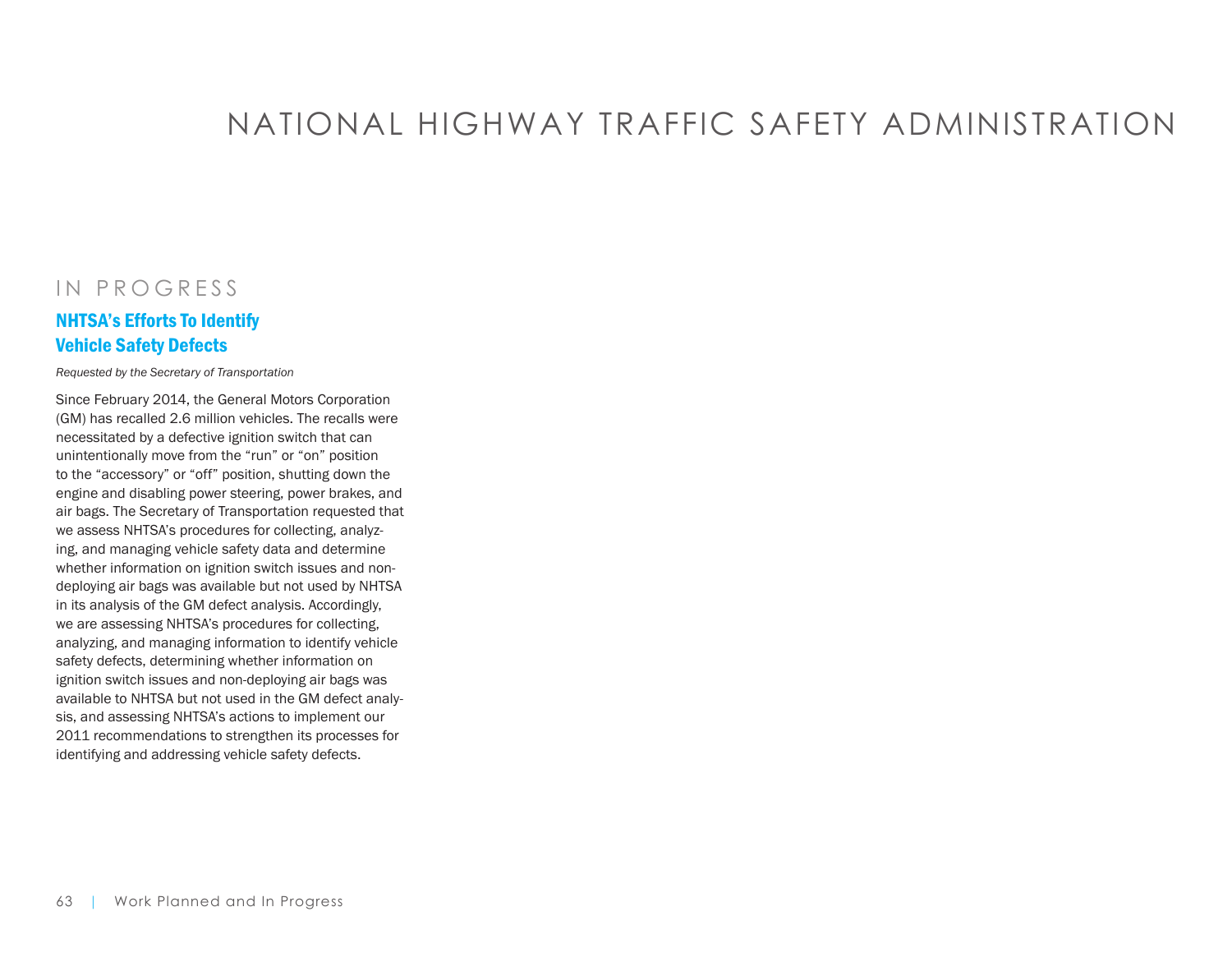# NATIONAL TRANSPORTATION SAFETY BOARD

## PLANNED

## Quality Control Review of the National Transportation Safety Board's Fiscal Years 2015 and 2014 Financial Statements

*Required by Accountability of Tax Dollars Act of 2002*

We are performing a quality control review of the audits performed by independent public accounting firms to determine whether the audits were performed in accordance with applicable auditing standards.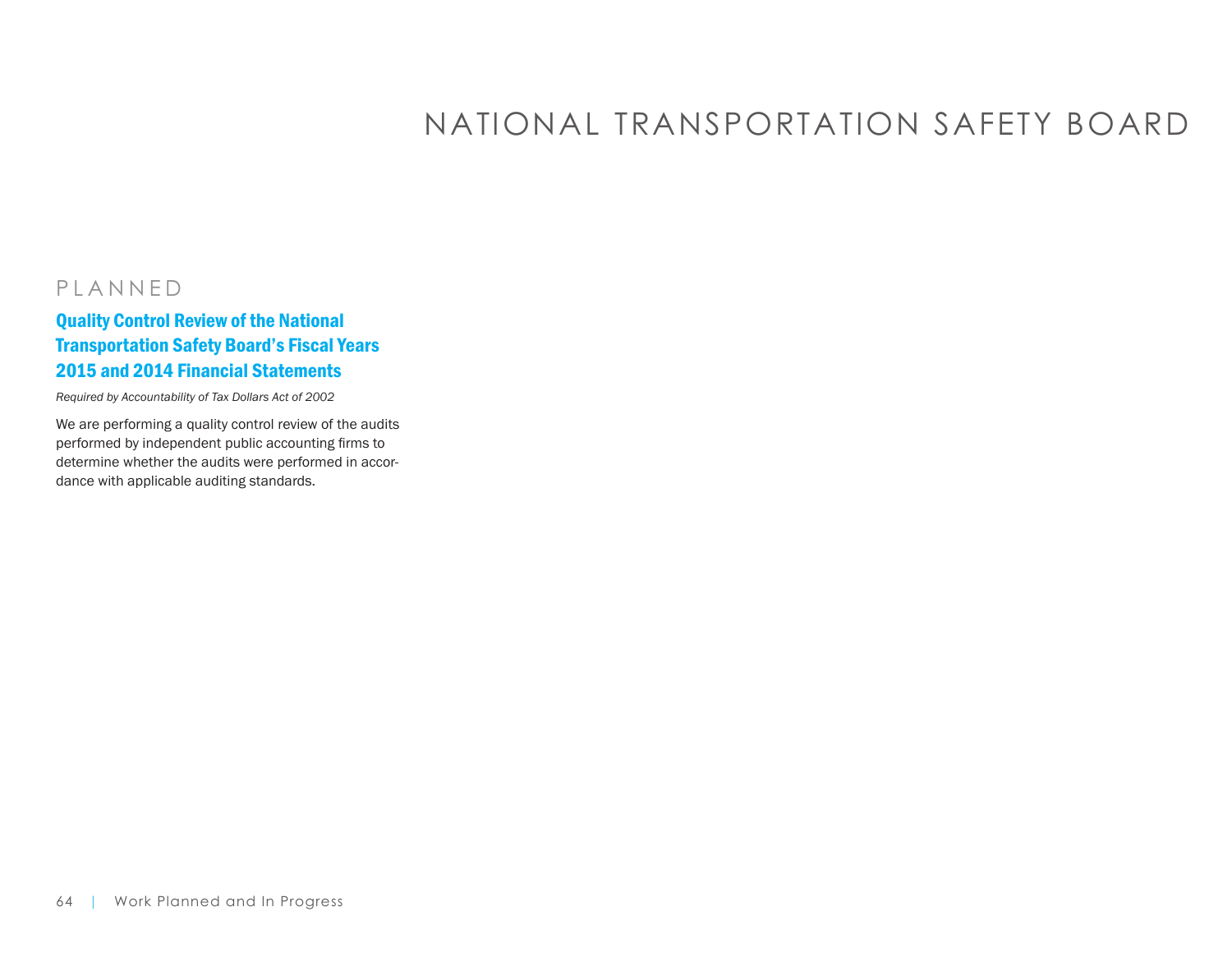# OFFICE OF THE SECRETARY OF TRANSPORTATION

## IN PROGRESS

#### Review of DOT's Oversight of Airline Frequent Flyer Programs

*Requested by Representative Alan Grayson*

For more than 30 years, major airlines have offered frequent flyer programs to encourage travel on their respective airlines and to secure customer loyalty. DOT requires that airlines disclose their frequent flyer program rules and provide guidance to airlines for disclosing costs related booking frequent flyer award travel. Airlines' failure to comply with DOT's guidance could constitute an unfair and deceptive practice that subjects airlines to enforcement actions. In July 2014, Representative Alan Grayson requested that we examine airlines' frequent flyer program practices. In particular, Representative Grayson expressed concerns about the lack of transparency for consumers when airlines change their frequent flyer programs' terms and conditions. Accordingly, we are assessing DOT's oversight of airlines' compliance with frequent flyer program disclosure requirements.

#### DOT's Information Security Program and Practices for Fiscal Year 2015

*Required by the Federal Information Security Modernization Act of 2014*

FISMA mandated that we perform the annual review of DOT's information security program and practices to determine their effectiveness.

#### Quality Control Review of Controls Over DOT's Enterprise Services Center

*Required by OMB Bulletin 14-02, Audit Requirements for Federal Financial Statements* 

We are performing a quality control review of the audit performed by an independent public accounting firm to determine whether management's description of the Enterprise Services Center's systems is fairly presented; controls are suitably designed; and controls operated effectively from October 1, 2014, to June 30, 2015.

## Quality Control Review of the Department of Transportation's Fiscal Years 2015 and 2014 Consolidated Financial Statements

*Required by Chief Financial Officers Act*

We are performing quality control reviews of the audits performed by independent public accounting firms to determine whether the audits of financial statements were performed in accordance with auditing standards.

#### Quality Control Reviews of Single Audits on DOT Grantees

*Required by OMB Circular A-133, Audits of States, Local Governments, and Non-Profit Organizations*

We are performing quality control reviews of the audits performed by independent public accounting firms on grant recipients' use of DOT funds.

## DOT's Controls Over Collection of Delinquent Debt

*Self-Initiated*

The Debt Collection Improvement Act requires agencies to follow standardized procedures to ensure collection of delinquent debt. Between fiscal years 2008 and 2009, DOT's accounts receivable increased from \$85 million to \$124 million. We are assessing DOT's controls to determine whether the Department ensures timely collection of accounts receivable and makes exhaustive attempts to collect delinquent accounts.

#### DOT's Transition to Cloud Computing

#### *Self-Initiated*

Cloud computing, which provides on-demand access to a shared pool of computing resources, reportedly has the potential to deliver services faster, more efficiently, and at a lower cost than custom-developed systems. OMB's "Cloud First" policy requires Federal agencies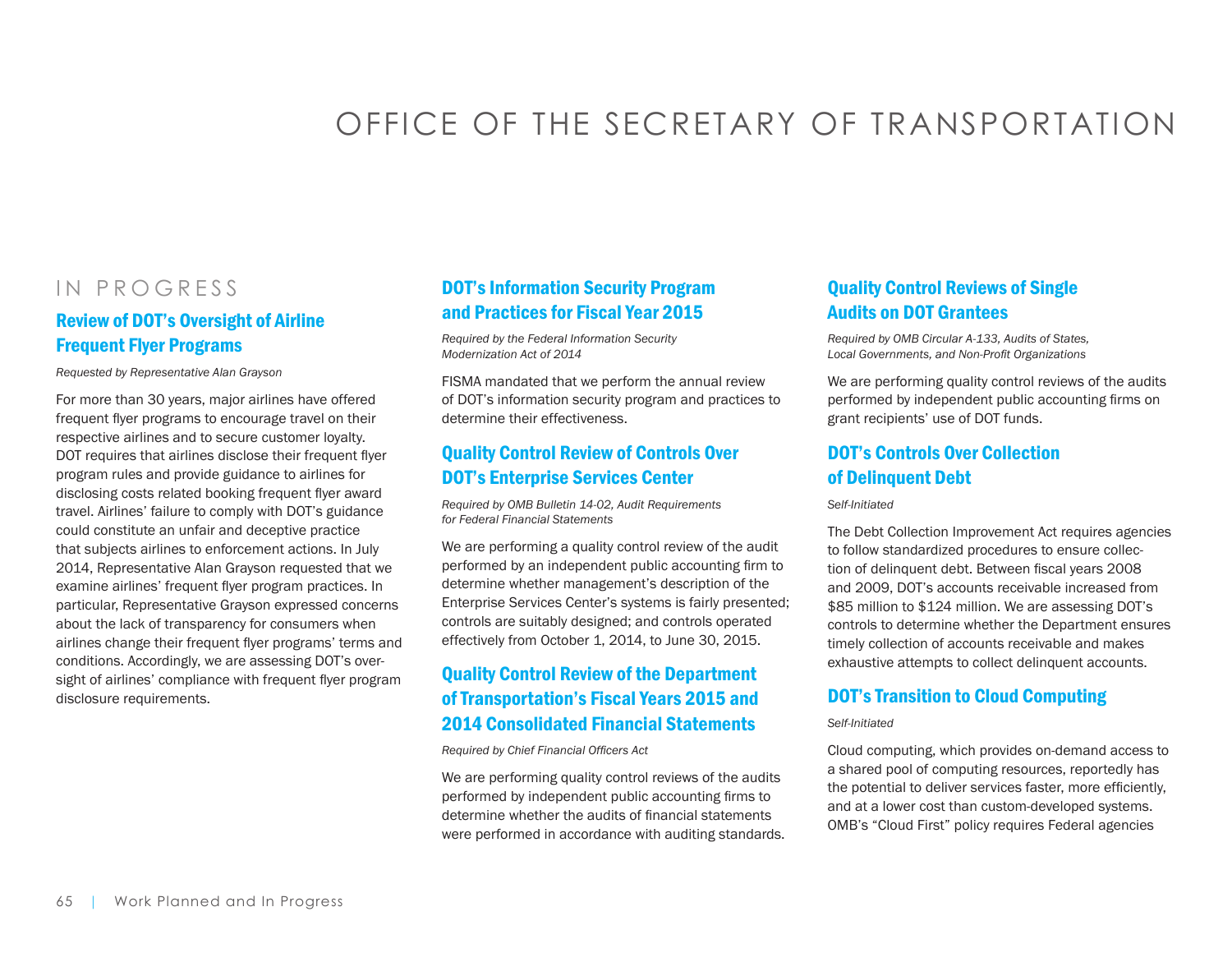to implement cloud-based solutions whenever secure, reliable, and cost-effective cloud options exist. We are assessing DOT's process for transitioning information technology services to cloud computing, and for identifying and mitigating security risks associated with this transition.

#### DOT Conference-Related Activities and Expenses

#### *Self-Initiated*

OMB's September 2011 memorandum, Eliminating Excess Conference Spending and Promoting Efficiency in Government, instructs all Federal agencies to conduct thorough reviews of their policies and controls for conference-related activities and expenses. DOT reported spending a total of \$4.6 million on conferencerelated activities and expenses from April to September 2013. We are evaluating whether DOT has implemented effective policies, procedures, and controls on conference-related activities and expenses.

#### DOT's Controls Over the Volpe Center's Network Security

#### *Self-Initiated*

We are assessing the effectiveness of the John A. Volpe National Transportation Systems Center's security controls for information systems and evaluating whether

the Center identifies security risks and properly mitigates them.

## The Department of Transportation's Fiscal Year 2014 Implementation of the Improper Payments Elimination and Recovery Improvement Act of 2012

*Required by the Improper Payments Elimination and Recovery Improvement Act of 2012*

As mandated, we are performing an annual review of DOT's fiscal year 2014 financial report to determine its accuracy and compliance with the act's requirements.

#### Effectiveness of DOT's Cyber Security Incident Handling and Response

#### *Self-Initiated*

FISMA requires agencies to establish incident response capabilities for their information systems. We are assessing the effectiveness of the Department's computer security incident response program.

#### Effectiveness of DOT's Disaster Recovery Plans and Exercises for Information Systems

#### *Self-Initiated*

DOT's operations rely on more than 450 information systems to keep the Nation's transportation system

safe and operational. We are determining whether DOT has developed adequate disaster recovery plans for these systems and conducted effective test exercises of these plans to ensure they will work in the event of a disruption.

#### Annual Charge Card Risk Assessment

*Required by OMB Memorandum M-13-21, Implementation of the Government Charge Card Abuse Prevention Act of 2012*

We are performing a risk assessment of DOT's purchase cards, combined integrated card programs, and travel card programs to analyze the risks of illegal, improper, or erroneous purchases. We will use this assessment to determine the scope, frequency, and number of future OIG audits or reviews of these programs.

#### Impact of DOT's Tarmac Delay Rule

*Required by the FAA Modernization and Reform Act of 2012*

In 2010, DOT issued a rule that prohibits aircraft operating domestic flights from remaining on the tarmac for more than 3 hours without deplaning passengers, with some exceptions. In the FAA Modernization and Reform Act of 2012, Congress directed our office to assess the impact of DOT's rule on carriers' decisions to delay or cancel flights. OST recently conducted a study on the rule's impact as well. Accordingly, we are assessing the effect of the tarmac delay rule on carriers' decisions to delay or cancel flights, and evaluating OST's analysis of the issue.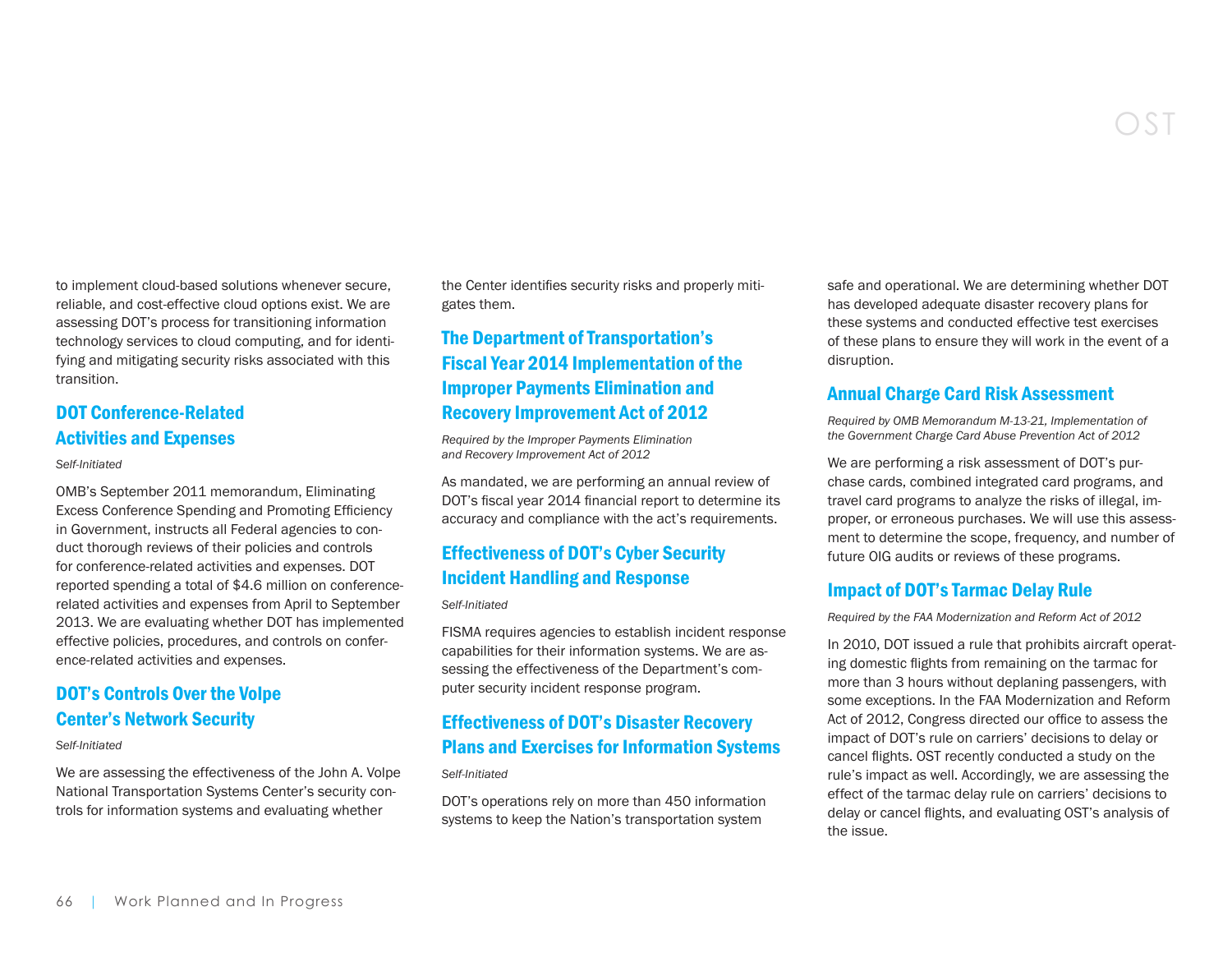### The Volpe Center's Management of the Transportation Information Project Support Contract

#### *Self-Initiated*

To provide information technology services for its customers, the Volpe Center relies on a specialized multiple-award service contract called the Transportation Information Project Support (V-TRIPS). Volpe awarded this 5-year, \$234 million contract to five vendors in 2010. In past work on large service contracts, we found that agencies do not always ensure adequate competition or provide sufficient oversight of contractor performance. Accordingly, we are determining whether Volpe awarded the base V-TRIPS contracts under competitive procedures and provides each awardee with fair opportunities to compete for task orders.We are also assessing the Center's contract administration and oversight procedures meant to ensure the contract complies with Federal and DOT acquisition regulations.

#### The Volpe Center's Accounting Practices for Administering the V-TRIPS Contract

#### *Self-Initiated*

In 2010, the Volpe Center awarded the V-TRIPS contract to provide information technology support for its customers. In past audits of Volpe's accounting practices, we have determined that the Agency lacked policies and procedures to ensure adequate financial controls for cost accounting and billing practices. During our ongoing audit of Volpe's V-TRIPS contract, we identified inconsistencies in V-TRIPS accounting practices. In a follow-up review, we are assessing the reliability of Volpe's accounting practices for administering the V-TRIPS contract.

### DOT's Compliance with Contracting Officer Certification and Warrant Requirements

*Self-Initiated*

DOT's contracting officers are responsible for awarding and managing a significant portfolio of the Department's contracts. The Office of Federal Procurement Policy requires that contracting officers be certified at the appropriate level to correspond with the dollar value of contracts they are authorized to award and administer. OFPP also directs each agency's chief acquisition officer to establish agency-specific certification and warrant requirements. DOT's Contracting Officer Warrant Program outlines the Department's

standards and is intended to ensure that only properly trained and qualified employees are appointed as contracting officers. We are evaluating DOT's compliance with requirements for certifying and assigning warrant levels to contracting officers, and determining whether DOT has effective oversight policies and practices to ensure its contracting officers meet applicable requirements.

#### DOT's Contract Closeout Procedures

#### *Self-Initiated*

Between 2009 and 2013, DOT averaged \$6.2 billion a year in contract spending. During the same period, the Department awarded over 20,000 contracts whose period of performance ended by December 31, 2013, and should either be closed or in the process of being closed in accordance with Federal and DOT requirements. Contract closeout involves verifying that goods and services were provided as intended, validating final costs and payments, and freeing excess funds for possible use elsewhere. Timely and effective closeout protects the Government's interests and helps agencies efficiently manage remaining funds. We are assessing whether selected Operating Administrations are closing out contracts in accordance with Federal and departmental regulations.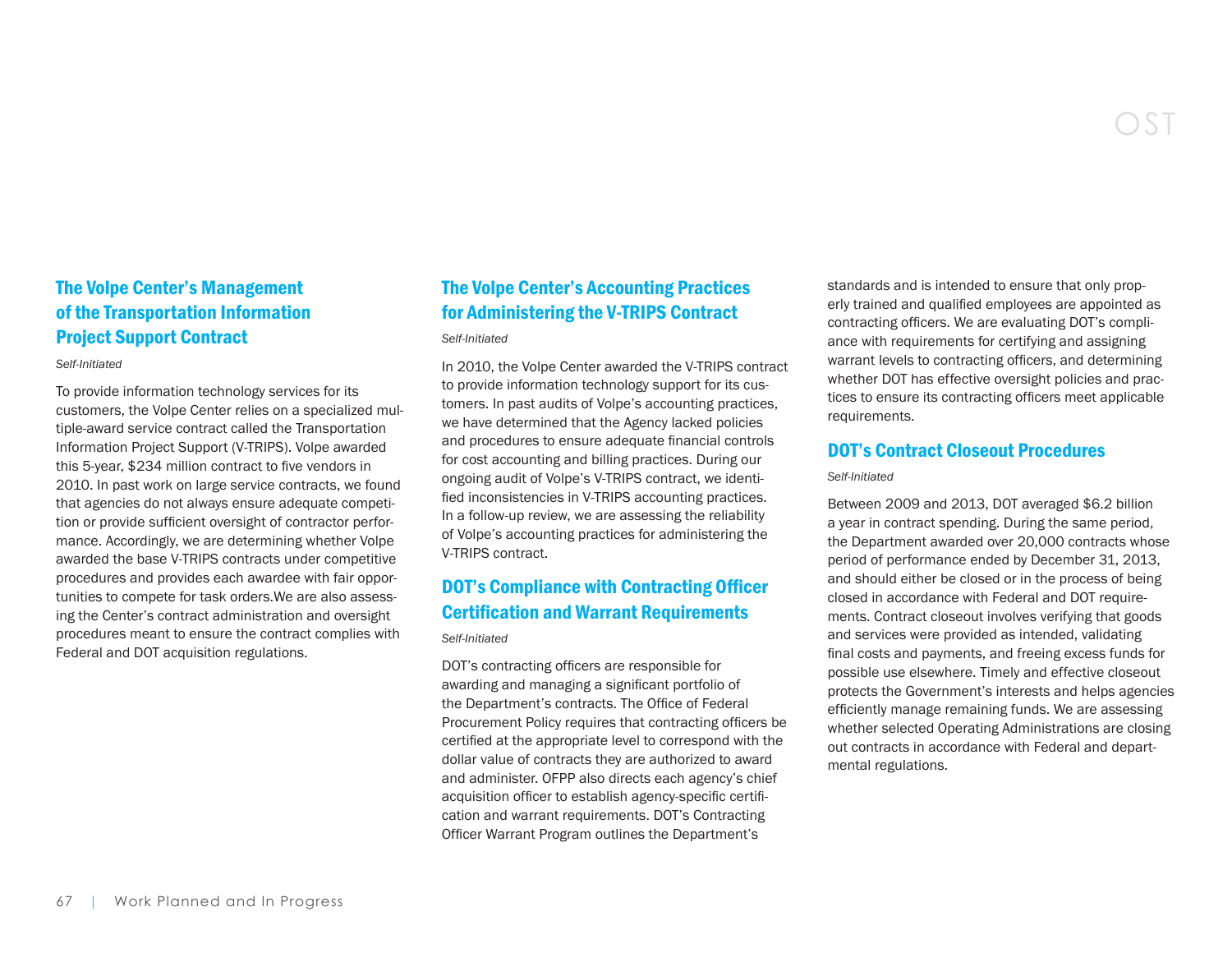## PLANNED

#### Review of DOT's Reducing Over-Classification Program

*Required by the Reducing Over-Classification Act*

In 2010, Congress passed the Reducing Over-Classification Act, which requires Federal agencies that classify information to administer programs promoting compliance with laws regarding the proper use of classification and to reduce over-classification. The act requires our office to conduct two evaluations of the Department's classification program by September 30, 2016. In September 2013, we issued our first report on DOT's compliance with requirements of the Reducing Over-Classification Act. We found that not all DOT classification related policies and procedures are effective or comply with Federal requirements, including the National Archives and Records Administration's Information Security Oversight Office's regulation. As mandated by the Reducing Over-Classification Act, we plan to conduct a second evaluation of DOT's classification program.

#### DOT's Transit Benefit Program

*Self-Initiated*

Federal employees participating in the transit benefit program are currently provided an allowance of up to \$130 per month for eligible commuting expenses to and from work using public transportation. With the passage of the Telework Enhancement Act of 2010, Federal agencies have embraced the concept of telework and its advantages, including enhanced management effectiveness and improved work-life balance for Federal employees, which impact the use of transit benefits. We plan to assess the effectiveness of DOT's controls over the transit benefit program.

## DOT's Efforts To Implement Project and Program Delivery Requirements in the Moving Ahead for Progress in the 21st Century Act – Phase 2

*Self-Initiated*

In phase 1 of our mandated audit work to assess the Department's implementation of MAP-21's Subtitle C project and program delivery reforms, we assessed the status of DOT's planned actions. In phase 2, we plan to assess the Department's implementation of key MAP-21 provisions.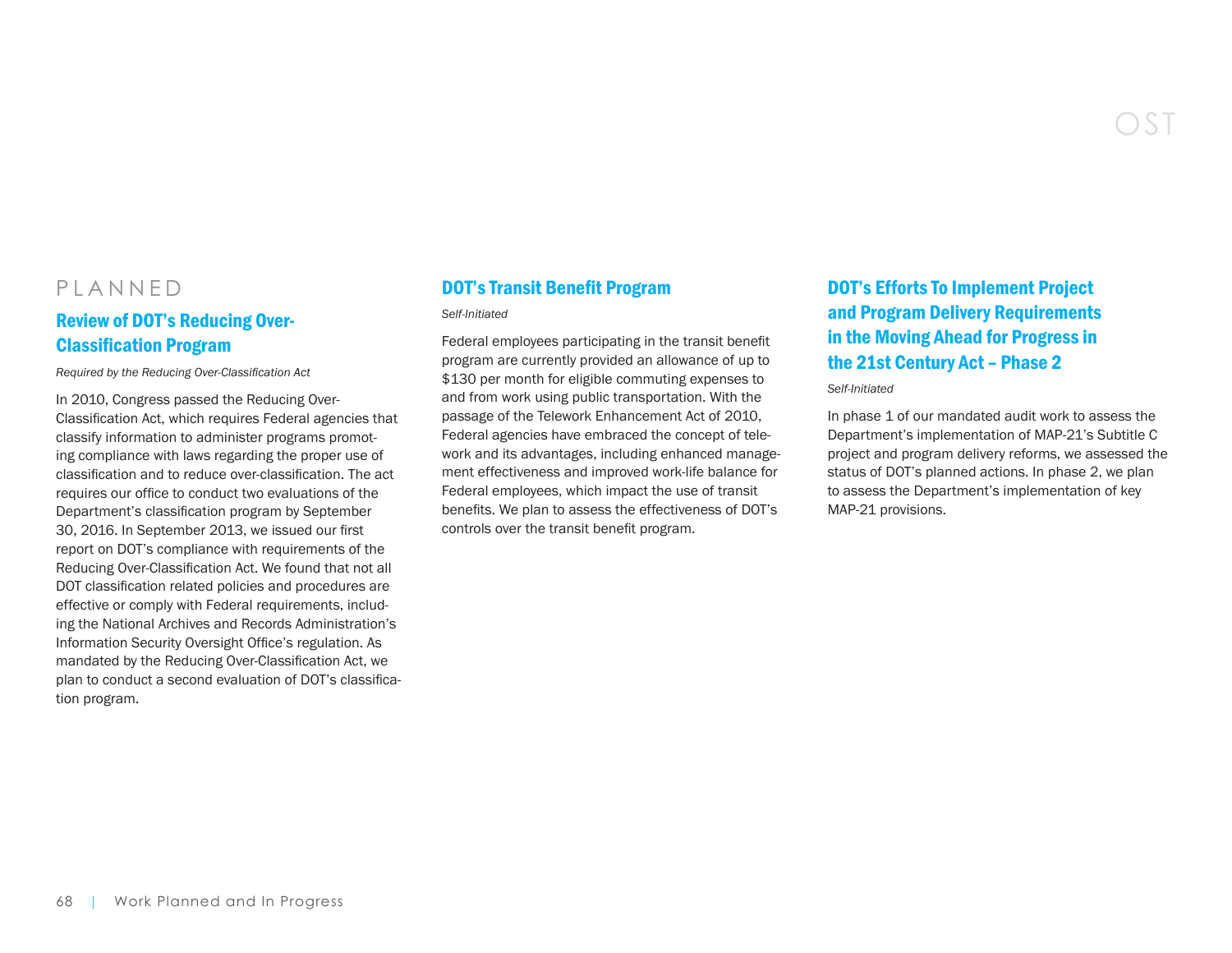# PIPELINE AND HAZARDOUS MATERIALS SAFETY ADMINISTRATION

## PLANNED

#### PHMSA's Progress in Implementing Congressional Mandates and Other Safety Recommendations

*Requested by the Ranking Member of the House Transportation and Infrastructure Committee*

Since 1991, NTSB has raised concerns about the high incidence of failure of DOT-111 tank cars, a type of unpressurized rail tank car used to transport materials, such as crude oil. Congress has also expressed concerns regarding PHMSA's failure to address longstanding pipeline and hazardous materials safety issues, including new design standards for DOT-111 tank cars. As requested by the Ranking Member of the House Transportation and Infrastructure Committee, we plan to evaluate the effectiveness of PHMSA's efforts to timely implement congressional mandates and address recommendations from DOT OIG, NTSB, and the Government Accountability Office; the process PHMSA uses to implement such mandates and recommendations; PHMSA's efforts to coordinate with other Operating Administrations and address safety concerns raised by those Administrations; and any impediments to Agency action.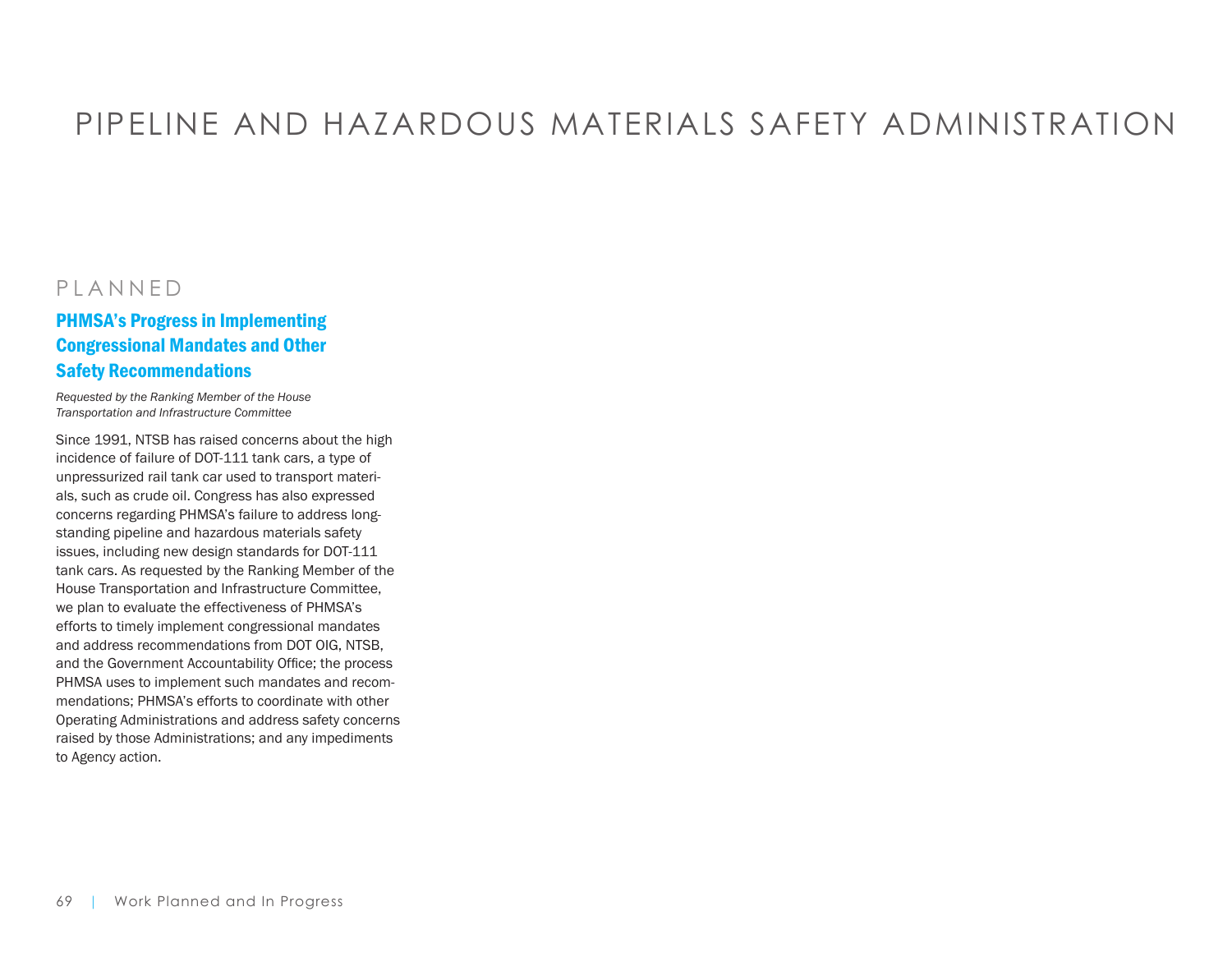# SAINT LAWRENCE SEAWAY DEVELOPMENT CORPORATION

## IN PROGRESS

### Quality Control Review of the Saint Lawrence Seaway Development Corporation's Fiscal Years 2015 and 2014 Financial Statements

*Required by the Government Corporation Control Act*

We are performing a quality control review of the audits performed by independent public accounting firms to determine whether the audits were performed in accordance with applicable auditing standards.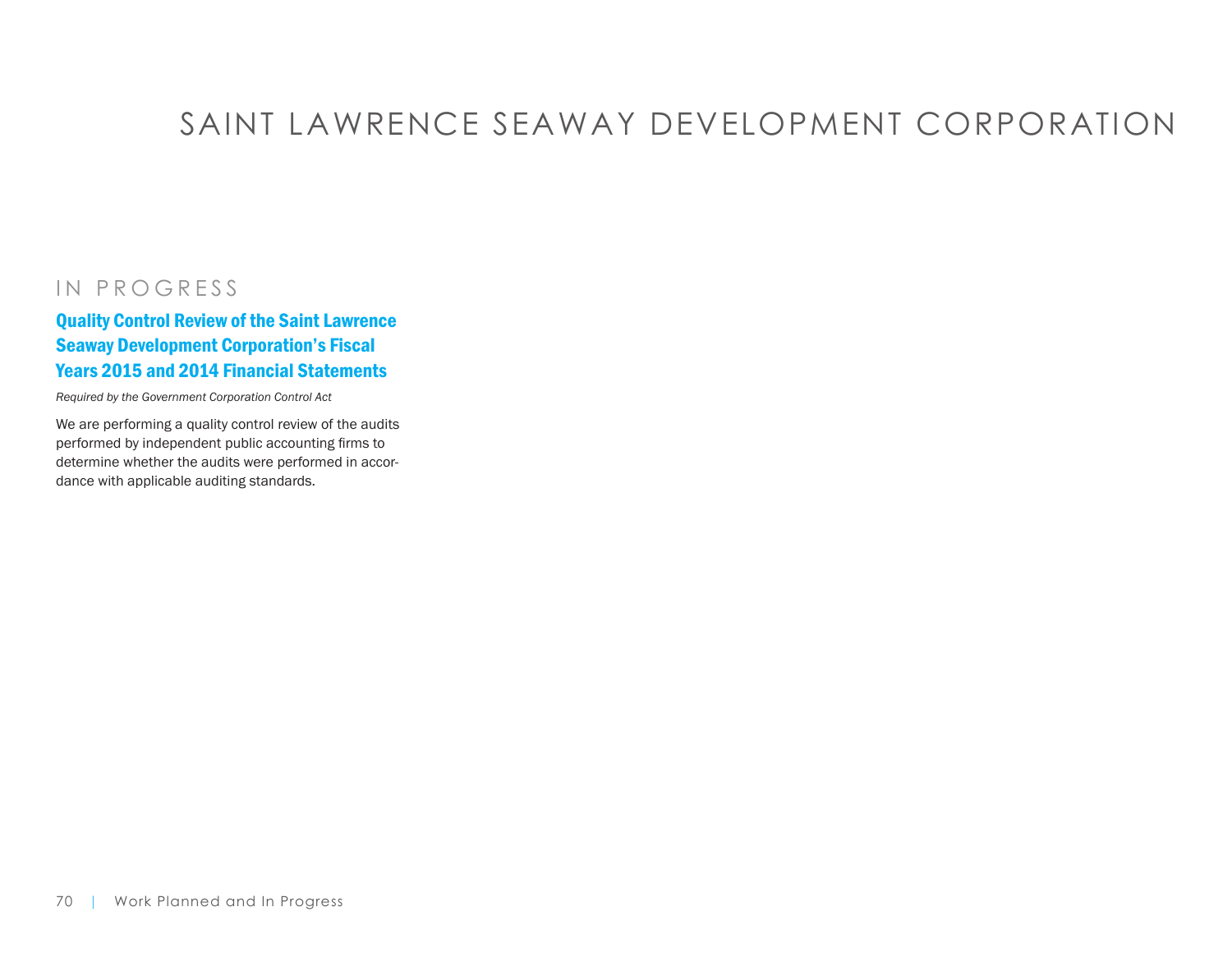OTHER

## IN PROGRESS

#### Quality Control Review of the Metropolitan Washington Airports Authority's Fiscal Years 2013 and 2012 Financial Statements

#### *Self-Initiated*

We are conducting a quality control review of MWAA's independent audit of its 2013 and 2012 financial statements. We are determining whether the independent audit of the financial statements was conducted in accordance with applicable laws and standards.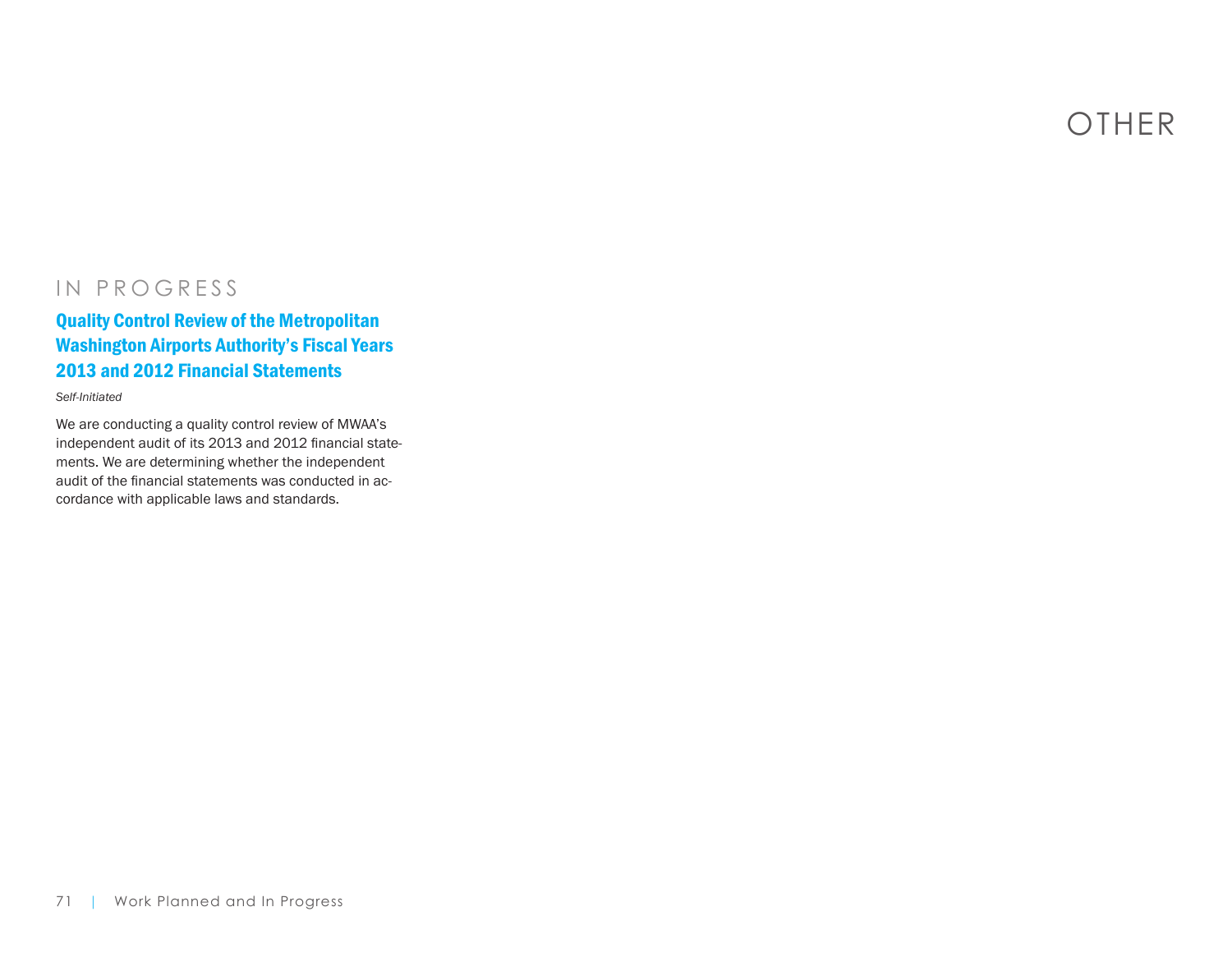# STATISTICAL<br>PERFORMANCE DATAI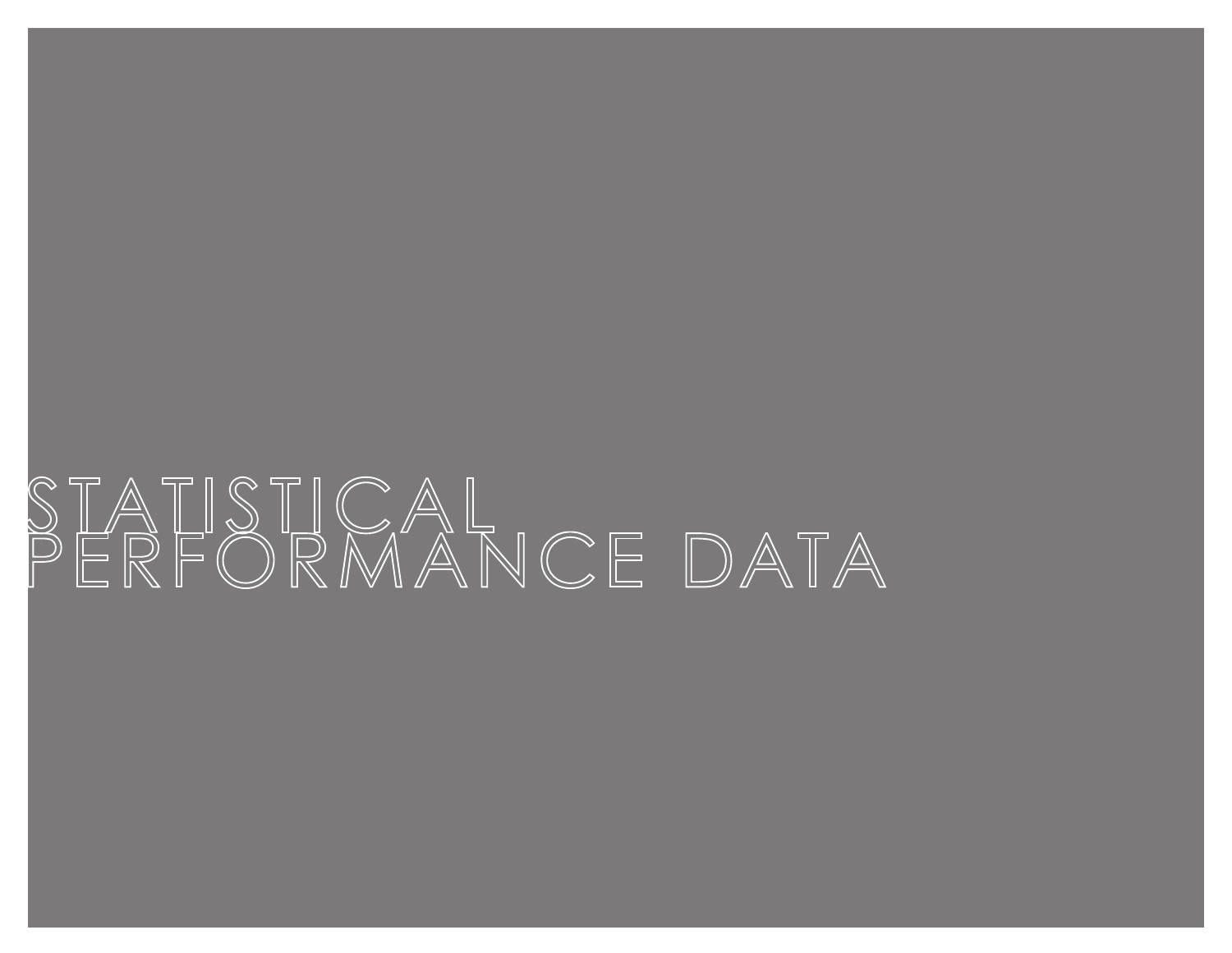# SUMMARY OF PERFORMANCE

| Reports issued                     | 37            |
|------------------------------------|---------------|
| Recommendations issued             | 165           |
| Congressional testimonies          | 4             |
| Total financial recommendations    | \$358,634,587 |
| That funds be put to better use    | \$358,500,000 |
| Questioned costs                   | \$134,587     |
| Fines, restitution, and recoveries | \$78,753,734  |
| Indictments                        | 42            |
| Convictions                        | 28            |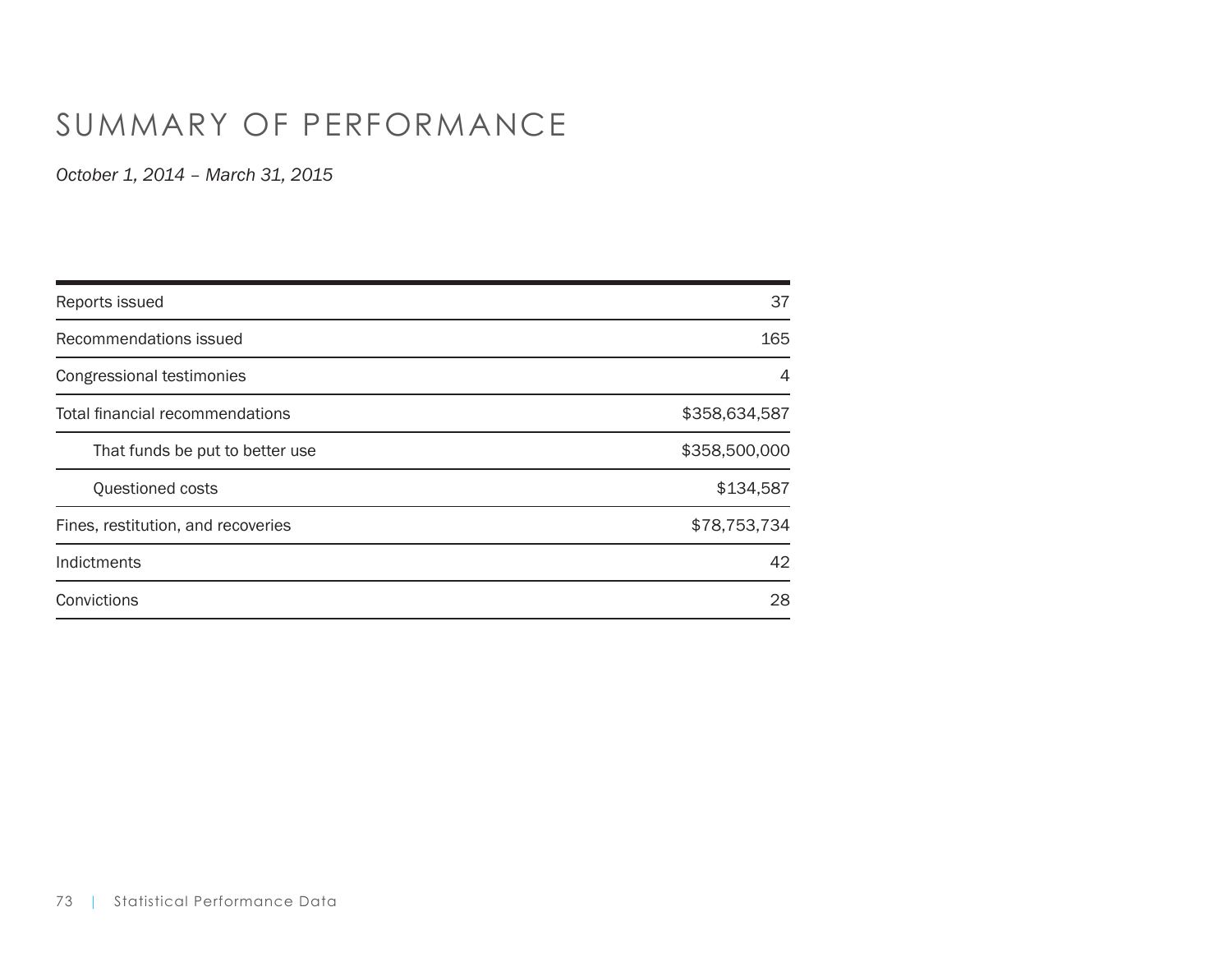# COMPLETED OIG AUDIT REPORTS

*October 1, 2014 – March 31, 2015*

(dollars in thousands)<sup>a</sup>

| <b>Category</b>                    | Number of<br>reports | Number of<br>recommendations | Questioned<br>costs | <b>Unsupported</b><br>costs | <b>Funds to be put</b><br>to better use |
|------------------------------------|----------------------|------------------------------|---------------------|-----------------------------|-----------------------------------------|
| <b>INTERNAL AUDITS</b>             |                      |                              |                     |                             |                                         |
| Performance audits                 | 14                   | 82                           | \$0                 | \$0                         | \$0                                     |
| Financial audits                   |                      | 57                           | \$0                 | \$0                         | \$358,500                               |
| Attestation engagements            | 3                    | 9                            | \$0                 | \$0                         | \$0                                     |
| Other OIG reports                  | $\mathbf 1$          | 0                            | \$0                 | \$0                         | \$0                                     |
| Total for internal audit reports   | 25                   | 148                          | \$0                 | \$0                         | \$358,500                               |
| <b>GRANT AUDITS</b>                |                      |                              |                     |                             |                                         |
| Audits under Single Audit Act      | 12                   | 17                           | \$134,587           | \$0                         | \$0                                     |
| <b>Total completed OIG reports</b> | 37                   | 165                          | \$134,587           | \$0                         | \$358,500                               |

 $\,^{\rm a}$  The dollars shown are the amounts reported to management. The actual amounts may change during final resolution.

DOT programs and operations are primarily carried out by Department personnel and recipients of Federal grants. As a result, our audits generally fall into one of three categories: (1) internal audits of Departmental programs and operations, (2) audits of grant recipients, and (3) other OIG audits.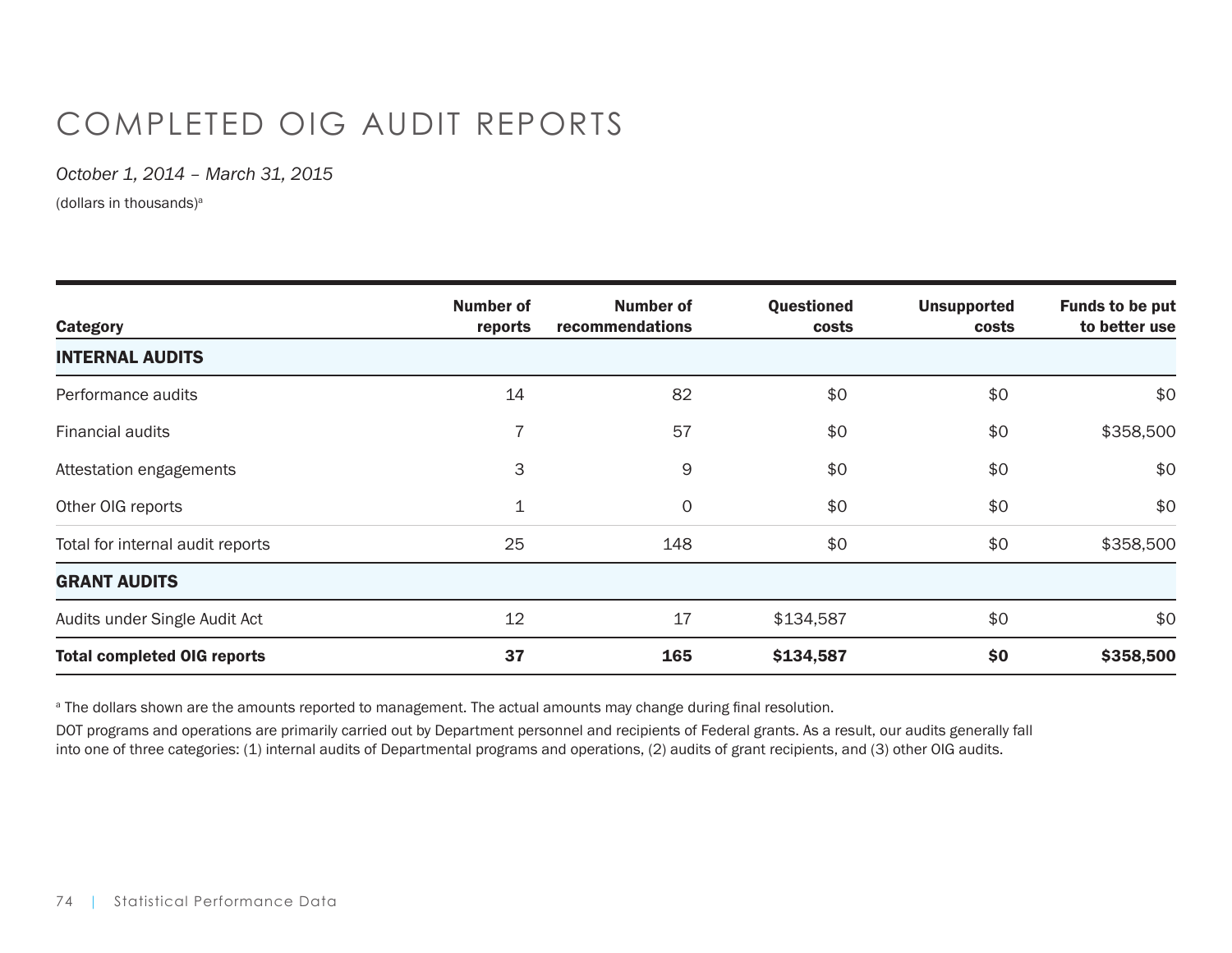# OIG AUDIT REPORTS WITH RECOMMENDATIONS THAT QUESTIONED COSTS

*October 1, 2014 – March 31, 2015*

(dollars in thousands)

|   |                                                                                                         | <b>Number of</b><br>reports | <b>Number of</b><br>recommendations | Questioned<br>costs | <b>Unsupported</b><br>costs <sup>a</sup> |
|---|---------------------------------------------------------------------------------------------------------|-----------------------------|-------------------------------------|---------------------|------------------------------------------|
| A | For which no management decision had been<br>made by the start of the reporting period                  | 16                          | 16                                  | \$13,002            | \$0                                      |
| B | Which were issued during the reporting period                                                           | 3                           | 5                                   | \$134,587           | \$0                                      |
|   | Totals (A+B)                                                                                            | 19                          | 21                                  | \$147,589           | \$0                                      |
| C | For which a management decision was<br>made during the reporting period                                 | 18                          | 20                                  | \$12,644            | \$0                                      |
|   | dollar value of recommendations that were<br>(i)<br>agreed to by management (disallowed costs) $\delta$ | 9                           | 9                                   | \$2,404             | \$0                                      |
|   | dollar value of that were not<br>(ii)<br>agreed to by management <sup>b</sup>                           | 9                           | 11                                  | \$10,886            | \$0                                      |
| D | For which no management decision had been<br>made by the end of the reporting period                    |                             |                                     | \$493               | \$0                                      |

a Unsupported costs included in questioned costs.

**b** Includes reports and recommendations where costs were both allowed and disallowed.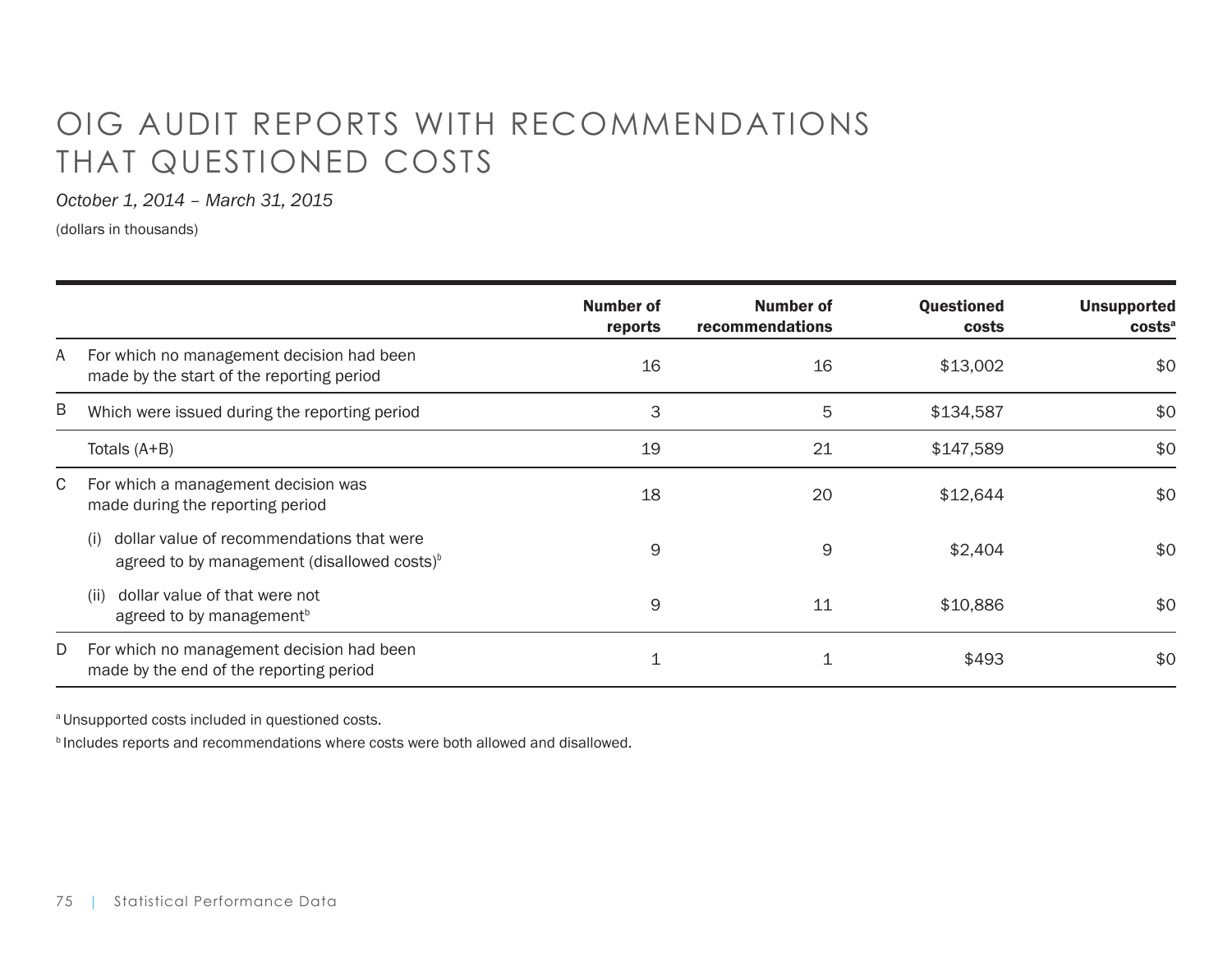# OIG AUDIT REPORTS WITH RECOMMENDATIONS THAT FUNDS BE PUT TO BETTER USE

*October 1, 2014 – March 31, 2015*

(dollars in thousands)

|   |                                                                                        | <b>Number of</b><br>reports | <b>Number of</b><br>recommendations | <b>Funds to be put</b><br>to better use <sup>a</sup> |
|---|----------------------------------------------------------------------------------------|-----------------------------|-------------------------------------|------------------------------------------------------|
| A | For which no management decision had been<br>made by the start of the reporting period | 2                           | $\overline{2}$                      | \$14,526                                             |
| Β | Which were issued during the reporting period                                          | 1                           | 1                                   | \$358,500                                            |
|   | Totals (A+B)                                                                           | 3                           | 3                                   | \$373,026                                            |
| C | For which a management decision was<br>made during the reporting period                |                             |                                     | \$358,500                                            |
|   | (i) dollar value of recommendations that<br>were agreed to by management               | 1                           | 1                                   | \$358,500                                            |
|   | (ii) dollar value of recommendations that<br>were not agreed to by management          | $\Omega$                    | 0                                   | \$0                                                  |
| D | For which no management decision had been<br>made by the end of the reporting period   | 2                           |                                     | \$14,526                                             |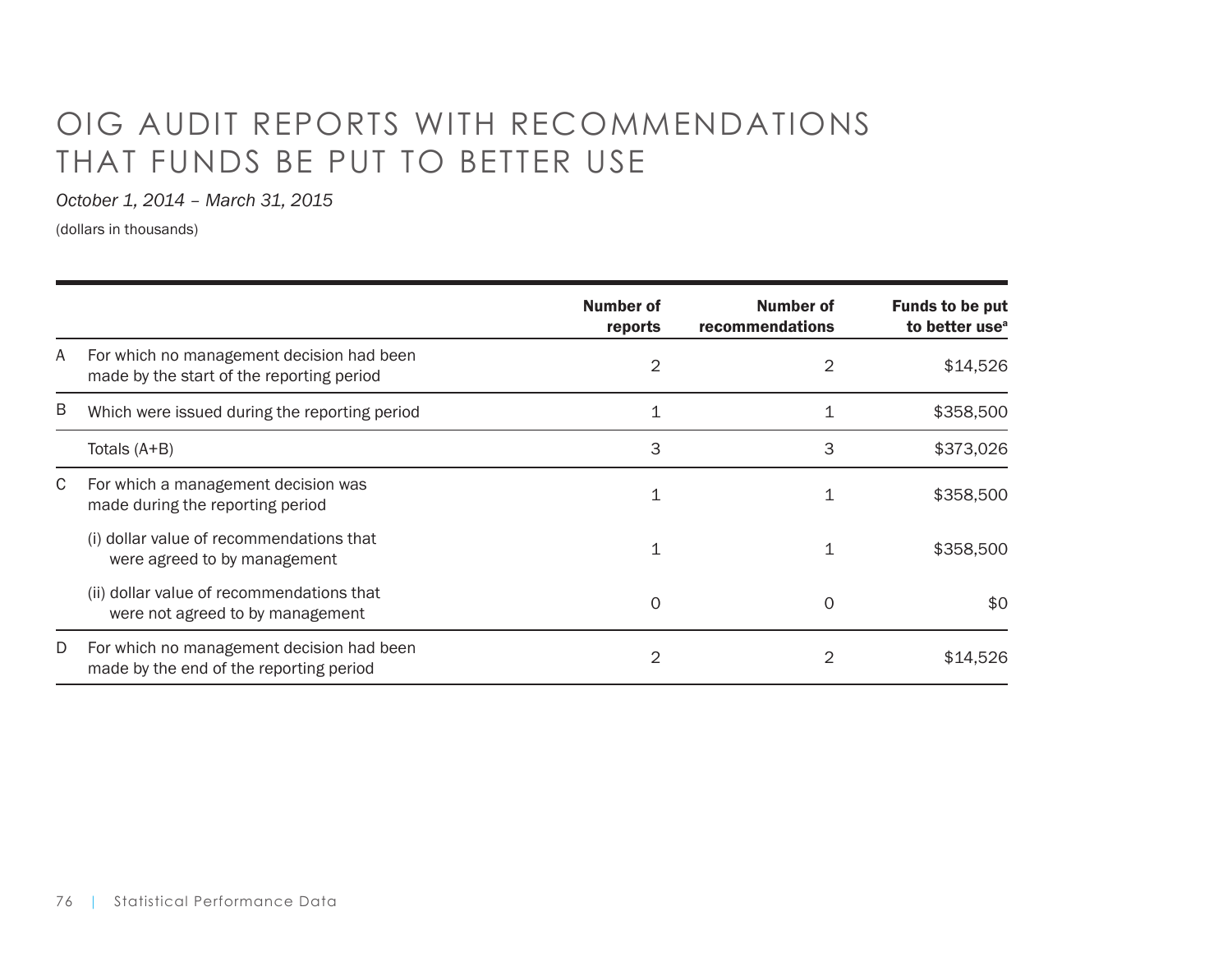# OIG AUDIT REPORTS RECOMMENDING CHANGES FOR SAFETY, ECONOMY, OR EFFICIENCY

*October 1, 2014 – March 31, 2015*

|    |                                                                                                   | <b>Number of</b><br>reports | Number of<br>recommendations |
|----|---------------------------------------------------------------------------------------------------|-----------------------------|------------------------------|
| A  | For which no management decision had been<br>made by the start of the reporting period            | 50                          | 137                          |
| B  | Which were issued during the reporting period                                                     | 27                          | 159                          |
|    | Totals (A+B)                                                                                      | 77                          | 296                          |
| C. | For which a management decision was<br>made during the reporting period <sup>a</sup>              | 50                          | 203                          |
| D  | For which no management decision had been<br>made by the end of the reporting period <sup>a</sup> | 33                          | 93                           |

**Includes reports where management both made and did not make decisions on recommendations.**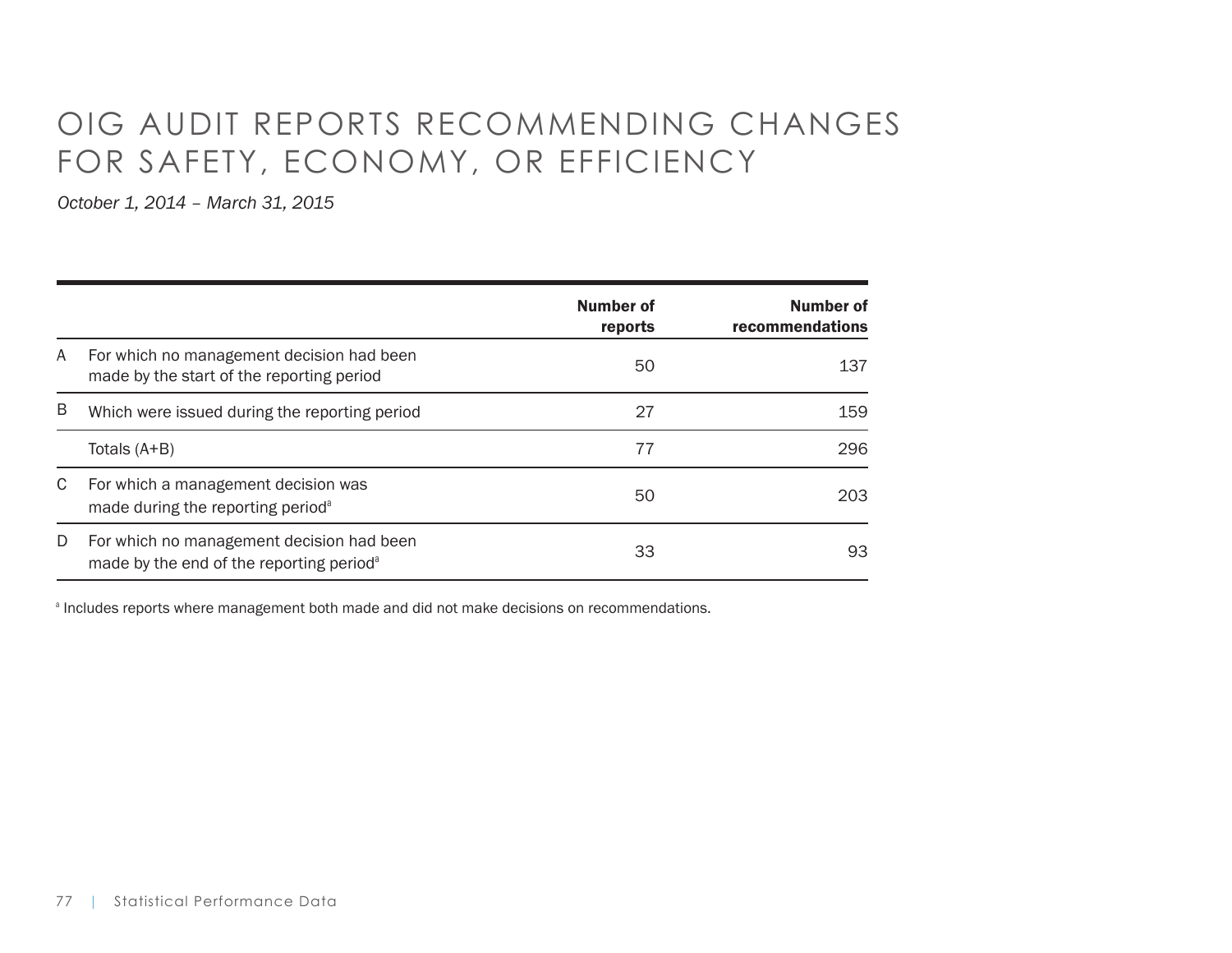# MANAGEMENT DECISIONS REGARDING OIG AUDIT RECOMMENDATIONS

*October 1, 2014 – March 31, 2015*

(dollars in thousands)

|                                                   | <b>Number of</b><br>reports | <b>Number of</b><br>recommendations | <b>Questioned</b><br>costs | <b>Unsupported</b><br>costs <sup>a</sup> | <b>Funds to be put</b><br>to better use |
|---------------------------------------------------|-----------------------------|-------------------------------------|----------------------------|------------------------------------------|-----------------------------------------|
| Unresolved as of 9/30/2014                        | 59                          | 155                                 | \$13,003                   | \$0                                      | \$14,526                                |
| Audits with recommendations during current period | 29                          | 165                                 | \$134,587                  | \$0                                      | \$358,500                               |
| <b>Total to be resolved</b>                       | 88                          | 320                                 | \$147,590                  | \$0                                      | \$373,026                               |
| <b>MANAGEMENT DECISIONS</b>                       |                             |                                     |                            |                                          |                                         |
| Prior period audits <sup>b</sup>                  | 39                          | 107                                 | \$12,510                   | \$0                                      | \$0                                     |
| Current period audits <sup>b</sup>                | 24                          | 132                                 | \$134,587                  | \$0                                      | \$358,500                               |
| <b>Total resolved</b>                             | 63                          | 239                                 | \$147,097                  | \$0                                      | \$358,500                               |
| AGE OF UNRESOLVED AUDITS <sup>c</sup>             |                             |                                     |                            |                                          |                                         |
| Less than 6 months old                            | 8                           | 33                                  | \$0                        | \$0                                      | \$0                                     |
| 6 months to 1 year                                | 11                          | 22                                  | \$0                        | \$0                                      | \$0                                     |
| 1 year to 18 months                               | $\overline{2}$              | 4                                   | \$0                        | \$0                                      | \$14,100                                |
| 18 months to 2 years                              | 3                           | $\overline{7}$                      | \$0                        | \$0                                      | \$0                                     |
| Over 2 years old                                  | 9                           | 15                                  | \$493                      | \$0                                      | \$426                                   |
| Unresolved as of 3/31/2015                        | 33                          | 81                                  | \$493                      | \$0                                      | \$14,526                                |

a Unsupported costs are also included in questioned costs.

**Includes reports and recommendations where costs were both allowed and disallowed.** 

 $^\circ$  Considered unresolved if management decisions have not been made on all report recommendations.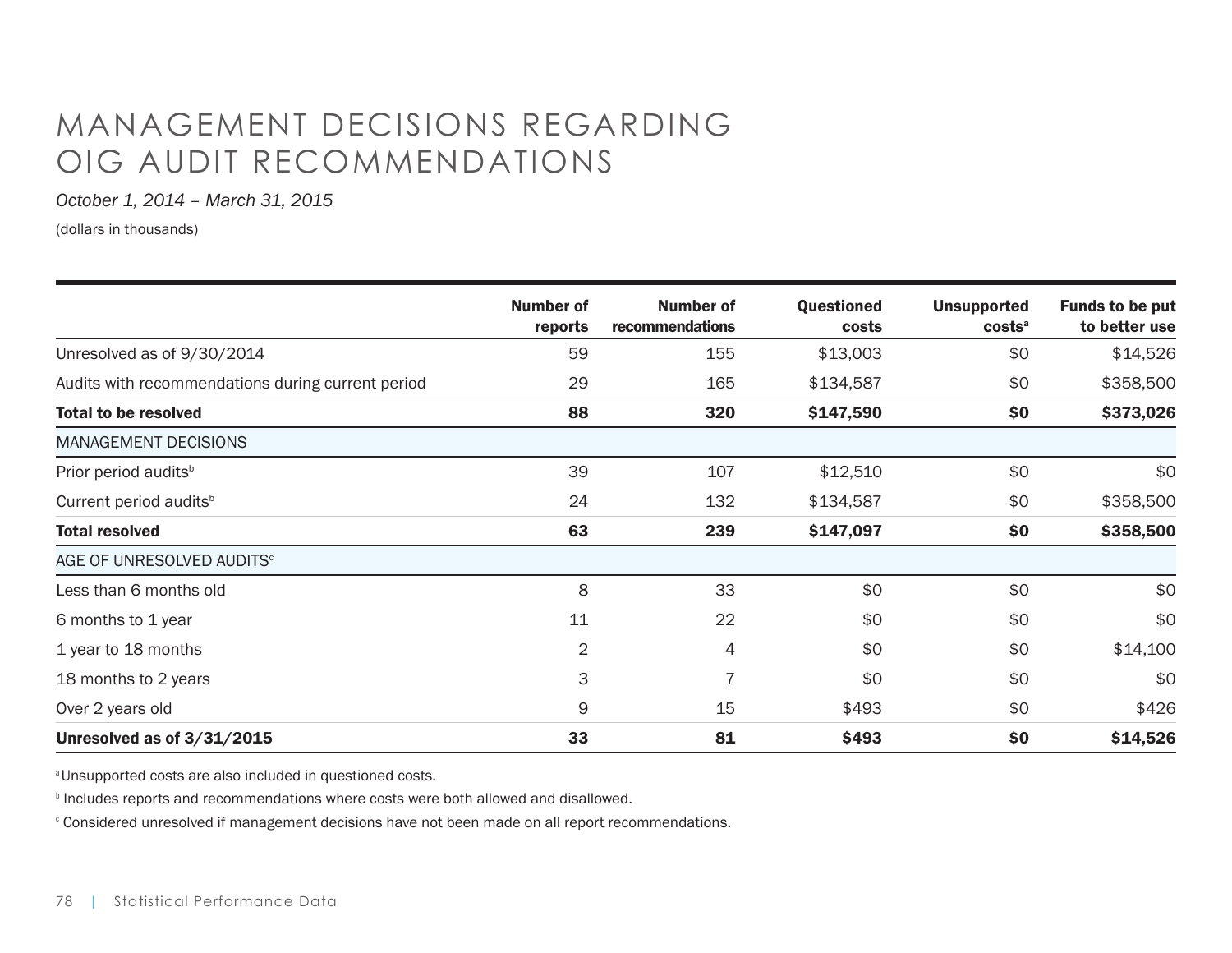## PUBLISHED OIG AUDIT REPORTS

*October 1, 2014 – March 31, 2015*

## FEDERAL AVIATION ADMINISTRATION

#### Internal Audits: Performance – 4 Reports

*Planning for High-Priority NextGen Capabilities Underway, but Much Work Remains for Full Realization of Benefits* (AV-2015-012), Nov. 20, 2014.

*FAA Is Making Progress in Addressing ADS-B's Security Issues, But Weaknesses Still Exist* (FI-2015-015), Dec. 10, 2014.

*Review of FAA's Fiscal Year 2014 Drug Control Obligation Summary and Performance Summary Reporting* (FI-2015-020), Jan. 29, 2015.

*Program and Data Limitations Impede the Effectiveness of FAA's Hazardous Materials Voluntary Disclosure Reporting Program* (AV-2015-034), Mar. 13, 2015.

## Internal Audits: Financial – 2 Reports

*Quality Control Review of FAA's Audited Financial Statements for Fiscal Years 2014 and 2013* (QC-2015-010), Nov. 14, 2014.

*Quality Control Review of the Management Letter for the Audit of FAA's Fiscal Years 2014 and 2013 Financial Statements* (QC-2015-037), Mar. 31, 2015.

## Grant Audits: Audits of Grantee Under Single Audit Act – 2 Reports

*Quality Control Review on the Single Audit of Broward County, FL* (QC-2015-026), Feb. 11, 2015.

*City of Kansas City, MO* (SA-2015-030), Mar. 2, 2015.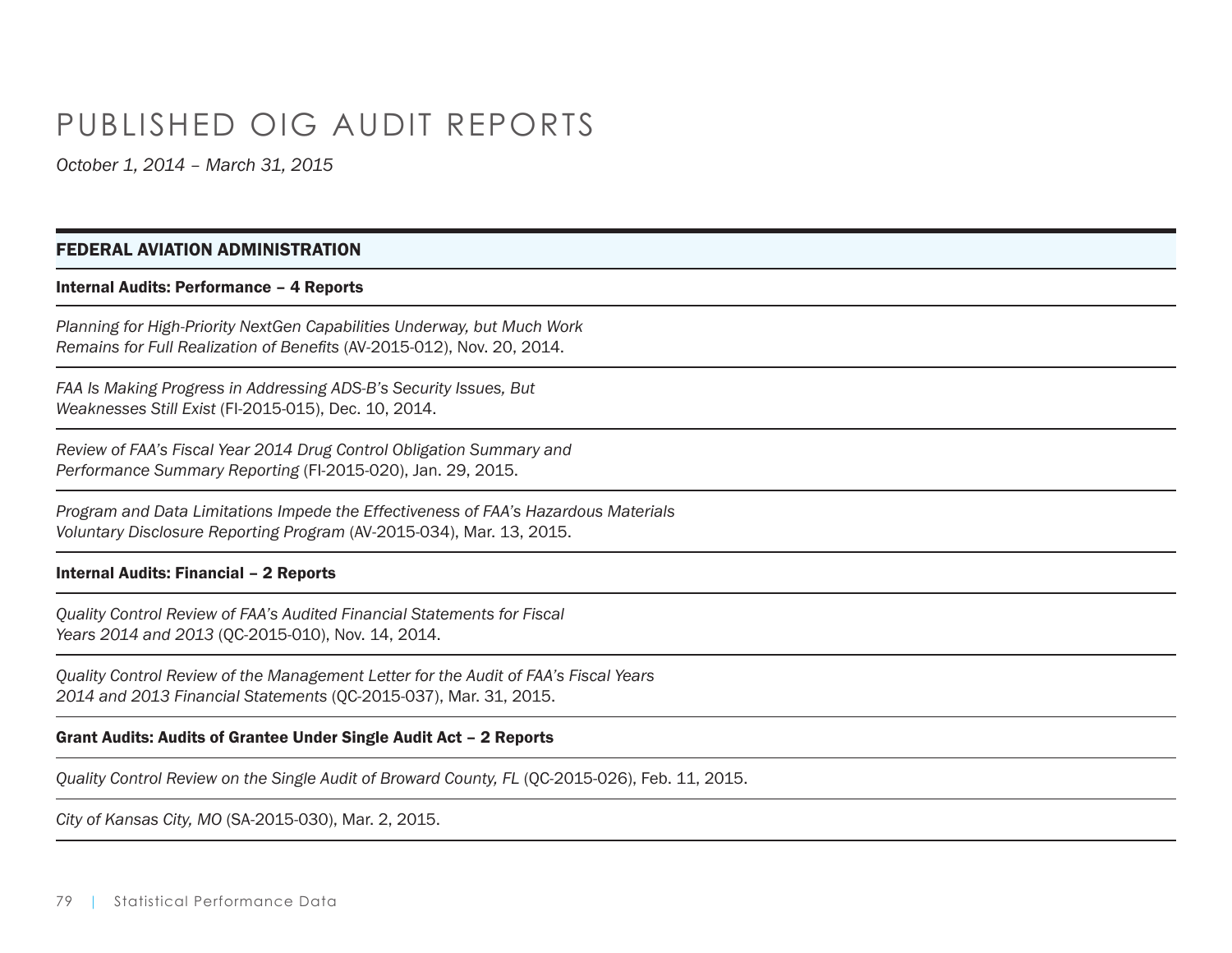## FEDERAL HIGHWAY ADMINISTRATION

#### Internal Audits: Performance – 4 Reports

*FHWA's Federal Lands Highway Program Lacks Adequate Processes for Thoroughly Evaluating Contract Bid Prices* (ZA-2015-002), Oct. 9, 2014.

*FHWA Met Basic Requirements But Can Strengthen Guidance and Controls for Financial and Project Management Plans* (ST-2015-018), Jan. 27, 2015.

*FHWA Effectively Oversees Bridge Safety, but Opportunities Exist To Enhance Guidance and Address National Risks* (ST-2015-027), Feb. 18, 2015.

*Most FHWA ARRA Projects Will Be Closed Out Before Funds Expire, but Weaknesses in the Project Close-Out Process Persist* (ST-2015-029), Mar. 2, 2015.

## Grant Audits: Audits of Grantee Under Single Audit Act – 3 Reports

*Quality Control Review on the Single Audit of the Puerto Rico Highways and Transportation Authority* (QC-2015-016), Dec. 18, 2014.

Klawock Cooperative Association, Klawock, AK (SA-2015-021), Feb. 6, 2015. \$30,522,000 \$30,522,000 questioned.

Jicarilla Apache Nation, Dulce, NM (SA-2015-024), Feb. 6, 2015. \$9,548,000 questioned.

## FEDERAL MOTOR CARRIER SAFETY ADMINISTRATION

## Internal Audits: Performance – 1 Report

*FMCSA Adequately Monitored Its NAFTA Cross-Border Trucking Pilot Program but Lacked a Representative Sample To Project Overall Safety Performance* (ST-2015-014), Dec. 10, 2014.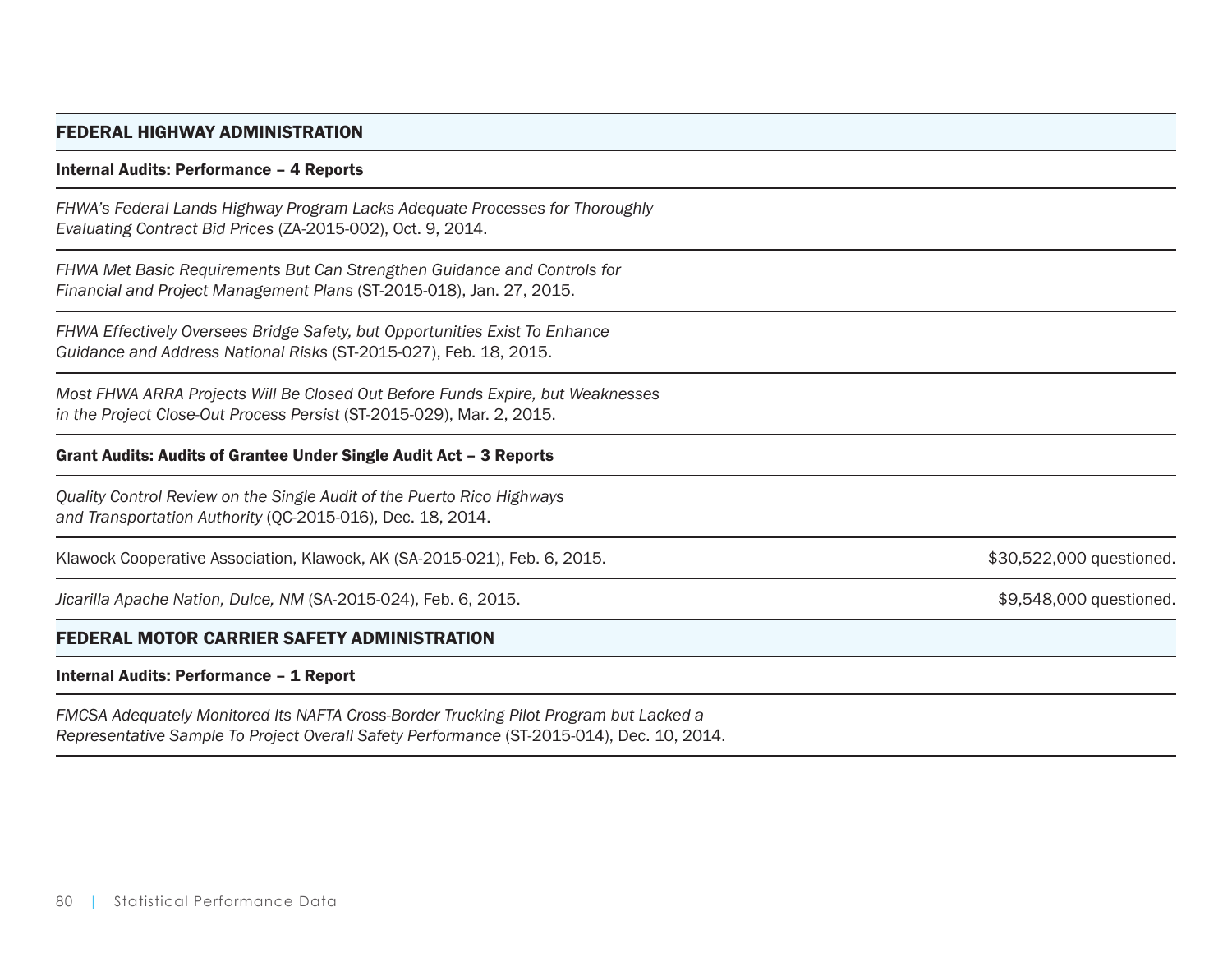## FEDERAL RAILROAD ADMINISTRATION

## Grant Audits: Audits of Grantee Under Single Audit Act – 1 Report

*National Railroad Passenger Corporation and Subsidiaries (Amtrak)* (SA-2015-032), Mar. 2, 2015.

## FEDERAL TRANSIT ADMINISTRATION

## Internal Audits: Performance – 2 Reports

*Quality Control Review on the Single Audit of the Bi-State Development Agency of Missouri-Illinois Metropolitan District* (QC-2015-013), Dec. 4, 2014.

*FTA's Transit Research Program Plan Is Outdated* (ST-2015-017), Jan. 13, 2015. .

## Grant Audits: Audits of Grantee Under Single Audit Act – 5 Reports

*Licking County, OH* (SA-2015-025), Feb. 6, 2015.

*Metropolitan Atlanta Rapid Transit Authority, Atlanta, GA* (SA-2015-031), Mar. 2, 2015.

*Orange County Transportation Authority, CA* (SA-2015-033), Mar. 2, 2015.

*King County, WA* (SA-2015-022), Feb. 6, 2015.

*Island County Public Transportation Benefit Area Coupeville, WA* (SA-2015-023), Feb. 6, 2015.  $$94,517,000$  questioned.

#### MARITIME ADMINISTRATION

#### Internal Audits: Performance – 1 Report

*Better Program Management and Oversight Are Required for USMMA's Efforts To Address Sexual Assault and Harassment* (ST-2015-004), Oct. 23, 2014.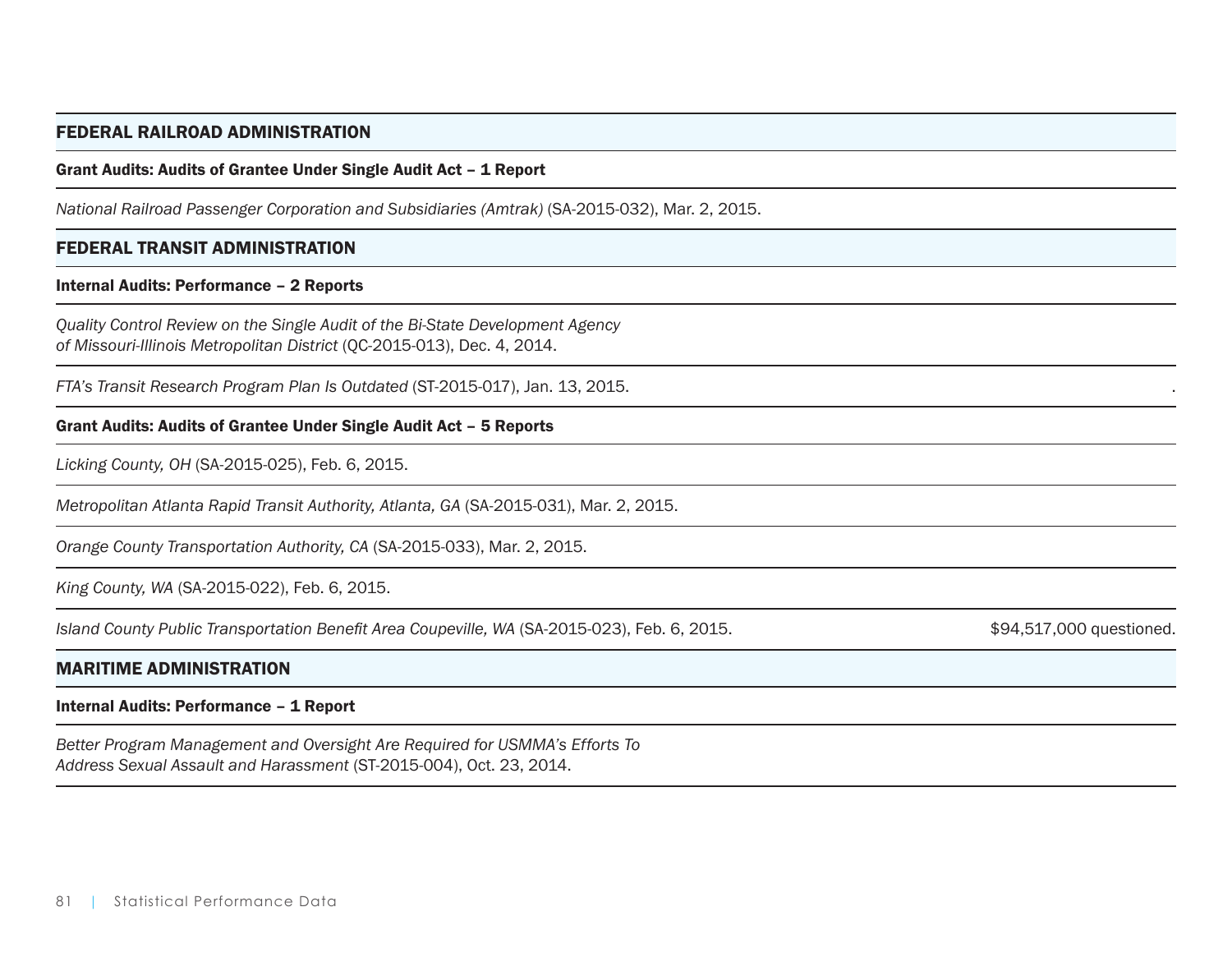## NATIONAL HIGHWAY TRAFFIC SAFETY ADMINISTRATION

#### Internal Audits: Performance – 1 Report

*Review of NHTSA's Fiscal Year 2014 Drug Control Obligation Summary and Performance Summary Reporting* (FI-2015-019), Jan. 29, 2015.

### NATIONAL TRANSPORTATION SAFETY BOARD

#### Internal Audits: Financial – 2 Reports

*Quality Control Review of NTSB's Audited Financial Statements for Fiscal Years 2014 and 2013* (QC-2015-008), Nov. 10, 2014.

*Quality Control Review of the Management Letter for the Audit of NTSB's Fiscal Years 2014 and 2013 Financial Statements* (QC-2015-028), Feb. 25, 2015.

## OFFICE OF THE SECRETARY OF TRANSPORTATION

#### Internal Audits: Performance – 5 Reports

*Oversight Weaknesses Limit DOT's Ability To Ensure Passenger Protections During Long, On-Board Flight Delays* (AV-2015-001), Oct. 9, 2014.

*DOT'S Suspension and Debarment Program Continues To Have Insufficient Controls* (ZA-2015-003), Oct. 15, 2014.

*Quality Control Review of Controls Over DOT's Enterprise Services Center (QC-2015-006), Nov. 5, 2014.* 

.

*DOT Has Made Progress, But Significant Weaknesses In Its Information Security Remain* (FI-2015-009), Nov. 14, 2014.

*DOT's Top Management Challenges for Fiscal Year 2015* (PT-2015-007), Nov. 17, 2014.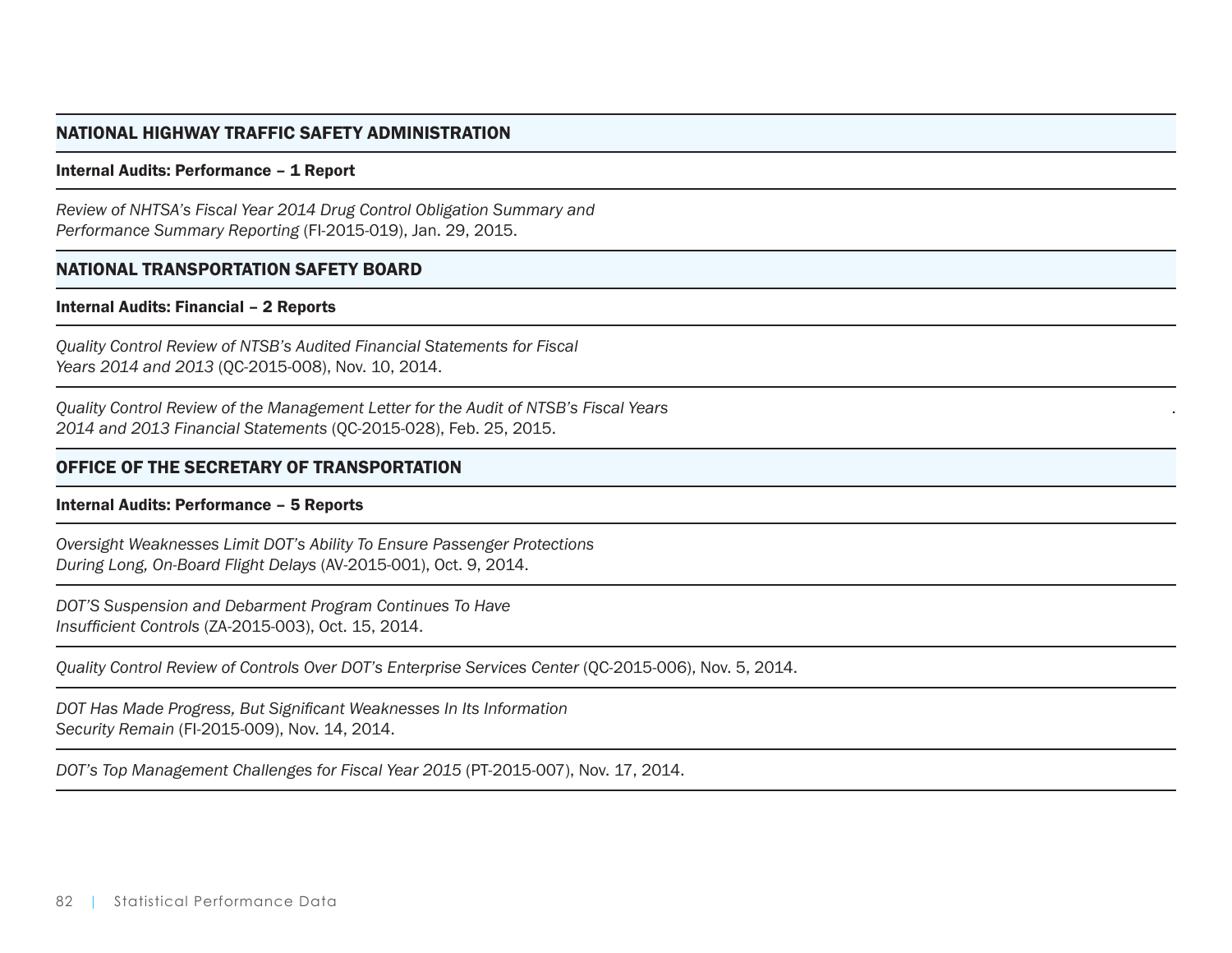### Internal Audits: Financial – 2 Reports

*Quality Control Review of DOT's Audited Financial Statements for Fiscal Years 2014 and 2013* (QC-2015-011), Nov. 17, 2014.

\$358,500,000 funds to be put to better use.

*Quality Control Review of the Management Letter for the Audit of DOT's Fiscal Years 2014 and 2013 Financial Statements* (QC-2015-036), Mar. 31, 2015.

## SAINT LAWRENCE SEAWAY DEVELOPMENT CORPORATION

## Internal Audits: Financial – 1 Report

*Quality Control Review of SLSDC's Audited Financial Statements for Fiscal Years 2014 and 2013* (QC-2015-005), Nov. 4, 2014.

## **OTHER**

#### Internal Audits: Performance – 1 Report

*MWAA's Office of Audit Does Not Have an Adequate Quality Assurance and Improvement Program* (ZA-2015-035), Mar. 20, 2015.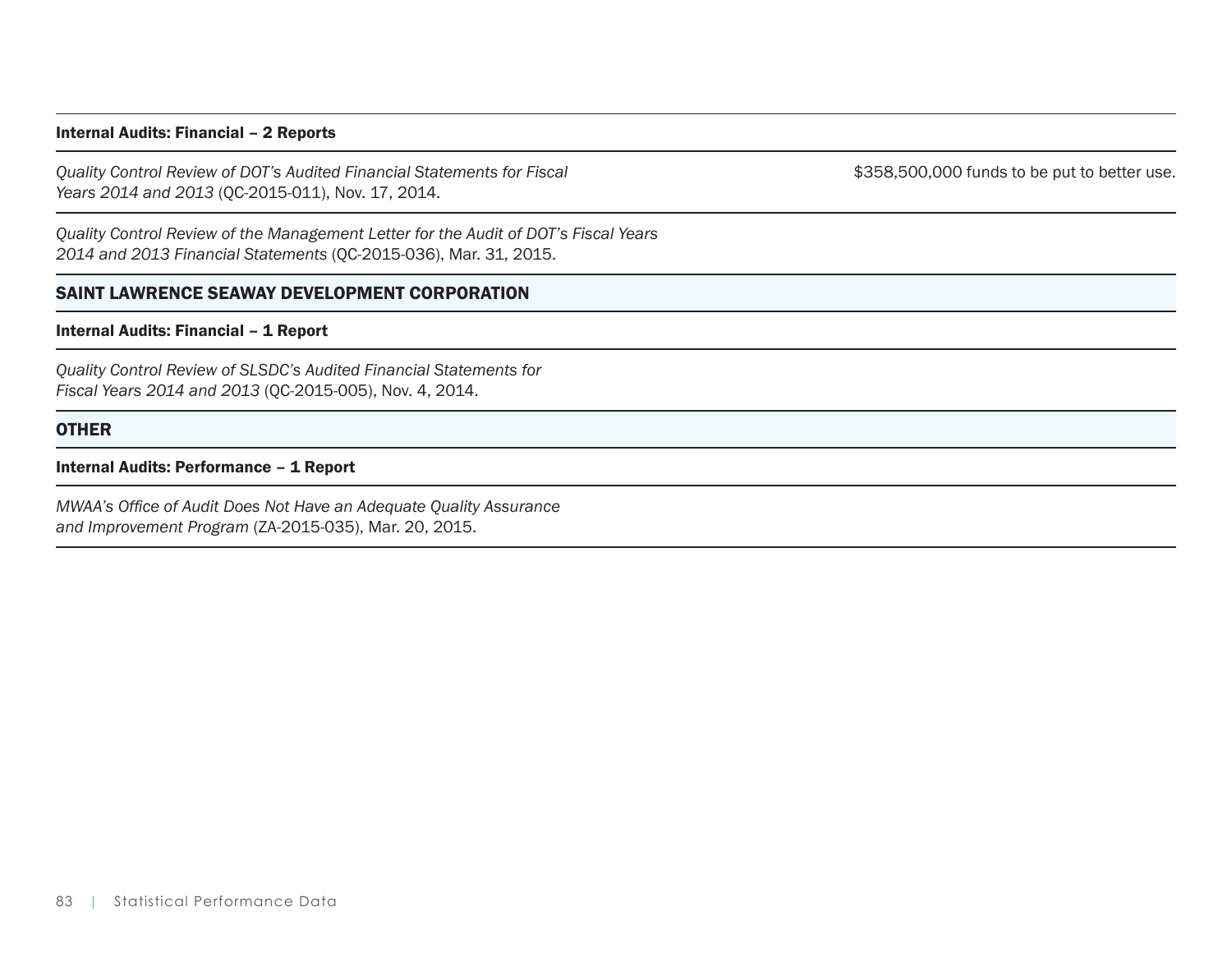# OIG CONGRESSIONAL TESTIMONIES

| Status of FAA's Efforts To Operate and Modernize<br>the National Airspace System<br>CC-2015-001<br>Nov. 18, 2014                               | Before the House Committee on<br>Transportation and Infrastructure                                                                                                      |
|------------------------------------------------------------------------------------------------------------------------------------------------|-------------------------------------------------------------------------------------------------------------------------------------------------------------------------|
| FAA's Progress and Challenges in Integrating<br>Unmanned Aircraft Systems Into the National<br>Airspace System<br>CC-2015-002<br>Dec. 10, 2014 | Before the House Transportation and<br>Infrastructure Subcommittee on Aviation                                                                                          |
| <b>FMCSA Oversight and Reauthorization Issues</b><br>CC-2015-004<br>Mar. 4, 2015                                                               | Before the Senate Commerce, Science, and<br>Transportation Subcommittee on Surface<br><b>Transportation and Merchant Marine</b><br>Infrastructure, Safety, and Security |
| Foreign Countries' Processes for Operating Air<br><b>Transportation Systems</b><br>CC-2015-006<br>Mar. 24, 2015                                | Before the House Transportation and<br>Infrastructure Subcommittee on Aviation                                                                                          |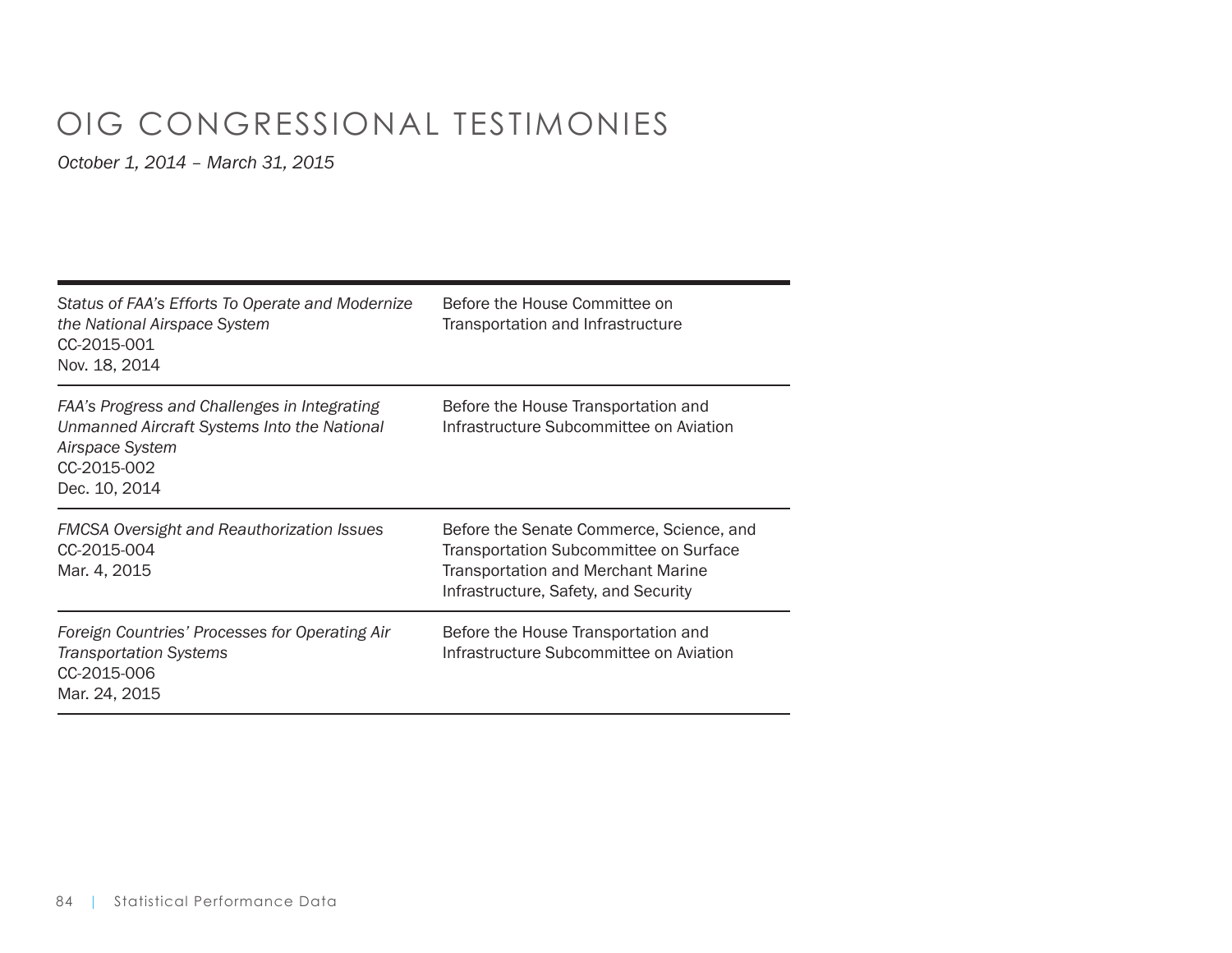# UNRESOLVED AUDIT RECOMMENDATIONS OVER 6 MONTHS OLD

| CITED IN SEMIANNUAL REPORT FOR APRIL 1, 2010 - SEPTEMBER 30, 2010                                                                           |            |
|---------------------------------------------------------------------------------------------------------------------------------------------|------------|
| Information Security and Privacy Controls Over the Airmen Medical Support Systems (FI-2010-069)                                             | 6/18/2010  |
| CITED IN SEMIANNUAL REPORT FOR OCTOBER 1, 2010 - MARCH 31, 2011                                                                             |            |
| FAA Faces Significant Risks in Implementing the Automatic Dependent Surveillance-<br>Broadcast Program and Realizing Benefits (AV-2011-002) | 10/12/2010 |
| FAA Did Not Ensure Revenue Was Maximized at Denver International Airport (AV-2011-057)                                                      | 2/28/2011  |
| CITED IN SEMIANNUAL REPORT FOR APRIL 1, 2011 - SEPTEMBER 30, 2011                                                                           |            |
| More Rigorous Oversight Is Needed To Ensure Venice Municipal Airport Land<br>Sales and Leases Are Used Appropriately (AV-2011-180)          | 9/29/2011  |
| CITED IN SEMIANNUAL REPORT FOR APRIL 1, 2012 - SEPTEMBER 31, 2012                                                                           |            |
| Status of Transformational Programs and Risks to Achieving Nextgen Goals (AV-2012-094)                                                      | 4/23/2012  |
| Long-Term Success of ATSAP Will Require Improvements in Oversight, Accountability, and Transparency (AV-2012-152)                           | 7/19/2012  |
| FAA Has Not Effectively Implemented Its Wildlife Hazard Mitigation Program (AV-2012-170)                                                    | 8/22/2012  |
| Weaknesses in Program and Contract Management Contribute to ERAM Delays<br>and Put Other Nextgen Initiatives At Risk (AV-2012-179)          | 9/13/2012  |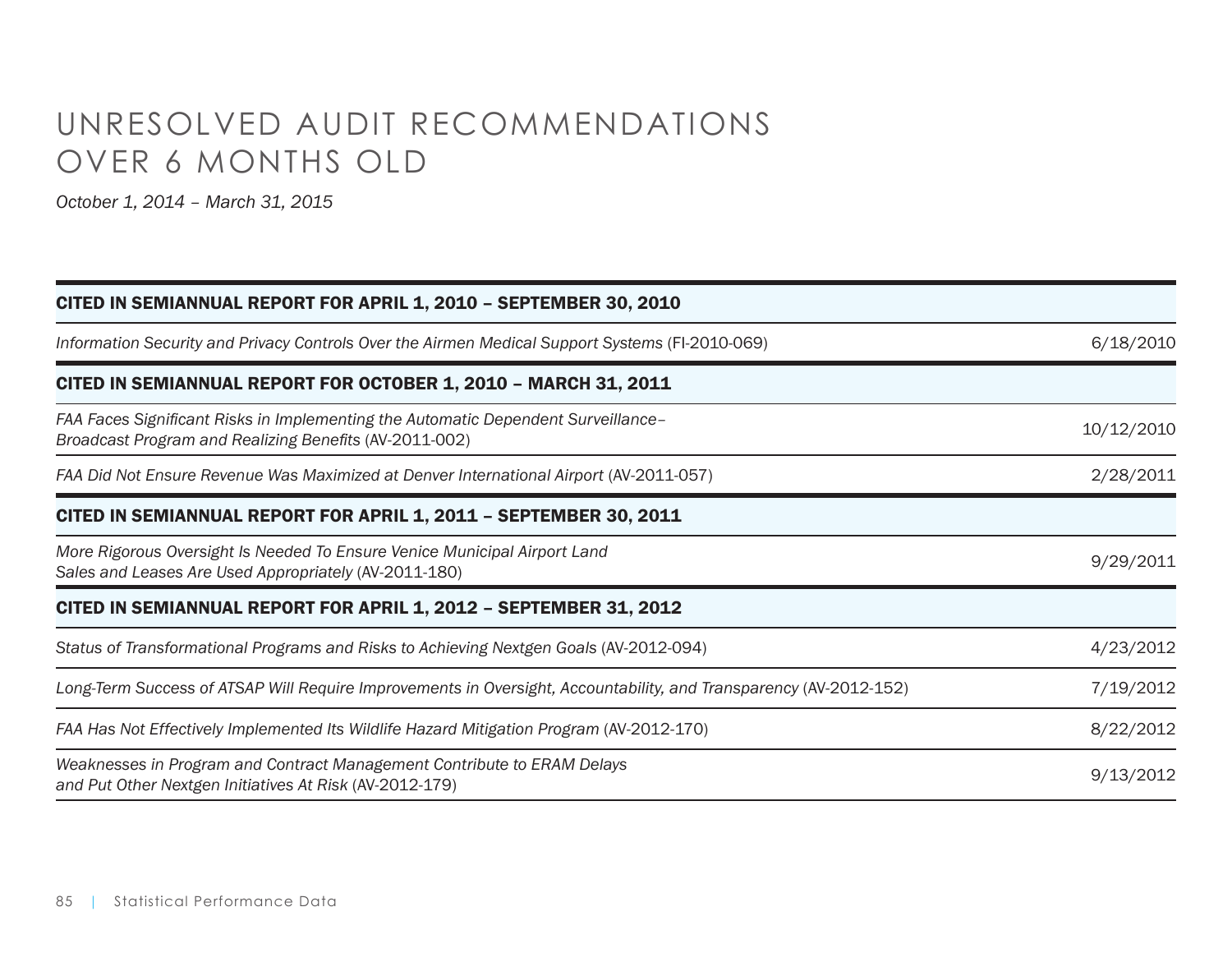| CITED IN SEMIANNUAL REPORT FOR OCTOBER 1, 2012 - MARCH 31, 2013                                                              |            |
|------------------------------------------------------------------------------------------------------------------------------|------------|
| FAA and Industry Are Advancing the Airline Safety Act, but Challenges Remain To Achieve Its Full Measure (AV-2013-037)       | 1/31/2013  |
| CITED IN SEMIANNUAL REPORT FOR APRIL 1, 2013 - SEPTEMBER 30, 2013                                                            |            |
| Weaknesses in the Department's Disadvantaged Business Enterprise Program Limit Achievement of Its Objectives (ZA-2013-072)   | 4/23/2013  |
| FAA's Civil Aviation Registry Lacks Information Needed for Aviation Safety and Security Measures (FI-2013-101)               | 6/27/2013  |
| FHWA Is Monitoring Unexpended Recovery Act Highway Funds, but Some Funds May Remain Unused (MH-2013-122)                     | 9/4/2013   |
| CITED IN SEMIANNUAL REPORT FOR OCTOBER 1, 2013 - MARCH 31, 2014                                                              |            |
| FAA Needs To Improve ATCOTS Contract Management To Achieve Its Air Traffic Controller Training Goals (ZA-2014-018)           | 12/18/2013 |
| Addressing Underlying Causes for NextGen Delays Will Require Sustained FAA Leadership and Action (AV-2014-031)               | 2/25/2014  |
| CITED IN SEMIANNUAL REPORT FOR APRIL 1, 2014 - SEPTEMBER 30, 2014                                                            |            |
| Further Actions Are Needed To Improve FAA's Oversight of the Voluntary Disclosure Reporting Program (AV-2014-036)            | 4/10/2014  |
| Weaknesses Exist in FAA's Security Controls for the Traffic Flow Management System (FI-2014-052)                             | 6/5/2014   |
| Weak Processes Have Led to a Backlog of Flight Standards Certification Applications (AV-2014-056)                            | 6/12/2014  |
| New Disadvantaged Business Enterprise Firms Face Barriers to Obtaining Work at the Nation's Largest Airports (ZA-2014-055)   | 6/12/2014  |
| FAA Operational and Programmatic Deficiencies Impede Integration of Runway Safety Technologies (AV-2014-060)                 | 6/26/2014  |
| FAA Faces Significant Barriers To Safely Integrate Unmanned Aircraft Systems Into the National Airspace System (AV-2014-061) | 6/26/2014  |
| State of Connecticut (SA-2014-096)                                                                                           | 9/8/2014   |
| ADS-B Benefits Are Limited Due to a Lack of Advanced Capabilities and Delays in User Equipage (AV-2014-105)                  | 9/11/2014  |
| State of Missouri (SA-2014-114)                                                                                              | 9/12/2014  |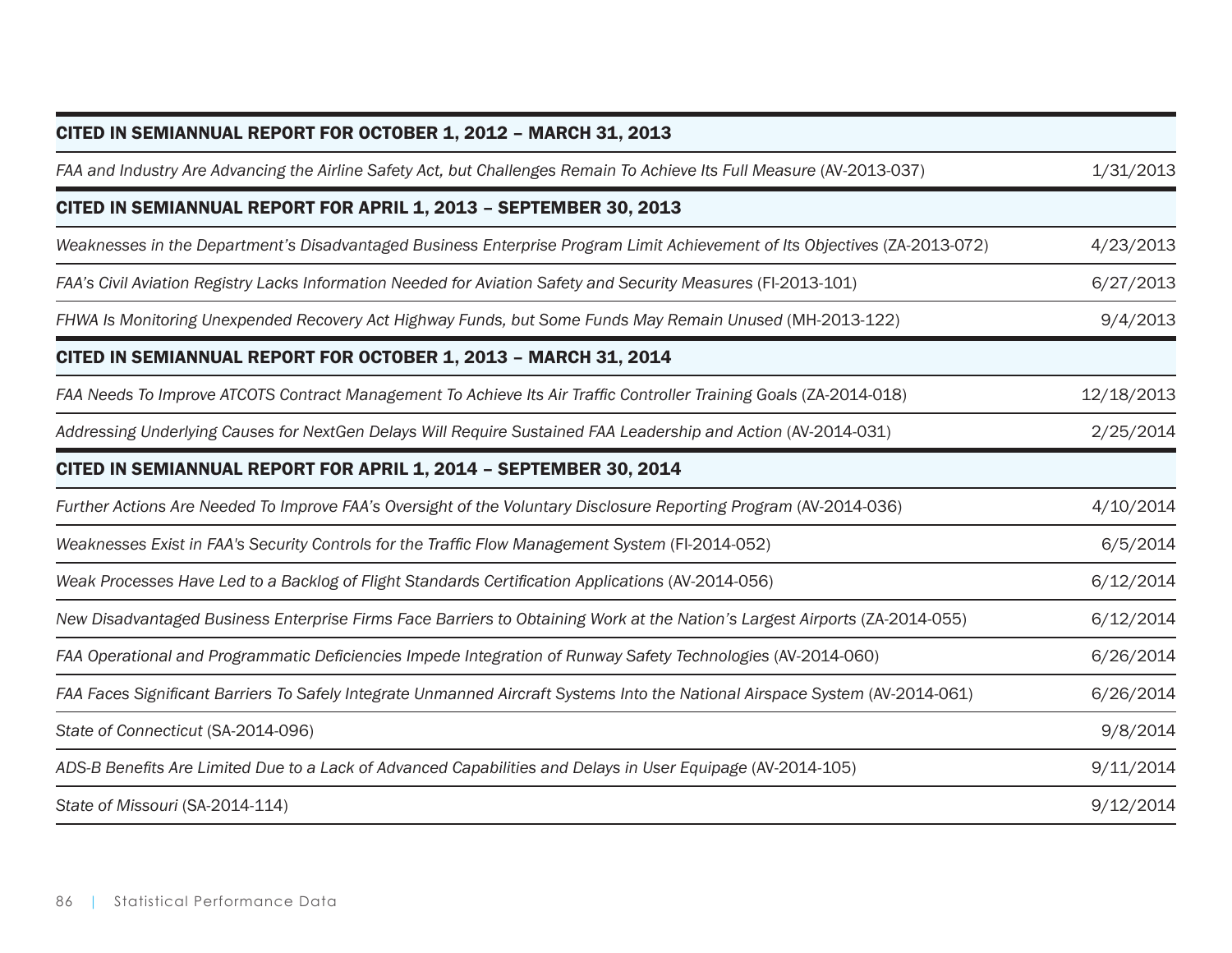| State of Illinois (SA-2014-116)                                                                                                                   | 9/12/2014  |
|---------------------------------------------------------------------------------------------------------------------------------------------------|------------|
| Management Limitations May Hinder FAA's Ability To Fully Implement and Assess<br>the Effectiveness of Its Runway Safety Initiatives (AV-2014-130) | 9/25/2014  |
| CITED IN SEMIANNUAL REPORT FOR OCTOBER 1, 2014 - MARCH 31, 2015                                                                                   |            |
| Oversight Weaknesses Limit DOT's Ability To Ensure Passenger Protections During Long, On-Board Flight Delays (AV-2015-001)                        | 10/28/2014 |
| Program and Data Limitations Impede the Effectiveness of FAA's Hazardous<br>Materials Voluntary Disclosure Reporting Program (AV-2015-034)        | 3/13/2015  |
| Better Program Management and Oversight Are Required for USMMA's Efforts<br>To Address Sexual Assault and Harrassment (ST-2015-004)               | 10/23/2014 |
| DOT's Suspension and Debarment Program Continues To Have Insufficient Controls (ZA-2015-003)                                                      | 10/15/2014 |
| Quality Control Review of Controls Over DOT's Enterprise Services Center (QC-2015-006)                                                            | 11/15/2014 |
| DOT Has Made Progress, but Significant Weakness in Its Information Security Remain (FI-2015-009)                                                  | 11/14/2014 |
| National Railroad Passenger Corporation and Subsidiaries (Amtrak) (SA-2015-032)                                                                   | 3/2/2015   |
| Orange County Transportation Authority, CA (SA-2015-033)                                                                                          | 3/2/2015   |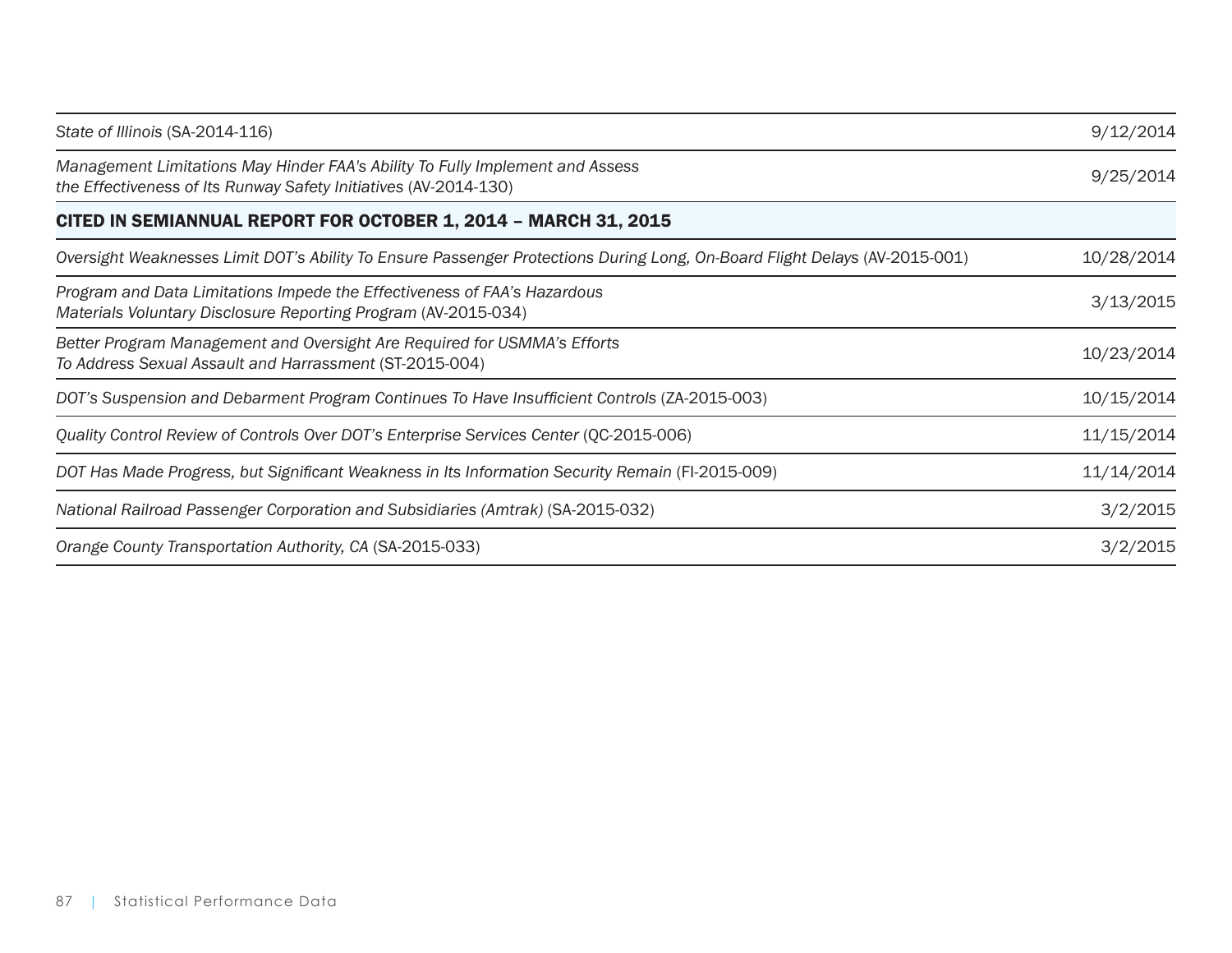# FINANCIAL IMPACT OF OIG INVESTIGATIONS

| <b>Type</b>                     | <b>Amount</b> |
|---------------------------------|---------------|
| Fines (and special assessments) | \$25,386      |
| Restitution                     | \$65,428,074  |
| Recoveries                      | \$13,279,192  |
| Forfeitures                     | \$21,081      |
| <b>Total</b>                    | \$78,753,734  |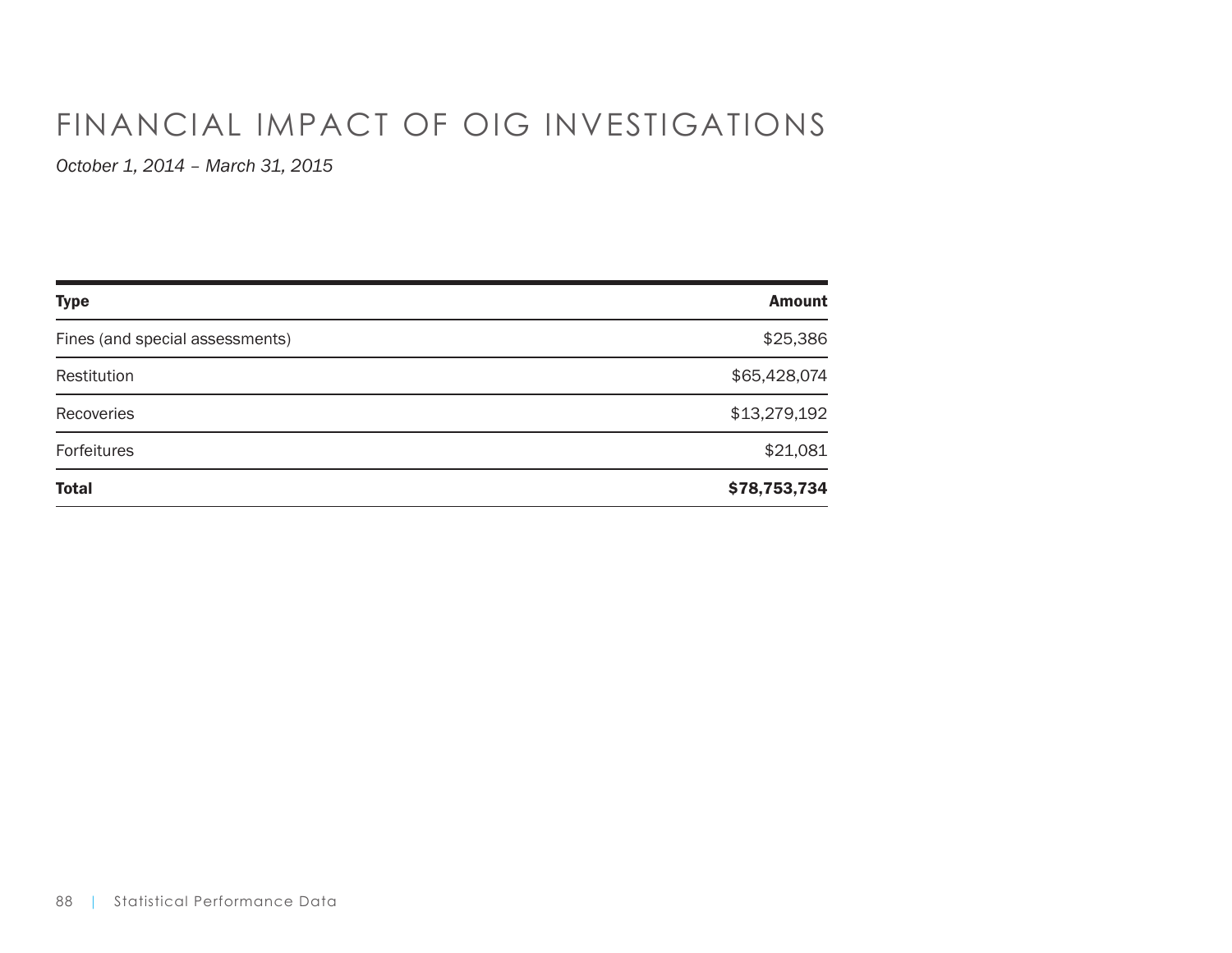# OIG HOTLINE CONTACTS

| <b>Method of contact</b> | <b>Number</b> |
|--------------------------|---------------|
| Email                    | 1,006         |
| Fax                      | 3             |
| Letters                  | 90            |
| Web                      | 211           |
| Telephone                | 1010          |
| Walk ins                 | 1             |
| <b>Total</b>             | 2,321         |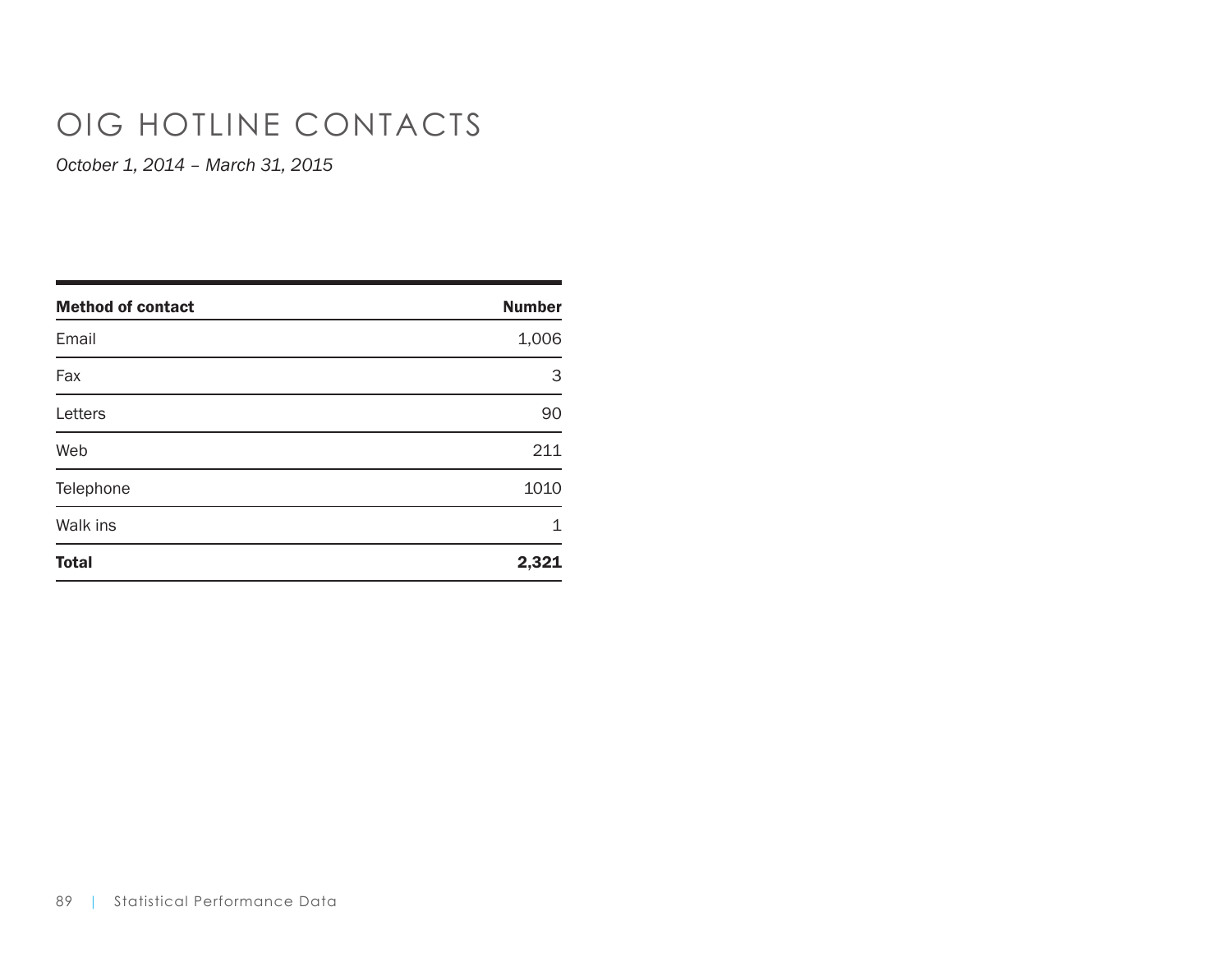# JUDICIAL AND ADMINISTRATIVE ACTIONS RESULTING FROM OIG INVESTIGATIONS

| <b>Number</b> |
|---------------|
| 42            |
| 28            |
| 22            |
| 14            |
| 26            |
| 1,020         |
| 4             |
| 9             |
| 4             |
|               |
|               |

| <b>Type of action</b>                           | <b>Number</b> |
|-------------------------------------------------|---------------|
| Employee removal                                | 1             |
| Employee restitution                            | 1             |
| Employee resigned/retired during investigation  | 5             |
| Employee suspension                             | 6             |
| Certification/License/Permit revoked/terminated | 12            |
| Certification/License/Permit suspended          | 1             |
| Corrective action taken                         | 1             |
| Compliance agreement                            | 1             |
| Decertification MBE/DBE                         | 1             |
| Federal funds reduced                           | 3             |
| Federal funds redistributed                     | 2             |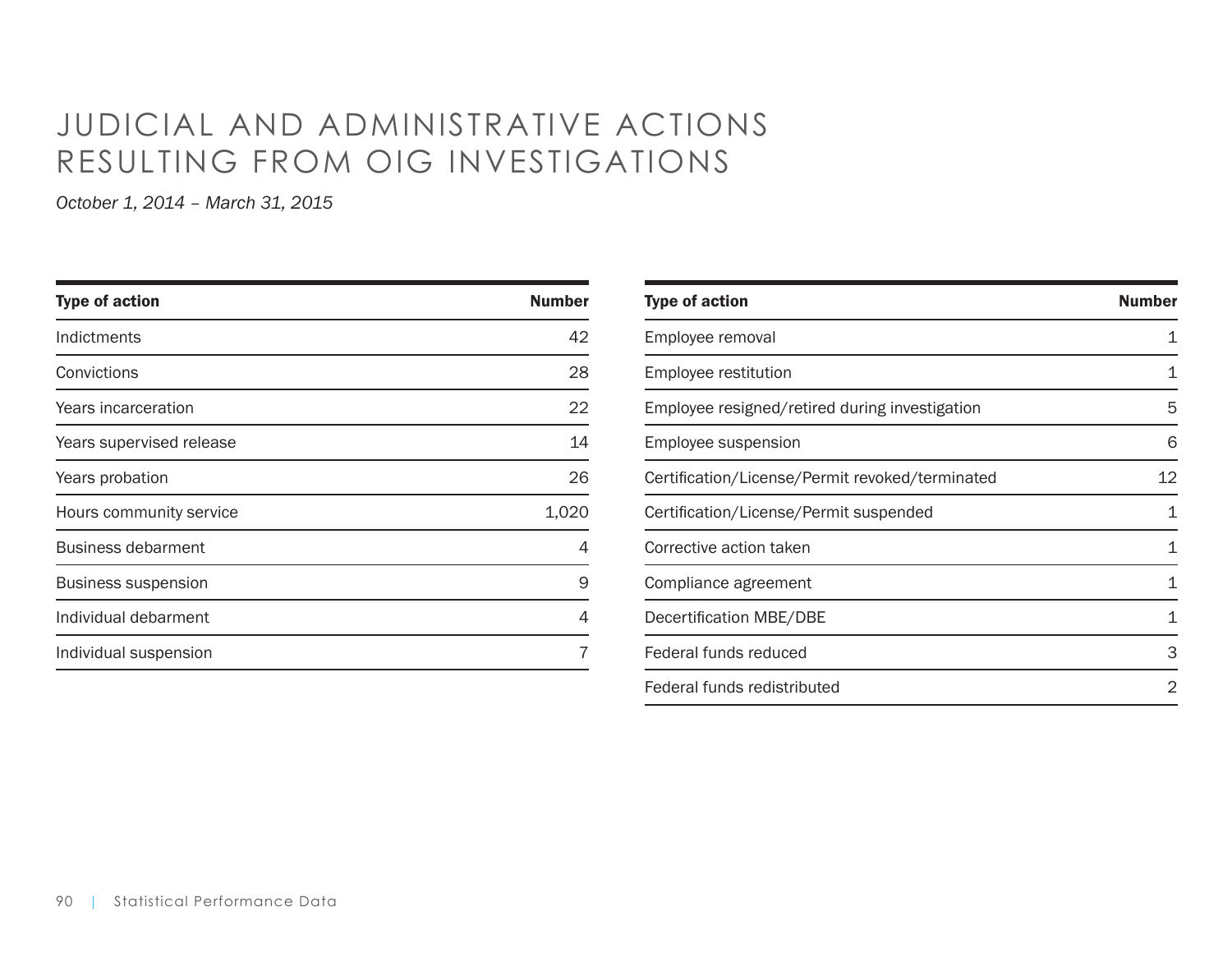# OIG INVESTIGATIVE WORKLOAD AND JUDICIAL REFERRALS

| <b>INVESTIGATIVE WORKLOAD</b>    |     |
|----------------------------------|-----|
| Current investigations           | 431 |
| Investigations/Complaints opened | 101 |
| Investigations closed            | 122 |

| <b>JUDICIAL REFERRALS</b>         |     |
|-----------------------------------|-----|
| Referred for criminal prosecution | 142 |
| Accepted for criminal prosecution | 96  |
| Declined for criminal prosecution | 76  |
| Referred for civil prosecution    | 12  |
| Accepted for civil prosecution    |     |
| Declined for civil prosecution    |     |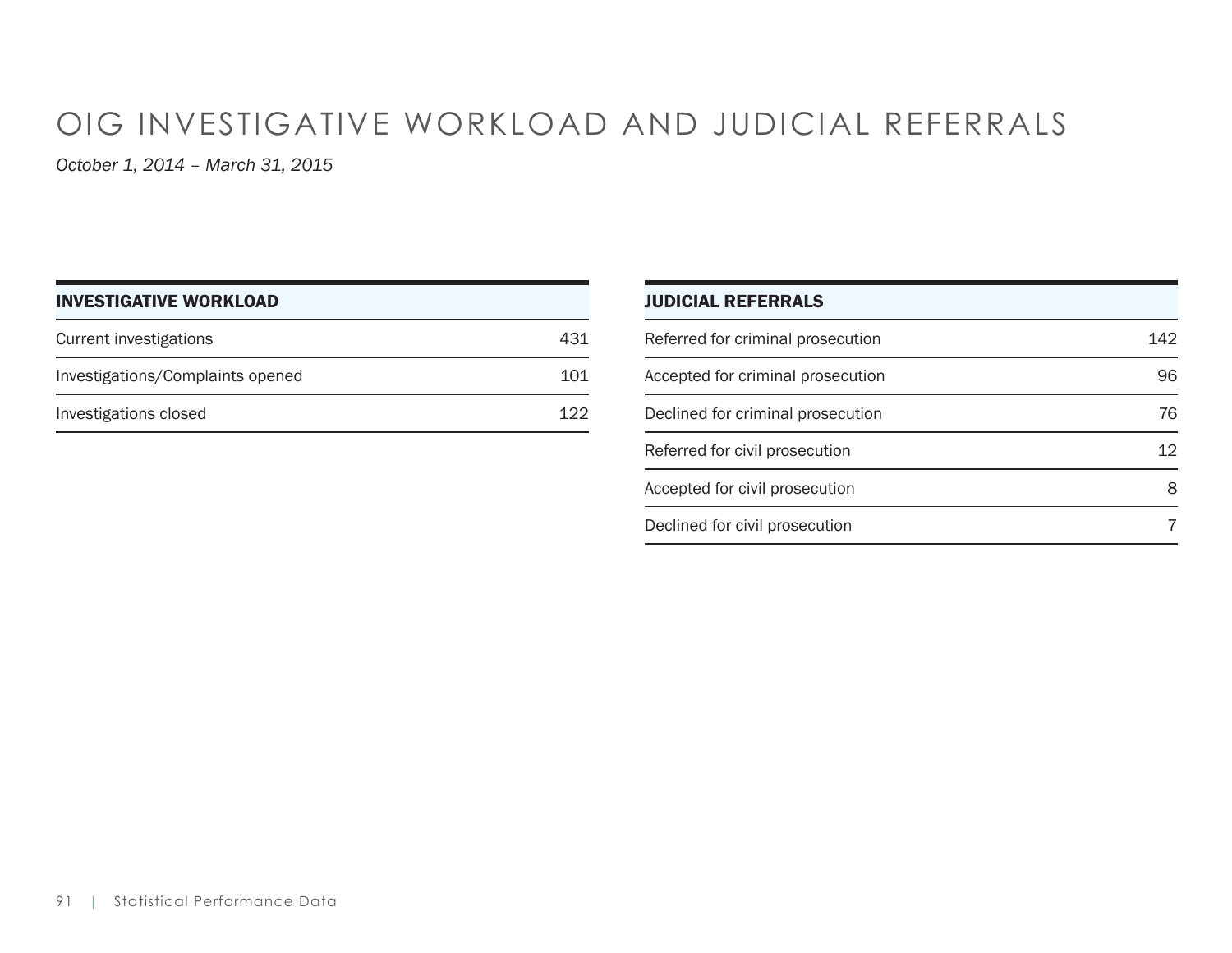# PROFILE OF ALL PENDING OIG INVESTIGATIONS BY CASE TYPE

*As of March 31, 2015*

|                | <b>Number of</b><br>investigations | <b>Aviation</b><br>safety | <b>Hazmat</b> | <b>Motor</b><br>carrier | <b>Transportation</b><br>safety | Grant<br>fraud      | <b>Procurement</b><br>fraud | <b>Workforce</b><br>protection | <b>Employee</b><br>integrity | <b>Othera</b>  |
|----------------|------------------------------------|---------------------------|---------------|-------------------------|---------------------------------|---------------------|-----------------------------|--------------------------------|------------------------------|----------------|
| <b>FAA</b>     | 109                                | 51                        | $\mathsf{9}$  | $\mathbf 0$             | $\circ$                         | 15                  | $\mathbf{1}$                | $\circ$                        | 31                           | $\overline{2}$ |
| <b>FHWA</b>    | 103                                | $\mathsf{O}\xspace$       | $\mathsf{O}$  | $\mathbf 0$             | $\mathsf{O}$                    | 91                  | $\mathsf{O}\xspace$         | $\overline{7}$                 | 5                            | $\circ$        |
| <b>FMCSA</b>   | 105                                | $\mathsf{O}$              | 10            | 61                      | 1                               | $\mathsf{O}\xspace$ | $\circ$                     | 26                             | $\overline{7}$               | $\mathsf O$    |
| <b>FRA</b>     | $\overline{4}$                     | $\circ$                   | $\mathsf O$   | $\mathbf 0$             | 1                               | 3                   | $\mathsf{O}\xspace$         | $\mathsf{O}$                   | $\mathsf{O}\xspace$          | $\mathsf O$    |
| <b>FTA</b>     | 47                                 | $\circ$                   | $\circ$       | $\mathsf{O}\xspace$     | $\circ$                         | 41                  | $\overline{2}$              | 3                              | $\mathbf 1$                  | $\mathsf O$    |
| <b>MARAD</b>   | 6                                  | $\circ$                   | $\mathsf{O}$  | $\mathsf{O}$            | $\mathsf{O}$                    | $\mathbf 1$         | $\mathbf 1$                 | $\mathsf{O}$                   | $\overline{4}$               | $\mathsf O$    |
| <b>NHTSA</b>   | 10                                 | $\circ$                   | $\circ$       | $\mathsf{O}\xspace$     | 3                               | 6                   | $\mathbf 1$                 | $\overline{O}$                 | $\circ$                      | $\mathsf O$    |
| OIG            | $\ensuremath{\mathsf{3}}$          | $\circ$                   | $\mathsf{O}$  | $\mathbf 0$             | $\circ$                         | $\mathsf{O}\xspace$ | $\mathsf{O}\xspace$         | $\mathsf{O}$                   | 3                            | $\mathsf O$    |
| <b>OST</b>     | 4                                  | $\circ$                   | $\circ$       | $\mathsf O$             | $\mathbf 1$                     | $\mathsf{O}\xspace$ | $\mathbf 1$                 | $\mathbf 1$                    | $\mathbf 1$                  | $\overline{O}$ |
| <b>PHMSA</b>   | 32                                 | $\circ$                   | 31            | $\mathbf 0$             | $\mathsf{O}$                    | $\mathsf{O}\xspace$ | $\mathbf 0$                 | $\mathsf{O}$                   | $\mathbf 1$                  | $\mathsf{O}$   |
| <b>RITA</b>    | $\,$ 6                             | $\overline{O}$            | $\circ$       | $\mathbf 0$             | $\circ$                         | 3                   | $\mathbf 1$                 | $\mathbf{O}$                   | $\overline{2}$               | $\overline{O}$ |
| No DOT element | $\overline{2}$                     | $\circ$                   | $\circ$       | $\mathsf{O}\xspace$     | $\mathsf{O}$                    | $\overline{2}$      | $\mathsf{O}\xspace$         | $\mathsf{O}$                   | $\circ$                      | 0              |
| <b>Totals</b>  | 431                                | 51                        | 50            | 61                      | $6\phantom{1}6$                 | 162                 | $\overline{\mathbf{z}}$     | 37                             | 55                           | $\overline{2}$ |
| Percentage     | 100%                               | 12%                       | 11%           | 14%                     | 1%                              | 37%                 | 2%                          | 9%                             | 13%                          | $\mathbf{1}\%$ |

a Includes computer intrusion cases.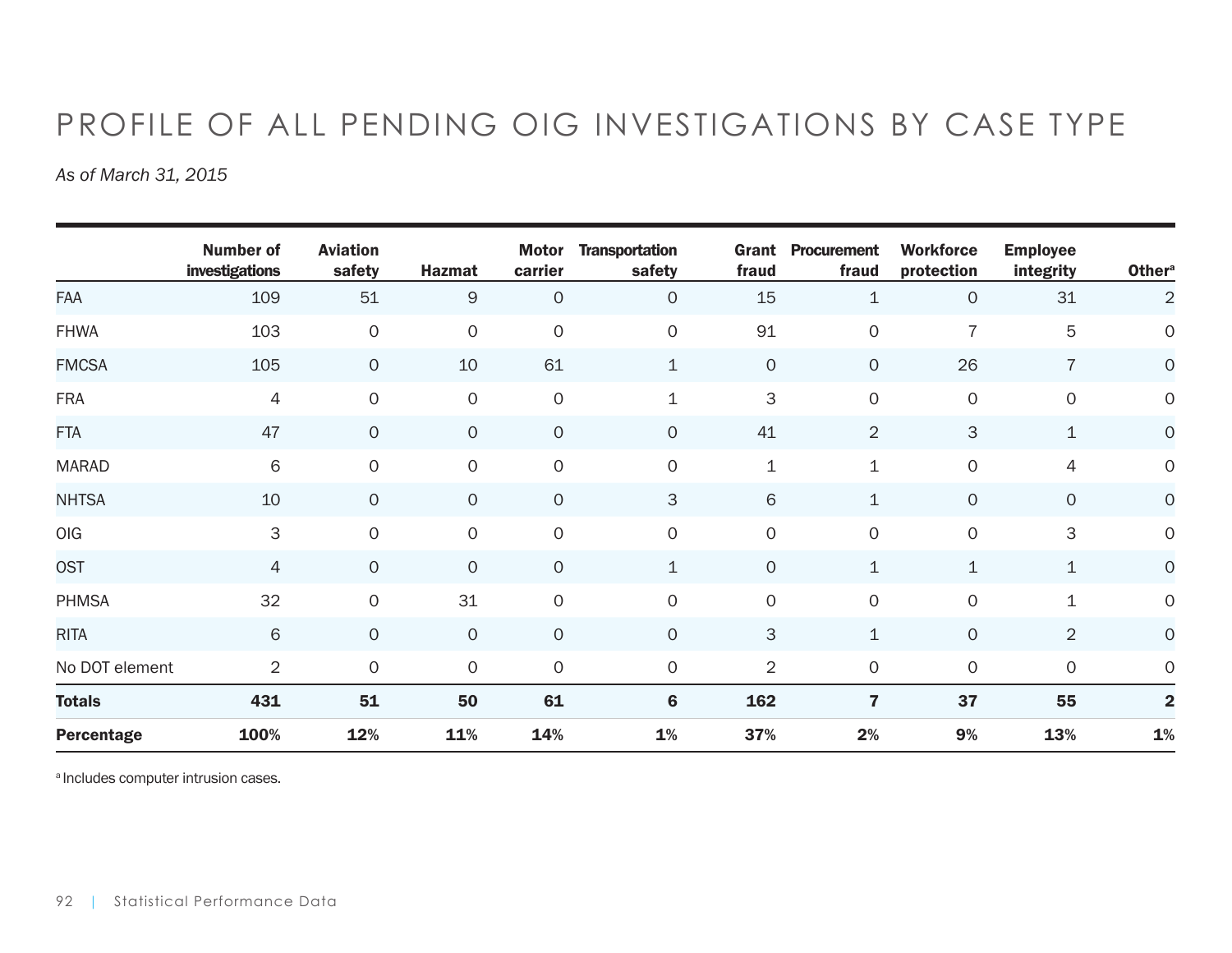# CLOSED OIG INVESTIGATIONS RESULTING IN ADMINISTRATIVE ACTIONS ONLY

| <b>Case type</b> | <b>Allegation</b>                          | <b>Number</b> |
|------------------|--------------------------------------------|---------------|
| Aviation         | Interference or tampering with an aircraft | 1             |
| Aviation         | S.U.P. parts - maintenance                 | 1             |
| Employee         | Bribery/Gratuities (employee conduct)      | 2             |
| Employee         | Child pornography                          | 1             |
| Employee         | Ethics violation (misconduct)              | 1             |
| Employee         | Misuse of Government property or funds     | 2             |
| Employee         | Time and attendance fraud                  | 1             |
| Employee         | Travel voucher fraud                       | 1             |
| Employee         | USMMA student misconduct                   | 1             |
| Grant            | ARRA whistleblower                         | 2             |
| Grant            | <b>Buy America Act</b>                     | 1             |
| Grant            | <b>DBE</b> fraud                           | 3             |
| Grant            | <b>False statements</b>                    | 1             |
| Grant            | <b>False statements</b>                    | 1             |

| Case type               | <b>Allegation</b>                                            | <b>Number</b> |
|-------------------------|--------------------------------------------------------------|---------------|
| Grant                   | Overbilling                                                  | 1             |
| Grant                   | Product substitution/substandard<br>work or materials        | 2             |
| Hazmat                  | Carriage by air                                              | 1             |
| Hazmat                  | Carriage by motor vehicle/public highway                     | 3             |
| Hazmat                  | Illegal transportation of stolen<br>hazmat (motor fuel)      | 1             |
| Hazmat                  | PHMSA registration requirements,<br>exemptions and approvals | 1             |
| <b>Motor Carrier</b>    | Fraudulent registration filings<br>(reincarnated carriers)   | 2             |
| <b>Motor Carrier</b>    | Log books                                                    | 1             |
| Workforce<br>Protection | Household goods/moving companies                             | 1             |
| Workforce<br>Protection | Prevailing wage violations                                   | 2             |
| Other                   | Assistance to other OIG                                      | 1             |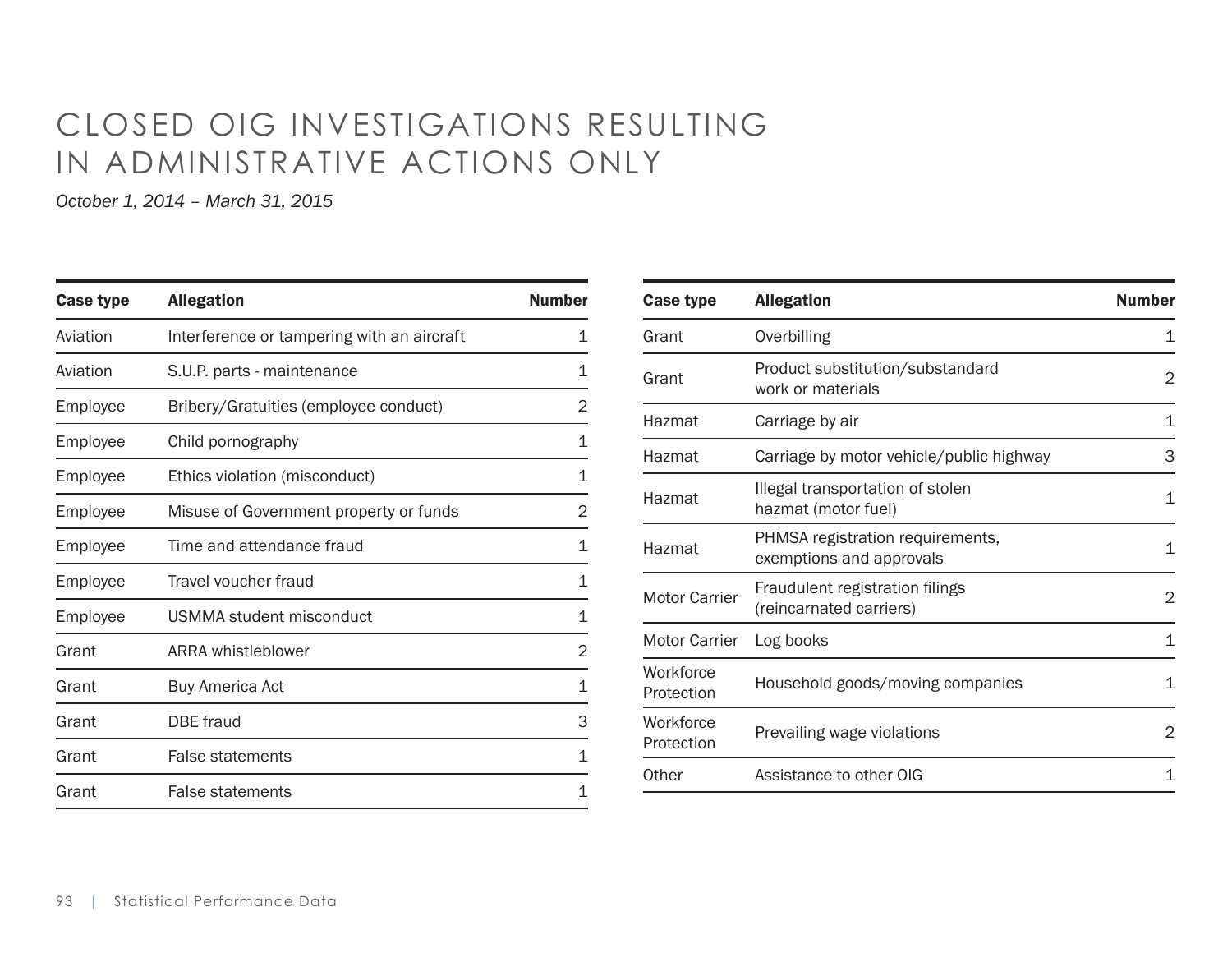# CLOSED OIG INVESTIGATIONS WITH ALLEGATIONS UNSUBSTANTIATED AND/OR DECLINED FOR PROSECUTION WITH NO OTHER ACTION TAKEN

| <b>Case type</b>            | <b>Allegation</b>                                          | <b>Number</b> |
|-----------------------------|------------------------------------------------------------|---------------|
| Aviation                    | Airman certificate fraud                                   | 1             |
| Aviation                    | S.U.P. parts - maintenance                                 | 1             |
| Aviation                    | S.U.P. parts - sale                                        | 1             |
| Employee                    | Conflict of interest (public corruption, current employee) | 1             |
| Employee                    | Whistleblower retaliation                                  | 1             |
| Grant                       | DBE fraud                                                  | 1             |
| Grant                       | DBE pass through fraud                                     | 1             |
| Grant                       | <b>False statements</b>                                    | 1             |
| Grant                       | Public corruption/extortion                                | 1             |
| Hazmat                      | Illegal shipment of air bags                               | 1             |
| <b>Motor Carrier</b>        | Fraudulent registration filings (reincarnated carriers)    | 1             |
| <b>Workforce Protection</b> | Prevailing wage violations                                 | 1             |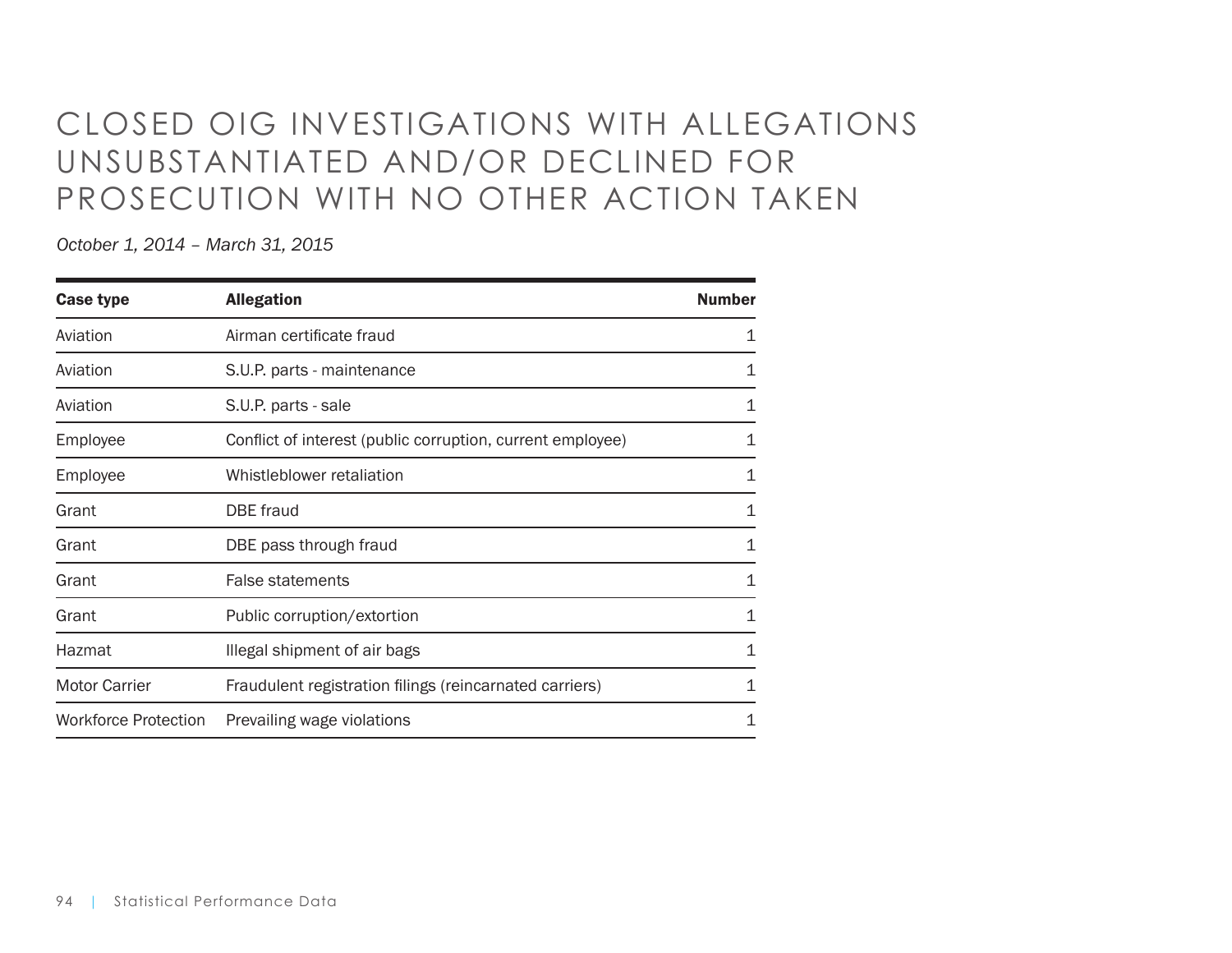

*OIG's auditing and investigations functions are subject to peer reviews in accordance with Government Auditing Standards and the Attorney General Guidelines for Federal Office of Inspectors General with statutory law enforcement authority. These peer reviews provide a formal, objective assessment of OIG's adherence to prescribed standards, regulations, and legislation.*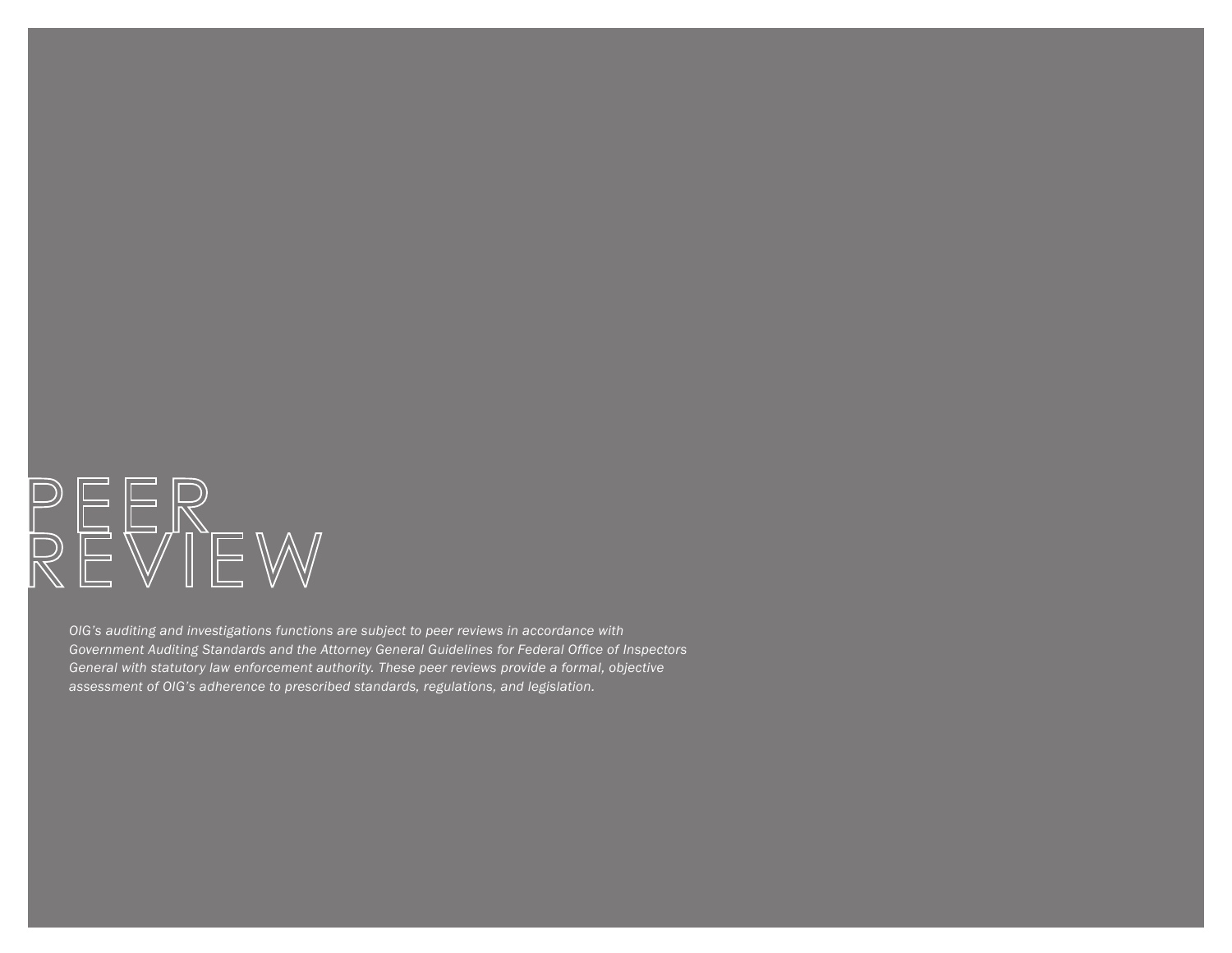## PEER REVIEW

OIG was not the subject of a Council of<br>the Inspectors General on Integrity and Efficiency (CIGIE) peer review during this reporting period.

OIG's Office of Audits was the subject of a CIGIE peer review by DOD OIG in fiscal year 2013 the most recent review conducted. DOD OIG concluded that the system of quality control for our audit function has been suitably designed and complied with to provide reasonable assurance of performing and reporting in conformity with applicable professional standards

in all material respects. Accordingly, DOD OIG provided a "pass" rating, and no recommendations were made. The report was released on August 8, 2013.

OIG's Office of Investigations was the subject of a CIGIE peer review during fiscal year 2012 by the U.S. Department of the Treasury OIG. Treasury OIG concluded that the system of internal safeguards and management procedures for our investigative function was in compliance with quality standards established by CIGIE and Attorney General guidelines, and no

recommendations were made. The report was released on August 30, 2012.

For the reports of the peer reviews conducted on our office, go to [http://www.oig.dot.gov/](http://www.oig.dot.gov/peer-review) [peer-review.](http://www.oig.dot.gov/peer-review)

OIG is currently conducting a CIGIE peer review of the U.S. Department of Health and Human Services OIG's auditing function. We expect to release a final report in June 2015.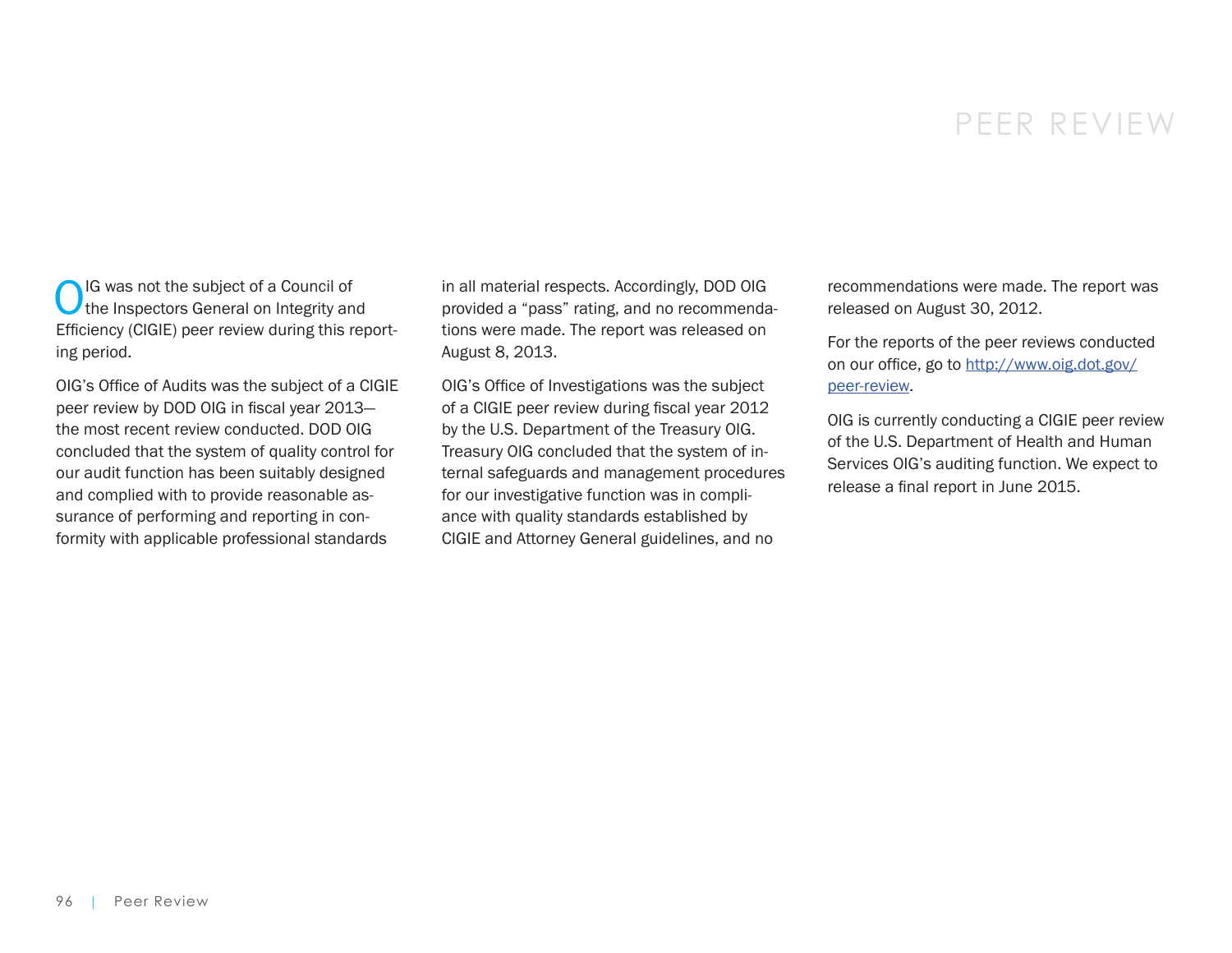# MISSIONAND<br>ORGANIZATION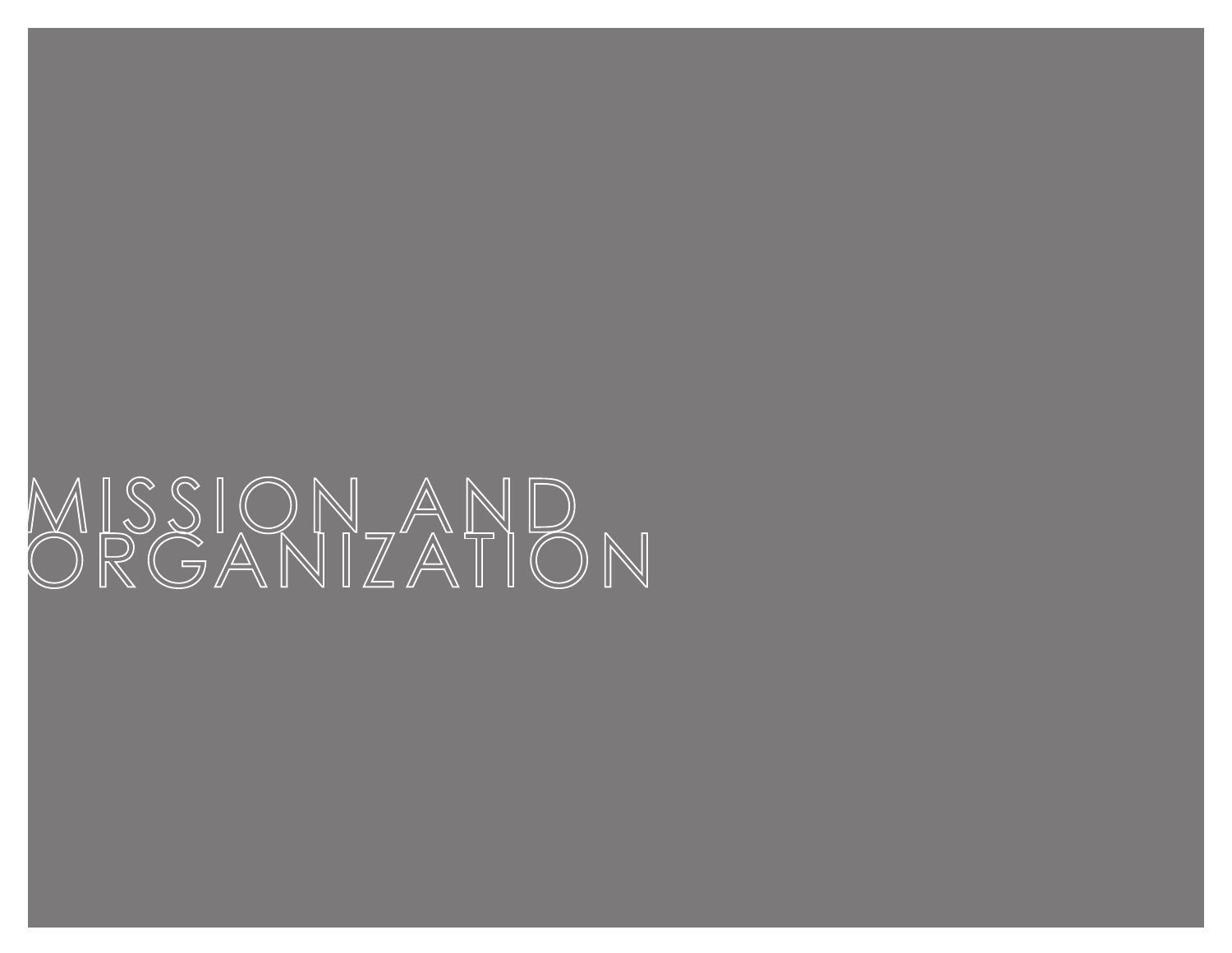# MISSION AND ORGANIZATION

The Office of Inspector General for the Department of Transportation was created by Congress through the Inspector General Act of 1978. The act sets several goals for OIG:

- To conduct or supervise objective audits and investigations of the Department's programs and operations;
- To promote economy, effectiveness, and efficiency within the Department;
- To prevent and detect fraud, waste, and abuse in the Department's programs;
- To review existing and proposed laws or regulations affecting the Department and make recommendations about them;
- To keep the Secretary of Transportation and Congress fully informed about problems in Departmental programs and operations.

The Inspector General is committed to fulfilling its statutory responsibilities and assisting members of Congress, the Secretary, senior

Department officials, and the general public in achieving a safe, efficient, and effective transportation system. OIG's audits and investigations offices and three support offices work together to fulfill its mission:

- The Office of the Principal Assistant Inspector General for Auditing and **Evaluation** supervises and conducts all audit activities related to DOT programs and operations through its four suboffices: Aviation, Financial and Information Technology, Surface Transportation, and Acquisition and Procurement.
- The Office of the Principal Assistant Inspector General for Investigations supervises and conducts OIG investigative activities related to DOT programs and operations through its headquarters and seven major regional offices. The headquarters office conducts nationwide special investigations and analyses as well as manages the OIG Hotline Complaint Center and activities generated by complaints.
- The Office of the Assistant Inspector General for Legal, Legislative, and External Affairs provides a full range of professional legal services and advice, facilitates communications with Congress, and manages public and external affairs.
- The Office of the Assistant Inspector General for Administration is divided into four suboffices: the Office of Procurement and Administrative Services, the Office of Budget and Financial Management, the Office of Human Resources, and the Office of Information Technology Management.
- The Office of Quality Assurance Reviews and Internal Affairs, under the direction of the Deputy Inspector General, ensures that internal operations and functions are performed objectively and in an efficient and effective manner.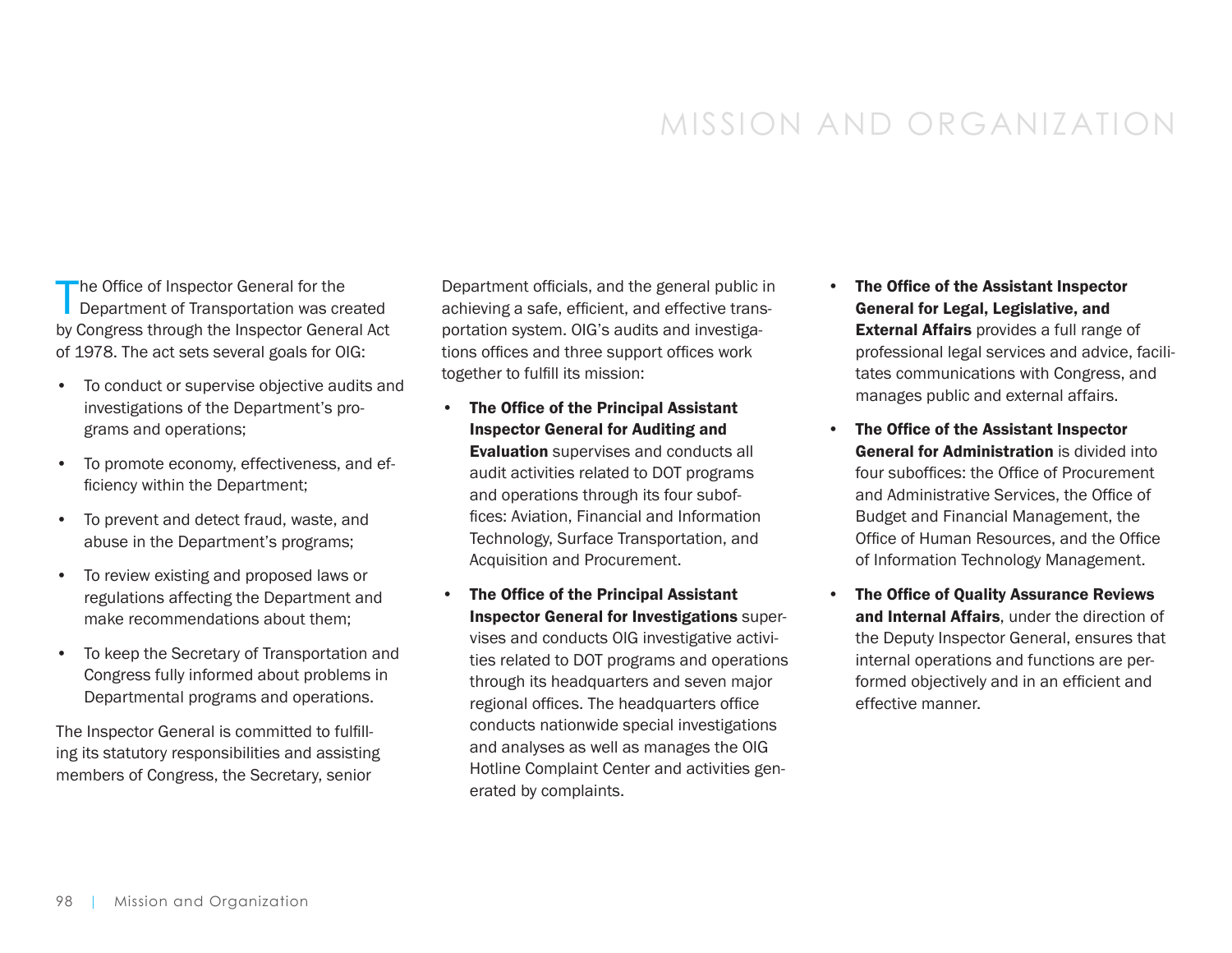# OIG ORGANIZATION CHART